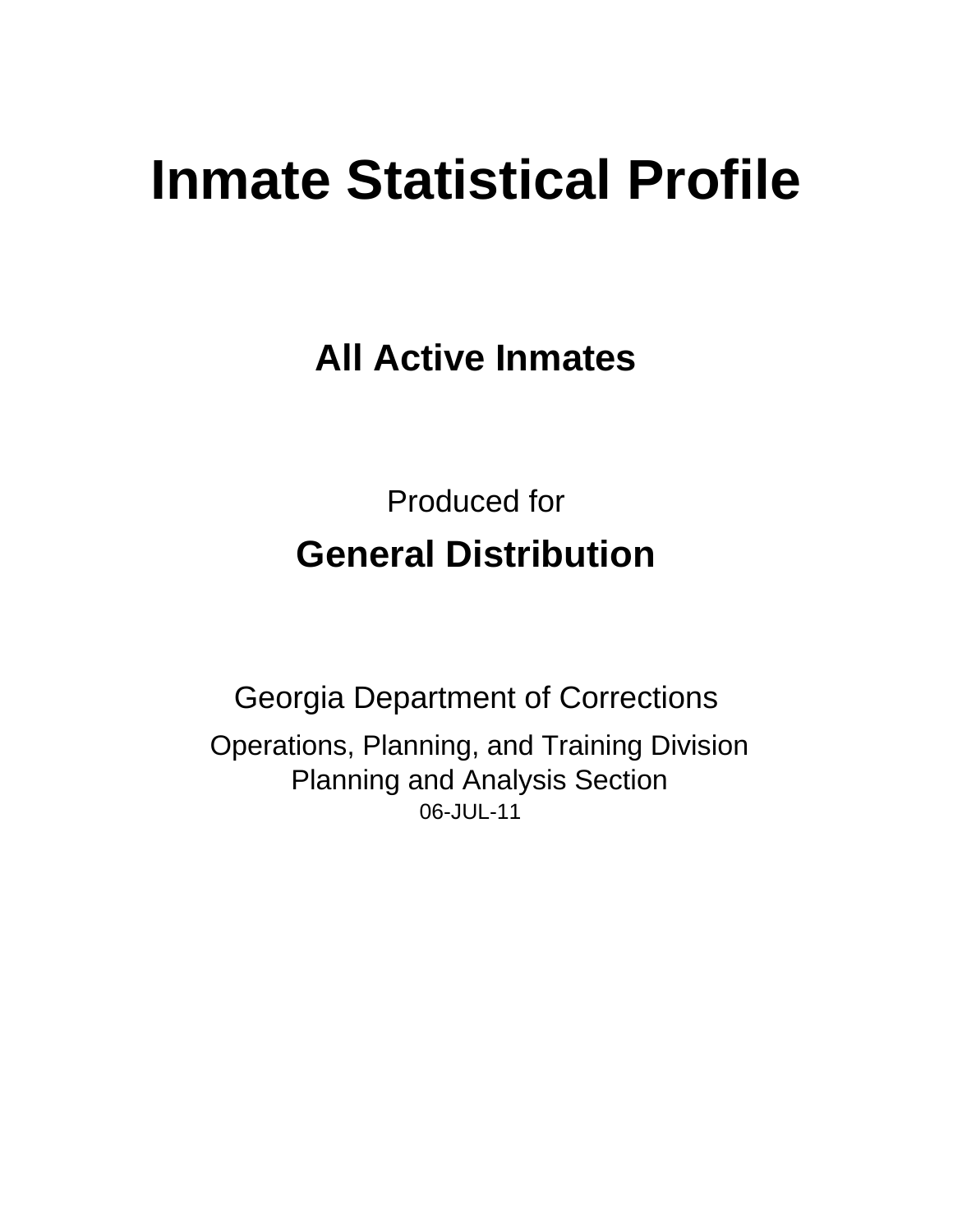## **Inmate Statistical Profile 06-JUL-11**

Contents

**All Active Inmates** 

Produced for **General Distribution** 

## **Table of Contents**

|    | <b>Demographic information</b>                                       |
|----|----------------------------------------------------------------------|
|    | 5 Current age, broken out in ten year age groups                     |
|    | 6 Race group                                                         |
|    | 7 Marital status, self-reported at entry to prison                   |
|    | 8 Number of children, self-reported at entry to prison               |
|    | 9 Religious affiliation, self-reported at entry to prison            |
|    | 10 Home county - self-reported at entry to prison                    |
|    | 15 Socioeconomic class, self-reported at entry to prison             |
|    | 16 Environment to age 16, self-reported at entry to prison           |
|    | 17 Guardian status to age 16, self-reported at entry to prison       |
|    | 18 Employment status before prison, self-reported at entry to prison |
|    | 19 Age at admission                                                  |
|    | 21 Height, measured at entry to prison                               |
|    | 22 Weight, measured at entry to prison                               |
|    | 24 Military service                                                  |
|    | <b>Correctional information</b>                                      |
|    | 25 Type of admission to prison                                       |
|    | 26 Current / last security status                                    |
|    | 27 Current / last institution type                                   |
|    | 28 Institution type - transitional centers                           |
|    | 29 Institution type - mental hospitals                               |
|    | 30 Institution type - county prisons                                 |
|    | 31 Institution type - state prisons                                  |
|    | 32 Institution type - private prisons                                |
|    | 33 Institution type - prison annexes                                 |
|    | 34 Institution type - pre-release centers                            |
| 35 | Institution type - inmate boot camp                                  |
|    | 36 Number of disciplinary reports                                    |
|    | 37 Number of transfers                                               |
|    | 38 Number of escapes                                                 |
|    | 40 Probable future release type of still active inmates              |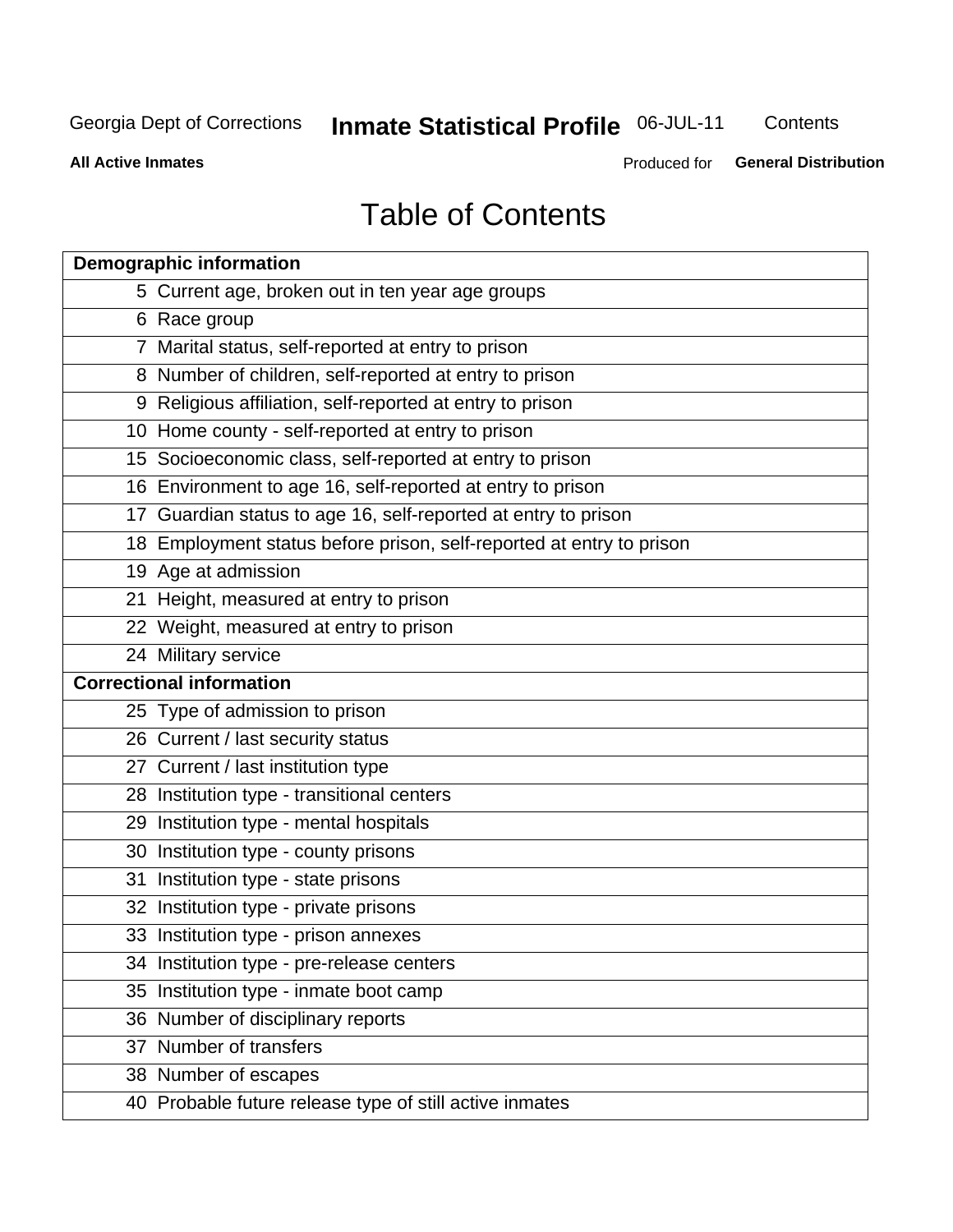## **Inmate Statistical Profile 06-JUL-11**

Contents

**All Active Inmates** 

Produced for **General Distribution** 

## **Table of Contents**

| <b>Correctional information</b>                                  |
|------------------------------------------------------------------|
| 41 Time served in current (or last) institution                  |
| Educational, psychological and physical information              |
| 39 Culture fair IQ scores                                        |
| 42 Highest grade level attained                                  |
| 43 Culture fair IQ scores                                        |
| 44 Wide Range Achievement Test (WRAT) reading score              |
| 45 Wide Range Achievement Test (WRAT) math score                 |
| 46 Wide Range Achievement Test (WRAT) spelling score             |
| 47 Scope of substance abuse - summary                            |
| 48 Scope of substance abuse - detail                             |
| 49 Current / last mental health treatment level                  |
| 50 PULHESDWIT medical scale - 'P' overall condition ('P'hysical) |
| 51 PULHESDWIT medical scale - 'U' upper body                     |
| 52 PULHESDWIT medical scale - 'L' lower body                     |
| 53 PULHESDWIT medical scale - 'H' hearing                        |
| 54 PULHESDWIT medical scale - 'E' vision                         |
| 55 PULHESDWIT medical scale -'S' psychiatric                     |
| 56 PULHESDWIT medical scale - 'D' dental                         |
| 57 PULHESDWIT medical scale - 'W' work ability                   |
| 58 PULHESDWIT medical scale - 'I' impairment                     |
| 59 PULHESDWIT medical scale - 'T' transportability               |
| 60 Criminality in family, self-reported                          |
| 61 Alcoholism in family, self-reported                           |
| 62 Drug abuse in family, self-reported                           |
| 63 Subjected to frequent beatings, self-reported                 |
| 64 Father absent during inmate's childhood                       |
| 65 Mother absent during inmate's childhood                       |
| 66 Inmate diagnosed as manipulative                              |
| 67 Inmate diagnosed as assaultive                                |
| <b>Crimes and criminal history information</b>                   |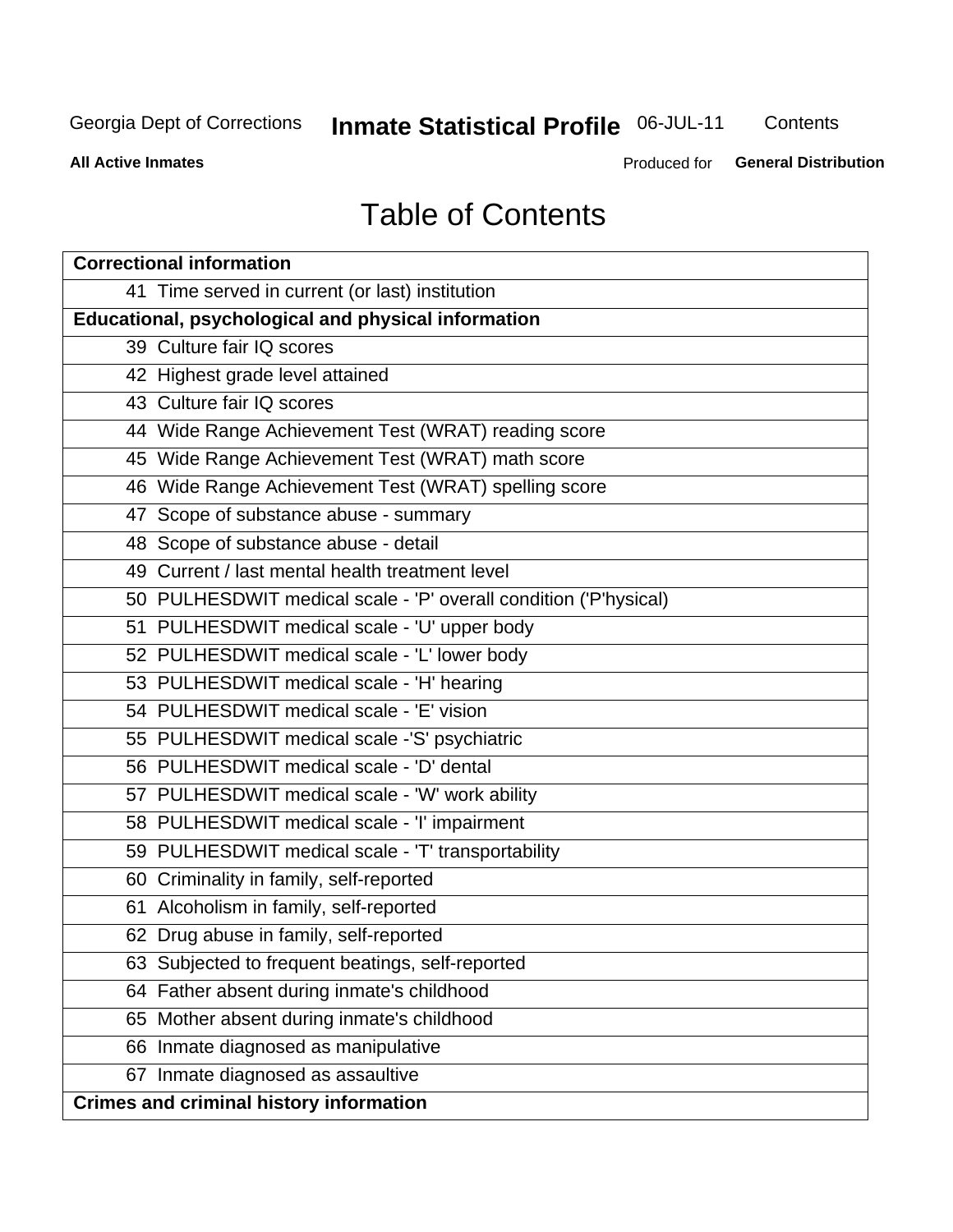## **Inmate Statistical Profile 06-JUL-11**

Contents

**All Active Inmates** 

Produced for **General Distribution** 

## **Table of Contents**

| <b>Crimes and criminal history information</b>                 |
|----------------------------------------------------------------|
| 68 Number of prior Georgia incarcerations                      |
| 69 Prison sentence in years                                    |
| 70 Primary offense, broken out into felonies vs misdemeanors   |
| 71 Primary offense, broken out into six broad crime categories |
| 72 Primary offense, detailed offense code                      |
| 80 County of conviction of primary offense                     |
| 85 Circuit of conviction of primary offense                    |
| 87 Years served (jail + prison) in this incarceration          |
| <b>Medical information</b>                                     |
| 88 Results of most recent HIV test                             |
| 89 Results of most recent tuberculosis test                    |
| 90 Results of most recent syphilis test                        |
| 91 Results of most recent Hepatitis-C test                     |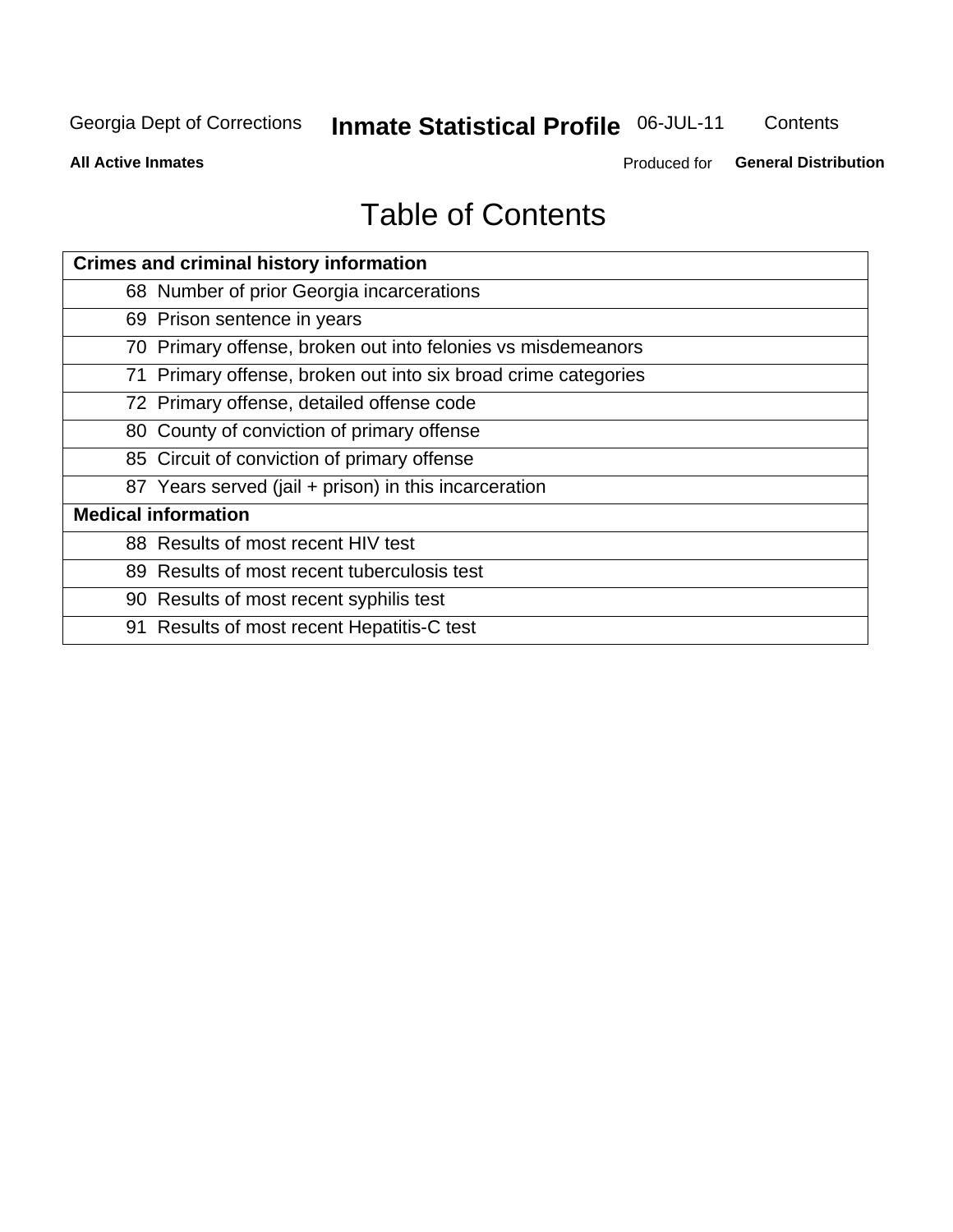#### **All Active Inmates**

#### Produced for General Distribution

### Current age, broken out in ten-year age groups

COL % - percent each COUNT is of its particular column

|                          |              | <b>Male</b> |        |                 | <b>Female</b> |       | <b>Total</b> |               |
|--------------------------|--------------|-------------|--------|-----------------|---------------|-------|--------------|---------------|
| <b>Current Age</b>       | <b>Count</b> | Col %       | Row %  | <b>Count</b>    | Col %         | Row % | <b>Total</b> | Col %         |
| <b>Teens (1-19)</b>      | 1,067        | 2.14%       | 97.35% | 29 <sub>1</sub> | 0.81%         | 2.65% | 1,096        | 2.05%         |
| <b>Twenties (20-29)</b>  | 15,420       | $30.99\%$   | 93.86% | 1,008           | 28.09%        | 6.14% | 16,428       | 30.80%        |
| <b>Thirties (30-39)</b>  | 14,582       | 29.31%      | 92.54% | 1,176           | 32.77%        | 7.46% |              | 15,758 29.54% |
| <b>Forties (40-49)</b>   | 11,062       | 22.23%      | 92.03% | 958             | 26.69%        | 7.97% |              | 12,020 22.53% |
| <b>Fifties (50-59)</b>   | 5,893        | 11.84%      | 94.48% | 344             | 9.58%         | 5.52% | 6,237        | 11.69%        |
| <b>Sixties (60-69)</b>   | 1,473        | $2.96\%$    | 96.34% | 56              | 1.56%         | 3.66% | 1,529        | 2.87%         |
| Seventy + (70 and above) | 254          | 0.51%       | 93.38% | 18              | 0.50%         | 6.62% | 272          | 0.51%         |
| <b>Total Reported</b>    | 49,751       | 100%        | 93.27% | 3,589           | 100%          | 6.73% | 53,340       | 100%          |

| <b>Not Reported</b> |        |       |        |
|---------------------|--------|-------|--------|
| <b>Grand Total</b>  | 49,751 | 3,590 | 53,341 |

| Mean<br>(average)       | 36.52 | 36.67 | 36.53 |
|-------------------------|-------|-------|-------|
| <b>Median (middle)</b>  | 35    | 36    | 35    |
| Mode<br>(most frequent) | ŋ,    | JZ    | .     |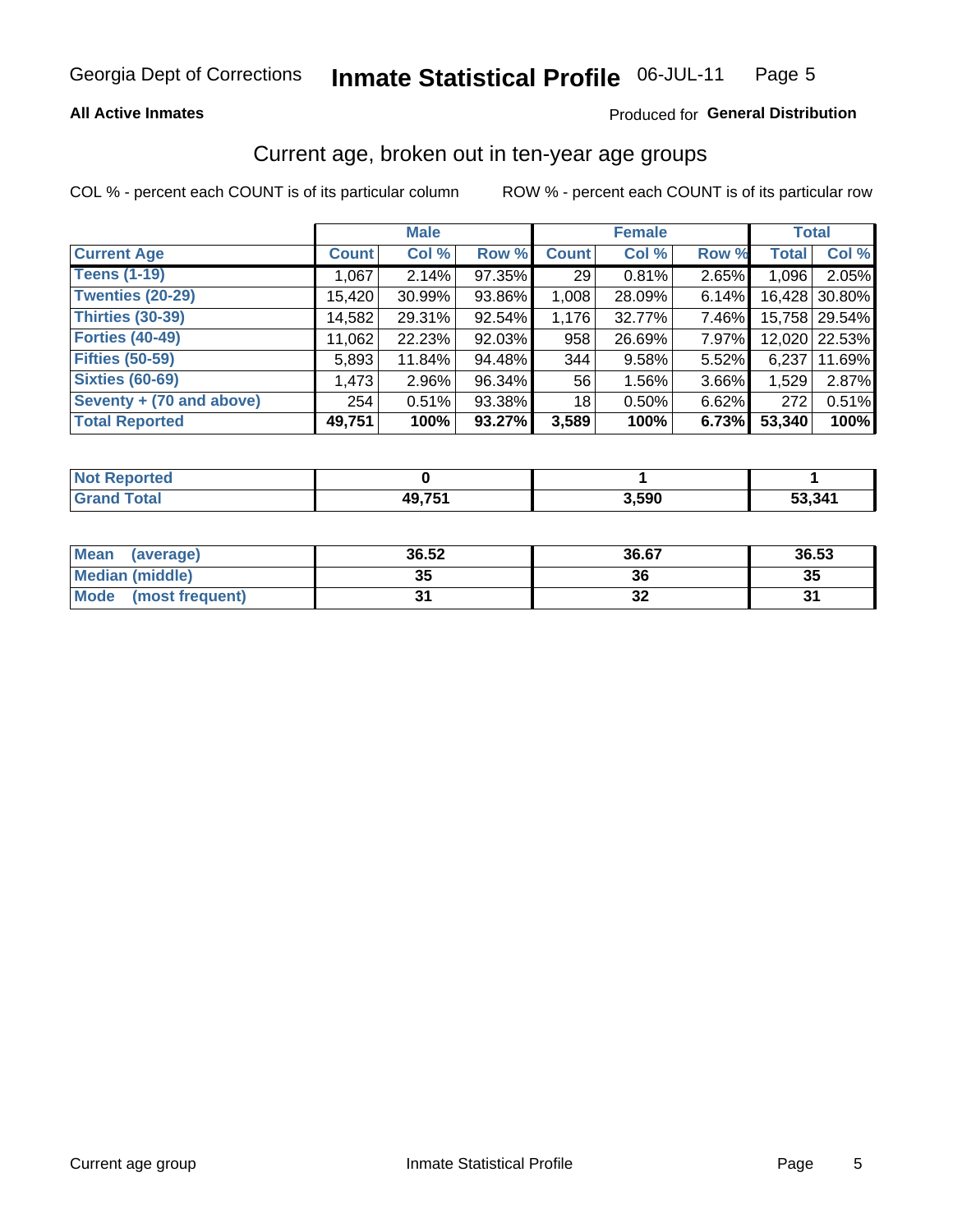#### **Inmate Statistical Profile 06-JUL-11** Page 6

**All Active Inmates** 

**Produced for General Distribution** 

### Race group

COL % - percent each COUNT is of its particular column

|         |                        |              | <b>Male</b> |        |             | <b>Female</b> |           |              | <b>Total</b> |
|---------|------------------------|--------------|-------------|--------|-------------|---------------|-----------|--------------|--------------|
|         | <b>Race Group</b>      | <b>Count</b> | Col %       |        | Row % Count | Col %         | Row %     | <b>Total</b> | Col %        |
|         | <b>White</b>           | 15,868       | 31.89%      | 89.39% | .884        | 52.48%        | $10.61\%$ | 17,752       | 33.28%       |
| 2       | <b>Black</b>           | 31,454       | 63.22%      | 95.12% | 1,615       | 44.99%        | 4.88%     | 33,069       | 62.00%       |
| 5.      | <b>Other</b>           | 49           | .10%        | 90.74% | 5           | .14%          | 9.26%     | 54           | .10%         |
| 6       | <b>Asian</b>           | 124          | .25%        | 97.64% | 3           | $.08\%$       | 2.36%     | 127          | .24%         |
| 10      | <b>Hispanic</b>        | 2,229        | 4.48%       | 96.66% | 77          | 2.14%         | 3.34%     | 2,306        | 4.32%        |
| $12 \,$ | <b>Native American</b> | 27           | $.05\%$     | 84.38% | 5           | .14%          | 15.63%    | 32           | .06%         |
| 13      | <b>Native Hawaiian</b> |              |             |        |             | .03%          | 100.00%   |              | .01%         |
|         | <b>Total Reported</b>  | 49,751       | 100%        | 93.27% | 3,590       | 100%          | 6.73%     | 53,341       | 100%         |

| eported<br>NG            |        |       |        |
|--------------------------|--------|-------|--------|
| <b>c</b> otal<br>' Grano | 49,751 | 3,590 | 53,341 |

| <b>Mode</b><br>---<br>. . | DIACK | White | חטוע |
|---------------------------|-------|-------|------|
|                           |       |       |      |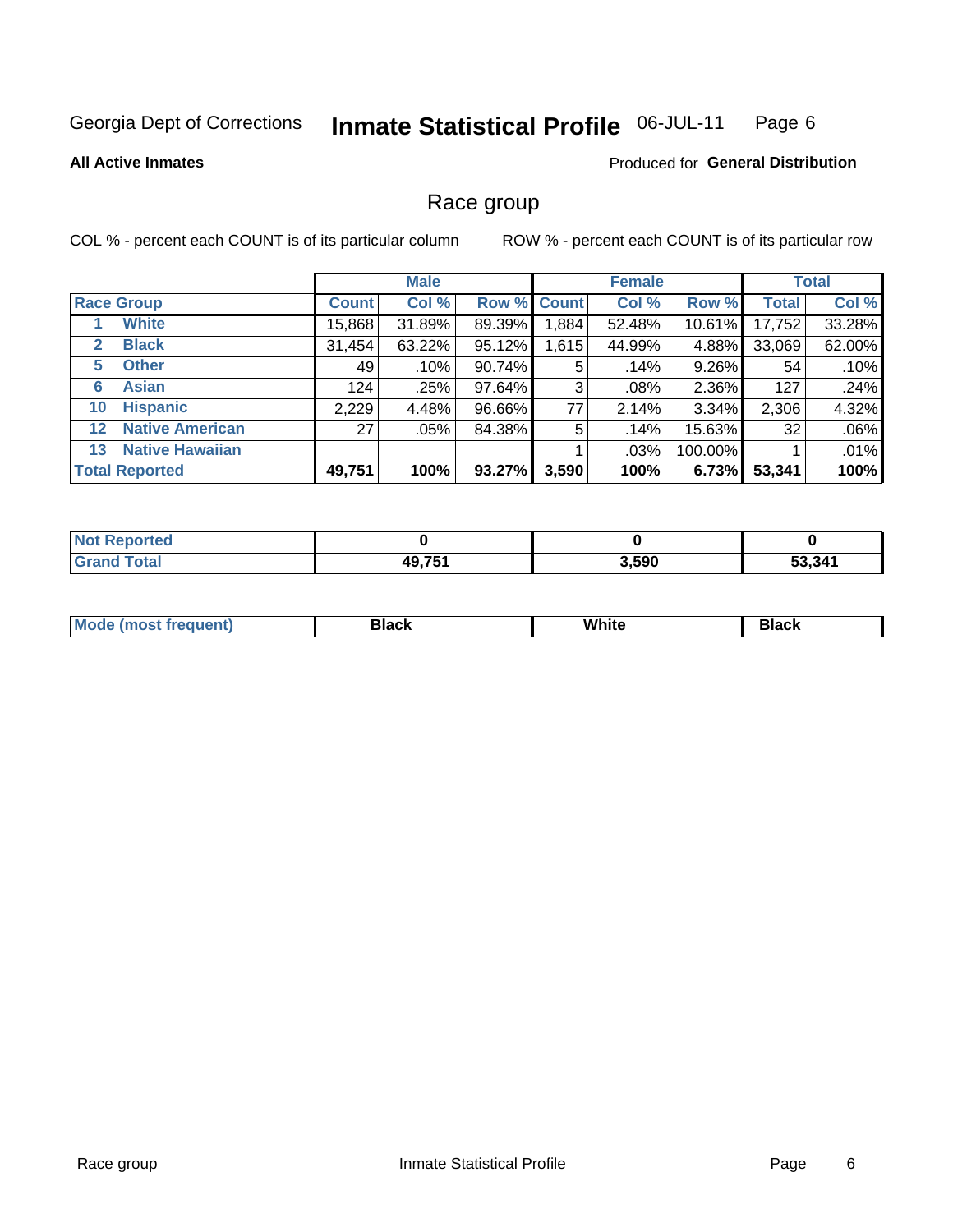#### **Inmate Statistical Profile 06-JUL-11** Page 7

**All Active Inmates** 

#### Produced for General Distribution

## Marital status, self-reported at entry to prison

COL % - percent each COUNT is of its particular column

|                            |              | <b>Male</b> |        |              | <b>Female</b> |          |              | <b>Total</b> |
|----------------------------|--------------|-------------|--------|--------------|---------------|----------|--------------|--------------|
| <b>Marital Status</b>      | <b>Count</b> | Col %       | Row %  | <b>Count</b> | Col %         | Row %    | <b>Total</b> | Col %        |
| <b>Unknown</b><br>$\bf{0}$ | 372          | .75%        | 90.95% | 37           | 1.03%         | 9.05%    | 409          | $.77\%$      |
| <b>Divorced</b><br>D       | 4,854        | $9.76\%$    | 88.87% | 608          | 16.94%        | 11.13%   | 5,462        | 10.24%       |
| <b>Married</b><br>М        | 6,607        | 13.28%      | 91.65% | 602          | 16.77%        | 8.35%    | 7,209        | 13.51%       |
| <b>Separated</b><br>S.     | 1,711        | $3.44\%$    | 84.37% | 317          | 8.83%         | 15.63%   | 2,028        | 3.80%        |
| <b>Unmarried</b><br>U      | 35,751       | 71.86%      | 94.97% | 1,892        | 52.70%        | $5.03\%$ | 37,643       | 70.57%       |
| <b>Widow</b><br>W          | 456          | .92%        | 77.29% | 134          | 3.73%         | 22.71%   | 590          | 1.11%        |
| <b>Total Reported</b>      | 49,751       | 100%        | 93.27% | 3,590        | 100%          | 6.73%    | 53,341       | 100%         |

| orted<br>NO |               |       |        |
|-------------|---------------|-------|--------|
| $\sim$ 100  | D 754<br>⁄1 J | 3.590 | 53.341 |

|--|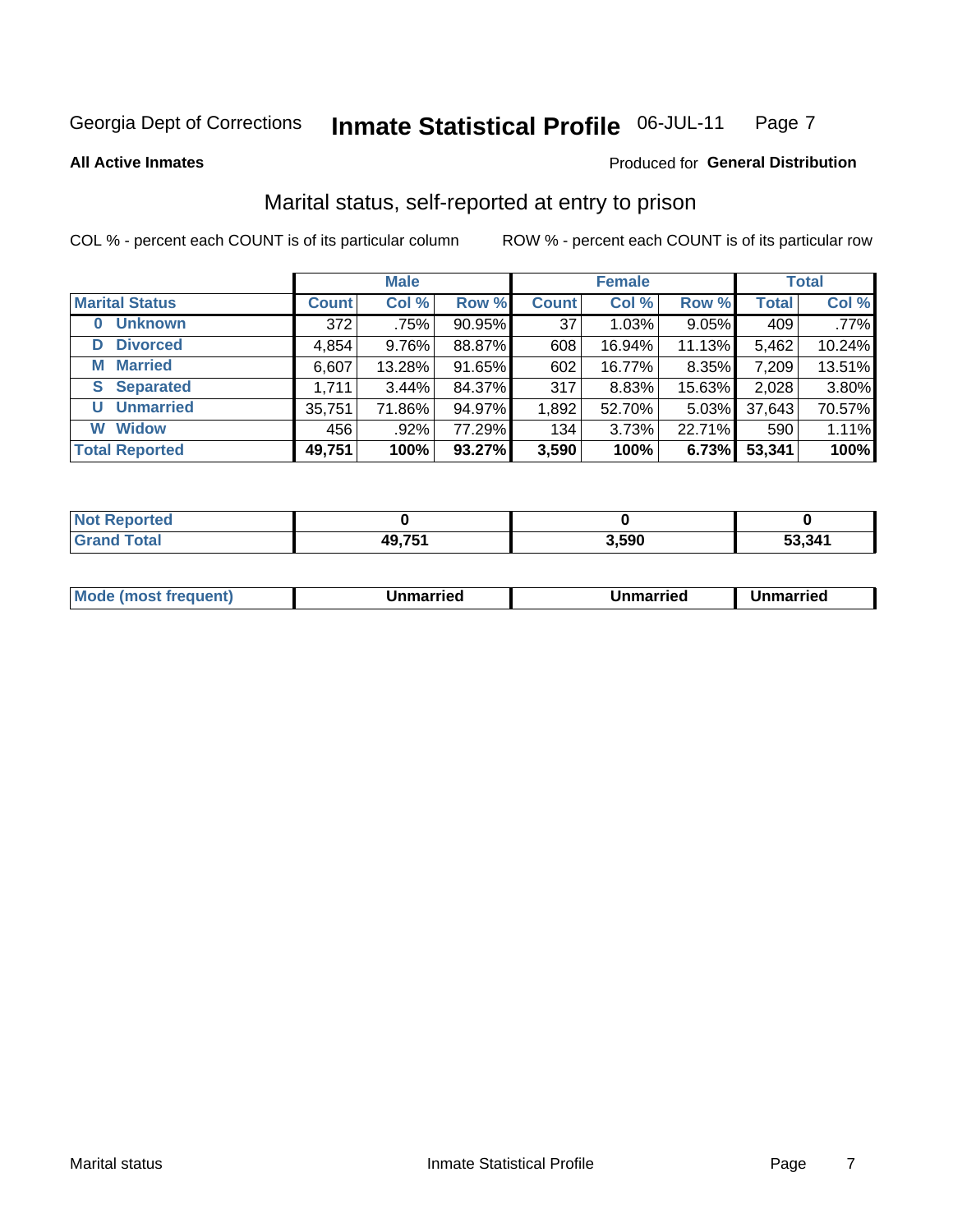#### **Inmate Statistical Profile 06-JUL-11** Page 8

**All Active Inmates** 

#### **Produced for General Distribution**

## Number of children, self reported at entry to prison

COL % - percent each COUNT is of its particular column

ROW % - percent each COUNT is of its particular row

|                           | <b>Male</b>  |        |        | <b>Female</b> |        |        | <b>Total</b> |        |
|---------------------------|--------------|--------|--------|---------------|--------|--------|--------------|--------|
| <b>Number of Children</b> | <b>Count</b> | Col %  | Row %  | <b>Count</b>  | Col %  | Row %  | <b>Total</b> | Col %  |
| $\bf{0}$                  | 20,672       | 41.78% | 94.70% | 1,158         | 32.28% | 5.30%  | 21,830       | 41.14% |
|                           | 11,172       | 22.58% | 94.35% | 669           | 18.65% | 5.65%  | 11,841       | 22.31% |
| $\overline{2}$            | 7,987        | 16.14% | 91.13% | 777           | 21.66% | 8.87%  | 8,764        | 16.52% |
| 3                         | 4,813        | 9.73%  | 89.76% | 549           | 15.31% | 10.24% | 5,362        | 10.10% |
| 4                         | 2,422        | 4.90%  | 90.95% | 241           | 6.72%  | 9.05%  | 2,663        | 5.02%  |
| 5                         | 1,198        | 2.42%  | 92.58% | 96            | 2.68%  | 7.42%  | 1,294        | 2.44%  |
| 6                         | 578          | 1.17%  | 91.75% | 52            | 1.45%  | 8.25%  | 630          | 1.19%  |
| 7                         | 276          | 0.56%  | 92.00% | 24            | 0.67%  | 8.00%  | 300          | 0.57%  |
| 8                         | 142          | 0.29%  | 94.67% | 8             | 0.22%  | 5.33%  | 150          | 0.28%  |
| $\boldsymbol{9}$          | 87           | 0.18%  | 96.67% | 3             | 0.08%  | 3.33%  | 90           | 0.17%  |
| 10                        | 57           | 0.12%  | 89.06% | 7             | 0.20%  | 10.94% | 64           | 0.12%  |
| Over 10                   | 73           | 0.15%  | 96.05% | 3             | 0.08%  | 3.95%  | 76           | 0.14%  |
| <b>Total Reported</b>     | 49,477       | 100%   | 93.24% | 3,587         | 100%   | 6.76%  | 53,064       | 100%   |

| N    | $\sim$ $\sim$ |      | $\sim$ |
|------|---------------|------|--------|
| υιαι | <b>49751</b>  | .590 | 53,341 |

| <b>Mean</b><br>(average) | 1.34 | 1.67 | 1.36 |  |
|--------------------------|------|------|------|--|
| Median (middle)          |      |      |      |  |
| Mode (most frequent)     |      |      |      |  |

Number of children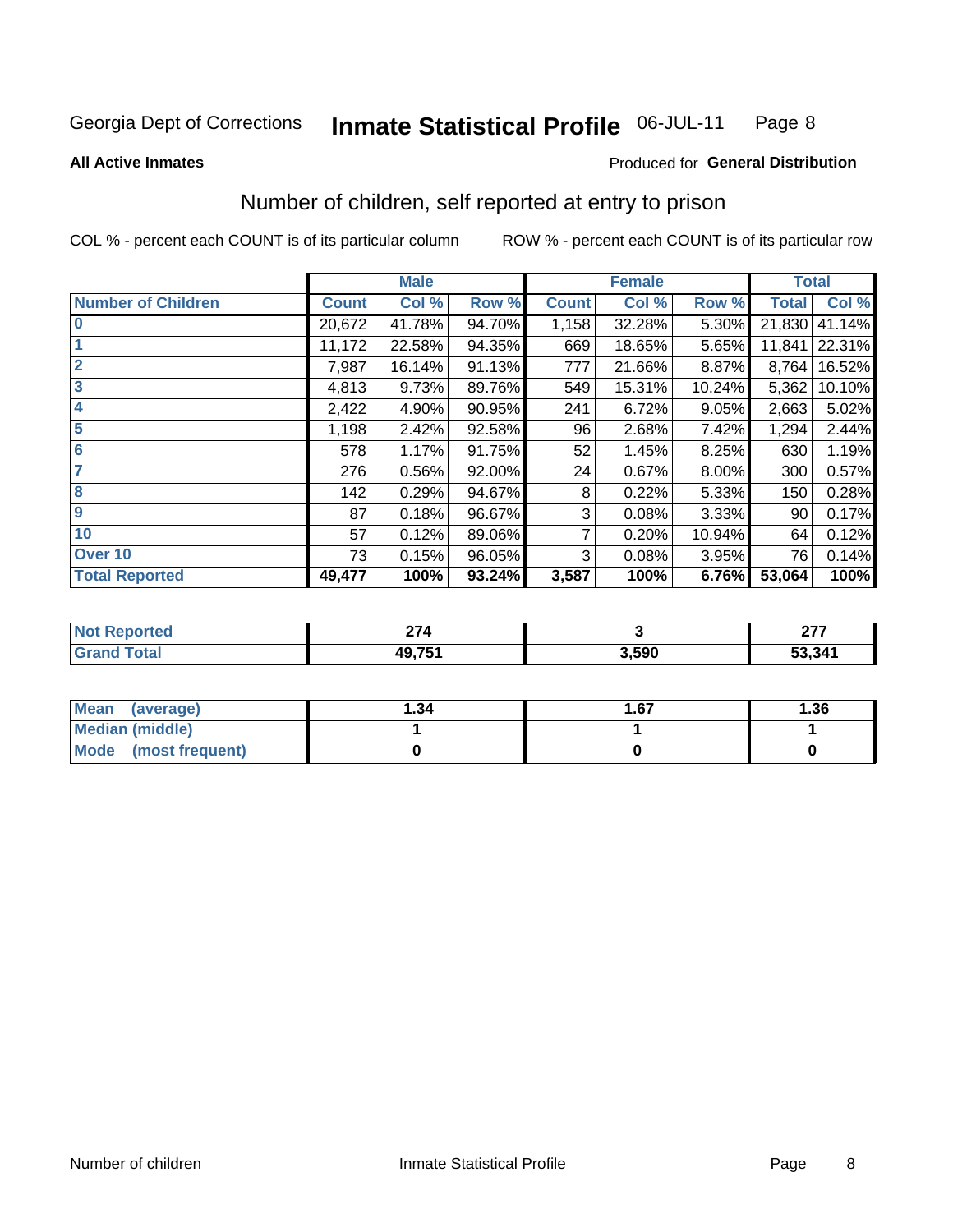#### **Inmate Statistical Profile 06-JUL-11** Page 9

#### **All Active Inmates**

#### Produced for General Distribution

## Religious affiliation, self-reported at entry to prison

COL % - percent each COUNT is of its particular column

|                |                              |                | <b>Male</b> |         |                | <b>Female</b> |        |              | <b>Total</b> |
|----------------|------------------------------|----------------|-------------|---------|----------------|---------------|--------|--------------|--------------|
|                | <b>Religious Affiliation</b> | <b>Count</b>   | Col %       | Row %   | <b>Count</b>   | Col %         | Row %  | <b>Total</b> | Col %        |
| 1              | <b>Islam</b>                 | 1,250          | 3.88%       | 97.89%  | 27             | .99%          | 2.11%  | 1,277        | 3.65%        |
| $\overline{2}$ | <b>Catholic</b>              | 1,684          | 5.22%       | 91.22%  | 162            | 5.93%         | 8.78%  | 1,846        | 5.28%        |
| 3              | <b>Baptist</b>               | 15,437         | 47.86%      | 89.85%  | 1,744          | 63.86%        | 10.15% | 17,181       | 49.11%       |
| 4              | <b>Methodist</b>             | 630            | 1.95%       | 87.87%  | 87             | 3.19%         | 12.13% | 717          | 2.05%        |
| 5              | <b>EpiscopIn</b>             | 48             | .15%        | 94.12%  | 3              | .11%          | 5.88%  | 51           | .15%         |
| 6              | <b>Presbytrn</b>             | 89             | .28%        | 90.82%  | 9              | .33%          | 9.18%  | 98           | .28%         |
| 7              | <b>Chc Of God</b>            | 454            | 1.41%       | 82.10%  | 99             | 3.63%         | 17.90% | 553          | 1.58%        |
| 8              | <b>Holiness</b>              | 1,054          | 3.27%       | 82.93%  | 217            | 7.95%         | 17.07% | 1,271        | 3.63%        |
| 9              | <b>Jewish</b>                | 39             | .12%        | 95.12%  | $\overline{2}$ | .07%          | 4.88%  | 41           | .12%         |
| 10             | <b>Anglican</b>              | 9              | .03%        | 90.00%  | 1              | .04%          | 10.00% | 10           | .03%         |
| 11             | <b>Grk Orthdx</b>            | 6              | .02%        | 66.67%  | 3              | .11%          | 33.33% | 9            | .03%         |
| 12             | <b>Hindu</b>                 | 7              | .02%        | 100.00% |                |               |        | 7            | .02%         |
| 13             | <b>Buddhist</b>              | 43             | .13%        | 87.76%  | 6              | .22%          | 12.24% | 49           | .14%         |
| 14             | <b>Taoist</b>                | 3              | .01%        | 100.00% |                |               |        | 3            | .01%         |
| 15             | <b>Shintoist</b>             | 3              | .01%        | 100.00% |                |               |        | 3            | .01%         |
| 16             | <b>Seven D Ad</b>            | 105            | .33%        | 89.74%  | 12             | .44%          | 10.26% | 117          | .33%         |
| 17             | <b>Jehovah Wt</b>            | 379            | 1.18%       | 92.67%  | 30             | 1.10%         | 7.33%  | 409          | 1.17%        |
| 18             | <b>Latr Day S</b>            | 45             | .14%        | 91.84%  | 4              | .15%          | 8.16%  | 49           | .14%         |
| 19             | Quaker                       | $\overline{2}$ | .01%        | 100.00% |                |               |        | 2            | .01%         |
| 20             | <b>Other Prot</b>            | 5,673          | 17.59%      | 95.80%  | 249            | 9.12%         | 4.20%  | 5,922        | 16.93%       |
| 96             | <b>None</b>                  | 5,292          | 16.41%      | 98.58%  | 76             | 2.78%         | 1.42%  | 5,368        | 15.34%       |
|                | <b>Total Reported</b>        | 32,252         | 100%        | 92.19%  | 2,731          | 100%          | 7.81%  | 34,983       | 100%         |

| <b>Not</b><br>Reported | 499,<br>י | 859   | 18,358 |
|------------------------|-----------|-------|--------|
| <b>Total</b>           | 49,751    | 3,590 | 53,341 |

| <b>Mode</b><br>aduenti | 2antiet | 3aptist<br>__ | Baptist |
|------------------------|---------|---------------|---------|
|                        |         |               |         |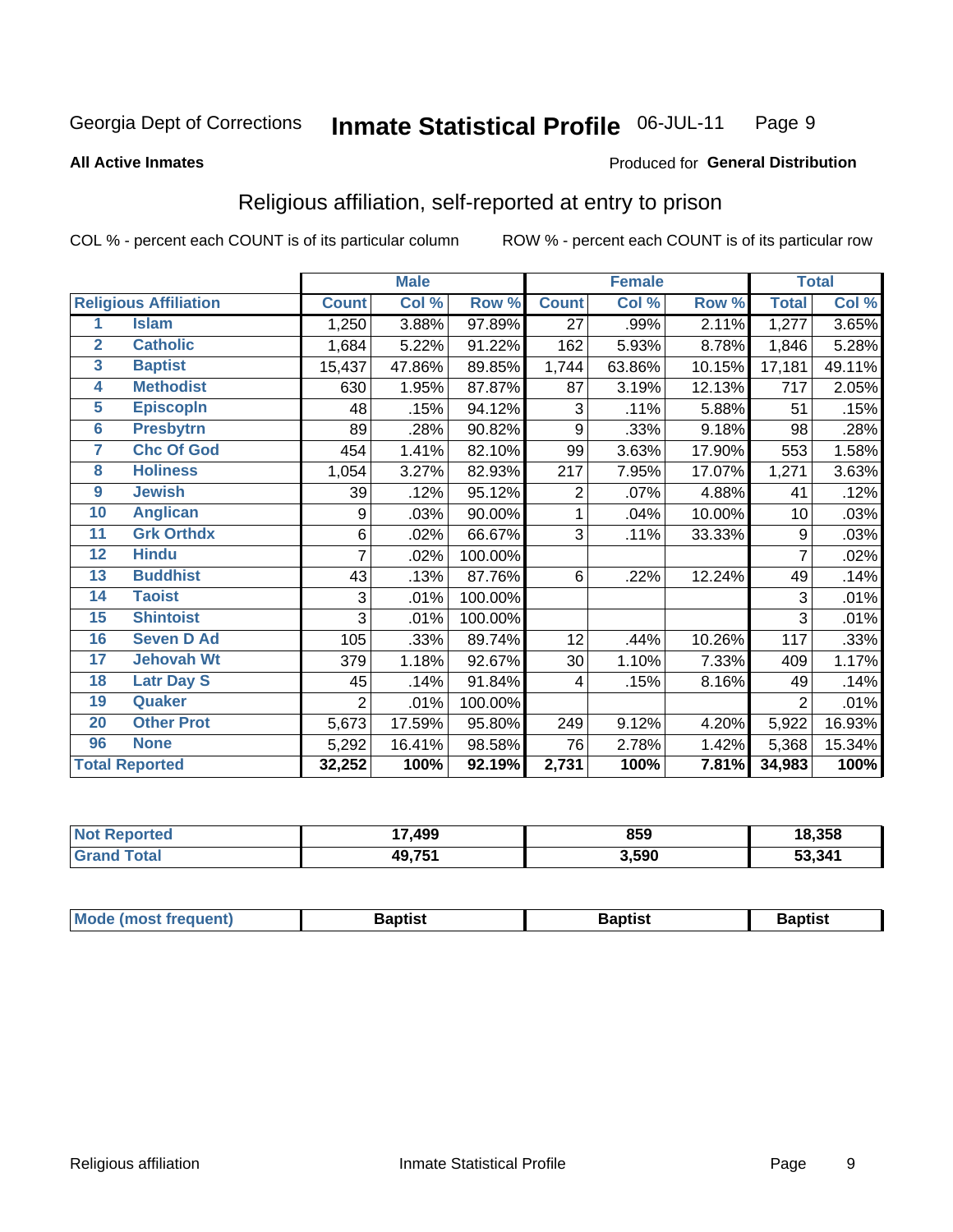#### Inmate Statistical Profile 06-JUL-11 Page 10

#### **All Active Inmates**

#### Produced for General Distribution

## Home county, self-reported at entry to prison

COL % - percent each COUNT is of its particular column

|                 |                      | <b>Male</b>  |       |        | <b>Female</b>           |       | <b>Total</b> |                  |       |
|-----------------|----------------------|--------------|-------|--------|-------------------------|-------|--------------|------------------|-------|
|                 | <b>Home County</b>   | <b>Count</b> | Col % | Row %  | <b>Count</b>            | Col % | Row %        | <b>Total</b>     | Col % |
| $\overline{1}$  | <b>Appling</b>       | 111          | .24%  | 94.87% | 6                       | .18%  | 5.13%        | $\overline{117}$ | .24%  |
| $\overline{2}$  | <b>Atkinson</b>      | 42           | .09%  | 91.30% | 4                       | .12%  | 8.70%        | 46               | .09%  |
| 3               | <b>Bacon</b>         | 57           | .13%  | 91.94% | $\mathbf 5$             | .15%  | 8.06%        | 62               | .13%  |
| 4               | <b>Baker</b>         | 18           | .04%  | 94.74% | $\mathbf{1}$            | .03%  | 5.26%        | 19               | .04%  |
| 5               | <b>Baldwin</b>       | 227          | .50%  | 91.16% | 22                      | .65%  | 8.84%        | 249              | .51%  |
| $6\phantom{1}6$ | <b>Banks</b>         | 52           | .11%  | 85.25% | $\boldsymbol{9}$        | .27%  | 14.75%       | 61               | .12%  |
| $\overline{7}$  | <b>Barrow</b>        | 267          | .59%  | 93.36% | 19                      | .56%  | 6.64%        | 286              | .58%  |
| 8               | <b>Bartow</b>        | 505          | 1.11% | 90.66% | 52                      | 1.54% | 9.34%        | 557              | 1.14% |
| $\overline{9}$  | <b>Ben Hill</b>      | 190          | .42%  | 94.06% | 12                      | .36%  | 5.94%        | 202              | .41%  |
| 10              | <b>Berrien</b>       | 66           | .14%  | 90.41% | $\overline{7}$          | .21%  | 9.59%        | 73               | .15%  |
| $\overline{11}$ | <b>Bibb</b>          | 1,133        | 2.49% | 94.81% | 62                      | 1.84% | 5.19%        | 1,195            | 2.44% |
| $\overline{12}$ | <b>Bleckley</b>      | 80           | .18%  | 95.24% | $\overline{\mathbf{4}}$ | .12%  | 4.76%        | 84               | .17%  |
| 13              | <b>Brantley</b>      | 49           | .11%  | 87.50% | $\overline{7}$          | .21%  | 12.50%       | 56               | .11%  |
| 14              | <b>Brooks</b>        | 110          | .24%  | 95.65% | $\overline{5}$          | .15%  | 4.35%        | 115              | .24%  |
| 15              | <b>Bryan</b>         | 102          | .22%  | 93.58% | $\overline{7}$          | .21%  | 6.42%        | 109              | .22%  |
| 16              | <b>Bulloch</b>       | 343          | .75%  | 92.20% | 29                      | .86%  | 7.80%        | 372              | .76%  |
| $\overline{17}$ | <b>Burke</b>         | 206          | .45%  | 97.63% | 5                       | .15%  | 2.37%        | 211              | .43%  |
| 18              | <b>Butts</b>         | 138          | .30%  | 92.62% | 11                      | .33%  | 7.38%        | 149              | .30%  |
| 19              | <b>Calhoun</b>       | 53           | .12%  | 98.15% | $\mathbf{1}$            | .03%  | 1.85%        | 54               | .11%  |
| $\overline{20}$ | <b>Camden</b>        | 120          | .26%  | 94.49% | $\overline{7}$          | .21%  | 5.51%        | 127              | .26%  |
| $\overline{21}$ | <b>Candler</b>       | 96           | .21%  | 93.20% | $\overline{7}$          | .21%  | 6.80%        | 103              | .21%  |
| $\overline{22}$ | <b>Carroll</b>       | 555          | 1.22% | 89.52% | 65                      | 1.93% | 10.48%       | 620              | 1.27% |
| 23              | <b>Catoosa</b>       | 223          | .49%  | 89.20% | 27                      | .80%  | 10.80%       | 250              | .51%  |
| $\overline{24}$ | <b>Charlton</b>      | 47           | .10%  | 95.92% | $\overline{2}$          | .06%  | 4.08%        | 49               | .10%  |
| $\overline{25}$ | <b>Chatham</b>       | 2,174        | 4.77% | 96.15% | 87                      | 2.58% | 3.85%        | 2,261            | 4.62% |
| 26              | <b>Chattahoochee</b> | 21           | .05%  | 95.45% | $\mathbf 1$             | .03%  | 4.55%        | 22               | .04%  |
| $\overline{27}$ | Chattooga            | 251          | .55%  | 91.61% | 23                      | .68%  | 8.39%        | 274              | .56%  |
| 28              | <b>Cherokee</b>      | 390          | .86%  | 88.84% | 49                      | 1.45% | 11.16%       | 439              | .90%  |
| 29              | <b>Clarke</b>        | 495          | 1.09% | 92.70% | 39                      | 1.16% | 7.30%        | 534              | 1.09% |
| 30              | <b>Clay</b>          | 42           | .09%  | 97.67% | $\mathbf 1$             | .03%  | 2.33%        | 43               | .09%  |
| 31              | <b>Clayton</b>       | 1,393        | 3.06% | 92.80% | 108                     | 3.20% | 7.20%        | 1,501            | 3.07% |
| 32              | <b>Clinch</b>        | 59           | .13%  | 95.16% | 3                       | .09%  | 4.84%        | 62               | .13%  |
| 33              | <b>Cobb</b>          | 2,075        | 4.55% | 91.65% | 189                     | 5.60% | 8.35%        | 2,264            | 4.63% |
| 34              | <b>Coffee</b>        | 225          | .49%  | 91.46% | 21                      | .62%  | 8.54%        | 246              | .50%  |
| 35              | <b>Colquitt</b>      | 242          | .53%  | 96.41% | 9                       | .27%  | 3.59%        | 251              | .51%  |
| 36              | <b>Columbia</b>      | 201          | .44%  | 92.20% | 17                      | .50%  | 7.80%        | 218              | .45%  |
| 37              | <b>Cook</b>          | 119          | .26%  | 93.70% | 8                       | .24%  | 6.30%        | 127              | .26%  |
| 38              | <b>Coweta</b>        | 416          | .91%  | 92.44% | 34                      | 1.01% | 7.56%        | 450              | .92%  |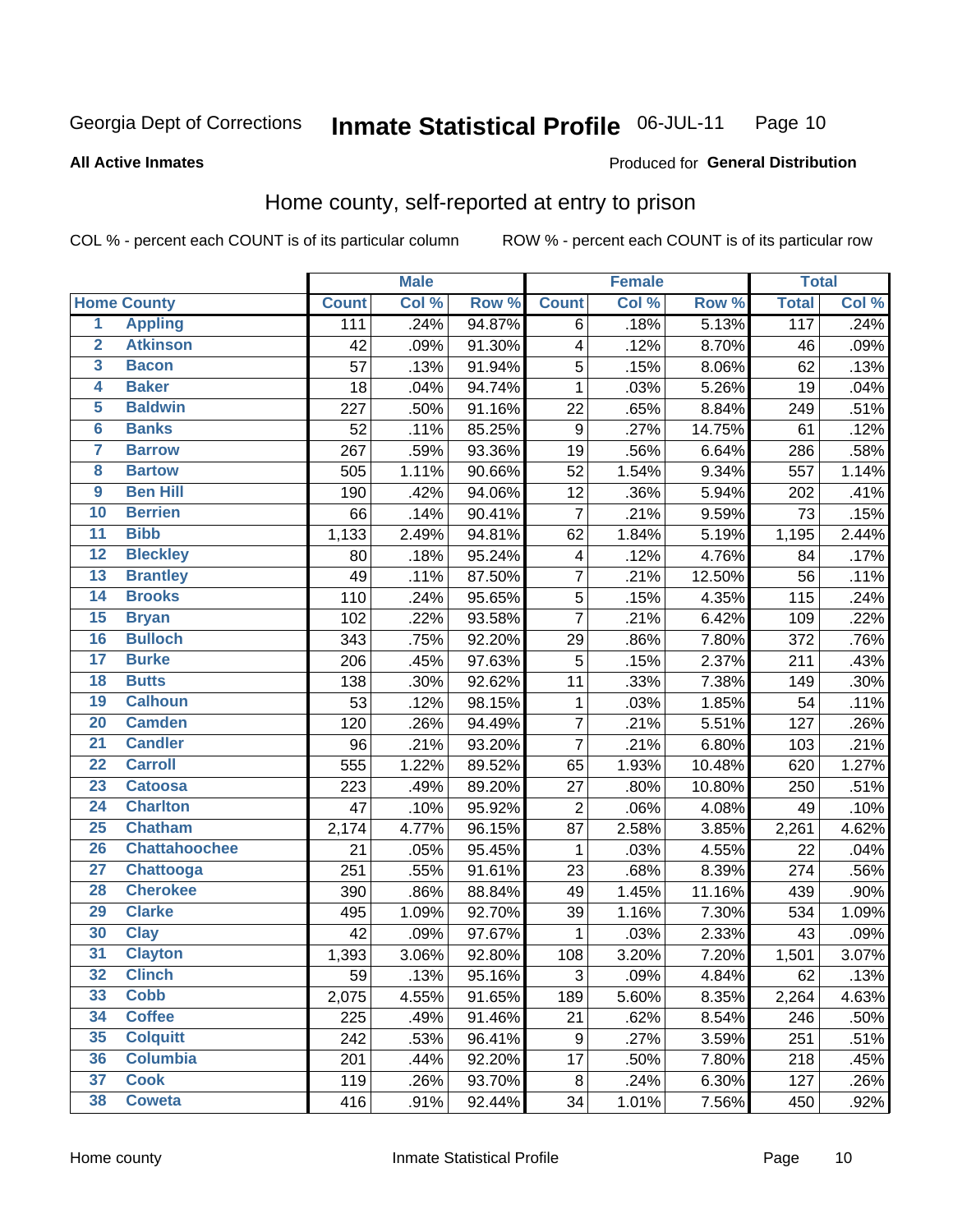#### Inmate Statistical Profile 06-JUL-11 Page 11

**All Active Inmates** 

#### Produced for General Distribution

## Home county, self-reported at entry to prison

COL % - percent each COUNT is of its particular column

|                 |                    |              | <b>Male</b> |         | <b>Female</b>    |       |        | <b>Total</b>    |        |
|-----------------|--------------------|--------------|-------------|---------|------------------|-------|--------|-----------------|--------|
|                 | <b>Home County</b> | <b>Count</b> | Col %       | Row %   | <b>Count</b>     | Col % | Row %  | <b>Total</b>    | Col %  |
| 39              | <b>Crawford</b>    | 28           | .06%        | 96.55%  | 1                | .03%  | 3.45%  | $\overline{29}$ | .06%   |
| 40              | <b>Crisp</b>       | 224          | .49%        | 93.72%  | 15               | .44%  | 6.28%  | 239             | .49%   |
| 41              | <b>Dade</b>        | 69           | .15%        | 94.52%  | $\overline{4}$   | .12%  | 5.48%  | 73              | .15%   |
| 42              | <b>Dawson</b>      | 82           | .18%        | 91.11%  | 8                | .24%  | 8.89%  | 90              | .18%   |
| 43              | <b>Decatur</b>     | 246          | .54%        | 92.13%  | 21               | .62%  | 7.87%  | 267             | .55%   |
| 44              | <b>Dekalb</b>      | 2,784        | 6.11%       | 93.96%  | 179              | 5.30% | 6.04%  | 2,963           | 6.06%  |
| 45              | <b>Dodge</b>       | 141          | .31%        | 89.81%  | 16               | .47%  | 10.19% | 157             | .32%   |
| 46              | <b>Dooly</b>       | 75           | .16%        | 93.75%  | 5                | .15%  | 6.25%  | 80              | .16%   |
| 47              | <b>Dougherty</b>   | 911          | 2.00%       | 93.92%  | 59               | 1.75% | 6.08%  | 970             | 1.98%  |
| 48              | <b>Douglas</b>     | 622          | 1.37%       | 89.88%  | 70               | 2.07% | 10.12% | 692             | 1.41%  |
| 49              | <b>Early</b>       | 75           | .16%        | 93.75%  | 5                | .15%  | 6.25%  | 80              | .16%   |
| 50              | <b>Echols</b>      | 11           | .02%        | 100.00% |                  |       |        | 11              | .02%   |
| 51              | <b>Effingham</b>   | 151          | .33%        | 91.52%  | 14               | .41%  | 8.48%  | 165             | .34%   |
| 52              | <b>Elbert</b>      | 131          | .29%        | 93.57%  | 9                | .27%  | 6.43%  | 140             | .29%   |
| 53              | <b>Emanuel</b>     | 164          | .36%        | 91.62%  | 15               | .44%  | 8.38%  | 179             | .37%   |
| 54              | <b>Evans</b>       | 81           | .18%        | 93.10%  | $\,6$            | .18%  | 6.90%  | 87              | .18%   |
| 55              | <b>Fannin</b>      | 88           | .19%        | 88.00%  | 12               | .36%  | 12.00% | 100             | .20%   |
| 56              | <b>Fayette</b>     | 154          | .34%        | 91.12%  | 15               | .44%  | 8.88%  | 169             | .35%   |
| 57              | <b>Floyd</b>       | 652          | 1.43%       | 89.68%  | 75               | 2.22% | 10.32% | 727             | 1.49%  |
| 58              | <b>Forsyth</b>     | 194          | .43%        | 88.99%  | 24               | .71%  | 11.01% | 218             | .45%   |
| 59              | <b>Franklin</b>    | 118          | .26%        | 90.77%  | 12               | .36%  | 9.23%  | 130             | .27%   |
| 60              | <b>Fulton</b>      | 5,327        | 11.69%      | 95.24%  | 266              | 7.88% | 4.76%  | 5,593           | 11.43% |
| 61              | Gilmer             | 116          | .25%        | 91.34%  | 11               | .33%  | 8.66%  | 127             | .26%   |
| 62              | <b>Glascock</b>    | 8            | .02%        | 88.89%  | $\mathbf{1}$     | .03%  | 11.11% | 9               | .02%   |
| 63              | <b>Glynn</b>       | 332          | .73%        | 94.05%  | 21               | .62%  | 5.95%  | 353             | .72%   |
| 64              | <b>Gordon</b>      | 255          | .56%        | 88.54%  | 33               | .98%  | 11.46% | 288             | .59%   |
| 65              | <b>Grady</b>       | 173          | .38%        | 95.05%  | $\boldsymbol{9}$ | .27%  | 4.95%  | 182             | .37%   |
| 66              | <b>Greene</b>      | 111          | .24%        | 94.87%  | $\,6$            | .18%  | 5.13%  | 117             | .24%   |
| 67              | <b>Gwinnett</b>    | 1,608        | 3.53%       | 92.52%  | 130              | 3.85% | 7.48%  | 1,738           | 3.55%  |
| 68              | <b>Habersham</b>   | 105          | .23%        | 91.30%  | 10               | .30%  | 8.70%  | 115             | .24%   |
| 69              | <b>Hall</b>        | 584          | 1.28%       | 90.68%  | 60               | 1.78% | 9.32%  | 644             | 1.32%  |
| 70              | <b>Hancock</b>     | 56           | .12%        | 98.25%  | 1                | .03%  | 1.75%  | 57              | .12%   |
| $\overline{71}$ | <b>Haralson</b>    | 131          | .29%        | 96.32%  | 5                | .15%  | 3.68%  | 136             | .28%   |
| 72              | <b>Harris</b>      | 92           | .20%        | 92.93%  | 7                | .21%  | 7.07%  | 99              | .20%   |
| 73              | <b>Hart</b>        | 104          | .23%        | 94.55%  | $\,6$            | .18%  | 5.45%  | 110             | .22%   |
| 74              | <b>Heard</b>       | 71           | .16%        | 94.67%  | 4                | .12%  | 5.33%  | 75              | .15%   |
| 75              | <b>Henry</b>       | 487          | 1.07%       | 90.69%  | 50               | 1.48% | 9.31%  | 537             | 1.10%  |
| 76              | <b>Houston</b>     | 514          | 1.13%       | 90.81%  | 52               | 1.54% | 9.19%  | 566             | 1.16%  |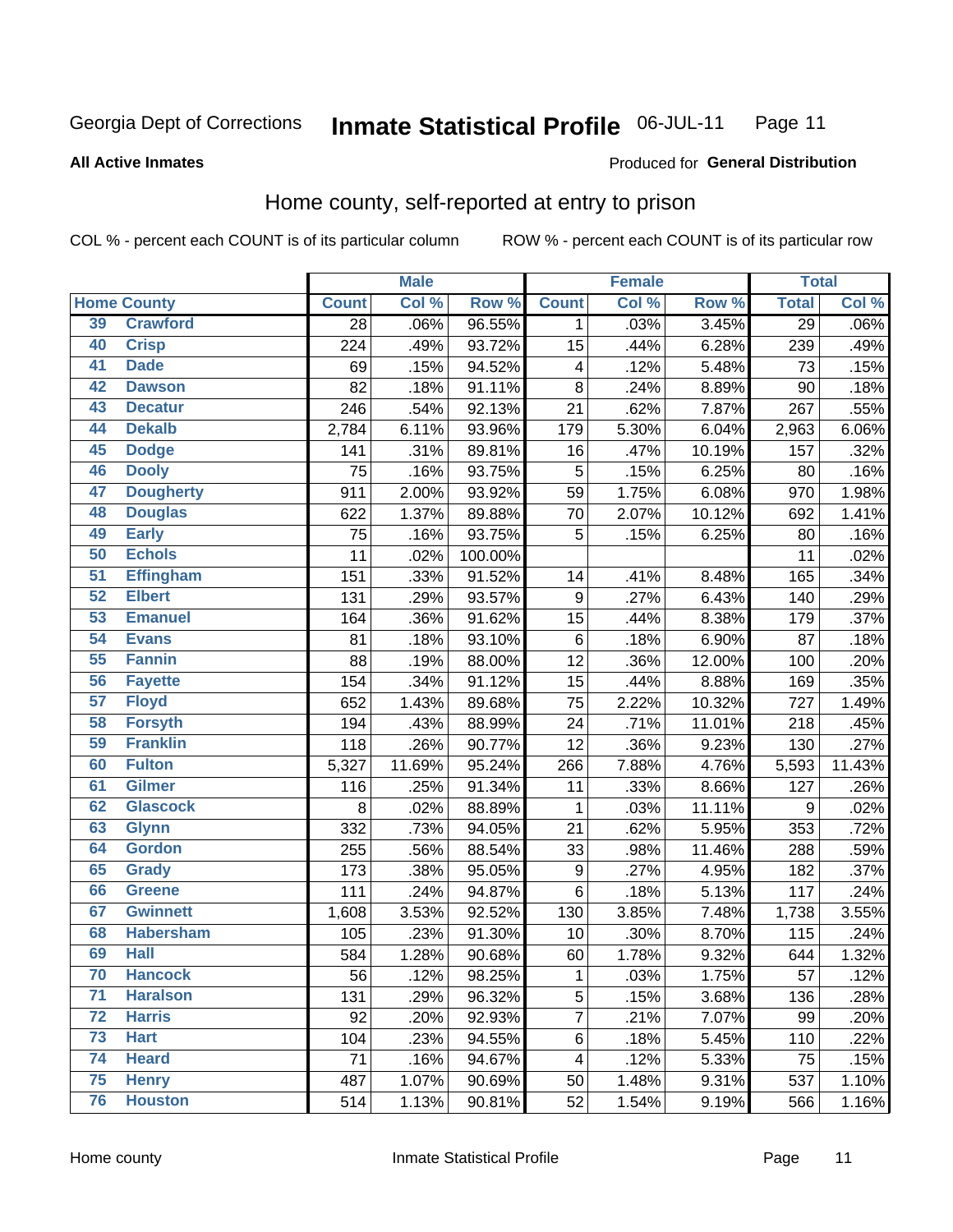#### **Inmate Statistical Profile 06-JUL-11** Page 12

**All Active Inmates** 

#### Produced for General Distribution

## Home county, self-reported at entry to prison

COL % - percent each COUNT is of its particular column

|                  |                    | <b>Male</b>  |       | <b>Female</b> |                  |       | <b>Total</b> |              |       |
|------------------|--------------------|--------------|-------|---------------|------------------|-------|--------------|--------------|-------|
|                  | <b>Home County</b> | <b>Count</b> | Col % | Row %         | <b>Count</b>     | Col % | Row %        | <b>Total</b> | Col % |
| 77               | <b>Irwin</b>       | 68           | .15%  | 97.14%        | 2                | .06%  | 2.86%        | 70           | .14%  |
| 78               | <b>Jackson</b>     | 197          | .43%  | 93.36%        | 14               | .41%  | 6.64%        | 211          | .43%  |
| 79               | <b>Jasper</b>      | 91           | .20%  | 93.81%        | $\,6$            | .18%  | 6.19%        | 97           | .20%  |
| 80               | <b>Jeff Davis</b>  | 68           | .15%  | 88.31%        | $\boldsymbol{9}$ | .27%  | 11.69%       | 77           | .16%  |
| $\overline{81}$  | <b>Jefferson</b>   | 160          | .35%  | 96.97%        | 5                | .15%  | 3.03%        | 165          | .34%  |
| 82               | <b>Jenkins</b>     | 53           | .12%  | 96.36%        | $\overline{2}$   | .06%  | 3.64%        | 55           | .11%  |
| 83               | <b>Johnson</b>     | 40           | .09%  | 83.33%        | $\overline{8}$   | .24%  | 16.67%       | 48           | .10%  |
| 84               | <b>Jones</b>       | 126          | .28%  | 94.03%        | 8                | .24%  | 5.97%        | 134          | .27%  |
| 85               | <b>Lamar</b>       | 69           | .15%  | 88.46%        | $\boldsymbol{9}$ | .27%  | 11.54%       | 78           | .16%  |
| 86               | <b>Lanier</b>      | 40           | .09%  | 95.24%        | $\overline{c}$   | .06%  | 4.76%        | 42           | .09%  |
| 87               | <b>Laurens</b>     | 290          | .64%  | 94.16%        | 18               | .53%  | 5.84%        | 308          | .63%  |
| 88               | <b>Lee</b>         | 84           | .18%  | 90.32%        | 9                | .27%  | 9.68%        | 93           | .19%  |
| 89               | <b>Liberty</b>     | 258          | .57%  | 94.51%        | 15               | .44%  | 5.49%        | 273          | .56%  |
| 90               | <b>Lincoln</b>     | 24           | .05%  | 82.76%        | 5                | .15%  | 17.24%       | 29           | .06%  |
| 91               | Long               | 44           | .10%  | 88.00%        | $\,6$            | .18%  | 12.00%       | 50           | .10%  |
| 92               | <b>Lowndes</b>     | 452          | .99%  | 93.20%        | 33               | .98%  | 6.80%        | 485          | .99%  |
| 93               | <b>Lumpkin</b>     | 81           | .18%  | 91.01%        | 8                | .24%  | 8.99%        | 89           | .18%  |
| 94               | <b>Macon</b>       | 90           | .20%  | 94.74%        | 5                | .15%  | 5.26%        | 95           | .19%  |
| 95               | <b>Madison</b>     | 116          | .25%  | 90.63%        | 12               | .36%  | 9.38%        | 128          | .26%  |
| 96               | <b>Marion</b>      | 48           | .11%  | 90.57%        | 5                | .15%  | 9.43%        | 53           | .11%  |
| 97               | <b>Mcduffie</b>    | 166          | .36%  | 94.86%        | $\boldsymbol{9}$ | .27%  | 5.14%        | 175          | .36%  |
| 98               | <b>Mcintosh</b>    | 57           | .13%  | 95.00%        | 3                | .09%  | 5.00%        | 60           | .12%  |
| 99               | <b>Meriwether</b>  | 181          | .40%  | 96.28%        | $\overline{7}$   | .21%  | 3.72%        | 188          | .38%  |
| 100              | <b>Miller</b>      | 29           | .06%  | 93.55%        | $\overline{2}$   | .06%  | 6.45%        | 31           | .06%  |
| 101              | <b>Mitchell</b>    | 196          | .43%  | 93.78%        | 13               | .39%  | 6.22%        | 209          | .43%  |
| 102              | <b>Monroe</b>      | 126          | .28%  | 93.33%        | $\boldsymbol{9}$ | .27%  | 6.67%        | 135          | .28%  |
| 103              | <b>Montgomery</b>  | 52           | .11%  | 92.86%        | 4                | .12%  | 7.14%        | 56           | .11%  |
| 104              | <b>Morgan</b>      | 108          | .24%  | 91.53%        | 10               | .30%  | 8.47%        | 118          | .24%  |
| 105              | <b>Murray</b>      | 177          | .39%  | 87.19%        | 26               | .77%  | 12.81%       | 203          | .41%  |
| 106              | <b>Muscogee</b>    | 1,345        | 2.95% | 95.46%        | 64               | 1.90% | 4.54%        | 1,409        | 2.88% |
| 107              | <b>Newton</b>      | 543          | 1.19% | 91.88%        | 48               | 1.42% | 8.12%        | 591          | 1.21% |
| 108              | <b>Oconee</b>      | 47           | .10%  | 92.16%        | 4                | .12%  | 7.84%        | 51           | .10%  |
| 109              | <b>Oglethorpe</b>  | 53           | .12%  | 94.64%        | 3                | .09%  | 5.36%        | 56           | .11%  |
| 110              | <b>Paulding</b>    | 305          | .67%  | 90.77%        | 31               | .92%  | 9.23%        | 336          | .69%  |
| 111              | <b>Peach</b>       | 97           | .21%  | 96.04%        | 4                | .12%  | 3.96%        | 101          | .21%  |
| 112              | <b>Pickens</b>     | 124          | .27%  | 87.94%        | 17               | .50%  | 12.06%       | 141          | .29%  |
| $\overline{113}$ | <b>Pierce</b>      | 57           | .13%  | 90.48%        | $\,6$            | .18%  | 9.52%        | 63           | .13%  |
| $\overline{114}$ | <b>Pike</b>        | 55           | .12%  | 91.67%        | 5                | .15%  | 8.33%        | 60           | .12%  |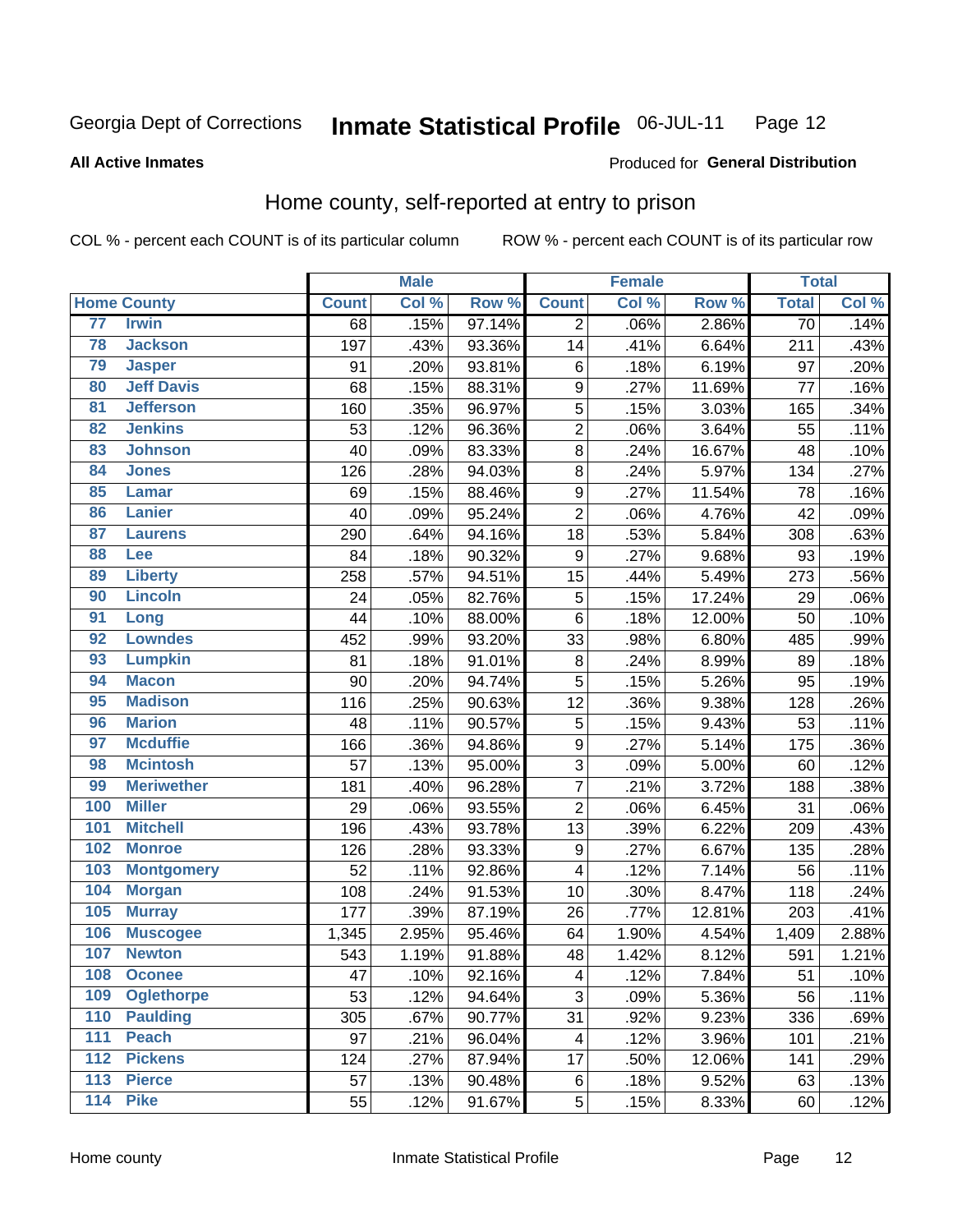#### **Inmate Statistical Profile 06-JUL-11** Page 13

#### **All Active Inmates**

#### Produced for General Distribution

## Home county, self-reported at entry to prison

COL % - percent each COUNT is of its particular column

|                  |                    |              | <b>Male</b> |         |                         | <b>Female</b> |        | <b>Total</b>     |       |
|------------------|--------------------|--------------|-------------|---------|-------------------------|---------------|--------|------------------|-------|
|                  | <b>Home County</b> | <b>Count</b> | Col %       | Row %   | <b>Count</b>            | Col %         | Row %  | <b>Total</b>     | Col % |
|                  | 115 Polk           | 199          | .44%        | 89.64%  | 23                      | .68%          | 10.36% | $\overline{222}$ | .45%  |
| 116              | <b>Pulaski</b>     | 76           | .17%        | 93.83%  | 5                       | .15%          | 6.17%  | 81               | .17%  |
| 117              | <b>Putnam</b>      | 131          | .29%        | 94.93%  | $\overline{7}$          | .21%          | 5.07%  | 138              | .28%  |
| 118              | Quitman            | 14           | .03%        | 87.50%  | $\mathbf 2$             | .06%          | 12.50% | 16               | .03%  |
| 119              | <b>Rabun</b>       | 44           | .10%        | 91.67%  | $\overline{\mathbf{4}}$ | .12%          | 8.33%  | 48               | .10%  |
| 120              | <b>Randolph</b>    | 70           | .15%        | 98.59%  | $\mathbf 1$             | .03%          | 1.41%  | $\overline{71}$  | .15%  |
| $\overline{121}$ | <b>Richmond</b>    | 1,619        | 3.55%       | 94.96%  | 86                      | 2.55%         | 5.04%  | 1,705            | 3.48% |
| 122              | <b>Rockdale</b>    | 343          | .75%        | 90.26%  | 37                      | 1.10%         | 9.74%  | 380              | .78%  |
| 123              | <b>Schley</b>      | 21           | .05%        | 91.30%  | $\overline{\mathbf{c}}$ | .06%          | 8.70%  | 23               | .05%  |
| 124              | <b>Screven</b>     | 130          | .29%        | 94.89%  | $\overline{7}$          | .21%          | 5.11%  | 137              | .28%  |
| 125              | <b>Seminole</b>    | 51           | .11%        | 83.61%  | 10                      | .30%          | 16.39% | 61               | .12%  |
| 126              | <b>Spalding</b>    | 502          | 1.10%       | 92.11%  | 43                      | 1.27%         | 7.89%  | 545              | 1.11% |
| 127              | <b>Stephens</b>    | 151          | .33%        | 90.42%  | 16                      | .47%          | 9.58%  | 167              | .34%  |
| 128              | <b>Stewart</b>     | 30           | .07%        | 93.75%  | $\overline{c}$          | .06%          | 6.25%  | 32               | .07%  |
| 129              | <b>Sumter</b>      | 203          | .45%        | 96.21%  | $\overline{8}$          | .24%          | 3.79%  | 211              | .43%  |
| 130              | <b>Talbot</b>      | 68           | .15%        | 98.55%  | 1                       | .03%          | 1.45%  | 69               | .14%  |
| 131              | <b>Taliaferro</b>  | 10           | .02%        | 100.00% |                         |               |        | 10               | .02%  |
| 132              | <b>Tattnall</b>    | 162          | .36%        | 93.10%  | 12                      | .36%          | 6.90%  | 174              | .36%  |
| 133              | <b>Taylor</b>      | 79           | .17%        | 94.05%  | 5                       | .15%          | 5.95%  | 84               | .17%  |
| 134              | <b>Telfair</b>     | 104          | .23%        | 88.89%  | 13                      | .39%          | 11.11% | 117              | .24%  |
| 135              | <b>Terrell</b>     | 68           | .15%        | 97.14%  | $\mathbf 2$             | .06%          | 2.86%  | 70               | .14%  |
| 136              | <b>Thomas</b>      | 244          | .54%        | 95.31%  | 12                      | .36%          | 4.69%  | 256              | .52%  |
| 137              | <b>Tift</b>        | 257          | .56%        | 95.90%  | 11                      | .33%          | 4.10%  | 268              | .55%  |
| 138              | <b>Toombs</b>      | 309          | .68%        | 93.07%  | 23                      | .68%          | 6.93%  | 332              | .68%  |
| 139              | <b>Towns</b>       | 34           | .07%        | 80.95%  | $\,8\,$                 | .24%          | 19.05% | 42               | .09%  |
| 140              | <b>Treutlen</b>    | 55           | .12%        | 93.22%  | $\overline{\mathbf{4}}$ | .12%          | 6.78%  | 59               | .12%  |
| 141              | <b>Troup</b>       | 510          | 1.12%       | 92.73%  | 40                      | 1.18%         | 7.27%  | 550              | 1.12% |
| 142              | <b>Turner</b>      | 73           | .16%        | 94.81%  | $\overline{\mathbf{4}}$ | .12%          | 5.19%  | 77               | .16%  |
| $\overline{143}$ | <b>Twiggs</b>      | 68           | .15%        | 93.15%  | 5                       | .15%          | 6.85%  | 73               | .15%  |
| 144              | <b>Union</b>       | 58           | .13%        | 86.57%  | $\boldsymbol{9}$        | .27%          | 13.43% | 67               | .14%  |
| $\overline{145}$ | <b>Upson</b>       | 159          | .35%        | 92.98%  | 12                      | .36%          | 7.02%  | 171              | .35%  |
| 146              | <b>Walker</b>      | 376          | .83%        | 92.38%  | 31                      | .92%          | 7.62%  | 407              | .83%  |
| 147              | <b>Walton</b>      | 379          | .83%        | 91.55%  | 35                      | 1.04%         | 8.45%  | 414              | .85%  |
| 148              | <b>Ware</b>        | 256          | .56%        | 93.77%  | 17                      | .50%          | 6.23%  | 273              | .56%  |
| 149              | <b>Warren</b>      | 34           | .07%        | 97.14%  | 1                       | .03%          | 2.86%  | 35               | .07%  |
| 150              | <b>Washington</b>  | 163          | .36%        | 91.57%  | 15                      | .44%          | 8.43%  | 178              | .36%  |
| 151              | <b>Wayne</b>       | 159          | .35%        | 90.34%  | 17                      | .50%          | 9.66%  | 176              | .36%  |
| 152              | <b>Webster</b>     | 7            | .02%        | 87.50%  | 1                       | .03%          | 12.50% | $\bf 8$          | .02%  |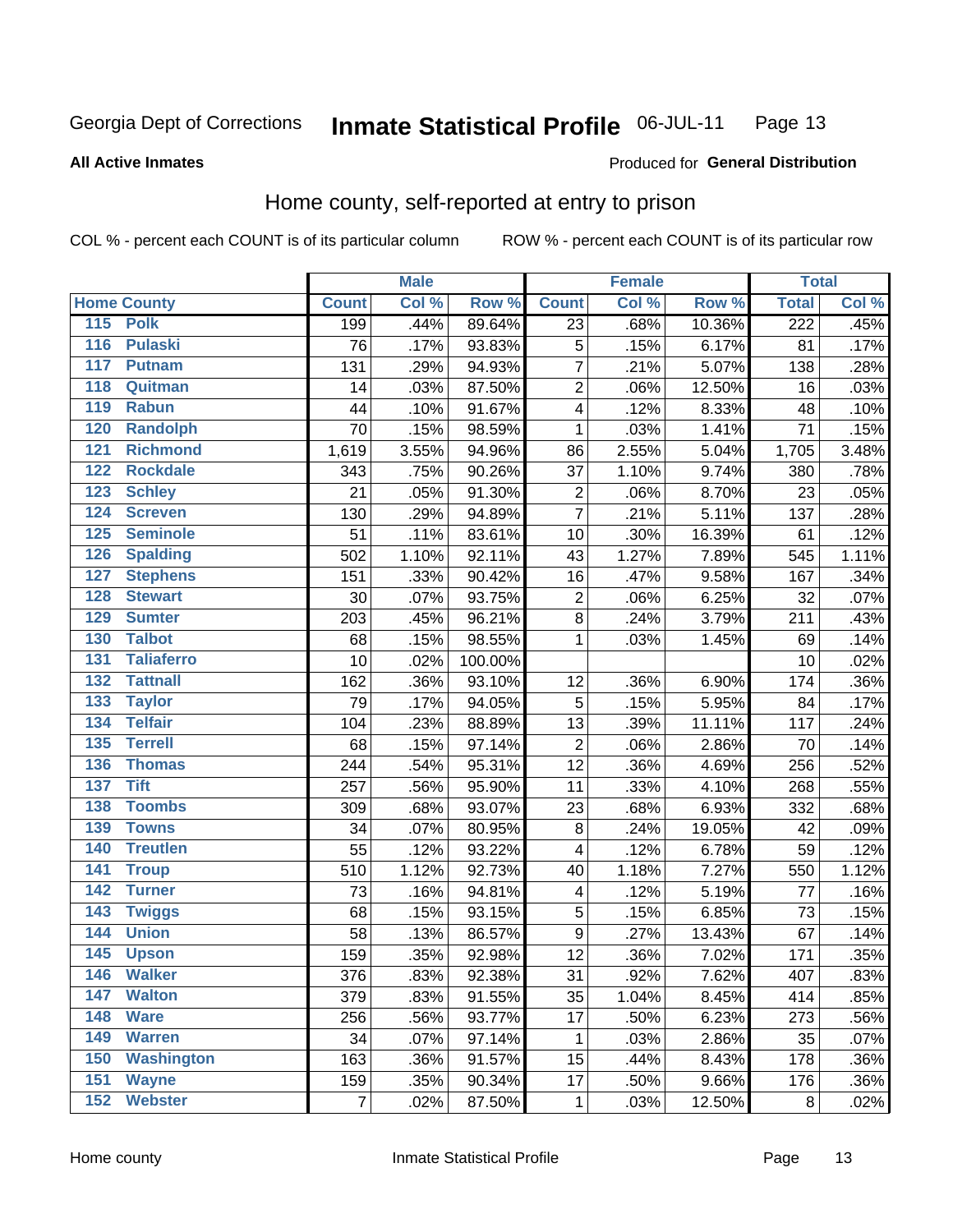#### Inmate Statistical Profile 06-JUL-11 Page 14

**All Active Inmates** 

#### Produced for General Distribution

## Home county, self-reported at entry to prison

COL % - percent each COUNT is of its particular column

|                         |                 | <b>Male</b> |           |              | <b>Female</b> |          |              | <b>Total</b> |  |
|-------------------------|-----------------|-------------|-----------|--------------|---------------|----------|--------------|--------------|--|
| <b>Home County</b>      | <b>Count</b>    | Col %       | Row %     | <b>Count</b> | Col %         | Row %    | <b>Total</b> | Col %        |  |
| <b>Wheeler</b><br>153   | 30 <sup>2</sup> | .07%        | 83.33%    | 6            | .18%          | 16.67%   | 36           | .07%         |  |
| <b>White</b><br>154     | 88              | .19%        | 89.80%    | 10           | .30%          | 10.20%   | 98           | .20%         |  |
| <b>Whitfield</b><br>155 | 528             | 1.16%       | 88.89%    | 66           | 1.95%         | 11.11%   | 594          | 1.21%        |  |
| <b>Wilcox</b><br>156    | 55              | .12%        | 85.94%    | 9            | .27%          | 14.06%   | 64           | .13%         |  |
| <b>Wilkes</b><br>157    | 60              | .13%        | 93.75%    | 4            | .12%          | 6.25%    | 64           | .13%         |  |
| <b>Wilkinson</b><br>158 | 48              | .11%        | 90.57%    | 5            | .15%          | 9.43%    | 53           | .11%         |  |
| 159<br><b>Worth</b>     | 107             | .23%        | $94.69\%$ | 6            | .18%          | $5.31\%$ | 113          | .23%         |  |
| <b>Unknown</b><br>160   | 1,341           | 2.94%       | 93.65%    | 91           | 2.70%         | 6.35%    | 1,432        | 2.93%        |  |
| <b>Total Rported</b>    | 45,558          | 100%        | 93.1%     | 3,376        | 100%          | 6.9%     | 48,934       | 100%         |  |

| rtec<br>-N. | ,193   | 24/<br>214 | 4,407  |
|-------------|--------|------------|--------|
| <b>otal</b> | 49,751 | 3,590      | 53,341 |

| <b>Mode</b><br>1100 | -----<br>וויי "ונט | <b>Fulton</b> | <b>Fulton</b> |
|---------------------|--------------------|---------------|---------------|
|                     |                    |               |               |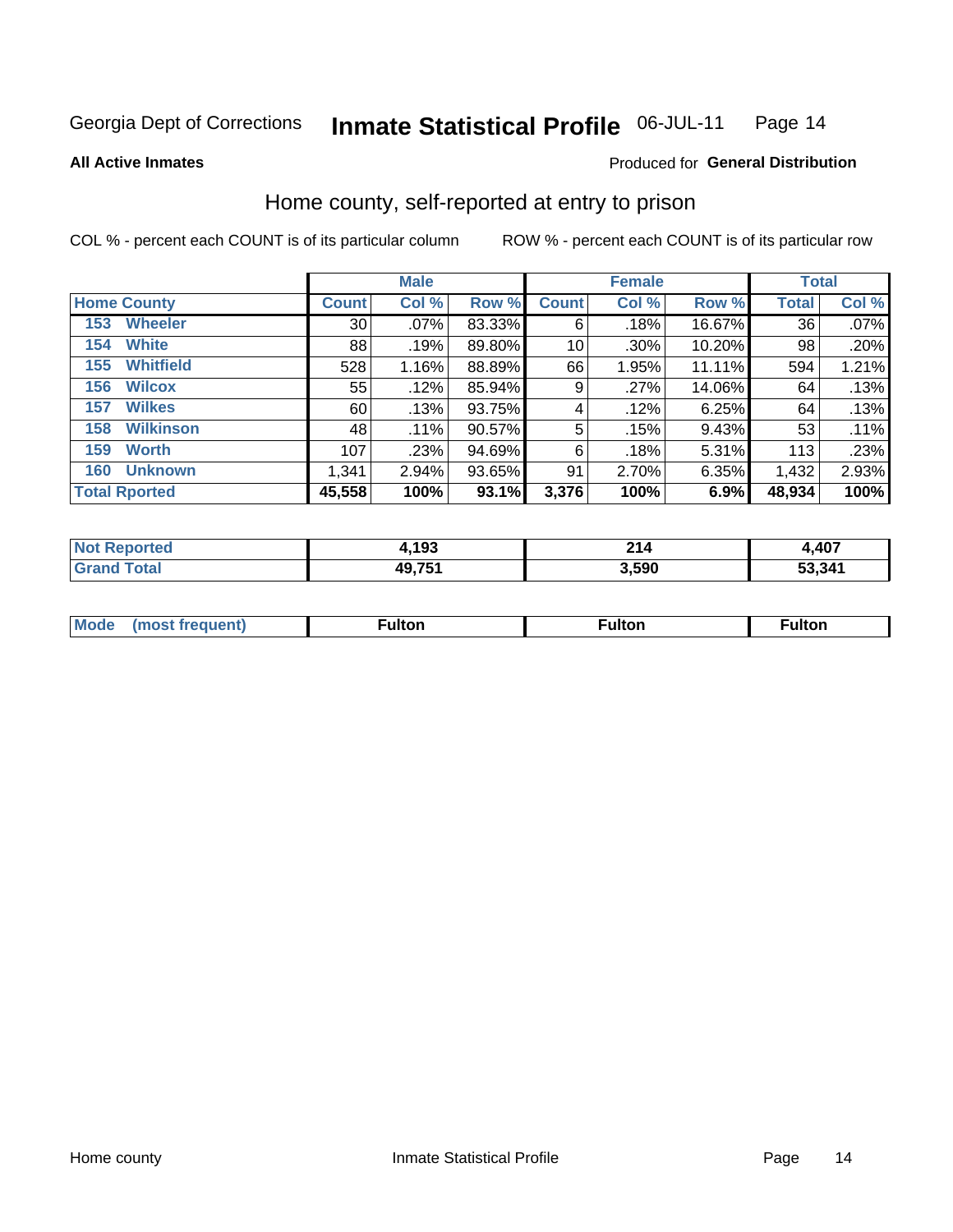#### Inmate Statistical Profile 06-JUL-11 Page 15

**All Active Inmates** 

#### **Produced for General Distribution**

## Socioeconomic class, self-reported at entry to prison

COL % - percent each COUNT is of its particular column

|                       |        | <b>Male</b> |        |                 | <b>Female</b> |       |        | <b>Total</b> |
|-----------------------|--------|-------------|--------|-----------------|---------------|-------|--------|--------------|
| Socioeconomic Class   | Count⊺ | Col %       | Row %  | <b>Count</b>    | Col %         | Row % | Total, | Col %        |
| <b>Welfare</b>        | 2,760  | 9.85%       | 95.21% | 139             | $10.56\%$     | 4.79% | 2,899  | 9.88%        |
| <b>Occ Employ</b>     | .080   | 3.85%       | 98.81% | 13 <sup>1</sup> | .99%          | 1.19% | 1,093  | 3.72%        |
| <b>Minimum Std</b>    | 11,422 | 40.74%      | 96.48% | 417             | 31.69%        | 3.52% | 11,839 | 40.34%       |
| <b>Middle</b><br>4    | 12.771 | 45.56%      | 94.47% | 747             | 56.76%        | 5.53% | 13,518 | 46.06%       |
| <b>Total Reported</b> | 28,033 | 100%        | 95.52% | 1,316           | 100%          | 4.48% | 29,349 | 100%         |

| <b>Not Reported</b> | 24.740<br>41.710 | 2,274 | 23,992 |
|---------------------|------------------|-------|--------|
|                     | 49,751           | 3,590 | 53,341 |

| ____<br>____ |
|--------------|
|--------------|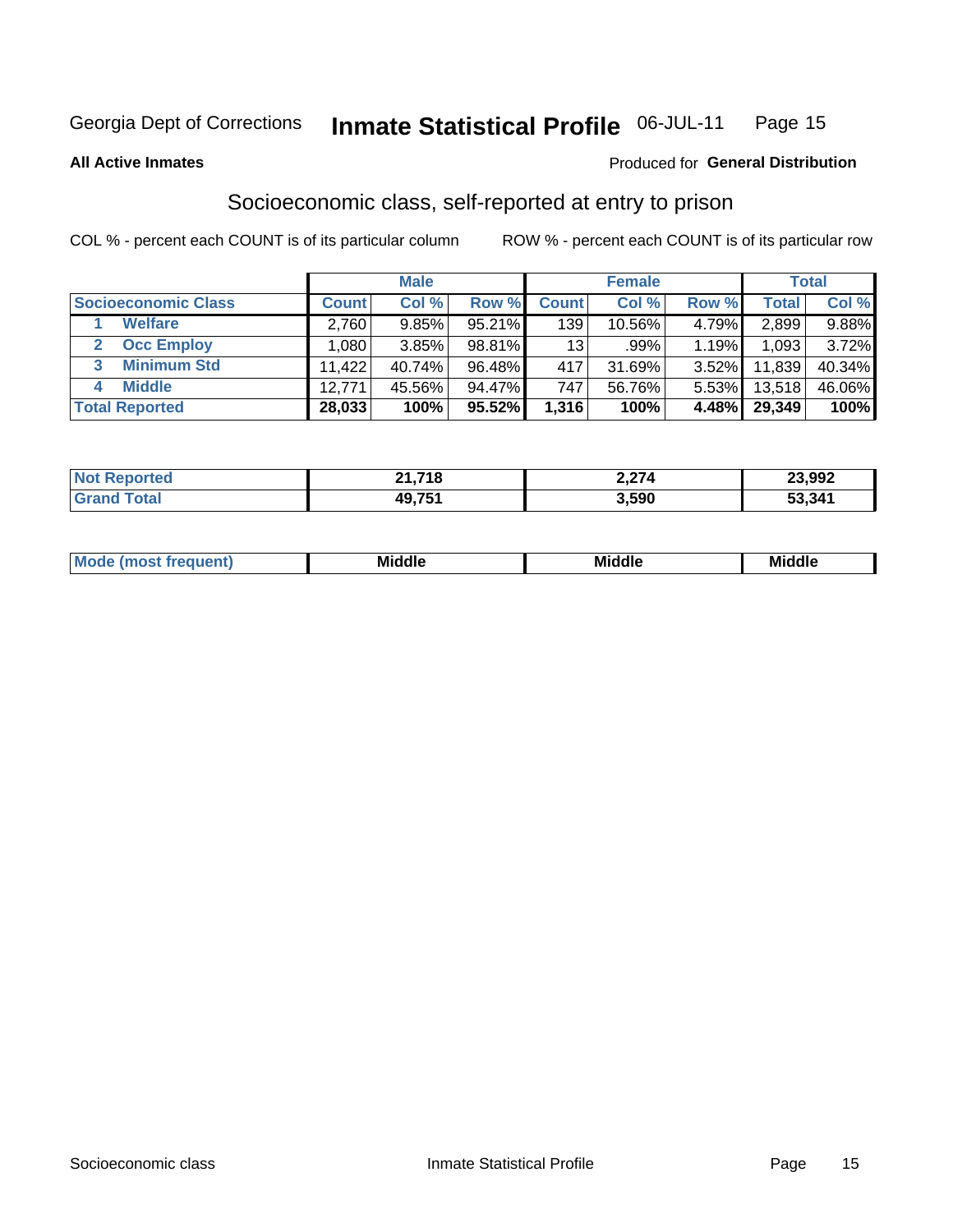#### Inmate Statistical Profile 06-JUL-11 Page 16

**All Active Inmates** 

#### Produced for General Distribution

## Environment to age 16, self-reported at entry to prison

COL % - percent each COUNT is of its particular column

|                                   |              | <b>Male</b> |        |              | <b>Female</b> |          |              | <b>Total</b> |
|-----------------------------------|--------------|-------------|--------|--------------|---------------|----------|--------------|--------------|
| <b>Environment to age 16</b>      | <b>Count</b> | Col %       | Row %  | <b>Count</b> | Col %         | Row %    | <b>Total</b> | Col %        |
| <b>Rural/Farm</b>                 | 1,055        | 3.74%       | 95.91% | 45           | 3.41%         | 4.09%    | 1,100        | 3.72%        |
| <b>Rural/Nfarm</b><br>$2^{\circ}$ | 1,534        | 5.43%       | 91.26% | 147          | 11.15%        | 8.74%    | 1,681        | 5.69%        |
| 3 S.M.S.A                         | 9,863        | 34.93%      | 97.56% | 247          | 18.74%        | $2.44\%$ | 10,110       | 34.21%       |
| <b>Urban</b><br>4                 | 6,213        | 22.01%      | 93.02% | 466          | 35.36%        | 6.98%    | 6,679        | 22.60%       |
| <b>Small Town</b><br>5.           | 9,568        | 33.89%      | 95.86% | 413          | 31.34%        | 4.14%    | 9,981        | 33.78%       |
| <b>Total Reported</b>             | 28,233       | 100%        | 95.54% | 1,318        | 100%          | 4.46%    | 29,551       | 100%         |

| <b>Not Reported</b> | 21,518 | 2,272 | 23,790 |
|---------------------|--------|-------|--------|
| <b>Grand Total</b>  | 49,751 | 3,590 | 53,341 |

| Mo | M | -----  | M |
|----|---|--------|---|
|    |   | ______ |   |
|    |   |        |   |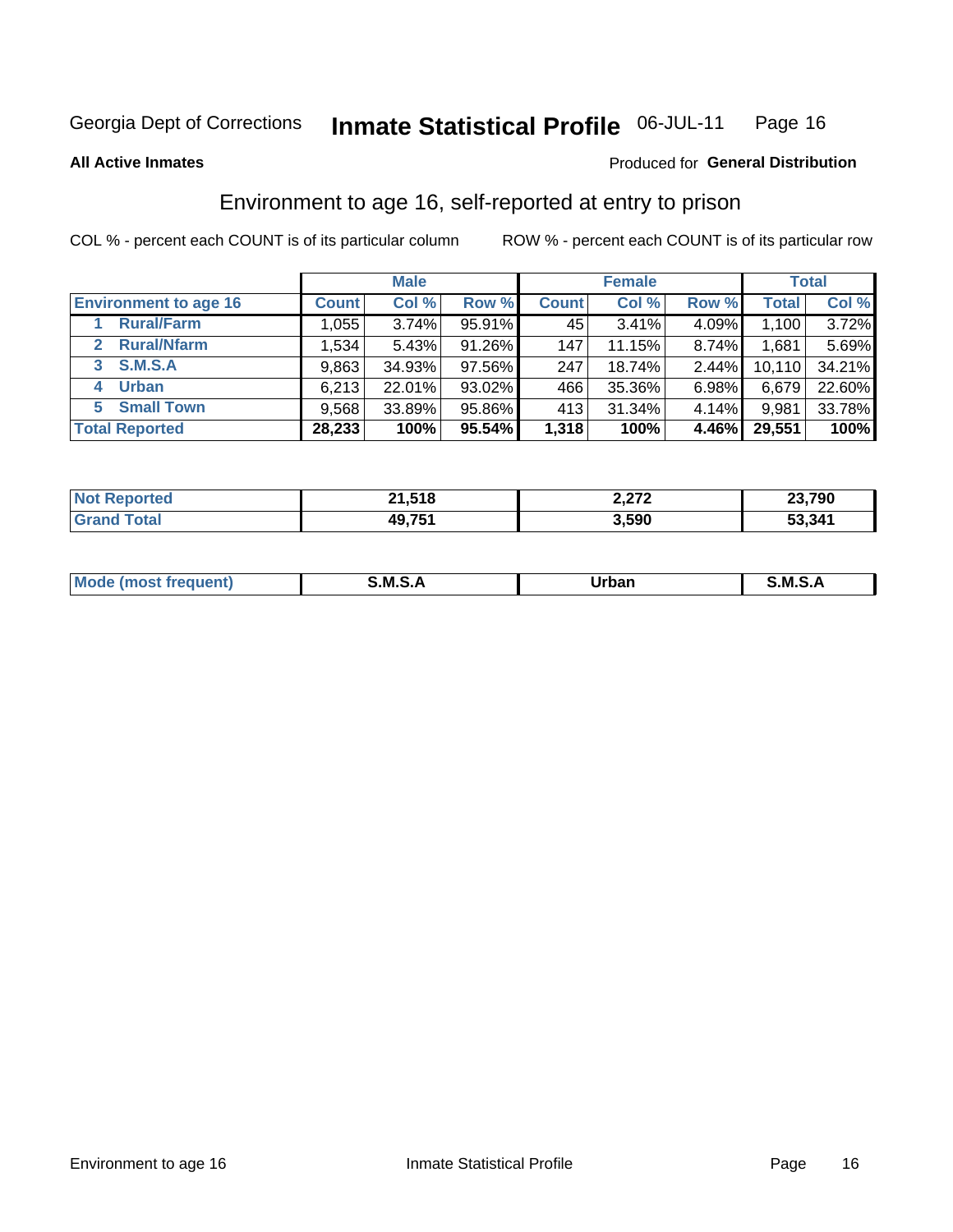#### Inmate Statistical Profile 06-JUL-11 Page 17

#### **All Active Inmates**

#### Produced for General Distribution

## Guardian status to age 16, self-reported at entry to prison

COL % - percent each COUNT is of its particular column

|                                  |                 | <b>Male</b> |           |                 | <b>Female</b> |       |        | <b>Total</b> |
|----------------------------------|-----------------|-------------|-----------|-----------------|---------------|-------|--------|--------------|
| <b>Guardian Status To Age 16</b> | <b>Count</b>    | Col %       | Row %     | <b>Count</b>    | Col %         | Row % | Total  | Col %        |
| 1 Orphanage                      | 20 <sub>1</sub> | .10%        | 100.00%   |                 |               |       | 20     | $.10\%$      |
| 2 Father Only                    | 591             | 2.95%       | $97.69\%$ | 14 <sub>1</sub> | 2.69%         | 2.31% | 605    | 2.94%        |
| <b>3 Both Parents</b>            | 7,850           | 39.15%      | 97.13%    | 232             | 44.53%        | 2.87% | 8,082  | 39.29%       |
| <b>4 Mother Only</b>             | 8,732           | 43.55%      | 98.05%    | 174             | 33.40%        | 1.95% | 8,906  | 43.29%       |
| <b>6 Oth Female</b>              | 525             | 2.62%       | 97.77%    | 12              | 2.30%         | 2.23% | 537    | 2.61%        |
| <b>7 Oth Male</b>                | 87              | .43%        | 97.75%    | 2               | .38%          | 2.25% | 89     | .43%         |
| 8 Step-Parents                   | 197             | .98%        | 99.49%    |                 | .19%          | .51%  | 198    | .96%         |
| 9 Foster Home                    | 337             | 1.68%       | 96.84%    | 11              | 2.11%         | 3.16% | 348    | 1.69%        |
| <b>10 Grand Parents</b>          | 1,712           | 8.54%       | 95.80%    | 75              | 14.40%        | 4.20% | 1,787  | 8.69%        |
| <b>Total Reported</b>            | 20,051          | 100%        | 97.47%    | 521             | 100%          | 2.53% | 20,572 | 100%         |

| <b>Not</b><br><b>Reported</b> | 29,700 | 3,069 | 32,769 |
|-------------------------------|--------|-------|--------|
| ™ota⊾                         | 49,751 | 3,590 | 53,341 |

| <b>Mode (most frequent)</b> | วทIv<br>- -<br>MΩ | <b>Roth</b><br>ີ <sup>ລ</sup> າrents | l Mc<br>Only<br>- - |
|-----------------------------|-------------------|--------------------------------------|---------------------|
|                             |                   |                                      |                     |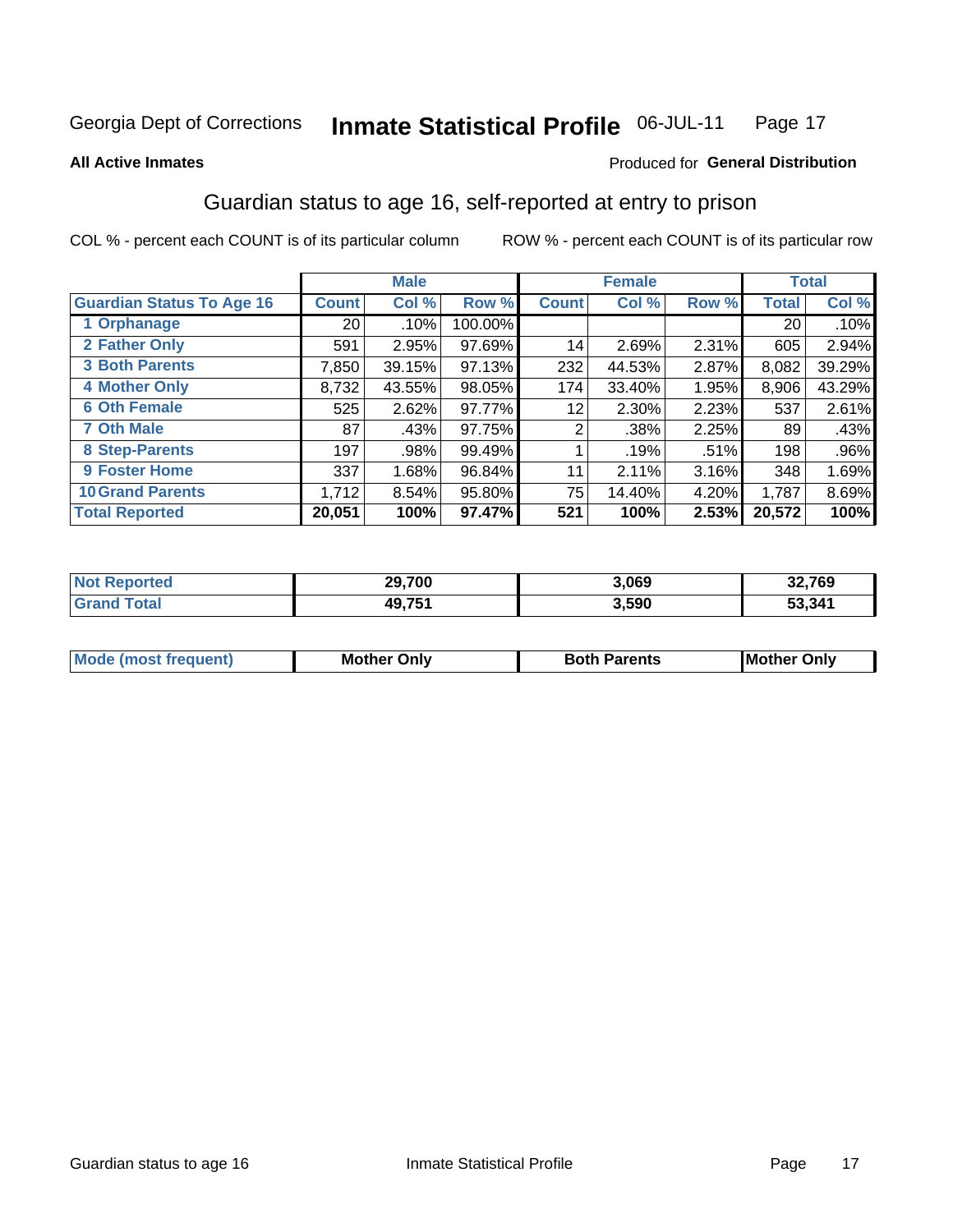#### Inmate Statistical Profile 06-JUL-11 Page 18

#### **All Active Inmates**

#### Produced for General Distribution

## Employment status before prison, self-reported at entry to prison

COL % - percent each COUNT is of its particular column

|                                  | <b>Male</b>  |        |        | <b>Female</b> |        |        | <b>Total</b> |        |
|----------------------------------|--------------|--------|--------|---------------|--------|--------|--------------|--------|
| <b>Employment Status</b>         | <b>Count</b> | Col %  | Row %  | <b>Count</b>  | Col %  | Row %  | Total        | Col %  |
| <b>Full Time</b>                 | 20,542       | 49.29% | 96.19% | 814           | 35.69% | 3.81%  | 21,356       | 48.58% |
| <b>Part Time</b><br>$\mathbf{2}$ | 3,619        | 8.68%  | 95.72% | 162           | 7.10%  | 4.28%  | 3,781        | 8.60%  |
| Unempl $<$ 6m<br>3               | 3,862        | 9.27%  | 96.19% | 153           | 6.71%  | 3.81%  | 4,015        | 9.13%  |
| Unempl > 6m<br>4                 | 7,366        | 17.67% | 91.83% | 655           | 28.72% | 8.17%  | 8,021        | 18.25% |
| <b>Never Workd</b><br>5          | 3,933        | 9.44%  | 95.81% | 172           | 7.54%  | 4.19%  | 4,105        | 9.34%  |
| <b>Student</b><br>6              | 683          | 1.64%  | 89.28% | 82            | 3.59%  | 10.72% | 765          | 1.74%  |
| <b>Incapable</b>                 | 1,675        | 4.02%  | 87.33% | 243           | 10.65% | 12.67% | 1,918        | 4.36%  |
| <b>Total Reported</b>            | 41,680       | 100%   | 94.81% | 2,281         | 100%   | 5.19%  | 43,961       | 100%   |

| orteo<br>. NOT | 8,071                 | .309  | ,380   |
|----------------|-----------------------|-------|--------|
| 140 M          | <b>49751</b><br>49.IJ | 3,590 | 53,341 |

| Mc | ∙u∥<br>----<br>ıme | ίuΙ<br>Πmε |
|----|--------------------|------------|
|    |                    |            |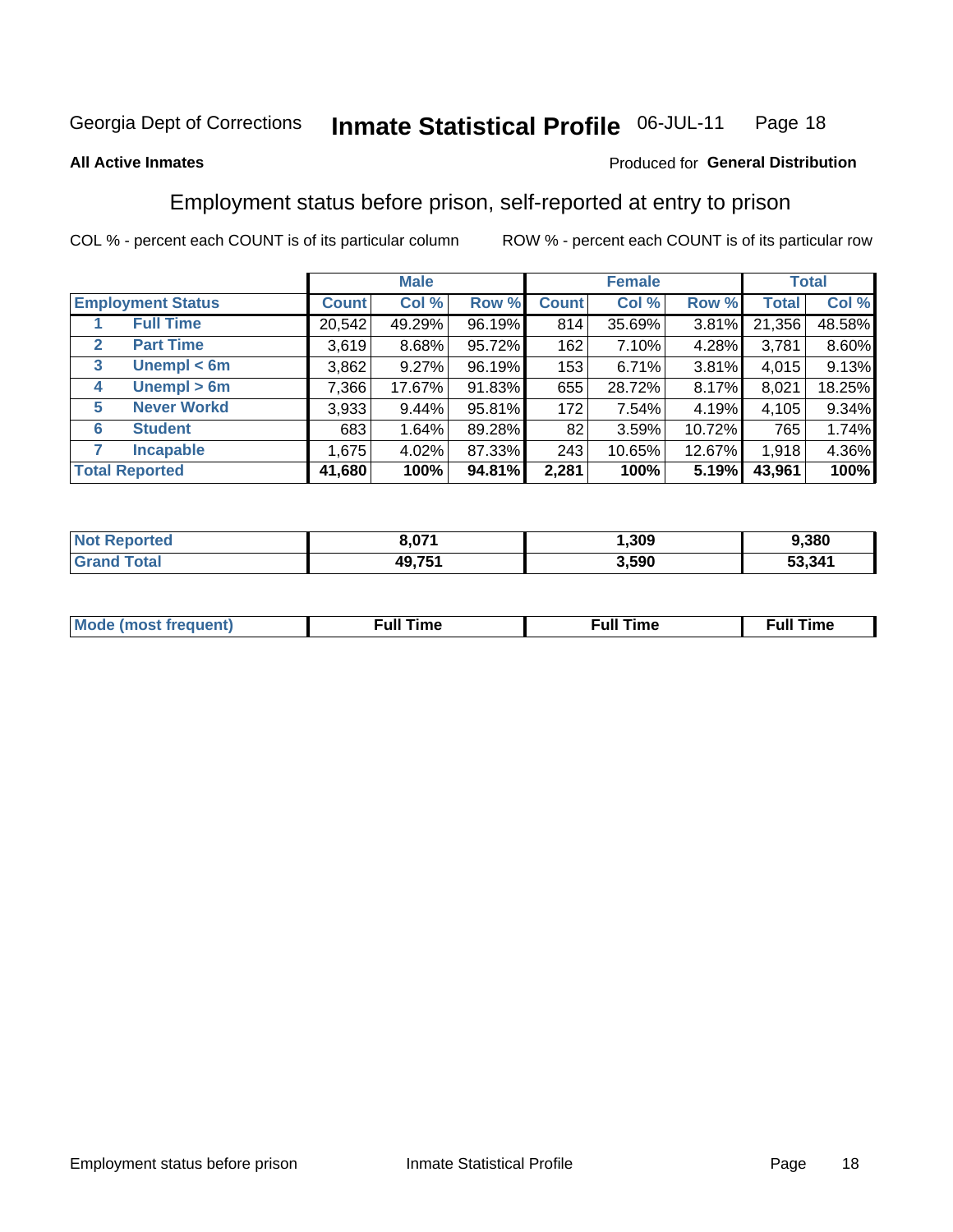#### **All Active Inmates**

Produced for General Distribution

## Age at admission

COL % - percent each COUNT is of its particular column

|                         |              | <b>Male</b> |        |              | <b>Female</b> |        |              | <b>Total</b> |
|-------------------------|--------------|-------------|--------|--------------|---------------|--------|--------------|--------------|
| <b>Age At Admission</b> | <b>Count</b> | Col %       | Row %  | <b>Count</b> | Col %         | Row %  | <b>Total</b> | Col %        |
| 14                      | 14           | 0.03%       | 93.33% | 1            | 0.03%         | 6.67%  | 15           | 0.03%        |
| 15                      | 63           | 0.13%       | 98.44% | 1            | 0.03%         | 1.56%  | 64           | 0.12%        |
| 16                      | 178          | 0.36%       | 95.19% | 9            | 0.25%         | 4.81%  | 187          | 0.35%        |
| 17                      | 766          | 1.54%       | 97.21% | 22           | 0.61%         | 2.79%  | 788          | 1.48%        |
| 18                      | 1,598        | 3.21%       | 97.56% | 40           | 1.11%         | 2.44%  | 1,638        | 3.07%        |
| 19                      | 2,202        | 4.43%       | 96.92% | 70           | 1.95%         | 3.08%  | 2,272        | 4.26%        |
| 20                      | 2,217        | 4.46%       | 95.03% | 116          | 3.23%         | 4.97%  | 2,333        | 4.37%        |
| 21                      | 2,246        | 4.51%       | 95.21% | 113          | 3.15%         | 4.79%  | 2,359        | 4.42%        |
| $\overline{22}$         | 2,184        | 4.39%       | 94.55% | 126          | 3.51%         | 5.45%  | 2,310        | 4.33%        |
| $\overline{23}$         | 2,017        | 4.05%       | 94.43% | 119          | 3.32%         | 5.57%  | 2,136        | 4.00%        |
| 24                      | 2,000        | 4.02%       | 93.72% | 134          | 3.73%         | 6.28%  | 2,134        | 4.00%        |
| 25                      | 1,920        | 3.86%       | 93.52% | 133          | 3.71%         | 6.48%  | 2,053        | 3.85%        |
| 26                      | 1,795        | 3.61%       | 93.83% | 118          | 3.29%         | 6.17%  | 1,913        | 3.59%        |
| $\overline{27}$         | 1,788        | 3.59%       | 93.81% | 118          | 3.29%         | 6.19%  | 1,906        | 3.57%        |
| 28                      | 1,777        | 3.57%       | 93.04% | 133          | 3.71%         | 6.96%  | 1,910        | 3.58%        |
| 29                      | 1,673        | 3.36%       | 93.67% | 113          | 3.15%         | 6.33%  | 1,786        | 3.35%        |
| 30                      | 1,628        | 3.27%       | 92.66% | 129          | 3.59%         | 7.34%  | 1,757        | 3.29%        |
| 31                      | 1,551        | 3.12%       | 91.67% | 141          | 3.93%         | 8.33%  | 1,692        | 3.17%        |
| 32                      | 1,432        | 2.88%       | 92.69% | 113          | 3.15%         | 7.31%  | 1,545        | 2.90%        |
| 33                      | 1,334        | 2.68%       | 92.83% | 103          | 2.87%         | 7.17%  | 1,437        | 2.69%        |
| $\overline{34}$         | 1,255        | 2.52%       | 91.54% | 116          | 3.23%         | 8.46%  | 1,371        | 2.57%        |
| 35                      | 1,228        | 2.47%       | 93.03% | 92           | 2.56%         | 6.97%  | 1,320        | 2.47%        |
| 36                      | 1,202        | 2.42%       | 91.76% | 108          | 3.01%         | 8.24%  | 1,310        | 2.46%        |
| 37                      | 1,200        | 2.41%       | 92.52% | 97           | 2.70%         | 7.48%  | 1,297        | 2.43%        |
| 38                      | 1,102        | 2.22%       | 91.76% | 99           | 2.76%         | 8.24%  | 1,201        | 2.25%        |
| 39                      | 1,103        | 2.22%       | 89.82% | 125          | 3.48%         | 10.18% | 1,228        | 2.30%        |
| 40                      | 1,081        | 2.17%       | 91.07% | 106          | 2.95%         | 8.93%  | 1,187        | 2.23%        |
| 41                      | 992          | 1.99%       | 90.76% | 101          | 2.81%         | 9.24%  | 1,093        | 2.05%        |
| 42                      | 965          | 1.94%       | 90.78% | 98           | 2.73%         | 9.22%  | 1,063        | 1.99%        |
| 43                      | 948          | 1.91%       | 91.33% | 90           | 2.51%         | 8.67%  | 1,038        | 1.95%        |
| 44                      | 885          | 1.78%       | 91.24% | 85           | 2.37%         | 8.76%  | 970          | 1.82%        |
| 45                      | 832          | 1.67%       | 90.53% | 87           | 2.42%         | 9.47%  | 919          | 1.72%        |
| 46                      | 812          | 1.63%       | 91.03% | 80           | 2.23%         | 8.97%  | 892          | 1.67%        |
| 47                      | 727          | 1.46%       | 91.10% | 71           | 1.98%         | 8.90%  | 798          | 1.50%        |
| 48                      | 687          | 1.38%       | 90.63% | 71           | 1.98%         | 9.37%  | 758          | 1.42%        |
| 49                      | 626          | 1.26%       | 93.15% | 46           | 1.28%         | 6.85%  | 672          | 1.26%        |
| 50                      | 560          | 1.13%       | 93.80% | 37           | 1.03%         | 6.20%  | 597          | 1.12%        |
| 51                      | 476          | 0.96%       | 91.89% | 42           | 1.17%         | 8.11%  | 518          | 0.97%        |
| 52                      | 443          | 0.89%       | 94.46% | 26           | 0.72%         | 5.54%  | 469          | 0.88%        |
| 53                      | 381          | 0.77%       | 89.65% | 44           | 1.23%         | 10.35% | 425          | 0.80%        |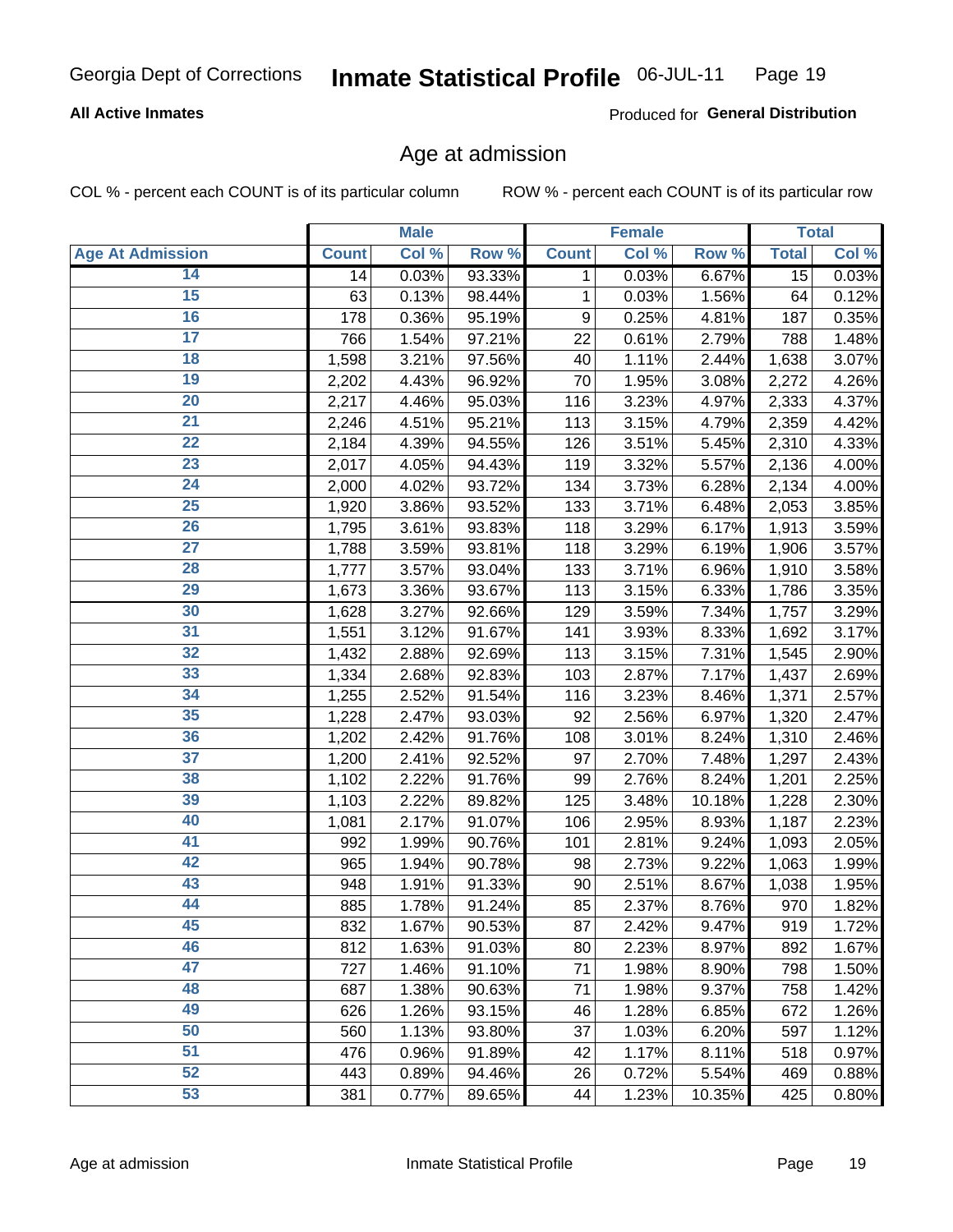#### **All Active Inmates**

Produced for General Distribution

## Age at admission

COL % - percent each COUNT is of its particular column

|                         | <b>Male</b>             |       | <b>Female</b> |                |       | <b>Total</b> |                |       |
|-------------------------|-------------------------|-------|---------------|----------------|-------|--------------|----------------|-------|
| <b>Age At Admission</b> | <b>Count</b>            | Col % | Row %         | <b>Count</b>   | Col % | Row %        | <b>Total</b>   | Col % |
| 54                      | $\overline{277}$        | 0.56% | 92.95%        | 21             | 0.59% | 7.05%        | 298            | 0.56% |
| $\overline{55}$         | 274                     | 0.55% | 92.26%        | 23             | 0.64% | 7.74%        | 297            | 0.56% |
| 56                      | 242                     | 0.49% | 95.28%        | 12             | 0.33% | 4.72%        | 254            | 0.48% |
| 57                      | 169                     | 0.34% | 94.41%        | 10             | 0.28% | 5.59%        | 179            | 0.34% |
| 58                      | 142                     | 0.29% | 92.81%        | 11             | 0.31% | 7.19%        | 153            | 0.29% |
| 59                      | 155                     | 0.31% | 93.37%        | 11             | 0.31% | 6.63%        | 166            | 0.31% |
| 60                      | 106                     | 0.21% | 94.64%        | 6              | 0.17% | 5.36%        | 112            | 0.21% |
| 61                      | 95                      | 0.19% | 96.94%        | 3              | 0.08% | 3.06%        | 98             | 0.18% |
| 62                      | 75                      | 0.15% | 98.68%        | 1              | 0.03% | 1.32%        | 76             | 0.14% |
| 63                      | 62                      | 0.12% | 96.88%        | $\overline{2}$ | 0.06% | 3.13%        | 64             | 0.12% |
| 64                      | 49                      | 0.10% | 98.00%        | 1              | 0.03% | 2.00%        | 50             | 0.09% |
| 65                      | 36                      | 0.07% | 97.30%        | 1              | 0.03% | 2.70%        | 37             | 0.07% |
| 66                      | 27                      | 0.05% | 93.10%        | $\overline{2}$ | 0.06% | 6.90%        | 29             | 0.05% |
| 67                      | 30                      | 0.06% | 90.91%        | 3              | 0.08% | 9.09%        | 33             | 0.06% |
| 68                      | 20                      | 0.04% | 90.91%        | $\overline{2}$ | 0.06% | 9.09%        | 22             | 0.04% |
| 69                      | 29                      | 0.06% | 100.00%       |                |       |              | 29             | 0.05% |
| 70                      | 14                      | 0.03% | 87.50%        | $\overline{2}$ | 0.06% | 12.50%       | 16             | 0.03% |
| $\overline{71}$         | $\overline{7}$          | 0.01% | 100.00%       |                |       |              | $\overline{7}$ | 0.01% |
| $\overline{72}$         | 10                      | 0.02% | 76.92%        | 3              | 0.08% | 23.08%       | 13             | 0.02% |
| $\overline{73}$         | 8                       | 0.02% | 100.00%       |                |       |              | 8              | 0.01% |
| 74                      | 6                       | 0.01% | 100.00%       |                |       |              | $\overline{6}$ | 0.01% |
| $\overline{75}$         | 8                       | 0.02% | 100.00%       |                |       |              | 8              | 0.01% |
| 76                      | 9                       | 0.02% | 100.00%       |                |       |              | 9              | 0.02% |
| $\overline{77}$         | $\overline{3}$          | 0.01% | 75.00%        | 1              | 0.03% | 25.00%       | 4              | 0.01% |
| 78                      | $\overline{\mathbf{4}}$ | 0.01% | 100.00%       |                |       |              | 4              | 0.01% |
| 79                      | $\overline{c}$          | 0.01% | 66.67%        | $\mathbf{1}$   | 0.03% | 33.33%       | 3              | 0.01% |
| 80                      | $\mathbf{1}$            | 0.01% | 100.00%       |                |       |              | $\mathbf{1}$   | 0.01% |
| 82                      | $\overline{2}$          | 0.01% | 100.00%       |                |       |              | $\overline{2}$ | 0.01% |
| <b>Total Reported</b>   | 49,750                  | 100%  | 93.27%        | 3,589          | 100%  | 6.73%        | 53,339         | 100%  |

| rted<br>NOT |               |       |        |
|-------------|---------------|-------|--------|
| int         | <b>AQ 751</b> | 3,590 | 53,341 |

| Mean<br>(average)    | 31.95 | 34.07   | 32.09 |
|----------------------|-------|---------|-------|
| Median (middle)      | 30    | ົ<br>აა | 30    |
| Mode (most frequent) |       |         | ົ     |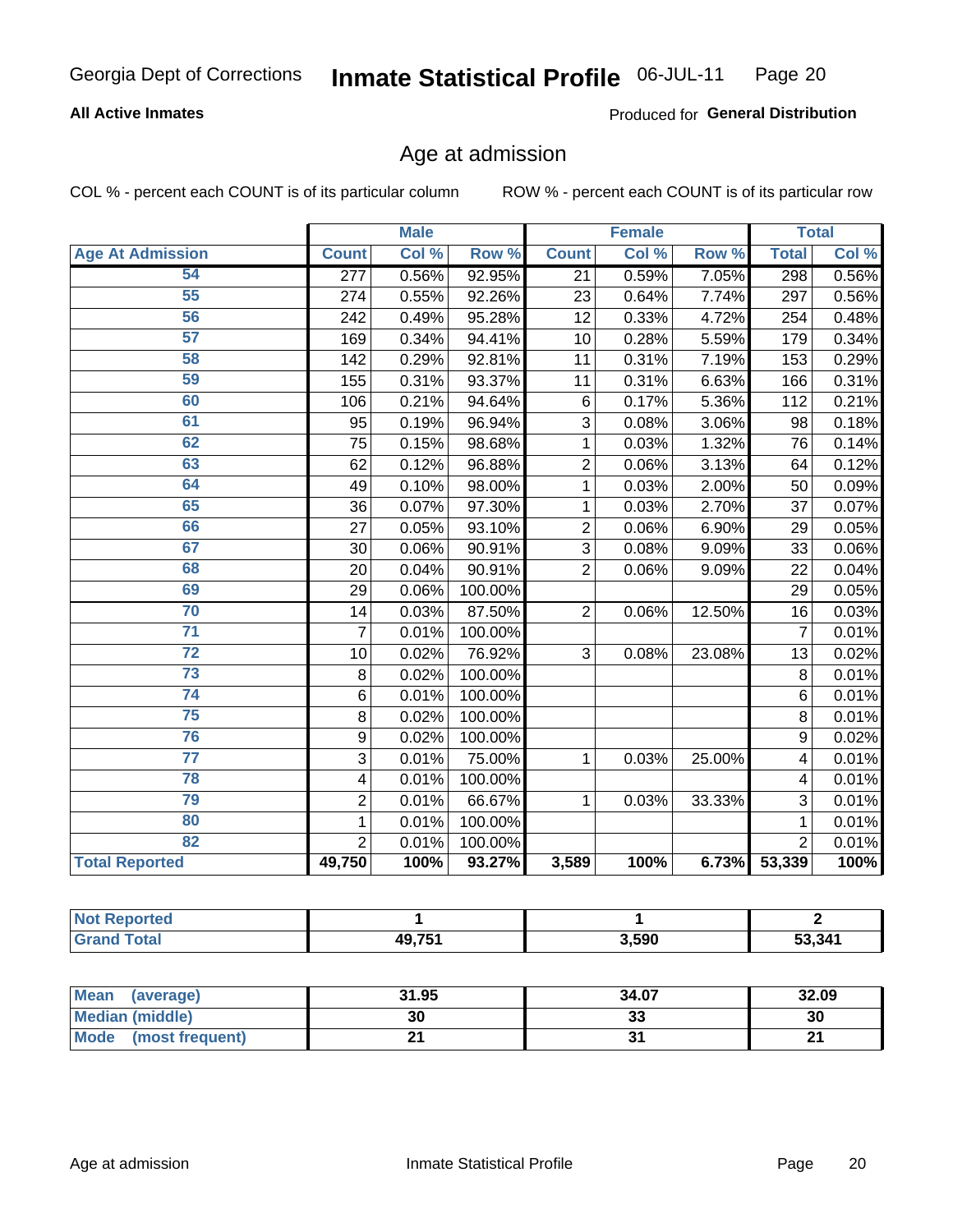#### **All Active Inmates**

#### Produced for General Distribution

### Height, measured at entry to prison

COL % - percent each COUNT is of its particular column

|                       |                         | <b>Male</b> |         |                | <b>Female</b> |        | <b>Total</b> |        |
|-----------------------|-------------------------|-------------|---------|----------------|---------------|--------|--------------|--------|
| <b>Height</b>         | <b>Count</b>            | Col %       | Row %   | <b>Count</b>   | Col %         | Row %  | <b>Total</b> | Col %  |
| 4'10"                 | $\overline{2}$          | 0.02%       | 16.67%  | 10             | 4.55%         | 83.33% | 12           | 0.10%  |
| 4'11''                | 12                      | 0.10%       | 16.90%  | 59             | 26.82%        | 83.10% | 71           | 0.58%  |
| 5'01''                | 1                       | 0.01%       | 100.00% |                |               |        | 1            | 0.01%  |
| 5'02''                | $\overline{\mathbf{c}}$ | 0.02%       | 66.67%  | 1              | 0.45%         | 33.33% | 3            | 0.02%  |
| 5'03''                | 3                       | 0.03%       | 60.00%  | $\overline{2}$ | 0.91%         | 40.00% | 5            | 0.04%  |
| 5'04''                | 1                       | 0.01%       | 100.00% |                |               |        | 1            | 0.01%  |
| 5'05''                | 12                      | 0.10%       | 100.00% |                |               |        | 12           | 0.10%  |
| 5'06''                | 18                      | 0.15%       | 85.71%  | 3              | 1.36%         | 14.29% | 21           | 0.17%  |
| 5'07''                | 26                      | 0.22%       | 100.00% |                |               |        | 26           | 0.21%  |
| 5'08''                | 19                      | 0.16%       | 100.00% |                |               |        | 19           | 0.16%  |
| 5'09''                | 21                      | 0.18%       | 100.00% |                |               |        | 21           | 0.17%  |
| 5'10''                | 5,830                   | 48.89%      | 98.53%  | 87             | 39.55%        | 1.47%  | 5,917        | 48.72% |
| 5'11''                | 5,898                   | 49.46%      | 99.03%  | 58             | 26.36%        | 0.97%  | 5,956        | 49.04% |
| 6'00''                | 22                      | 0.18%       | 100.00% |                |               |        | 22           | 0.18%  |
| 6'01''                | 15                      | 0.13%       | 100.00% |                |               |        | 15           | 0.12%  |
| 6'02''                | 14                      | 0.12%       | 100.00% |                |               |        | 14           | 0.12%  |
| 6'03''                | $\overline{\mathbf{4}}$ | 0.03%       | 100.00% |                |               |        | 4            | 0.03%  |
| 6'04''                | 4                       | 0.03%       | 100.00% |                |               |        | 4            | 0.03%  |
| 6'05''                | 3                       | 0.03%       | 100.00% |                |               |        | 3            | 0.02%  |
| 6'06''                | 1                       | 0.01%       | 100.00% |                |               |        | 1            | 0.01%  |
| 6'10''                | $\overline{\mathbf{4}}$ | 0.03%       | 100.00% |                |               |        | 4            | 0.03%  |
| 6'11''                | 11                      | 0.09%       | 100.00% |                |               |        | 11           | 0.09%  |
| Seven feet +          | 1                       | 0.01%       | 100.00% |                |               |        | 1            | 0.01%  |
| <b>Total Reported</b> | 11,924                  | 100%        | 98.19%  | 220            | 100%          | 1.81%  | 12,144       | 100%   |

| Reported<br>NOT | 37,827 | 3,370 | 107<br>3 |
|-----------------|--------|-------|----------|
| <b>Total</b>    | 49,751 | 3,590 | 53,341   |

| <b>Mean</b><br>(average)       | 5'10'' | 5'07" | 5'10" |
|--------------------------------|--------|-------|-------|
| <b>Median (middle)</b>         | 544"   | 5'10" | 5'10" |
| <b>Mode</b><br>(most frequent) | 544 "  | 5'10" | 544"  |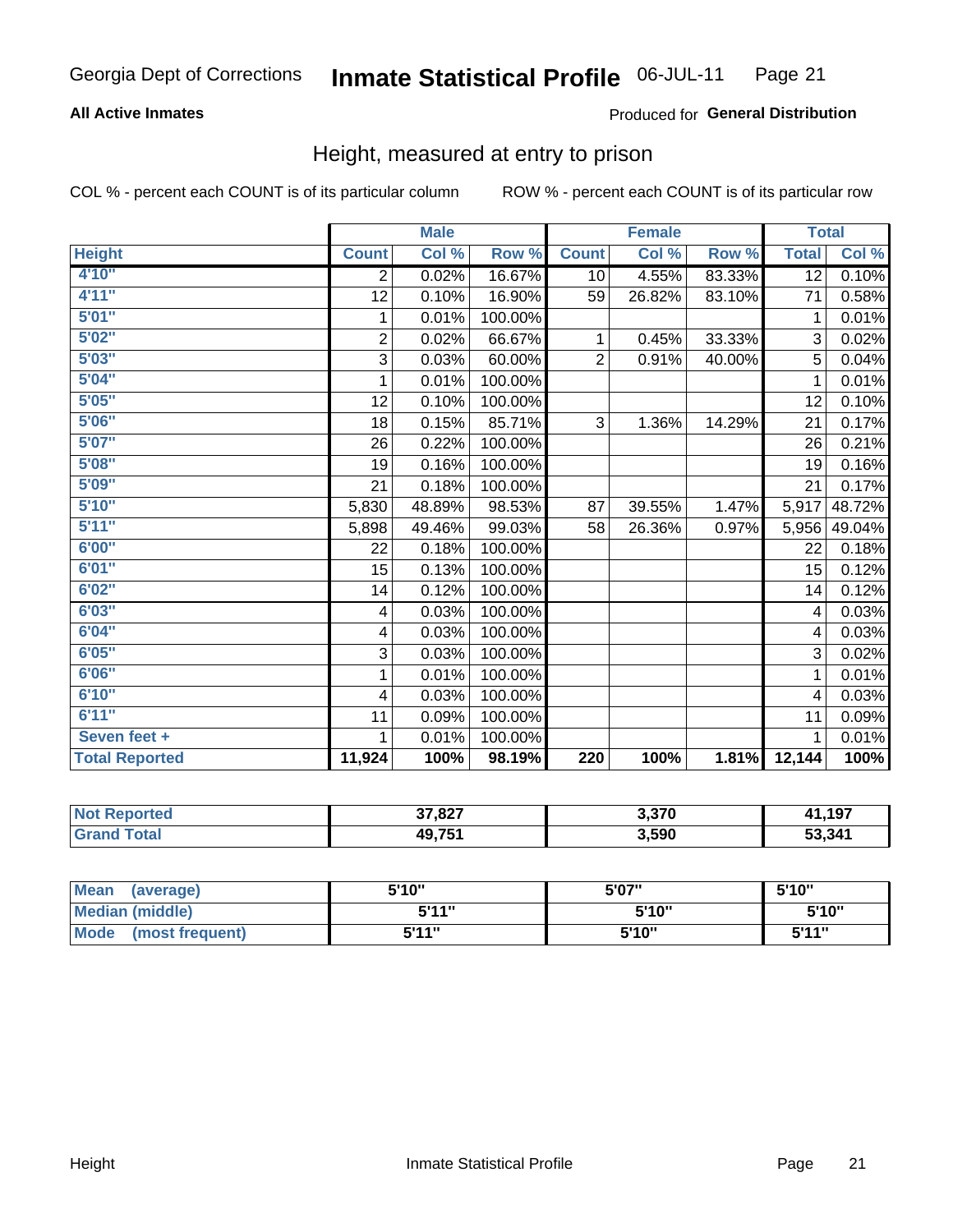#### **All Active Inmates**

#### Produced for General Distribution

## Weight, measured at entry to prison

COL % - percent each COUNT is of its particular column

|                        |              | <b>Male</b> |                  |                         | <b>Female</b> |                  | <b>Total</b> |                     |
|------------------------|--------------|-------------|------------------|-------------------------|---------------|------------------|--------------|---------------------|
| Weight                 | <b>Count</b> | Col %       | Row <sup>%</sup> | <b>Count</b>            | Col %         | Row <sup>%</sup> | <b>Total</b> | Col %               |
| <b>Under 80 pounds</b> | 30           | 0.06%       | 100.00%          |                         |               |                  | 30           | 0.06%               |
| 80 - 89 pounds         | 11           | 0.02%       | 78.57%           | 3                       | 0.08%         | 21.43%           | 14           | 0.03%               |
| 90 - 99 pounds         | 5            | 0.01%       | 33.33%           | 10                      | 0.28%         | 66.67%           | 15           | 0.03%               |
| 100 - 109 pounds       | 18           | 0.04%       | 33.96%           | 35                      | 0.98%         | 66.04%           | 53           | 0.10%               |
| 110 - 119 pounds       | 95           | 0.19%       | 40.60%           | 139                     | 3.88%         | 59.40%           | 234          | 0.44%               |
| 120 - 129 pounds       | 423          | 0.86%       | 62.95%           | 249                     | 6.96%         | 37.05%           | 672          | 1.27%               |
| 130 - 139 pounds       | 1,334        | 2.70%       | 78.47%           | 366                     | 10.23%        | 21.53%           | 1,700        | 3.21%               |
| 140 - 149 pounds       | 3,239        | 6.56%       | 88.09%           | 438                     | 12.24%        | 11.91%           | 3,677        | 6.95%               |
| 150 - 159 pounds       | 4,664        | 9.45%       | 92.82%           | 361                     | 10.09%        | 7.18%            | 5,025        | 9.49%               |
| 160 - 169 pounds       | 6,998        | 14.18%      | 94.41%           | 414                     | 11.57%        | 5.59%            | 7,412        | 14.00%              |
| 170 - 179 pounds       | 6,206        | 12.57%      | 95.18%           | 314                     | 8.78%         | 4.82%            | 6,520        | 12.32%              |
| 180 - 189 pounds       | 6,820        | 13.82%      | 95.28%           | 338                     | 9.45%         | 4.72%            | 7,158        | 13.52%              |
| 190 - 199 pounds       | 4,495        | 9.11%       | 95.64%           | 205                     | 5.73%         | 4.36%            | 4,700        | 8.88%               |
| 200 - 209 pounds       | 4,073        | 8.25%       | 95.68%           | 184                     | 5.14%         | 4.32%            | 4,257        | 8.04%               |
| 210 - 219 pounds       | 2,985        | 6.05%       | 96.45%           | 110                     | 3.07%         | 3.55%            | 3,095        | 5.85%               |
| 220 - 229 pounds       | 2,454        | 4.97%       | 96.54%           | 88                      | 2.46%         | 3.46%            | 2,542        | 4.80%               |
| 230 - 239 pounds       | 1,644        | 3.33%       | 94.97%           | 87                      | 2.43%         | 5.03%            | 1,731        | 3.27%               |
| 240 - 249 pounds       | 1,271        | 2.57%       | 95.35%           | 62                      | 1.73%         | 4.65%            | 1,333        | 2.52%               |
| 250 - 259 pounds       | 802          | 1.62%       | 93.69%           | 54                      | 1.51%         | 6.31%            | 856          | 1.62%               |
| 260 - 269 pounds       | 612          | 1.24%       | 93.72%           | 41                      | 1.15%         | 6.28%            | 653          | 1.23%               |
| 270 - 279 pounds       | 355          | 0.72%       | 94.41%           | 21                      | 0.59%         | 5.59%            | 376          | 0.71%               |
| 280 - 289 pounds       | 267          | 0.54%       | 93.36%           | 19                      | 0.53%         | 6.64%            | 286          | $\overline{0.54\%}$ |
| 290 - 299 pounds       | 131          | 0.27%       | 92.91%           | 10                      | 0.28%         | 7.09%            | 141          | 0.27%               |
| 300 - 309 pounds       | 143          | 0.29%       | 92.26%           | 12                      | 0.34%         | 7.74%            | 155          | 0.29%               |
| 310 - 319 pounds       | 72           | 0.15%       | 96.00%           | 3                       | 0.08%         | 4.00%            | 75           | 0.14%               |
| 320 - 329 pounds       | 84           | 0.17%       | 95.45%           | $\overline{\mathbf{4}}$ | 0.11%         | 4.55%            | 88           | 0.17%               |
| 330 - 339 pounds       | 25           | 0.05%       | 100.00%          |                         |               |                  | 25           | 0.05%               |
| 340 - 349 pounds       | 17           | 0.03%       | 85.00%           | 3                       | 0.08%         | 15.00%           | 20           | 0.04%               |
| 350 - 359 pounds       | 35           | 0.07%       | 85.37%           | 6                       | 0.17%         | 14.63%           | 41           | 0.08%               |
| 360 - 369 pounds       | 13           | 0.03%       | 100.00%          |                         |               |                  | 13           | 0.02%               |
| 370 - 379 pounds       | 15           | 0.03%       | 93.75%           | $\mathbf{1}$            | 0.03%         | 6.25%            | 16           | 0.03%               |
| 380 - 389 pounds       | $\bf 8$      | 0.02%       | 100.00%          |                         |               |                  | 8            | 0.02%               |
| 390 - 399 pounds       | 3            | 0.01%       | 100.00%          |                         |               |                  | 3            | 0.01%               |
| 400 pounds and over    | 18           | 0.04%       | 94.74%           | $\mathbf{1}$            | 0.03%         | 5.26%            | 19           | 0.04%               |
| <b>Total Reported</b>  | 49,365       | 100%        | 93.24%           | 3,578                   | 100%          | 6.76%            | 52,943       | 100.0%              |

| N<br>тео | 386   | . .   | 398    |
|----------|-------|-------|--------|
|          | 49,75 | 3,590 | 53,341 |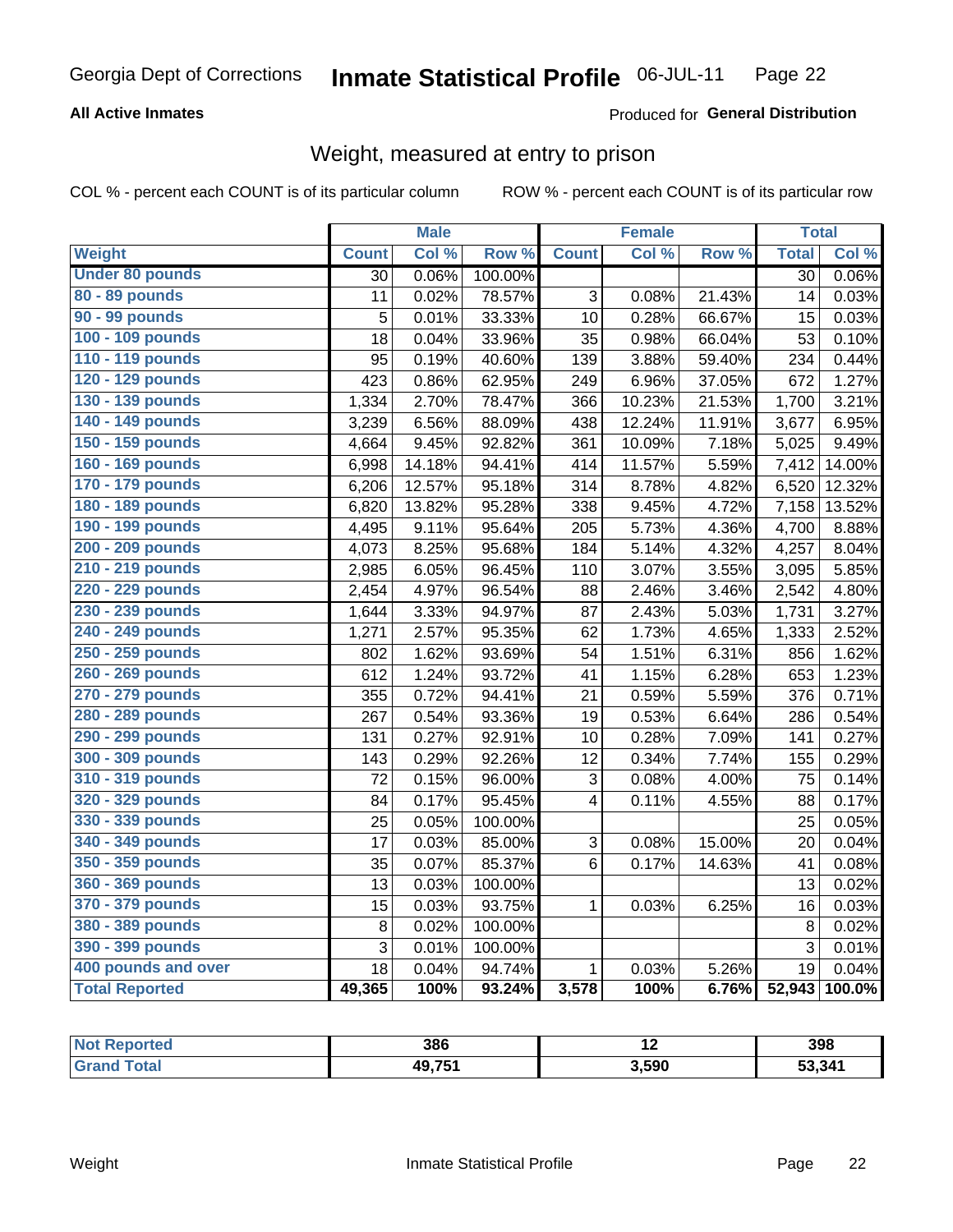#### **All Active Inmates**

#### Produced for General Distribution

## Weight, measured at entry to prison

COL % - percent each COUNT is of its particular column

|                          | <b>Male</b> | <b>Female</b> | Total |
|--------------------------|-------------|---------------|-------|
| <b>Mean</b><br>(average) | 185         | 169           | 184   |
| <b>Median (middle)</b>   | 180         | 161           | 180   |
| Mode<br>(most frequent)  | 180         | 140           | 180   |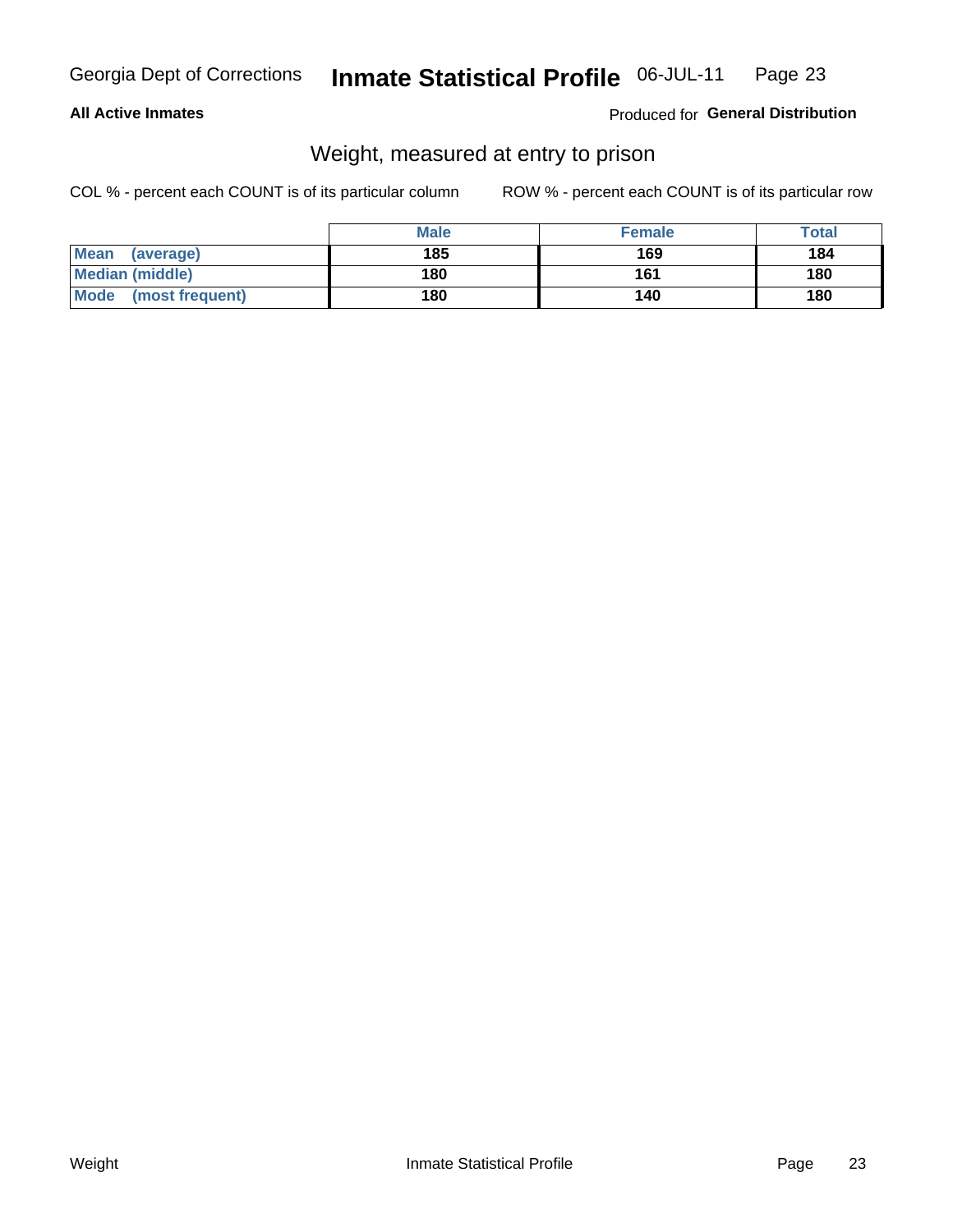#### Inmate Statistical Profile 06-JUL-11 Page 24

#### **All Active Inmates**

**Produced for General Distribution** 

## Military service

COL % - percent each COUNT is of its particular column

|                          | <b>Male</b>  |         |             | <b>Female</b> |         |       | <b>Total</b> |        |
|--------------------------|--------------|---------|-------------|---------------|---------|-------|--------------|--------|
| <b>Military service</b>  | <b>Count</b> | Col %   | Row % Count |               | Col %   | Row % | <b>Total</b> | Col %  |
| <b>Air Force</b>         | 1,718        | 5.61%   | 98.34%      | 29            | 1.35%   | 1.66% | 1,747        | 5.33%  |
| $\mathbf{2}$<br>Army     | 302          | .99%    | 97.42%      | 8             | $.37\%$ | 2.58% | 310          | .95%   |
| <b>Navy</b><br>3         | 565          | 1.85%   | 98.78%      |               | .33%    | 1.22% | 572          | 1.75%  |
| <b>Marines</b><br>4      | 35           | $.11\%$ | 100.00%     |               |         |       | 35           | .11%   |
| <b>Coast Guard</b><br>5. | 399          | 1.30%   | 99.50%      | റ             | $.09\%$ | .50%  | 401          | 1.22%  |
| <b>None</b><br>96        | 27,585       | 90.14%  | 92.94%      | 2,097         | 97.85%  | 7.06% | 29,682       | 90.64% |
| <b>Total Reported</b>    | 30,604       | 100%    | 93.46%      | 2,143         | 100%    | 6.54% | 32,747       | 100%   |

| $N_{\Omega}$<br><b>norted</b> | 19,147 | <b>447</b> | 20.594 |
|-------------------------------|--------|------------|--------|
| <b>Total</b><br>' Grano       | 49,751 | 3,590      | 53,341 |

| <b>Mode (most frequent)</b> | <b>Force</b><br>Aır | <b>Force</b><br>л. <b>Р</b> | <b>Force</b><br>Air |
|-----------------------------|---------------------|-----------------------------|---------------------|
|                             |                     |                             |                     |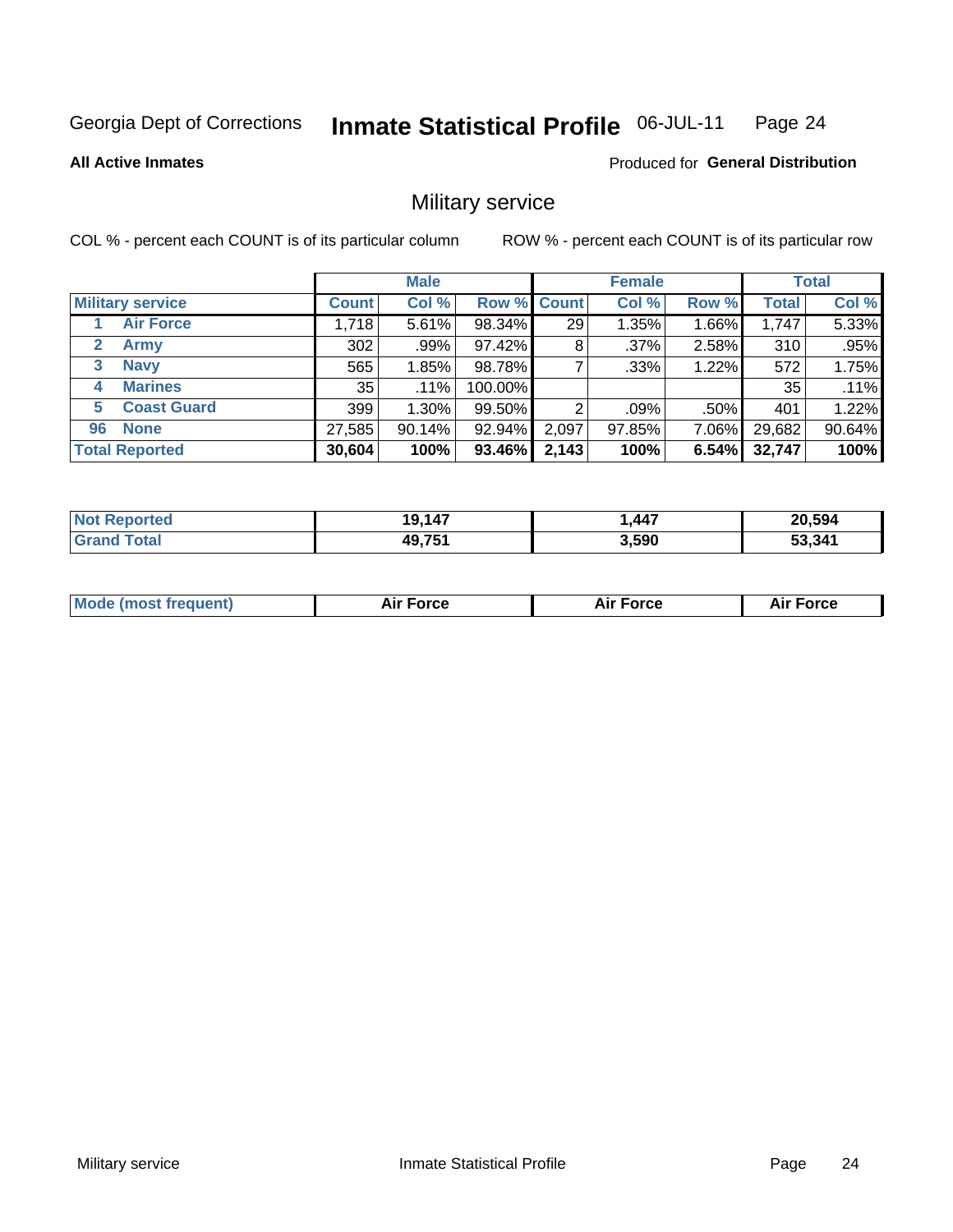#### Inmate Statistical Profile 06-JUL-11 Page 25

**All Active Inmates** 

#### Produced for General Distribution

### Type of admission to prison

COL % - percent each COUNT is of its particular column

|                |                             |                  | <b>Male</b> |                    |     | <b>Female</b> |        |              | <b>Total</b> |
|----------------|-----------------------------|------------------|-------------|--------------------|-----|---------------|--------|--------------|--------------|
|                | <b>Type of Admission</b>    | <b>Count</b>     | Col %       | <b>Row % Count</b> |     | Col %         | Row %  | <b>Total</b> | Col %        |
| 1              | <b>Committed From Court</b> | 41,930           | 84.91%      | 93.44% 2,944       |     | 82.35%        | 6.56%  | 44,874       | 84.74%       |
| $\overline{2}$ | <b>Return Appeal/Bond</b>   | 3                | .01%        | 100.00%            |     |               |        | 3            | .01%         |
| 3              | <b>Parole Rev/New Sent</b>  | 2,626            | 5.32%       | 95.28%             | 130 | 3.64%         | 4.72%  | 2,756        | 5.20%        |
| 4              | Par Rev/No New Sent         | 1,075            | 2.18%       | 95.47%             | 51  | 1.43%         | 4.53%  | 1,126        | 2.13%        |
| 5              | <b>Prob Viol/Total Rev</b>  |                  | .01%        | 100.00%            |     |               |        |              | .01%         |
| 6              | <b>Prob Viol/Partial</b>    | 1,529            | 3.10%       | 88.18%             | 205 | 5.73%         | 11.82% | 1,734        | 3.27%        |
| 7              | <b>Admit Fm Other Cust</b>  | 8                | $.02\%$     | 100.00%            |     |               |        | 8            | .02%         |
| 9              | <b>Prob Rev/Remainder</b>   | 2,135            | 4.32%       | 89.74%             | 244 | 6.83%         | 10.26% | 2,379        | 4.49%        |
| 10             | <b>New Sent/Par Rev Pnd</b> | 9                | .02%        | 100.00%            |     |               |        | 9            | .02%         |
| 11             | <b>Life W/O Parole</b>      | 15 <sub>15</sub> | .03%        | 100.00%            |     |               |        | 15           | .03%         |
| 30             | <b>Par Rev/Rsn Unknown</b>  | 23               | .05%        | 100.00%            |     |               |        | 23           | .04%         |
| 32             | <b>Pb Parole Rescinded</b>  | $\overline{2}$   | .01%        | 100.00%            |     |               |        | 2            | .01%         |
| 33             | <b>Prob Revoc/Spec Cond</b> | 6                | .01%        | 100.00%            |     |               |        | 6            | .01%         |
| 40             | <b>Par Rev/Revoc Center</b> | $\overline{7}$   | .01%        | 100.00%            |     |               |        | 7            | .01%         |
| 44             | <b>Whitworth Detention</b>  | 1                | .01%        | 100.00%            |     |               |        |              | .01%         |
| 50             | <b>Dcys At Risk</b>         |                  | .01%        | 100.00%            |     |               |        |              | .01%         |
| 97             | <b>Other</b>                | 8                | $.02\%$     | 88.89%             |     | .03%          | 11.11% | 9            | .02%         |
|                | <b>Total Reported</b>       | 49,379           | 100%        | 93.25% 3,575       |     | 100%          | 6.75%  | 52,954       | 100%         |

| N <sub>of</sub>        | ヘラヘ    | . .   | 387    |
|------------------------|--------|-------|--------|
| <b>Reported</b>        | .      |       |        |
| <b>Total</b><br>'Grano | 49,751 | 3,590 | 53.341 |

| <b>Mode (most frequent)</b> | Court Cmmt | <b>Court Cmmt</b> | Court Cmmt |
|-----------------------------|------------|-------------------|------------|
|                             |            |                   |            |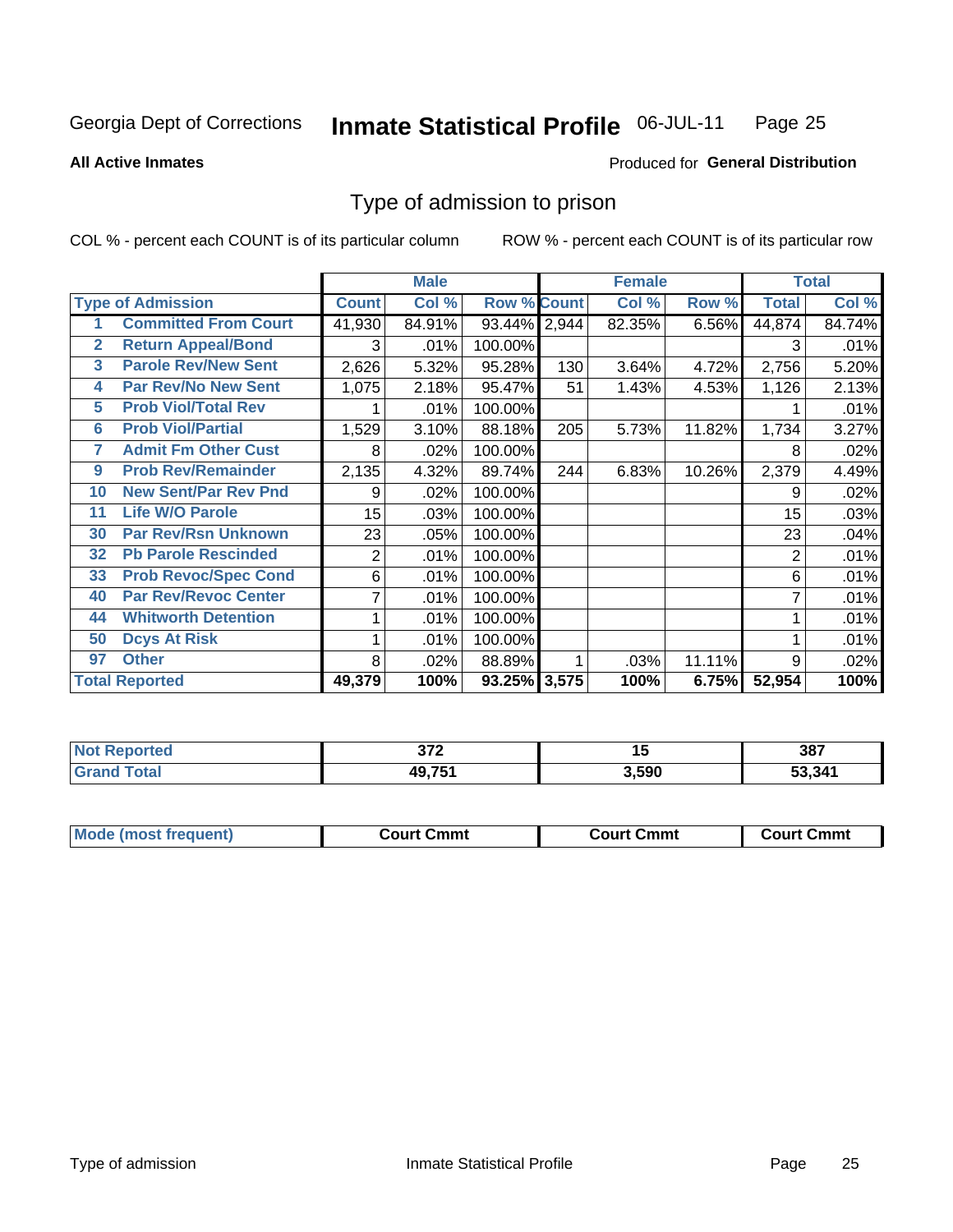#### Inmate Statistical Profile 06-JUL-11 Page 26

#### **All Active Inmates**

#### **Produced for General Distribution**

## Current / last security status

COL % - percent each COUNT is of its particular column

|                        |                 | <b>Male</b> |             |       | <b>Female</b> |          |              | <b>Total</b> |
|------------------------|-----------------|-------------|-------------|-------|---------------|----------|--------------|--------------|
| <b>Security Status</b> | Count l         | Col %       | Row % Count |       | Col %         | Row %    | <b>Total</b> | Col %        |
| 0 Diag Incom           | 2,226           | $5.37\%$    | 98.54%      | 33    | $1.30\%$      | 1.46%    | 2,259        | 5.13%        |
| <b>Wrk Releas</b>      | 45              | $.11\%$     | 95.74%      | 2     | .08%          | 4.26%    | 47           | .11%         |
| 2 Trusty               | 59 <sub>1</sub> | $.14\%$     | 93.65%      | 4     | .16%          | 6.35%    | 63           | .14%         |
| 3 Minimum              | 8,728           | 21.04%      | 86.99%      | 1,305 | 51.56%        | 13.01%   | 10,033       | 22.80%       |
| 4 Medium               | 23,058          | 55.59%      | 95.83%      | 1,004 | 39.67%        | 4.17%    | 24,062       | 54.67%       |
| 5 Close                | 7,271           | 17.53%      | 97.56%      | 182   | 7.19%         | 2.44%    | 7,453        | 16.93%       |
| <b>6 Maximum</b>       | 92 <sub>1</sub> | $.22\%$     | 98.92%      |       | $.04\%$       | $1.08\%$ | 93           | .21%         |
| <b>Total Reported</b>  | 41,479          | 100%        | 94.25%      | 2,531 | 100%          | 5.75%    | 44,010       | 100%         |

| <b>Still being diagnosed</b> | 216.   | 184   | 1,400  |
|------------------------------|--------|-------|--------|
| <b>Not Reported</b>          | 7,056  | 875   | 7,931  |
| <b>Grand Total</b>           | 49,751 | 3,590 | 53,341 |

| <b>Mode</b><br>`reauent) | <b>Medium</b> | <b>BRID</b><br>num | Mer<br>dium |
|--------------------------|---------------|--------------------|-------------|
|                          |               |                    |             |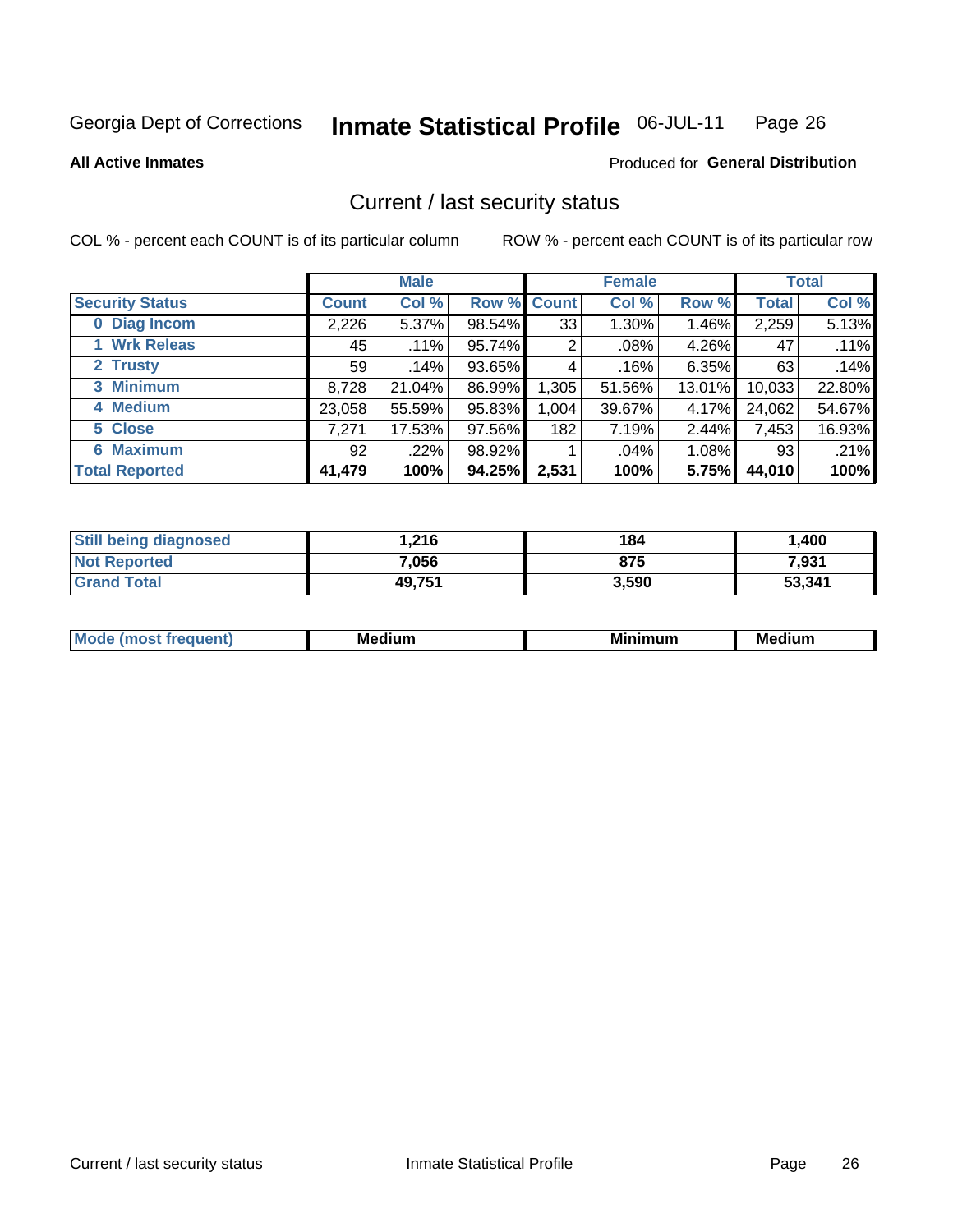#### Inmate Statistical Profile 06-JUL-11 Page 27

**All Active Inmates** 

### Produced for General Distribution

## Current / last type of institution

COL % - percent each COUNT is of its particular column

|                            |                 | <b>Male</b> |                    |       | <b>Female</b> |        |              | <b>Total</b> |
|----------------------------|-----------------|-------------|--------------------|-------|---------------|--------|--------------|--------------|
| <b>Type of Institution</b> | <b>Count</b>    | Col %       | <b>Row % Count</b> |       | Col %         | Row %  | <b>Total</b> | Col %        |
| <b>Transitional Center</b> | 1,996           | 4.07%       | 89.55%             | 233   | 6.55%         | 10.45% | 2,229        | 4.24%        |
| <b>County Camp</b>         | 5,024           | 10.26%      | 100.00%            |       |               |        | 5,024        | 9.56%        |
| <b>State Prison</b>        | 35,642          | 72.76%      | 91.89%             | 3,146 | 88.45%        | 8.11%  | 38,788       | 73.82%       |
| <b>Private Prison</b>      | 5,851           | 11.94%      | 100.00%            |       |               |        | 5,851        | 11.14%       |
| <b>Pre Release Center</b>  | 463             | .95%        | 72.23%             | 178   | 5.00%         | 27.77% | 641          | 1.22%        |
| <b>Parole Revoc Center</b> | 13 <sup>1</sup> | $.03\%$     | 100.00%            |       |               |        | 13           | .02%         |
| <b>Total Reported</b>      | 48,989          | 100%        | 93.23%             | 3,557 | 100%          | 6.77%  | 52,546       | 100%         |

| е | 700           | . .   | <b>705</b> |
|---|---------------|-------|------------|
|   | `VZ           | ഄഄ    | נט ו       |
|   | <b>AQ 751</b> | 3,590 | 341        |

|  |  | <b>Mode (most frequent)</b> | <b>State Prison</b> | <b>State Prison</b> | <b>State Prison</b> |
|--|--|-----------------------------|---------------------|---------------------|---------------------|
|--|--|-----------------------------|---------------------|---------------------|---------------------|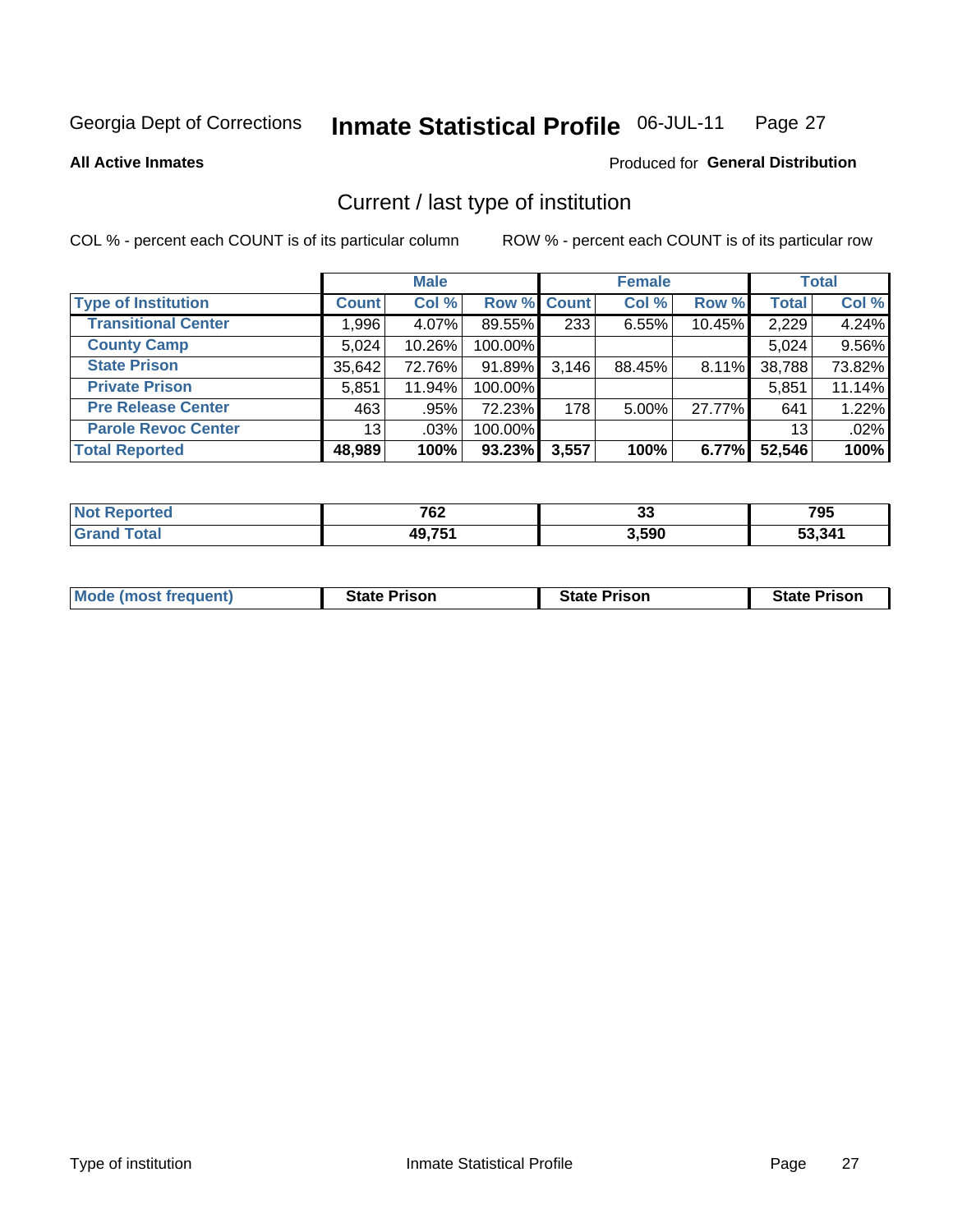#### **Inmate Statistical Profile 06-JUL-11** Page 28

Produced for General Distribution

#### **All Active Inmates**

## Institution type - transitional centers

COL % - percent each COUNT is of its particular column

|     |                                          |              | <b>Male</b> |         |              | <b>Female</b> |         |              | <b>Total</b> |
|-----|------------------------------------------|--------------|-------------|---------|--------------|---------------|---------|--------------|--------------|
|     | <b>Institution Type - Trans. Centers</b> | <b>Count</b> | Col %       | Row %   | <b>Count</b> | Col %         | Row %   | <b>Total</b> | Col %        |
| 220 | <b>Albany Trans-Ctr</b>                  | 151          | 7.57%       | 100.00% |              |               |         | 151          | 6.77%        |
| 223 | <b>Atlanta Male Trans-Ctr</b>            | 253          | 12.68%      | 100.00% |              |               |         | 253          | 11.35%       |
| 246 | <b>Augusta Trans-Ctr</b>                 | 197          | 9.87%       | 100.00% |              |               |         | 197          | 8.84%        |
| 249 | <b>Clayton Transitional Ctr</b>          | 353          | 17.69%      | 100.00% |              |               |         | 353          | 15.84%       |
| 247 | <b>Coastal Transitional Ctr</b>          | 250          | 12.53%      | 100.00% |              |               |         | 250          | 11.22%       |
| 225 | <b>Columbus Trans-Ctr</b>                | 184          | 9.22%       | 100.00% |              |               |         | 184          | 8.25%        |
| 250 | <b>Helms Trans-Ctr</b>                   | 14           | .70%        | 60.87%  | 9            | 3.86%         | 39.13%  | 23           | 1.03%        |
| 248 | <b>Lagrange Trans Ctr</b>                | 153          | 7.67%       | 100.00% |              |               |         | 153          | 6.86%        |
| 231 | <b>Macon Male Trans-Ctr</b>              | 149          | 7.46%       | 100.00% |              |               |         | 149          | 6.68%        |
| 235 | <b>Metro Womens Trans-Ctr</b>            |              |             |         | 224          | 96.14%        | 100.00% | 224          | 10.05%       |
| 233 | <b>Phillips Trans-Ctr</b>                | 1            | .05%        | 100.00% |              |               |         |              | .04%         |
| 253 | <b>Smith Trans-Ctr</b>                   | 187          | 9.37%       | 100.00% |              |               |         | 187          | 8.39%        |
| 230 | <b>Valdosta Trans-Ctr</b>                | 104          | 5.21%       | 100.00% |              |               |         | 104          | 4.67%        |
|     | <b>Total Reported</b>                    | 1,996        | 100%        | 89.55%  | 233          | 100%          | 10.45%  | 2,229        | 100%         |

| portea<br>N. |      |            |       |
|--------------|------|------------|-------|
| _____        | 996, | nne<br>ZJJ | 2,229 |

| Mode (most frequent) | 249 Clayton Transitional Ctr 235 Metro Womens Trans- | Ctr | 249 Clayton<br>Transitional Ctr |
|----------------------|------------------------------------------------------|-----|---------------------------------|
|                      |                                                      |     |                                 |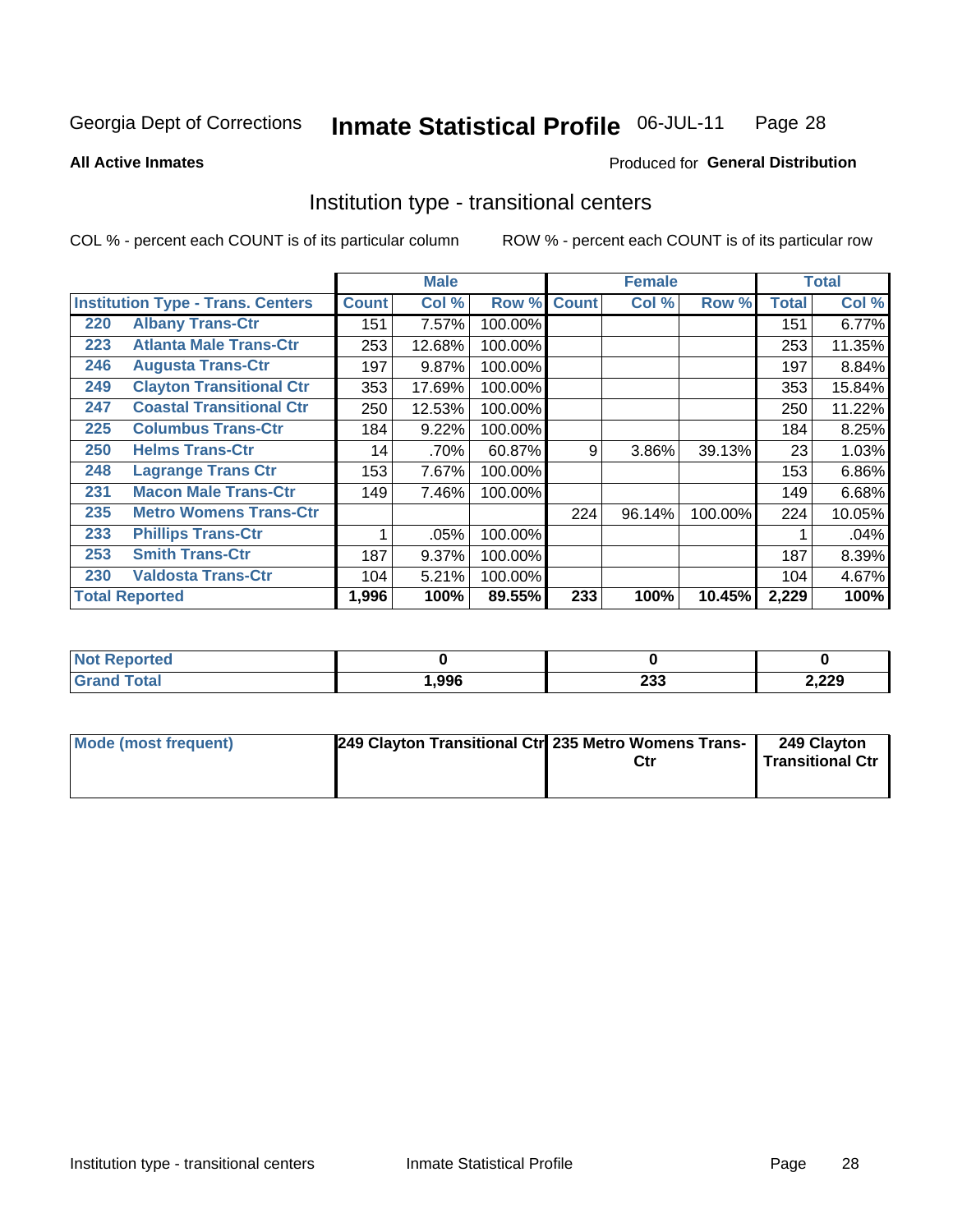#### **Inmate Statistical Profile** 06-JUL-11 Page 29

**All Active Inmates** 

#### Produced for General Distribution

## Institution type - mental hospitals

COL % - percent each COUNT is of its particular column

|                                                  | <b>Male</b> |                    | <b>Female</b> |                    | <b>Total</b> |
|--------------------------------------------------|-------------|--------------------|---------------|--------------------|--------------|
| <b>Institution Type - Mental Hospitals Count</b> | Col %       | <b>Row % Count</b> | Col%          | <b>Row % Total</b> | Col %        |
| <b>Total Reported</b>                            |             |                    |               |                    |              |

| <b>Not Reported</b>   |  |  |
|-----------------------|--|--|
| <b>Total</b><br>_____ |  |  |

| Mode.<br>frequent) | <b>Nul</b><br>_____ | <b>Null</b> | <b>Null</b> |
|--------------------|---------------------|-------------|-------------|
|                    |                     |             |             |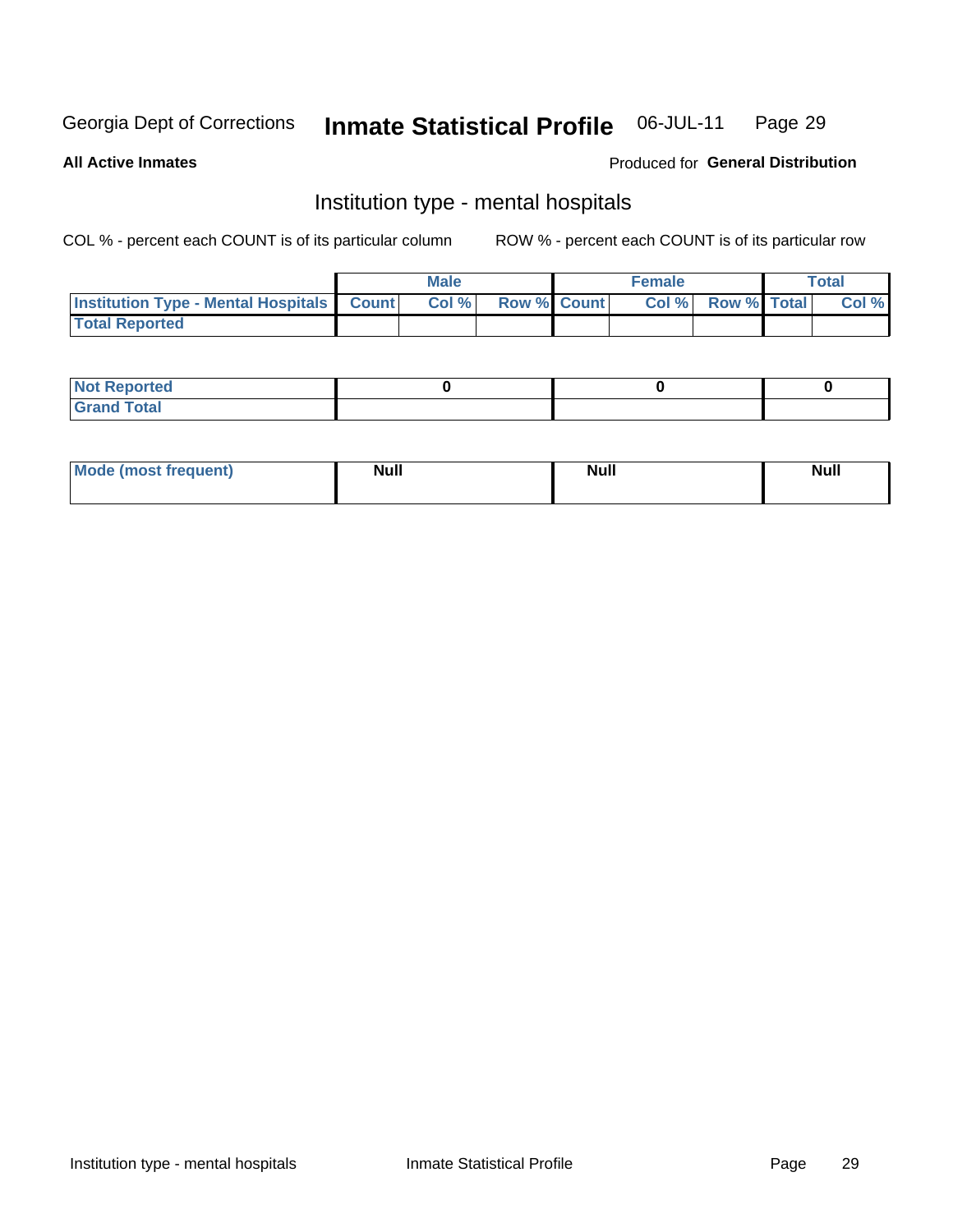#### Inmate Statistical Profile 06-JUL-11 Page 30

#### **All Active Inmates**

#### Produced for General Distribution

### Institution type - county prisons

COL % - percent each COUNT is of its particular column

|                                          |              | <b>Male</b> |         |              | <b>Female</b> |                          |              | <b>Total</b> |
|------------------------------------------|--------------|-------------|---------|--------------|---------------|--------------------------|--------------|--------------|
| <b>Institution Type - County Prisons</b> | <b>Count</b> | Col %       | Row %   | <b>Count</b> | Col %         | Row %                    | <b>Total</b> | Col %        |
| <b>Bulloch County Ci</b><br>402          | 145          | 2.89%       | 100.00% |              |               |                          | 145          | 2.89%        |
| <b>Carroll County Ci</b><br>404          | 216          | 4.30%       | 100.00% |              |               |                          | 216          | 4.30%        |
| <b>Clarke County Ci</b><br>406           | 112          | 2.23%       | 100.00% |              |               |                          | 112          | 2.23%        |
| <b>Clayton County Ci</b><br>456          | 241          | 4.80%       | 100.00% |              |               |                          | 241          | 4.80%        |
| <b>Colquitt County Ci</b><br>407         | 187          | 3.72%       | 100.00% |              |               |                          | 187          | 3.72%        |
| <b>Coweta County Ci</b><br>409           | 207          | 4.12%       | 100.00% |              |               |                          | 207          | 4.12%        |
| <b>Decatur County Ci</b><br>411          | 222          | 4.42%       | 100.00% |              |               |                          | 222          | 4.42%        |
| <b>Effingham County Ci</b><br>413        | 249          | 4.96%       | 100.00% |              |               |                          | 249          | 4.96%        |
| <b>Floyd County Ci</b><br>415            | 348          | 6.93%       | 100.00% |              |               |                          | 348          | 6.93%        |
| <b>Gwinnett County Ci</b><br>419         | 128          | 2.55%       | 100.00% |              |               |                          | 128          | 2.55%        |
| <b>Hall County Ci</b><br>420             | 159          | 3.16%       | 100.00% |              |               |                          | 159          | 3.16%        |
| <b>Harris County Ci</b><br>422           | 110          | 2.19%       | 100.00% |              |               |                          | 110          | 2.19%        |
| <b>Jackson County Ci</b><br>426          | 193          | 3.84%       | 100.00% |              |               |                          | 193          | 3.84%        |
| <b>Jefferson County Ci</b><br>428        | 188          | 3.74%       | 100.00% |              |               |                          | 188          | 3.74%        |
| <b>Mitchell County Ci</b><br>433         | 128          | 2.55%       | 100.00% |              |               |                          | 128          | 2.55%        |
| <b>Muscogee County Ci</b><br>435         | 526          | 10.47%      | 100.00% |              |               |                          | 526          | 10.47%       |
| <b>Richmond County Ci</b><br>439         | 213          | 4.24%       | 100.00% |              |               |                          | 213          | 4.24%        |
| <b>Screven County Prison</b><br>440      | 147          | 2.93%       | 100.00% |              |               |                          | 147          | 2.93%        |
| <b>Spalding County Ci</b><br>441         | 382          | 7.60%       | 100.00% |              |               |                          | 382          | 7.60%        |
| <b>Sumter County Ci</b><br>443           | 348          | 6.93%       | 100.00% |              |               |                          | 348          | 6.93%        |
| <b>Terrell County Ci</b><br>444          | 138          | 2.75%       | 100.00% |              |               |                          | 138          | 2.75%        |
| <b>Thomas County Ci</b><br>445           | 165          | 3.28%       | 100.00% |              |               |                          | 165          | 3.28%        |
| <b>Troup County Ci</b><br>447            | 272          | 5.41%       | 100.00% |              |               |                          | 272          | 5.41%        |
| <b>Total Reported</b>                    | 5,024        | 100%        | 100%    |              |               | $\overline{\frac{9}{6}}$ | 5,024        | 100%         |

| <b>Not Reported</b> |       |       |
|---------------------|-------|-------|
| <b>Grand Total</b>  | 5.024 | 5,024 |

| Mode (most frequent) | 435 Muscogee County Ci | <b>Null</b> | 435 Muscogee<br><b>County Ci</b> |
|----------------------|------------------------|-------------|----------------------------------|
|----------------------|------------------------|-------------|----------------------------------|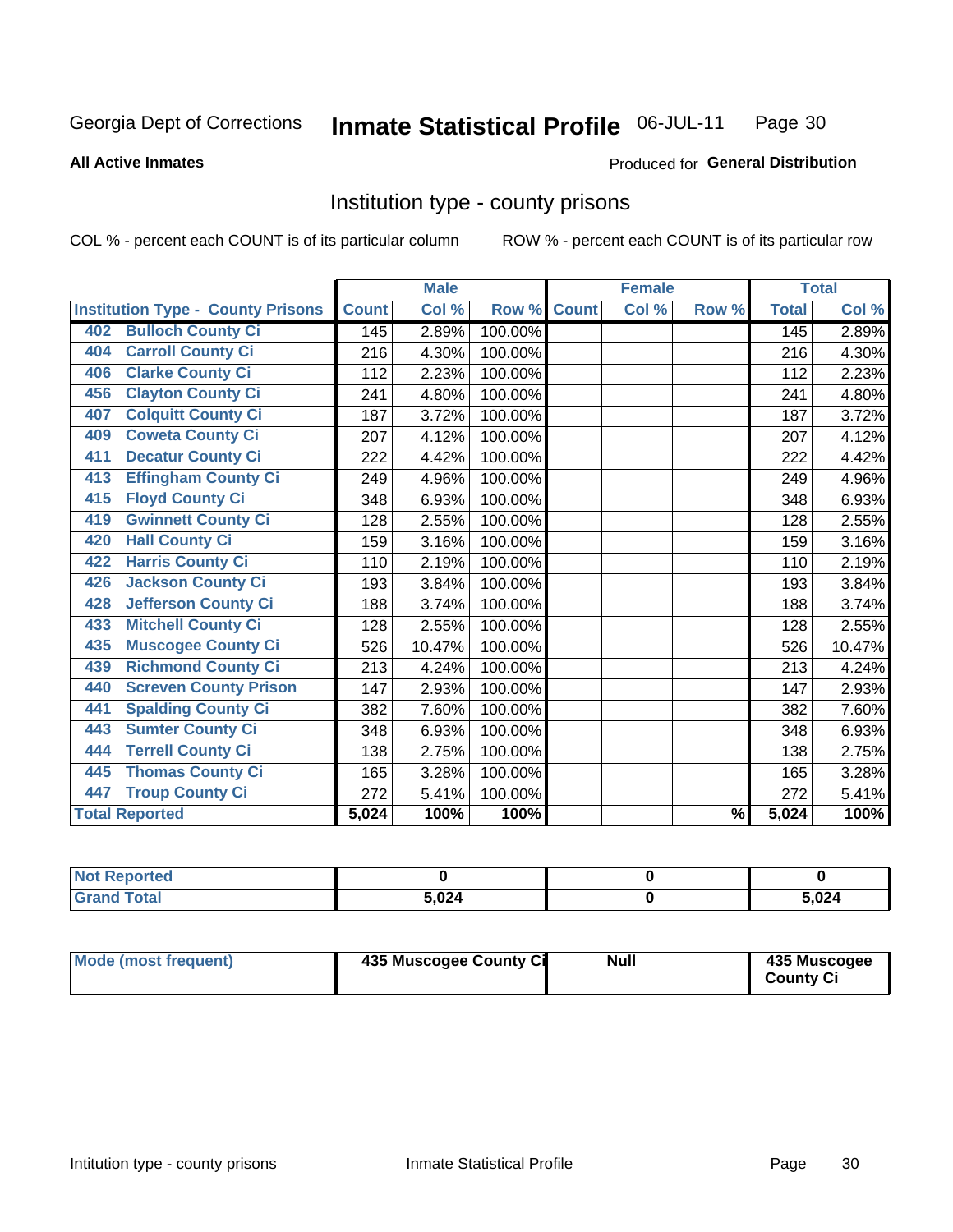#### Inmate Statistical Profile 06-JUL-11 Page 31

#### **All Active Inmates**

### Produced for General Distribution

## Institution type - state prisons

COL % - percent each COUNT is of its particular column

|                                         |              | <b>Male</b> |         |              | <b>Female</b> |         | <b>Total</b> |       |
|-----------------------------------------|--------------|-------------|---------|--------------|---------------|---------|--------------|-------|
| <b>Institution Type - State Prisons</b> | <b>Count</b> | Col %       | Row %   | <b>Count</b> | Col %         | Row %   | <b>Total</b> | Col % |
| 508<br><b>Arrendale State Prison</b>    | 1            | .01%        | .07%    | 1,397        | 44.41%        | 99.93%  | 1,398        | 3.60% |
| 532<br><b>Augusta State Med.</b>        | 1,212        | 3.40%       | 99.34%  | 8            | .25%          | .66%    | 1,220        | 3.15% |
| <b>Prison</b>                           |              |             |         |              |               |         |              |       |
| <b>543 Autry State Prison</b>           | 1,670        | 4.69%       | 100.00% |              |               |         | 1,670        | 4.31% |
| <b>Baldwin State Prison</b><br>553      | 921          | 2.58%       | 100.00% |              |               |         | 921          | 2.37% |
| <b>Burrus Corr Trn Cntr</b><br>534      | 703          | 1.97%       | 100.00% |              |               |         | 703          | 1.81% |
| <b>Calhoun State Prison</b><br>547      | 1,654        | 4.64%       | 100.00% |              |               |         | 1,654        | 4.26% |
| <b>Central State Prison</b><br>531      | 926          | 2.60%       | 100.00% |              |               |         | 926          | 2.39% |
| 523<br><b>Coastal State Prison</b>      | 1,496        | 4.20%       | 100.00% |              |               |         | 1,496        | 3.86% |
| 503<br><b>Dodge State Prison</b>        | 1,227        | 3.44%       | 100.00% |              |               |         | 1,227        | 3.16% |
| <b>Dooly State Prison</b><br>548        | 1,688        | 4.74%       | 100.00% |              |               |         | 1,688        | 4.35% |
| <b>Emanuel-Swainsboro Sp</b><br>252     |              |             |         | 550          | 17.48%        | 100.00% | 550          | 1.42% |
| <b>Ga Diag &amp; Class Pris</b><br>521  | 1,962        | 5.50%       | 100.00% |              |               |         | 1,962        | 5.06% |
| 517<br><b>Ga State Prison</b>           | 1,494        | 4.19%       | 100.00% |              |               |         | 1,494        | 3.85% |
| <b>Hancock State Prison</b><br>541      | 1,442        | 4.05%       | 100.00% |              |               |         | 1,442        | 3.72% |
| <b>Hays State Prison</b><br>540         | 1,691        | 4.74%       | 100.00% |              |               |         | 1,691        | 4.36% |
| <b>Johnson State Prison</b><br>545      | 1,524        | 4.28%       | 100.00% |              |               |         | 1,524        | 3.93% |
| 510<br><b>Lee State Prison</b>          | 764          | 2.14%       | 100.00% |              |               |         | 764          | 1.97% |
| 564<br><b>Long State Prison</b>         | 228          | .64%        | 100.00% |              |               |         | 228          | .59%  |
| <b>Macon State Prison</b><br>549        | 1,746        | 4.90%       | 100.00% |              |               |         | 1,746        | 4.50% |
| <b>Metro State Prison (W)</b><br>554    |              |             |         | 3            | .10%          | 100.00% | 3            | .01%  |
| <b>Montgomery State Prison</b><br>509   | 416          | 1.17%       | 100.00% |              |               |         | 416          | 1.07% |
| <b>Phillips State Prison</b><br>505     | 1,157        | 3.25%       | 100.00% |              |               |         | 1,157        | 2.98% |
| 557<br><b>Pulaski State Prison (W)</b>  |              |             |         | 1,188        | 37.76%        | 100.00% | 1,188        | 3.06% |
| <b>Rogers State Prison</b><br>533       | 1,474        | 4.14%       | 100.00% |              |               |         | 1,474        | 3.80% |
| <b>Rutledge State Prison</b><br>530     | 621          | 1.74%       | 100.00% |              |               |         | 621          | 1.60% |
| 550<br><b>Smith State Prison</b>        | 1,611        | 4.52%       | 100.00% |              |               |         | 1,611        | 4.15% |
| 542<br><b>Telfair State Prison</b>      | 1,187        | 3.33%       | 100.00% |              |               |         | 1,187        | 3.06% |
| 537<br><b>Valdosta State Prison</b>     | 1,394        | 3.91%       | 100.00% |              |               |         | 1,394        | 3.59% |
| <b>Walker State Prison</b><br>506       | 433          | 1.21%       | 100.00% |              |               |         | 433          | 1.12% |
| <b>Ware State Prison</b><br>501         | 1,598        | 4.48%       | 100.00% |              |               |         | 1,598        | 4.12% |
| 552<br><b>Washington Sp</b>             | 1,550        | 4.35%       | 100.00% |              |               |         | 1,550        | 4.00% |
| 546<br><b>Wilcox State Prison</b>       | 1,852        | 5.20%       | 100.00% |              |               |         | 1,852        | 4.77% |
| <b>Total Reported</b>                   | 35,642       | 100%        | 91.89%  | 3,146        | 100%          | 8.11%   | 38,788       | 100%  |

| Reported |        |       |                           |
|----------|--------|-------|---------------------------|
| Total    | 35,642 | 3,146 | $^{\backprime}788$<br>38. |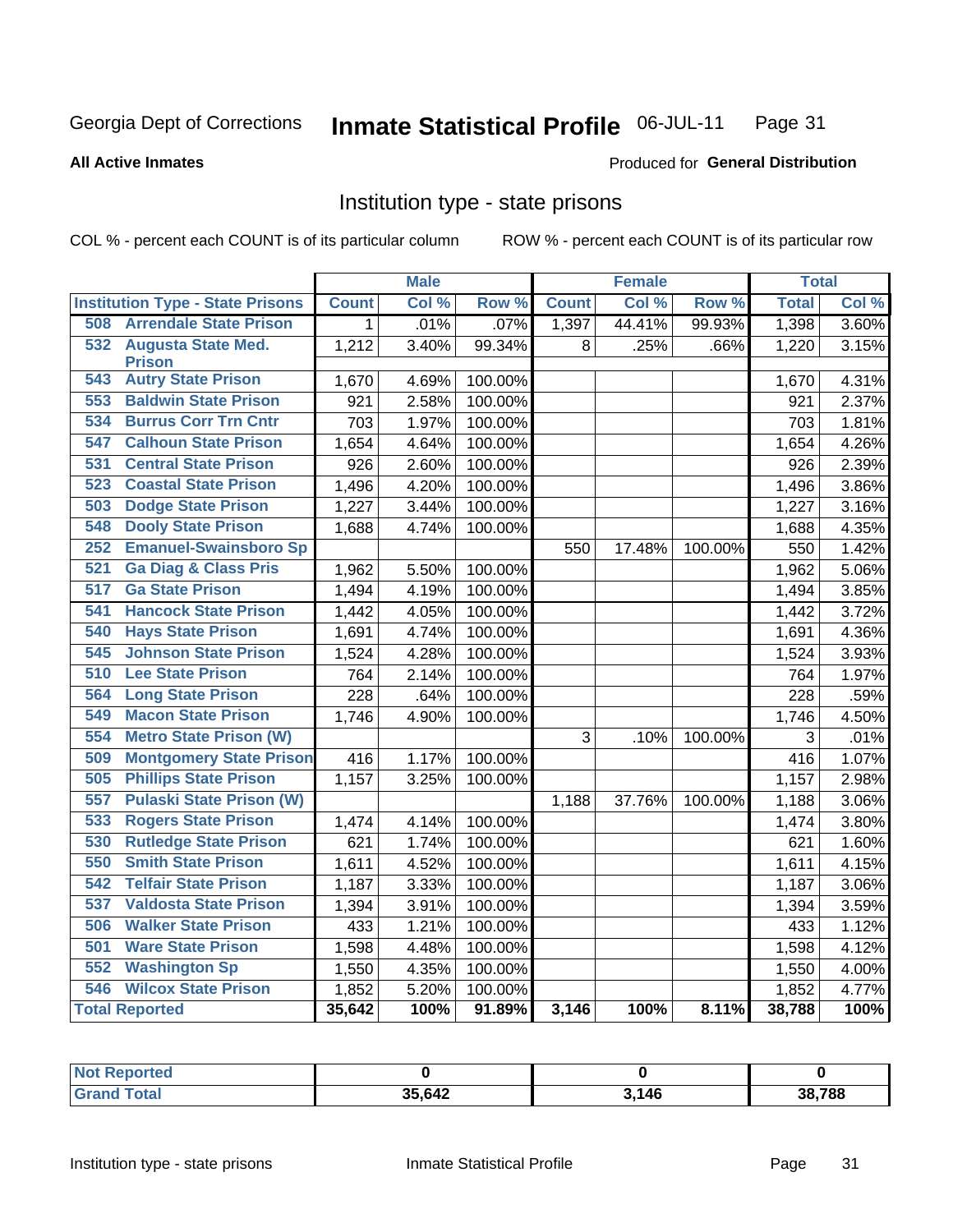#### Inmate Statistical Profile 06-JUL-11 Page 32

#### **All Active Inmates**

Produced for General Distribution

## Institution type - state prisons

COL % - percent each COUNT is of its particular column

|                      | <b>Male</b>                         | <b>Female</b>                     | Total                              |
|----------------------|-------------------------------------|-----------------------------------|------------------------------------|
| Mode (most frequent) | <b>521 Ga Diag &amp; Class Pris</b> | <b>508 Arrendale State Prison</b> | 521 Ga Diag &<br><b>Class Pris</b> |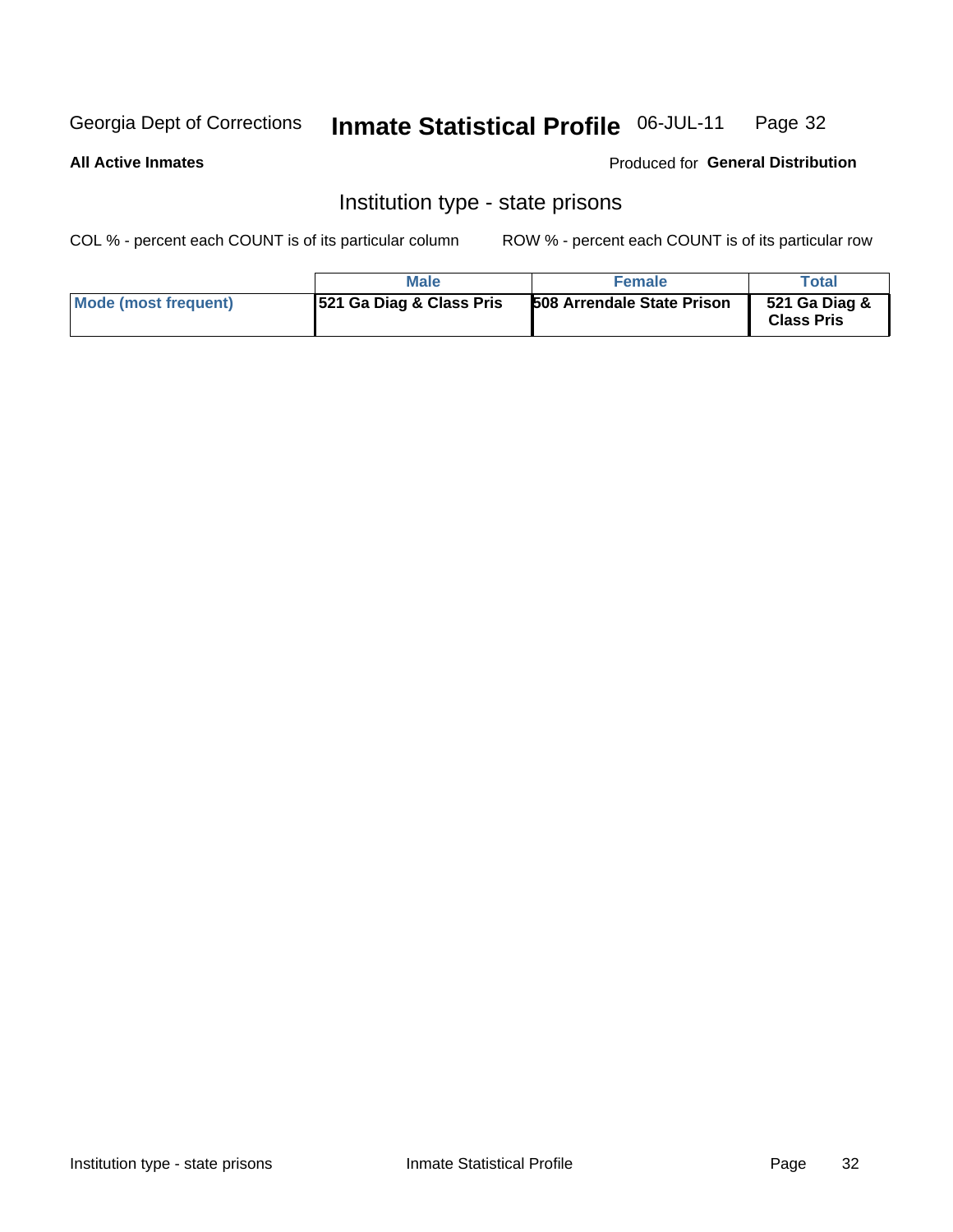#### Inmate Statistical Profile 06-JUL-11 Page 32

**All Active Inmates** 

#### Produced for General Distribution

## Institution type - private prisons

COL % - percent each COUNT is of its particular column

|                                           | <b>Male</b>  |        |                    | <b>Female</b> |       |       | <b>Total</b> |        |
|-------------------------------------------|--------------|--------|--------------------|---------------|-------|-------|--------------|--------|
| <b>Institution Type - Private Prisons</b> | <b>Count</b> | Col%   | <b>Row % Count</b> |               | Col % | Row % | <b>Total</b> | Col %  |
| 569<br><b>Coffee Corr Facility</b>        | 2.943        | 50.30% | 100.00%            |               |       |       | 2.943        | 50.30% |
| <b>Wheeler Corr Facility</b><br>571       | 2,908        | 49.70% | 100.00%            |               |       |       | 2,908        | 49.70% |
| <b>Total Reported</b>                     | 5,851        | 100%   | $100\%$            |               |       | %I    | 5,851        | 100%   |

| Reported<br>w<br>. |                    |       |
|--------------------|--------------------|-------|
| 'otal              | <b>COE4</b><br>טט. | 5,851 |

| Mode (most frequent) | <b>569 Coffee Corr Facility</b> | <b>Null</b> | 569 Coffee Corr<br><b>Facility</b> |
|----------------------|---------------------------------|-------------|------------------------------------|
|----------------------|---------------------------------|-------------|------------------------------------|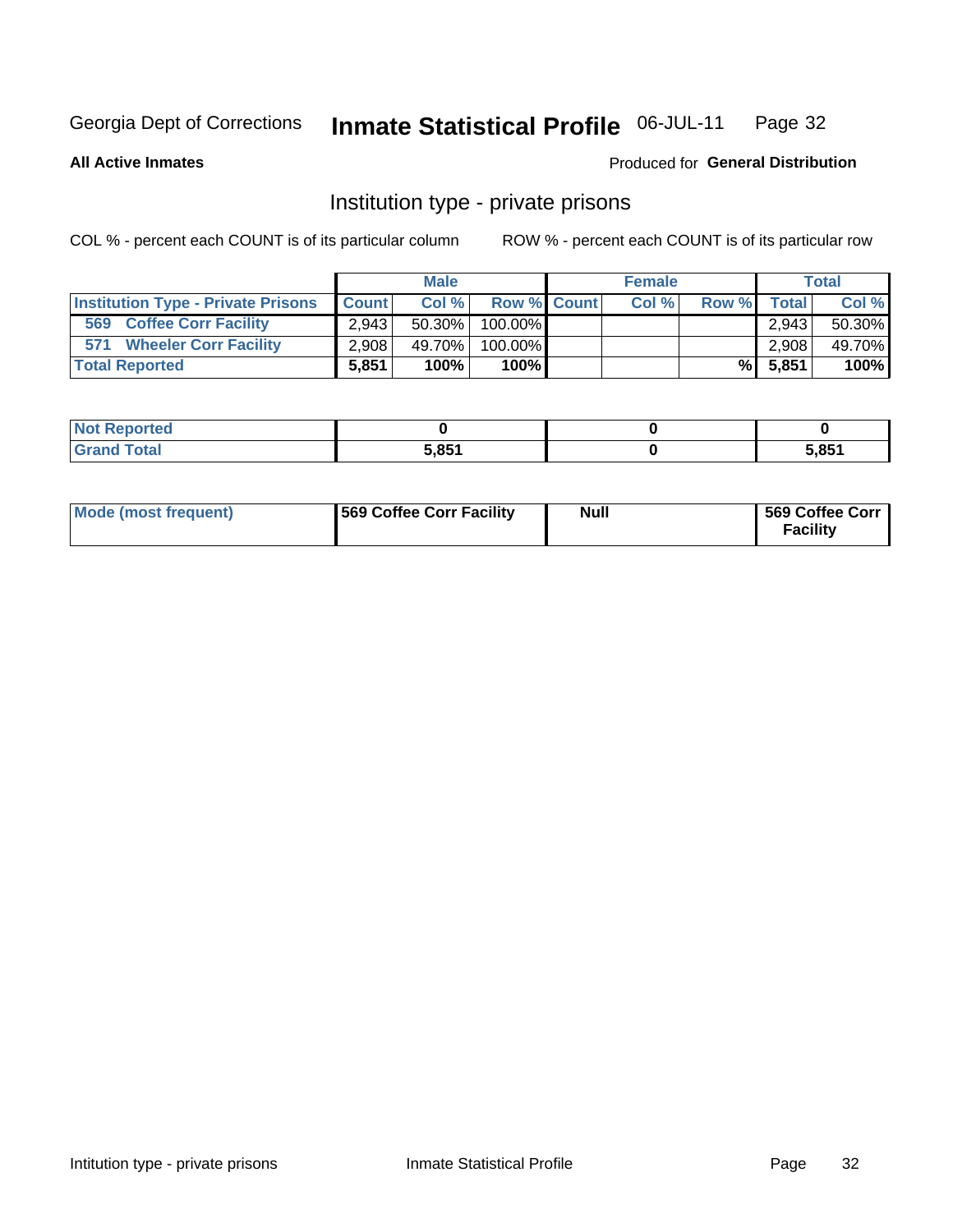#### Inmate Statistical Profile 06-JUL-11 Page 33

**All Active Inmates** 

Produced for General Distribution

## Institution type - prison annexes

COL % - percent each COUNT is of its particular column

|                                                   | <b>Male</b> |                    | <b>Female</b> |             | <b>Total</b> |
|---------------------------------------------------|-------------|--------------------|---------------|-------------|--------------|
| <b>Institution Type - Prison Annexe   Count  </b> | Col %       | <b>Row % Count</b> | Col %         | Row % Total | Col %        |
| <b>Total Reported</b>                             |             |                    |               |             |              |

| <b>Reported</b><br>I NOT |  |  |
|--------------------------|--|--|
| <b>Total</b><br>$C$ ren  |  |  |

| $^{\circ}$ Mo<br>frequent)<br>⊥(mos* | <b>Null</b> | Noll<br><b>vull</b> | <b>Null</b> |
|--------------------------------------|-------------|---------------------|-------------|
|                                      |             |                     |             |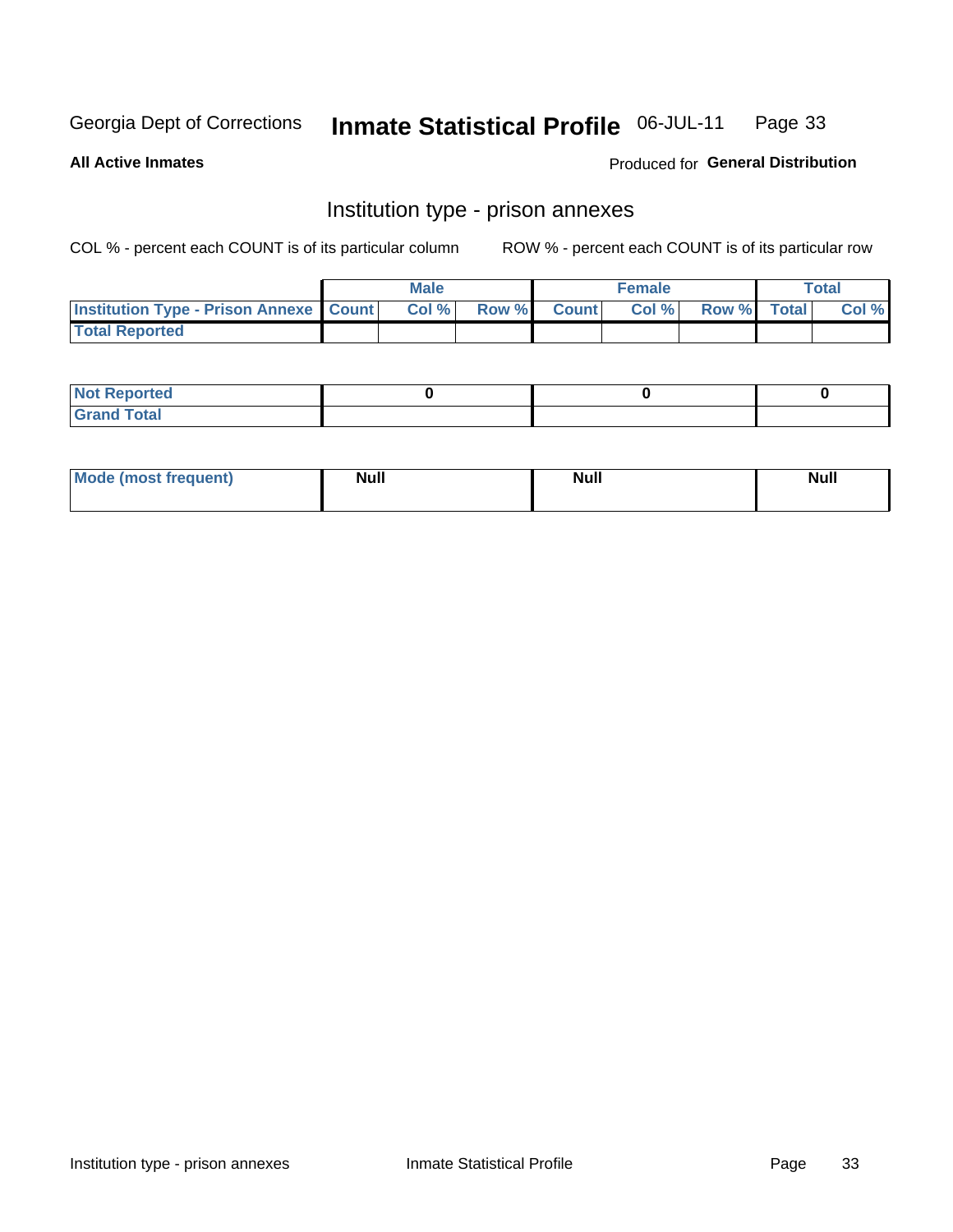#### Inmate Statistical Profile 06-JUL-11 Page 34

#### **All Active Inmates**

### Produced for General Distribution

## Institution type - pre-release centers

COL % - percent each COUNT is of its particular column

|                                               |     | <b>Male</b> |            |              | <b>Female</b> |            |       | <b>Total</b> |
|-----------------------------------------------|-----|-------------|------------|--------------|---------------|------------|-------|--------------|
| <b>Institution Type - Prison Annexe Count</b> |     | Col %       | Row %      | <b>Count</b> | Col %         | Row %      | Total | Col %        |
| 7507 Appling Pre-Release Ctr                  | 230 | 49.68%      | 100.00%    |              |               |            | 230   | 35.88%       |
| <b>7546 Turner Pre-Release</b>                | 231 | 49.89%      | $100.00\%$ |              |               |            | 231   | 36.04%       |
| <b>Center</b>                                 |     |             |            |              |               |            |       |              |
| 7538 W Central Pre-Release Ctr                |     |             |            | 178          | $100.00\%$    | $100.00\%$ | 178   | 27.77%       |
| 7572 Wilkes Pre-Release                       | ◠   | .43%        | 100.00%    |              |               |            | 2     | $.31\%$      |
| <b>Center</b>                                 |     |             |            |              |               |            |       |              |
| <b>Total Reported</b>                         | 463 | 100%        | 72.23%     | 178          | 100%          | 27.77%     | 641   | 100%         |

| ported<br>N |             |                        |                            |
|-------------|-------------|------------------------|----------------------------|
| $\sim$ 40   | 463<br>$ -$ | .<br>$\cdot$ . $\cdot$ | c a<br>nΔ<br>$\sim$ $\sim$ |

| Mode (most frequent) | 7546 Turner Pre-Release | 7538 W Central Pre-Release 7546 Turner Pre- |                |
|----------------------|-------------------------|---------------------------------------------|----------------|
|                      | Center                  | Ctr                                         | Release Center |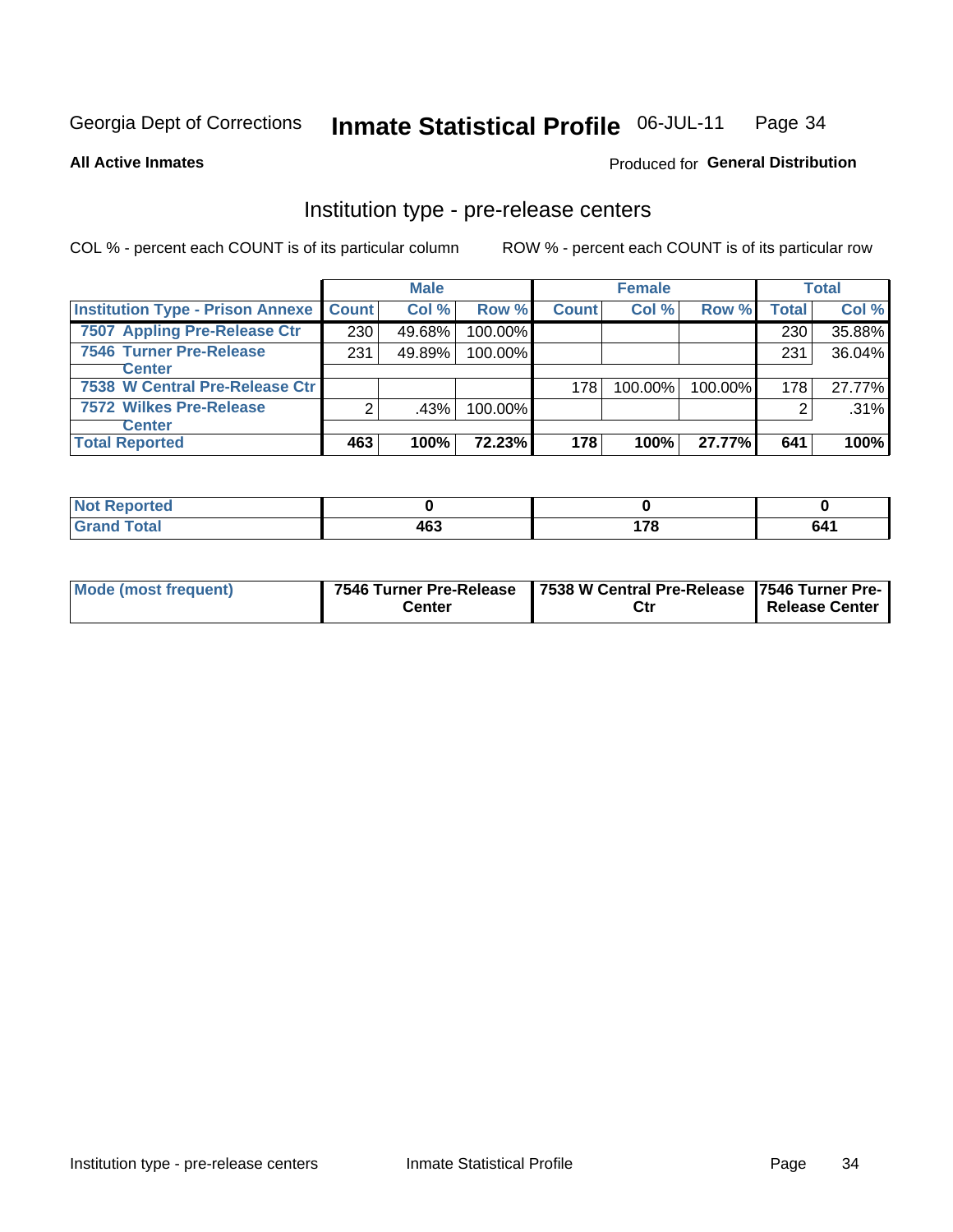#### Inmate Statistical Profile 06-JUL-11 Page 35

**All Active Inmates** 

#### Produced for General Distribution

## Institution type - inmate boot camp

COL % - percent each COUNT is of its particular column

|                                      |              | <b>Male</b> |       |              | <b>Female</b> |             | Total |
|--------------------------------------|--------------|-------------|-------|--------------|---------------|-------------|-------|
| <b>Institution Type - Boot Camps</b> | <b>Count</b> | Col %       | Row % | <b>Count</b> | Col%          | Row % Total | Col % |
| <b>Total Rported</b>                 |              |             |       |              |               |             |       |

| <b>Not Reported</b> |  |  |
|---------------------|--|--|
| <b>Total</b><br>Cro |  |  |

| <b>I Mode (most frequent)</b> | <b>Null</b> | <b>Null</b> | <b>Null</b> |
|-------------------------------|-------------|-------------|-------------|
|                               |             |             |             |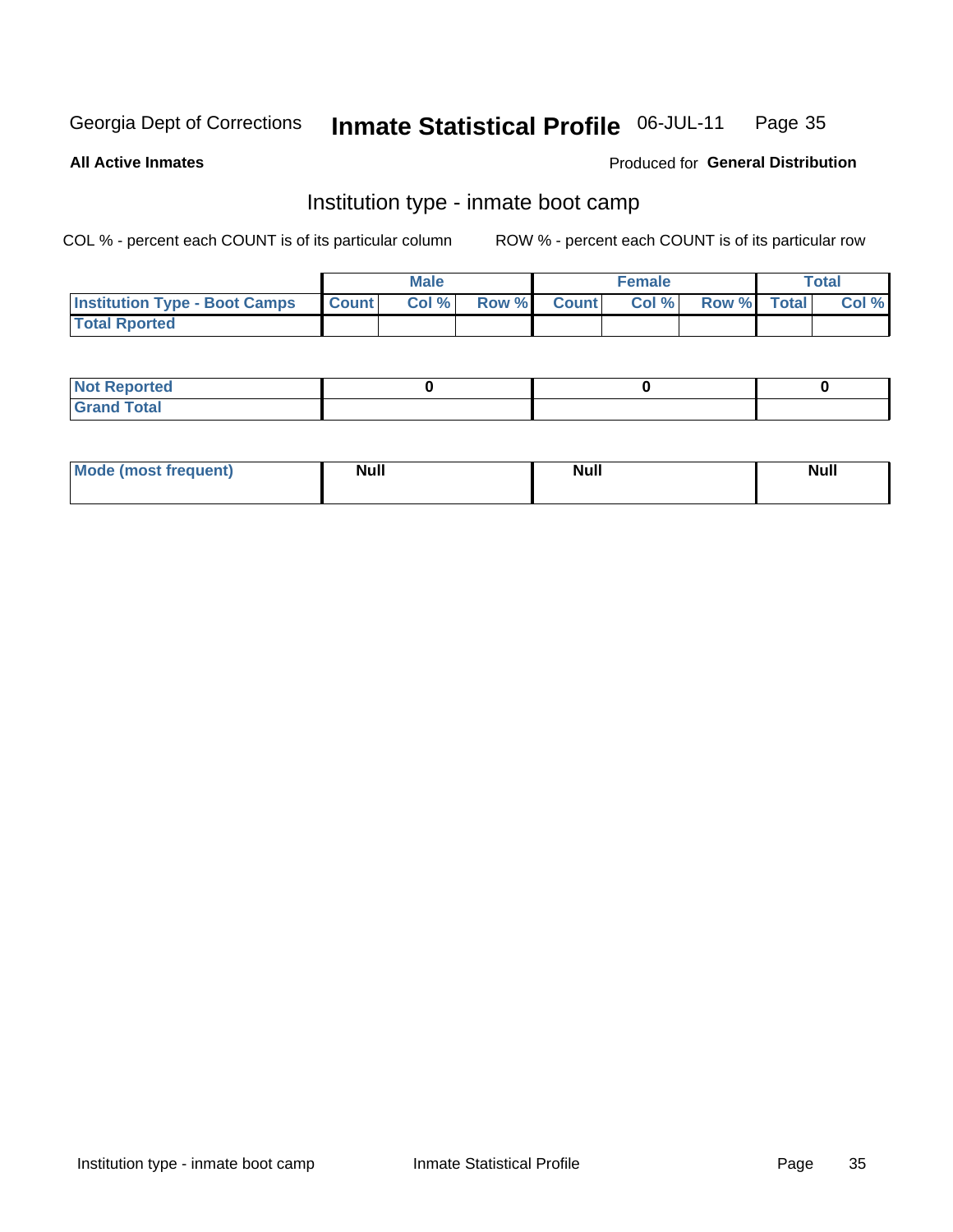#### Inmate Statistical Profile 06-JUL-11 Page 36

**All Active Inmates** 

### Produced for General Distribution

## Number of disciplinary reports

COL % - percent each COUNT is of its particular column

|                                       |              | <b>Male</b> |             |       | <b>Female</b> |          |        | <b>Total</b> |
|---------------------------------------|--------------|-------------|-------------|-------|---------------|----------|--------|--------------|
| <b>Number of Disciplinary Reports</b> | <b>Count</b> | Col %       | Row % Count |       | Col %         | Row %    | Total  | Col %        |
|                                       | 21,955       | 44.13%      | $91.04\%$   | 2,161 | 60.19%        | $8.96\%$ | 24,116 | 45.21%       |
|                                       | 4,537        | 9.12%       | $93.51\%$   | 315   | 8.77%         | 6.49%    | 4,852  | 9.10%        |
|                                       | 4,116        | 8.27%       | 93.46%      | 288   | 8.02%         | 6.54%    | 4,404  | 8.26%        |
| 3                                     | 2,203        | 4.43%       | 94.15%      | 137   | 3.82%         | 5.85%    | 2,340  | 4.39%        |
|                                       | 2,163        | 4.35%       | 94.74%      | 120   | 3.34%         | 5.26%    | 2,283  | 4.28%        |
| 5                                     | ا 498.       | 3.01%       | 95.54%      | 70    | 1.95%         | 4.46%    | 1,568  | 2.94%        |
| <b>More Than 5</b>                    | 13,279       | 26.69%      | 96.38%      | 499   | 13.90%        | 3.62%    | 13,778 | 25.83%       |
| <b>Total Reported</b>                 | 49,751       | 100%        | 93.27%      | 3,590 | 100%          | 6.73%    | 53,341 | 100.0%       |

| Reported<br><b>NOT</b> |              |       |       |
|------------------------|--------------|-------|-------|
| <sup>-</sup> otal      | <b>49751</b> | 3,590 | . 341 |

| Mean (average)       | 5.91 | 2.98 |  |
|----------------------|------|------|--|
| Median (middle)      |      |      |  |
| Mode (most frequent) |      |      |  |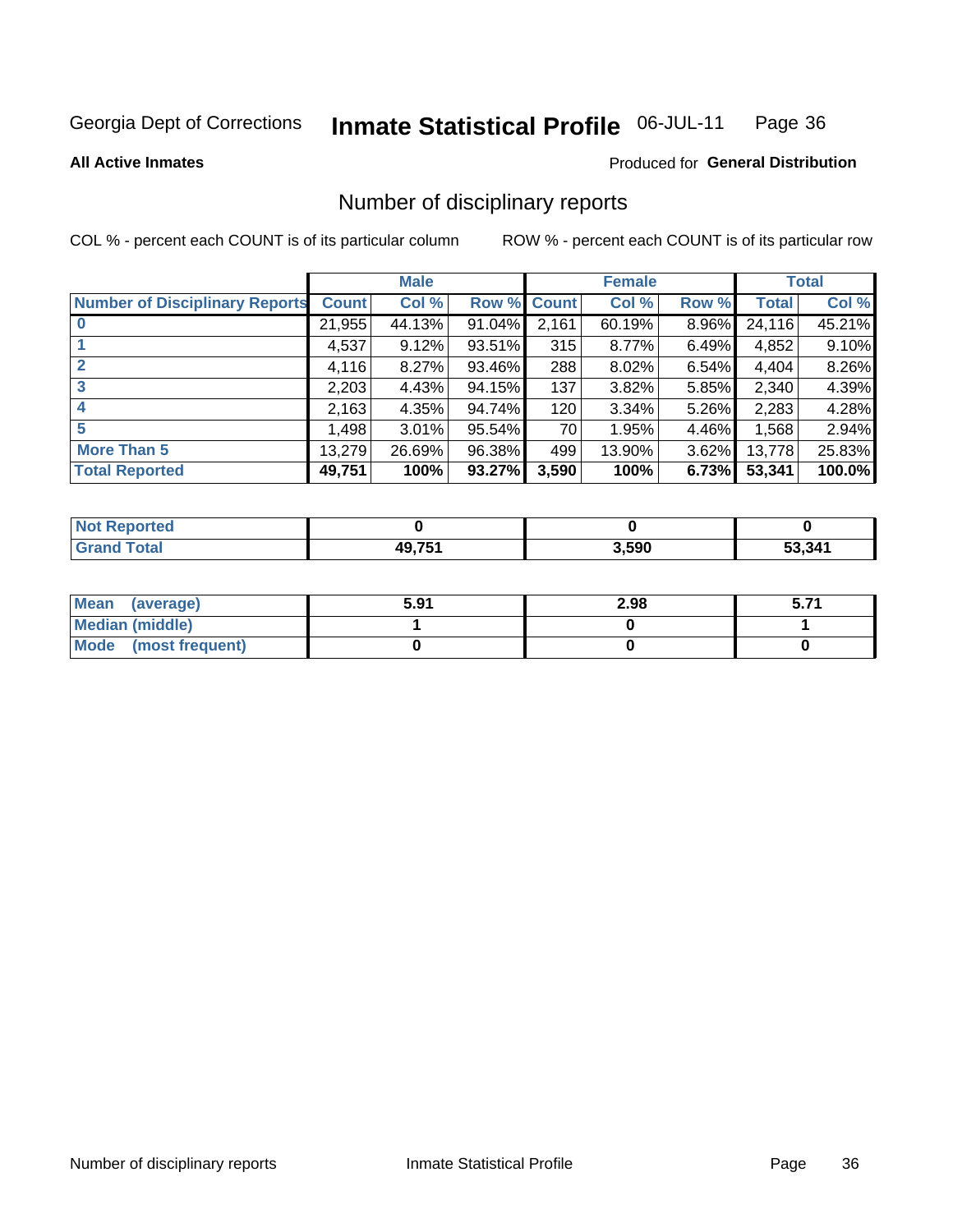#### Inmate Statistical Profile 06-JUL-11 Page 37

### **All Active Inmates**

## Produced for General Distribution

# Number of transfers

COL % - percent each COUNT is of its particular column

|                            |         | <b>Male</b> |        |              | <b>Female</b> |          |              | <b>Total</b> |
|----------------------------|---------|-------------|--------|--------------|---------------|----------|--------------|--------------|
| <b>Number of Transfers</b> | Count l | Col %       | Row %  | <b>Count</b> | Col %         | Row %    | <b>Total</b> | Col %        |
|                            | 3,705   | 7.45%       | 90.88% | 372          | 10.36%        | 9.12%    | 4,077        | 7.64%        |
|                            | 10,669  | 21.44%      | 91.67% | 970          | 27.02%        | 8.33%    | 11,639       | 21.82%       |
| $\mathbf{2}$               | 10,082  | 20.26%      | 90.80% | 1,022        | 28.47%        | $9.20\%$ | 11,104       | 20.82%       |
| 3                          | 6,619   | 13.30%      | 91.89% | 584          | 16.27%        | $8.11\%$ | 7,203        | 13.50%       |
| 4                          | 4,759   | $9.57\%$    | 93.72% | 319          | 8.89%         | 6.28%    | 5,078        | 9.52%        |
| 5                          | 3,820   | 7.68%       | 95.93% | 162          | 4.51%         | 4.07%    | 3,982        | 7.47%        |
| <b>More Than 5</b>         | 10,097  | 20.30%      | 98.43% | 161          | 4.48%         | $1.57\%$ | 10,258       | 19.23%       |
| <b>Total Reported</b>      | 49,751  | 100%        | 93.27% | 3,590        | 100%          | 6.73%    | 53,341       | 100%         |

| orted<br>NOT |              |       |              |
|--------------|--------------|-------|--------------|
| Total        | <b>49751</b> | 3,590 | 53.341<br>55 |

| Mean (average)       | 3.58 | 2.24 | 3.49 |
|----------------------|------|------|------|
| Median (middle)      |      |      |      |
| Mode (most frequent) |      |      |      |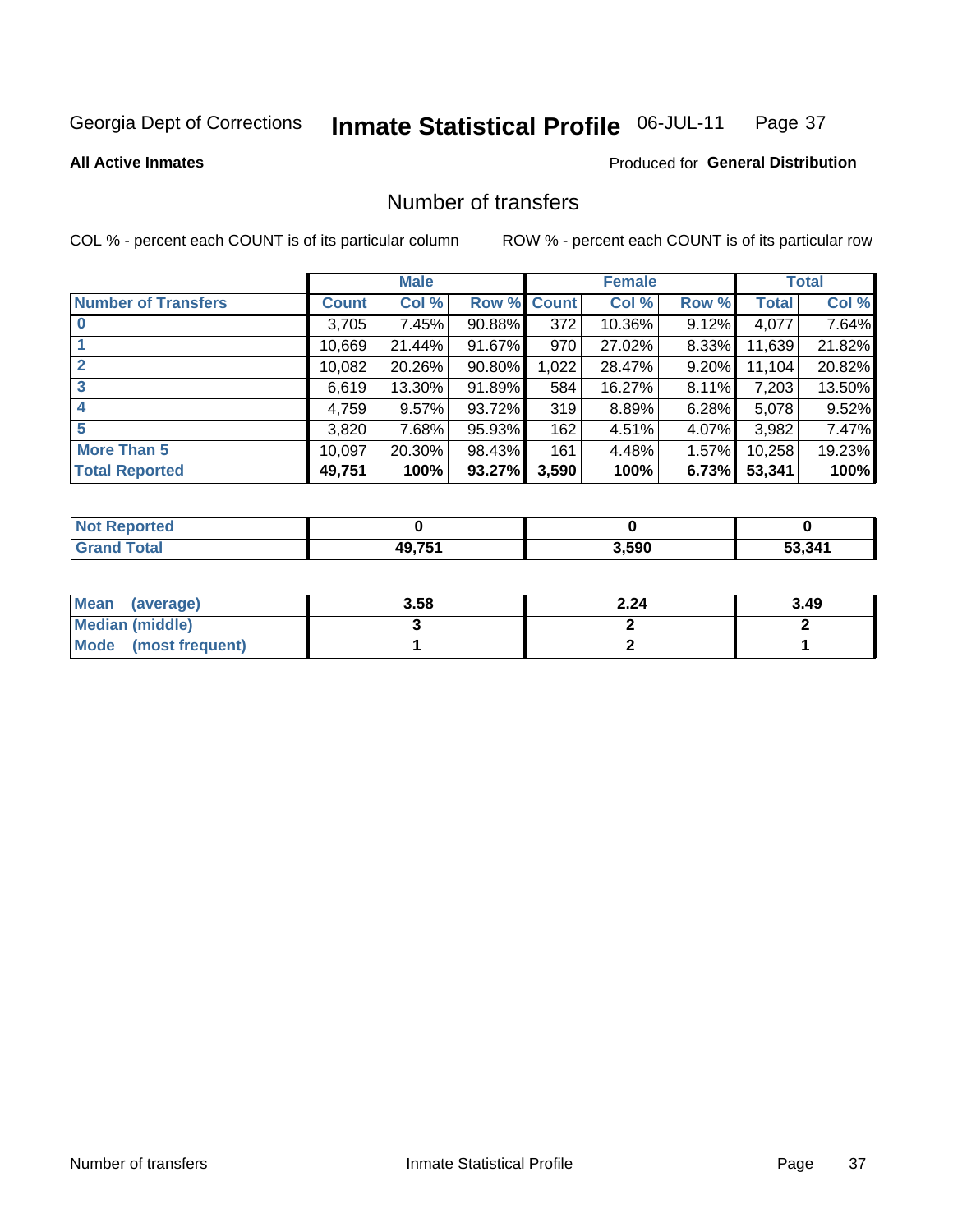#### Inmate Statistical Profile 06-JUL-11 Page 38

**All Active Inmates** 

Produced for General Distribution

# Number of escapes

COL % - percent each COUNT is of its particular column

|                          |              | <b>Male</b> |                    |       | <b>Female</b> |          |        | <b>Total</b> |
|--------------------------|--------------|-------------|--------------------|-------|---------------|----------|--------|--------------|
| <b>Number of Escapes</b> | <b>Count</b> | Col %       | <b>Row % Count</b> |       | Col %         | Row %    | Total  | Col %        |
|                          | 49,467       | 99.43%      | 93.24%             | 3,584 | 99.83%        | $6.76\%$ | 53,051 | 99.46%       |
|                          | 149          | $0.30\%$    | 99.33%             |       | 0.03%         | 0.67%    | 150    | 0.28%        |
|                          | 125          | 0.25%       | 96.15%             | 5     | 0.14%         | 3.85%    | 130    | 0.24%        |
|                          | 9            | 0.02%       | 100.00%            |       |               |          | 9      | 0.02%        |
|                          |              | 0.01%       | 100.00%            |       |               |          |        | 0.01%        |
| <b>Total Reported</b>    | 49,751       | 100%        | 93.27%             | 3,590 | 100%          | 6.73%    | 53,341 | 100.0%       |

| <b>Not Reported</b> |        |       |        |
|---------------------|--------|-------|--------|
| <b>Grand Total</b>  | 40 751 | 3,590 | 53.341 |

| Mean (average)       |  |  |
|----------------------|--|--|
| Median (middle)      |  |  |
| Mode (most frequent) |  |  |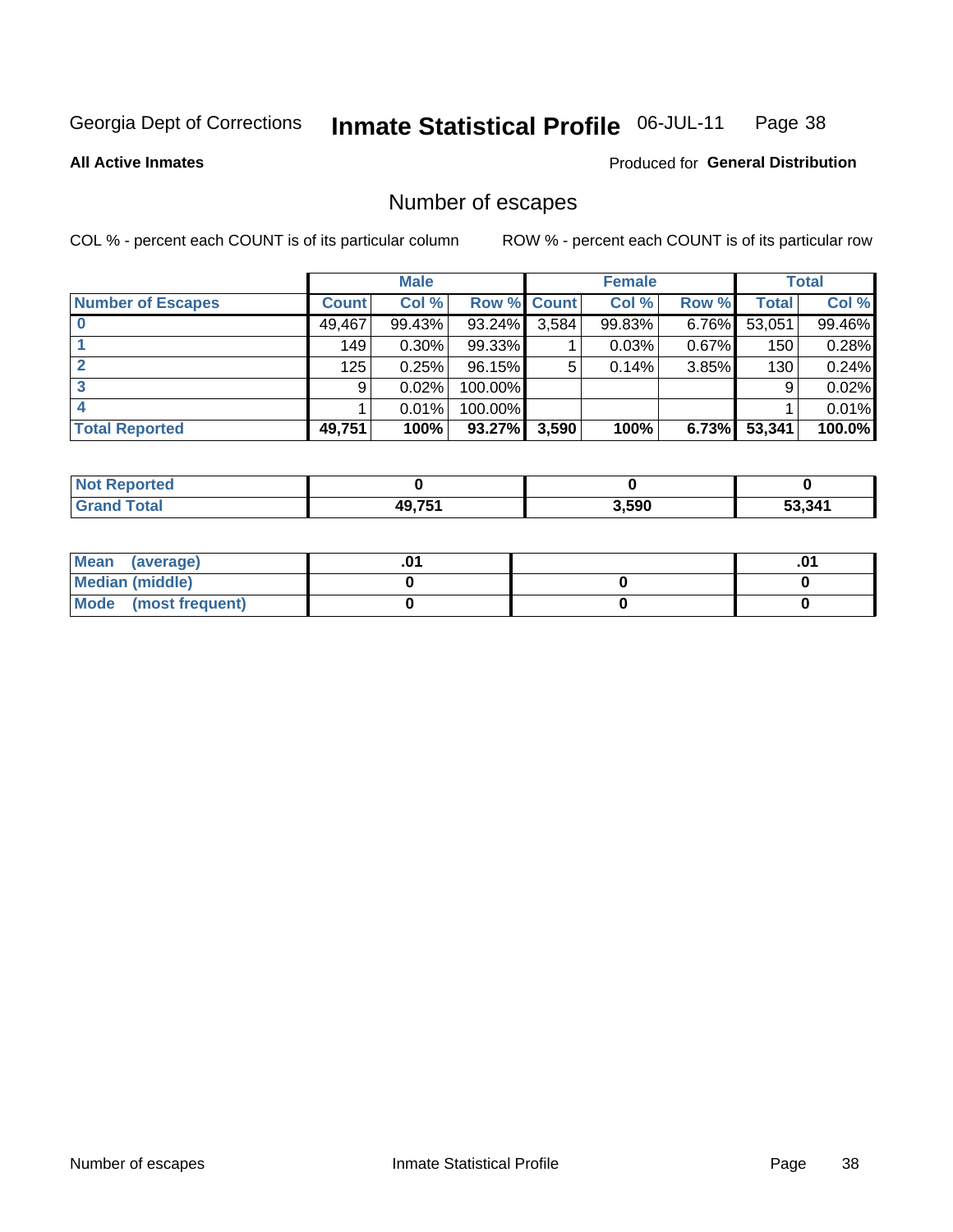#### Inmate Statistical Profile 06-JUL-11 Page 39

**All Active Inmates** 

# Produced for General Distribution

# Split sentences - Probation to follow

COL % - percent each COUNT is of its particular column

|                            |              | <b>Male</b> |                    | <b>Female</b> |          |                 | <b>Total</b> |
|----------------------------|--------------|-------------|--------------------|---------------|----------|-----------------|--------------|
| <b>Probation to follow</b> | <b>Count</b> | Col%        | <b>Row % Count</b> | Col %         | Row %    | <b>Total</b>    | Col %        |
| <b>Yes</b>                 | 27.080       | 54.43%      | $92.74\%$ 2,120    | 59.05%        | $7.26\%$ | 29,200          | 54.74%       |
| <b>No</b>                  | 22.671       | 45.57%      | 93.91% 1.470       | 40.95%        |          | $6.09\%$ 24,141 | 45.26%       |
| <b>Total Reported</b>      | 49,751       | 100%        | $93.27\%$ 3,590    | 100%          |          | $6.73\%$ 53,341 | 100%         |

| ----- | AOZK' | 3.590 | .<br>53 34' |
|-------|-------|-------|-------------|
|       |       |       |             |

| reauent)<br>Yes<br>v.c<br>0٥<br>.<br>. .<br>$\sim$ |  | <b>Mode</b> |  |  |  |
|----------------------------------------------------|--|-------------|--|--|--|
|----------------------------------------------------|--|-------------|--|--|--|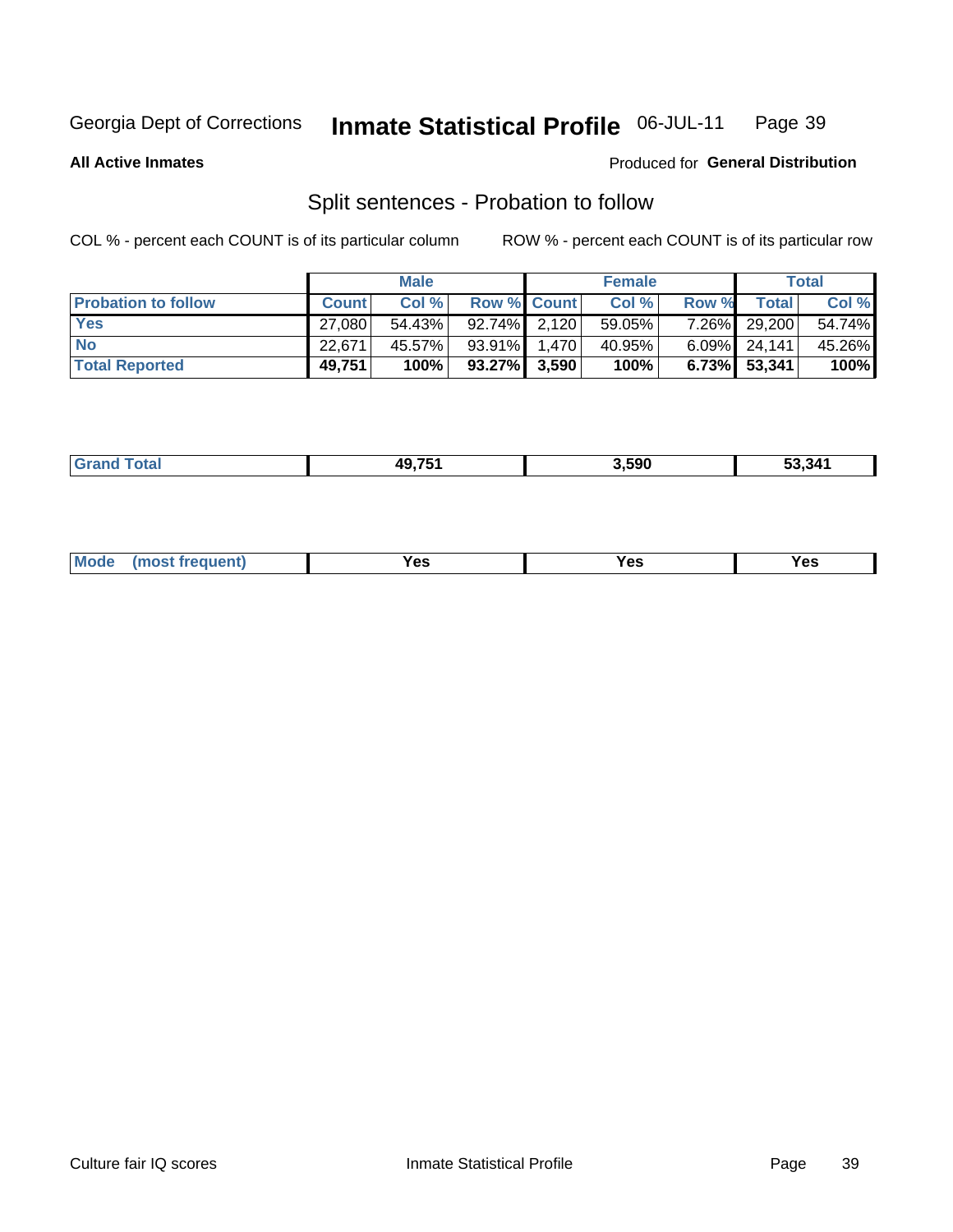#### **Inmate Statistical Profile 06-JUL-11** Page 40

#### **All Active Inmates**

# Produced for General Distribution

# Probable future release type of still active inmates

COL % - percent each COUNT is of its particular column

|                                         |              | <b>Male</b> |                    |     | <b>Female</b> |          | <b>Total</b> |        |
|-----------------------------------------|--------------|-------------|--------------------|-----|---------------|----------|--------------|--------|
| <b>Probable Future Release Type</b>     | <b>Count</b> | Col %       | <b>Row % Count</b> |     | Col %         | Row %    | <b>Total</b> | Col %  |
| <b>Paroled with probation to follow</b> | 4,536        | 9.14%       | 94.56%             | 261 | 7.29%         | 5.44%    | 4,797        | 9.02%  |
| Paroled w/o probation to follow         | 3.111        | 6.27%       | 95.78%             | 137 | 3.82%         | 4.22%    | 3,248        | 6.10%  |
| <b>Maxout with probation to follow</b>  | 21,986       | 44.30%      | 92.26% 1.844       |     | 51.48%        | 7.74%    | 23,830       | 44.78% |
| <b>Maxout w/o probation to follow</b>   | 12,617       | 25.42%      | 92.55% 1.015       |     | 28.34%        | 7.45%    | 13,632       | 25.62% |
| Life, LWOP or death sentence            | 7.378        | 14.87%      | 95.78%             | 325 | 9.07%         | $4.22\%$ | 7,703        | 14.48% |
| <b>Total Reported</b>                   | 49,628       | 100%        | $93.27\%$ 3,582    |     | 100%          | 6.73%    | 53,210       | 100%   |

| .eleased     |        |       |        |
|--------------|--------|-------|--------|
| <b>cotal</b> | 49,628 | 3,582 | 53,210 |

| Mode (most frequent) | Maxout with PROB follow   Maxout with PROB follow   Maxout with PROB |        |
|----------------------|----------------------------------------------------------------------|--------|
|                      |                                                                      | follow |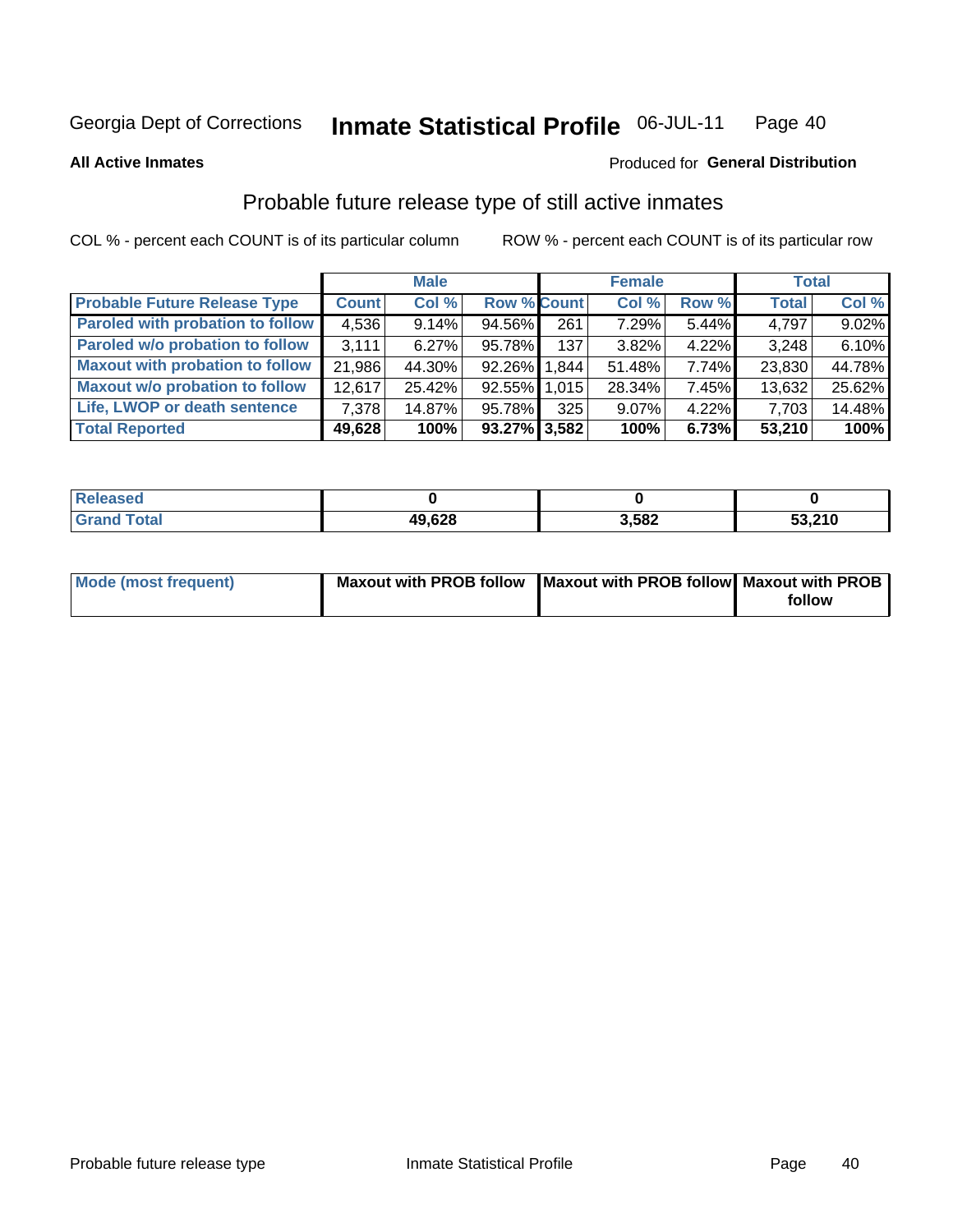## **All Active Inmates**

## Produced for General Distribution

# Time served in current (or last) institution

COL % - percent each COUNT is of its particular column

|                            | <b>Male</b>  |        | <b>Female</b> |              |        | <b>Total</b> |              |        |
|----------------------------|--------------|--------|---------------|--------------|--------|--------------|--------------|--------|
| <b>Time In Institution</b> | <b>Count</b> | Col %  | Row %         | <b>Count</b> | Col %  | Row %        | <b>Total</b> | Col %  |
| 0 to 3 months              | 13,212       | 26.56% | 89.21%        | 1,598        | 44.51% | 10.79%       | 14,810       | 27.76% |
| <b>3.01 to 6 months</b>    | 7,135        | 14.34% | 92.01%        | 620          | 17.27% | 7.99%        | 7,755        | 14.54% |
| 6.01 to 9 months           | 4,901        | 9.85%  | 94.82%        | 268          | 7.47%  | 5.18%        | 5,169        | 9.69%  |
| 9.01 to 12 months          | 5,214        | 10.48% | 95.51%        | 245          | 6.82%  | 4.49%        | 5,459        | 10.23% |
| 12.01 to 18 months         | 5,797        | 11.65% | 95.17%        | 294          | 8.19%  | 4.83%        | 6,091        | 11.42% |
| <b>18.01 to 24 months</b>  | 3,371        | 6.78%  | 96.12%        | 136          | 3.79%  | 3.88%        | 3,507        | 6.57%  |
| $2.01$ to 3 years          | 4,497        | 9.04%  | 96.54%        | 161          | 4.48%  | 3.46%        | 4,658        | 8.73%  |
| 3.01 to 4 years            | 1,869        | 3.76%  | 96.29%        | 72           | 2.01%  | 3.71%        | 1,941        | 3.64%  |
| $4.01$ to 5 years          | 985          | 1.98%  | 95.35%        | 48           | 1.34%  | 4.65%        | 1,033        | 1.94%  |
| 5.01 to 6 years            | 709          | 1.43%  | 94.91%        | 38           | 1.06%  | 5.09%        | 747          | 1.40%  |
| $6.01$ to 7 years          | 487          | 0.98%  | 88.71%        | 62           | 1.73%  | 11.29%       | 549          | 1.03%  |
| 7.01 to 8 years            | 366          | 0.74%  | 97.60%        | 9            | 0.25%  | 2.40%        | 375          | 0.70%  |
| $8.01$ to 9 years          | 282          | 0.57%  | 97.92%        | 6            | 0.17%  | 2.08%        | 288          | 0.54%  |
| 9.01 to 10 years           | 211          | 0.42%  | 97.24%        | 6            | 0.17%  | 2.76%        | 217          | 0.41%  |
| Over 10 years              | 715          | 1.44%  | 96.36%        | 27           | 0.75%  | 3.64%        | 742          | 1.39%  |
| <b>Total Reported</b>      | 49,751       | 100%   | 93.27%        | 3,590        | 100%   | 6.73%        | 53,341       | 100%   |

| <b>Not</b><br><b>Renorted</b> |        |      |        |
|-------------------------------|--------|------|--------|
| Total                         | 49,751 | .590 | 53 341 |

| <b>Mean</b><br>(average) | 19 months | 11 months | 18 months |
|--------------------------|-----------|-----------|-----------|
| Median (middle)          | 9 months  | 3 months  | 8 months  |
| Mode (most frequent)     | 0 months  | months    | months    |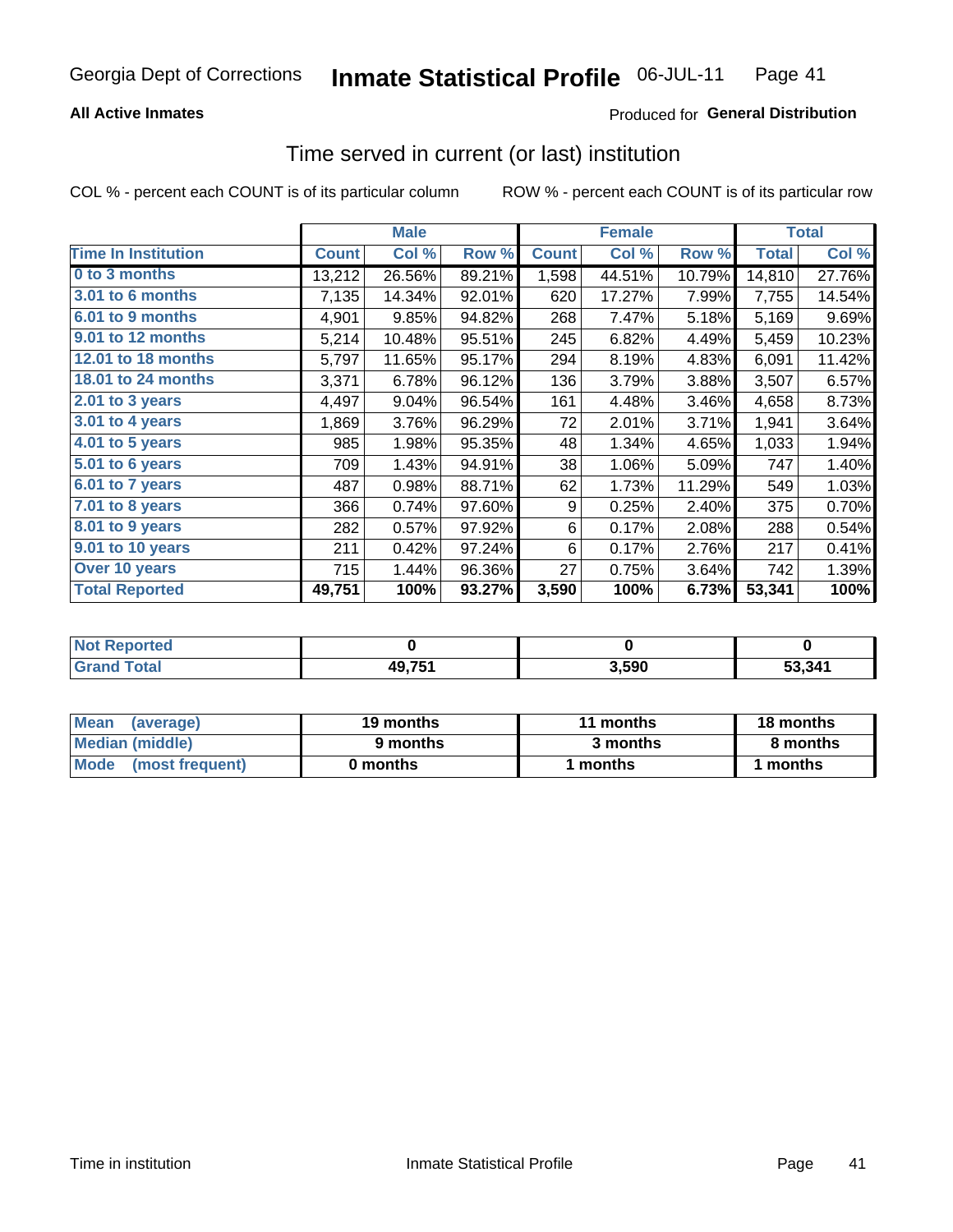### **All Active Inmates**

### Produced for General Distribution

## Highest grade level attained

COL % - percent each COUNT is of its particular column

|                              |              | <b>Male</b> |         |                  | <b>Female</b> |        |              | <b>Total</b> |
|------------------------------|--------------|-------------|---------|------------------|---------------|--------|--------------|--------------|
| <b>Grade Level</b>           | <b>Count</b> | Col %       | Row %   | <b>Count</b>     | Col %         | Row %  | <b>Total</b> | Col %        |
| No school at all             | 31           | 0.06%       | 100.00% |                  |               |        | 31           | $0.06\%$     |
| Grade 1                      | 41           | 0.09%       | 95.35%  | $\overline{2}$   | 0.06%         | 4.65%  | 43           | 0.08%        |
| <b>Grade 2</b>               | 85           | 0.18%       | 97.70%  | $\overline{2}$   | 0.06%         | 2.30%  | 87           | 0.17%        |
| <b>Grade 3</b>               | 116          | 0.24%       | 92.80%  | $\boldsymbol{9}$ | 0.26%         | 7.20%  | 125          | 0.24%        |
| Grade 4                      | 144          | 0.30%       | 94.12%  | $\boldsymbol{9}$ | 0.26%         | 5.88%  | 153          | 0.30%        |
| Grade 5                      | 185          | 0.39%       | 92.50%  | 15               | 0.44%         | 7.50%  | 200          | 0.39%        |
| Grade 6                      | 704          | 1.47%       | 95.91%  | 30               | 0.87%         | 4.09%  | 734          | 1.43%        |
| Grade 7                      | 983          | 2.05%       | 94.70%  | 55               | 1.60%         | 5.30%  | 1,038        | 2.02%        |
| Grade 8                      | 3,511        | 7.33%       | 93.83%  | 231              | 6.71%         | 6.17%  | 3,742        | 7.29%        |
| Grade 9                      | 6,210        | 12.96%      | 94.77%  | 343              | 9.96%         | 5.23%  | 6,553        | 12.76%       |
| Grade 10                     | 8,297        | 17.32%      | 95.18%  | 420              | 12.20%        | 4.82%  | 8,717        | 16.97%       |
| Grade 11                     | 8,130        | 16.97%      | 95.28%  | 403              | 11.70%        | 4.72%  | 8,533        | 16.62%       |
| <b>Grade 12 or GED</b>       | 14,408       | 30.07%      | 92.57%  | 1,156            | 33.57%        | 7.43%  | 15,564       | 30.31%       |
| Some tech school             | 330          | 0.69%       | 84.62%  | 60               | 1.74%         | 15.38% | 390          | 0.76%        |
| <b>Completed tech school</b> | 368          | 0.77%       | 86.59%  | 57               | 1.66%         | 13.41% | 425          | 0.83%        |
| College, 1 year              | 1,314        | 2.74%       | 86.50%  | 205              | 5.95%         | 13.50% | 1,519        | 2.96%        |
| College, 2 year              | 1,822        | 3.80%       | 87.05%  | 271              | 7.87%         | 12.95% | 2,093        | 4.08%        |
| College, 3 year              | 465          | 0.97%       | 89.77%  | 53               | 1.54%         | 10.23% | 518          | 1.01%        |
| <b>Bachelor's degree</b>     | 619          | 1.29%       | 86.09%  | 100              | 2.90%         | 13.91% | 719          | 1.40%        |
| <b>Master's degree</b>       | 110          | 0.23%       | 84.62%  | 20               | 0.58%         | 15.38% | 130          | 0.25%        |
| Ph.D. degree                 | 18           | 0.04%       | 94.74%  | 1                | 0.03%         | 5.26%  | 19           | 0.04%        |
| Law degree                   | 13           | 0.03%       | 86.67%  | $\overline{2}$   | 0.06%         | 13.33% | 15           | 0.03%        |
| Some medical school          | 1            | 0.01%       | 100.00% |                  |               |        | 1            | 0.01%        |
| <b>Medical degree</b>        | 8            | 0.02%       | 100.00% |                  |               |        | 8            | 0.02%        |
| <b>Total Reported</b>        | 47,913       | 100%        | 93.29%  | 3,444            | 100.0%        | 6.71%  | 51,357       | 100.0%       |

| ,838          | 146   | .984   |
|---------------|-------|--------|
| <b>AQ 751</b> | 3.590 | 53 341 |

| <b>Mean</b><br>(average) | 10.73           | 11.32           | 10.77                    |
|--------------------------|-----------------|-----------------|--------------------------|
| Median (middle)          | Grade 11        | Grade 12 or GED | Grade 11                 |
| Mode<br>(most frequent)  | Grade 12 or GED | Grade 12 or GED | <b>I</b> Grade 12 or GED |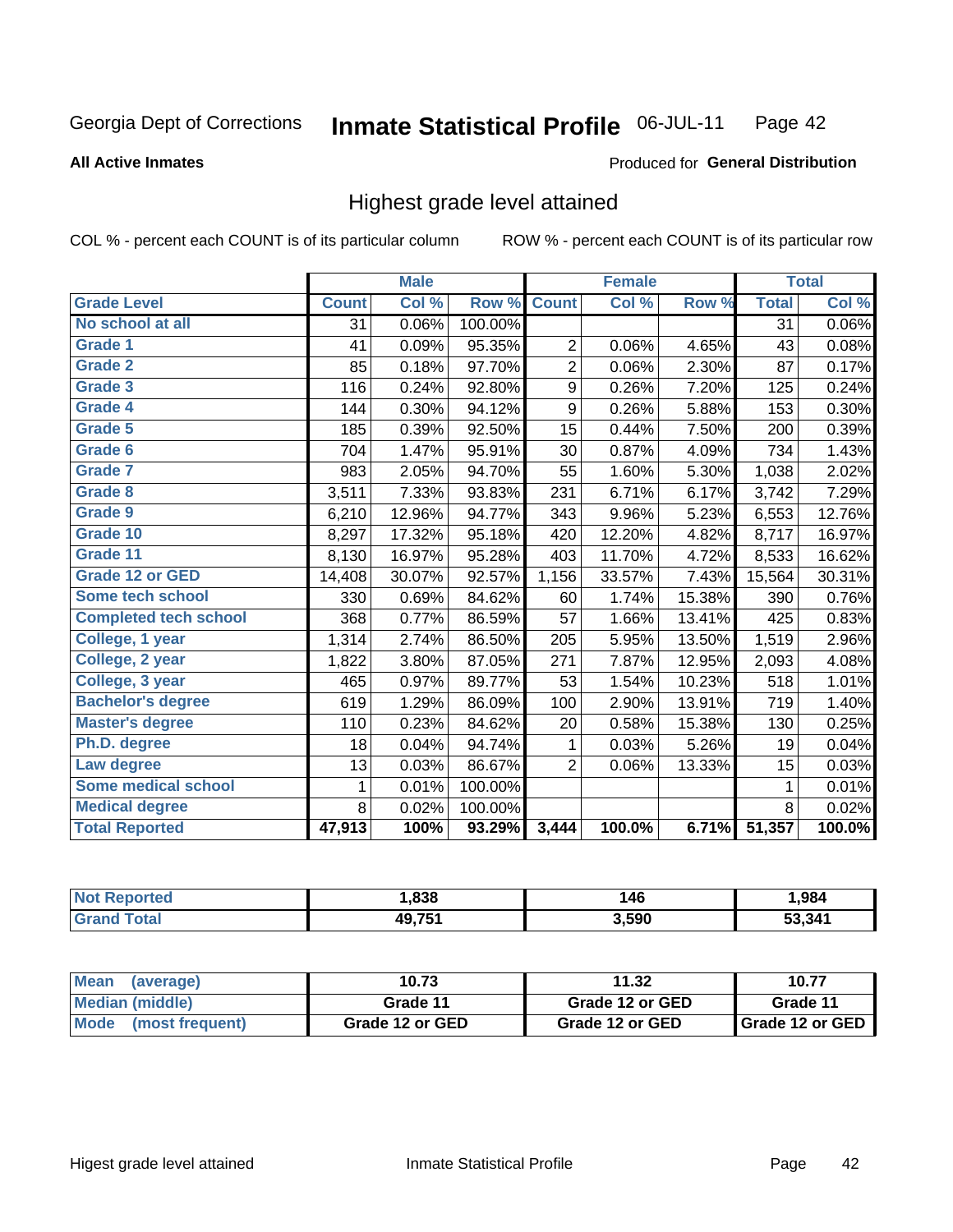#### Inmate Statistical Profile 06-JUL-11 Page 43

**All Active Inmates** 

## **Produced for General Distribution**

# Culture fair IQ scores

COL % - percent each COUNT is of its particular column

|                       |                 | <b>Male</b> |             |       | <b>Female</b> |        |              | <b>Total</b> |
|-----------------------|-----------------|-------------|-------------|-------|---------------|--------|--------------|--------------|
| <b>IQ Scores</b>      | <b>Count</b>    | Col %       | Row % Count |       | Col %         | Row %  | <b>Total</b> | Col %        |
| $60 - 69$             | 1,199           | 3.21%       | 96.00%      | 50    | 2.26%         | 4.00%  | 1,249        | 3.15%        |
| $70 - 79$             | 2,993           | 8.00%       | 93.82%      | 197   | 8.91%         | 6.18%  | 3,190        | 8.05%        |
| $80 - 89$             | 5,683           | 15.20%      | 91.23%      | 546   | 24.68%        | 8.77%  | 6,229        | 15.73%       |
| $90 - 99$             | 9,813           | 26.24%      | 92.92%      | 748   | 33.82%        | 7.08%  | 10,561       | 26.66%       |
| $100 - 109$           | 10,093          | 26.99%      | 96.96%      | 316   | 14.29%        | 3.04%  | 10,409       | 26.28%       |
| $110 - 119$           | 6,279           | 16.79%      | 97.64%      | 152   | 6.87%         | 2.36%  | 6,431        | 16.24%       |
| $120 - 129$           | 1,270           | 3.40%       | 91.83%      | 113   | 5.11%         | 8.17%  | 1,383        | 3.49%        |
| $130 - 139$           | 55              | 0.15%       | 47.01%      | 62    | 2.80%         | 52.99% | 117          | 0.30%        |
| 140 & Up              | 12 <sup>2</sup> | 0.03%       | 30.00%      | 28    | 1.27%         | 70.00% | 40           | 0.10%        |
| <b>Total Reported</b> | 37,397          | 100%        | 94.42%      | 2,212 | 100.0%        | 5.58%  | 39,609       | 100%         |

| <b>Not Reported</b>         | 11,677 | .194  | 12,871 |
|-----------------------------|--------|-------|--------|
| <b>Not Valid (under 60)</b> | 677    | 184   | 861    |
| <b>Grand Total</b>          | 49,751 | 3,590 | 53,341 |

| <b>Mean</b><br>(average) | 98  | 96 | 98 |
|--------------------------|-----|----|----|
| <b>Median (middle)</b>   | 99  | 94 | 99 |
| Mode<br>(most frequent)  | 103 | 94 | 99 |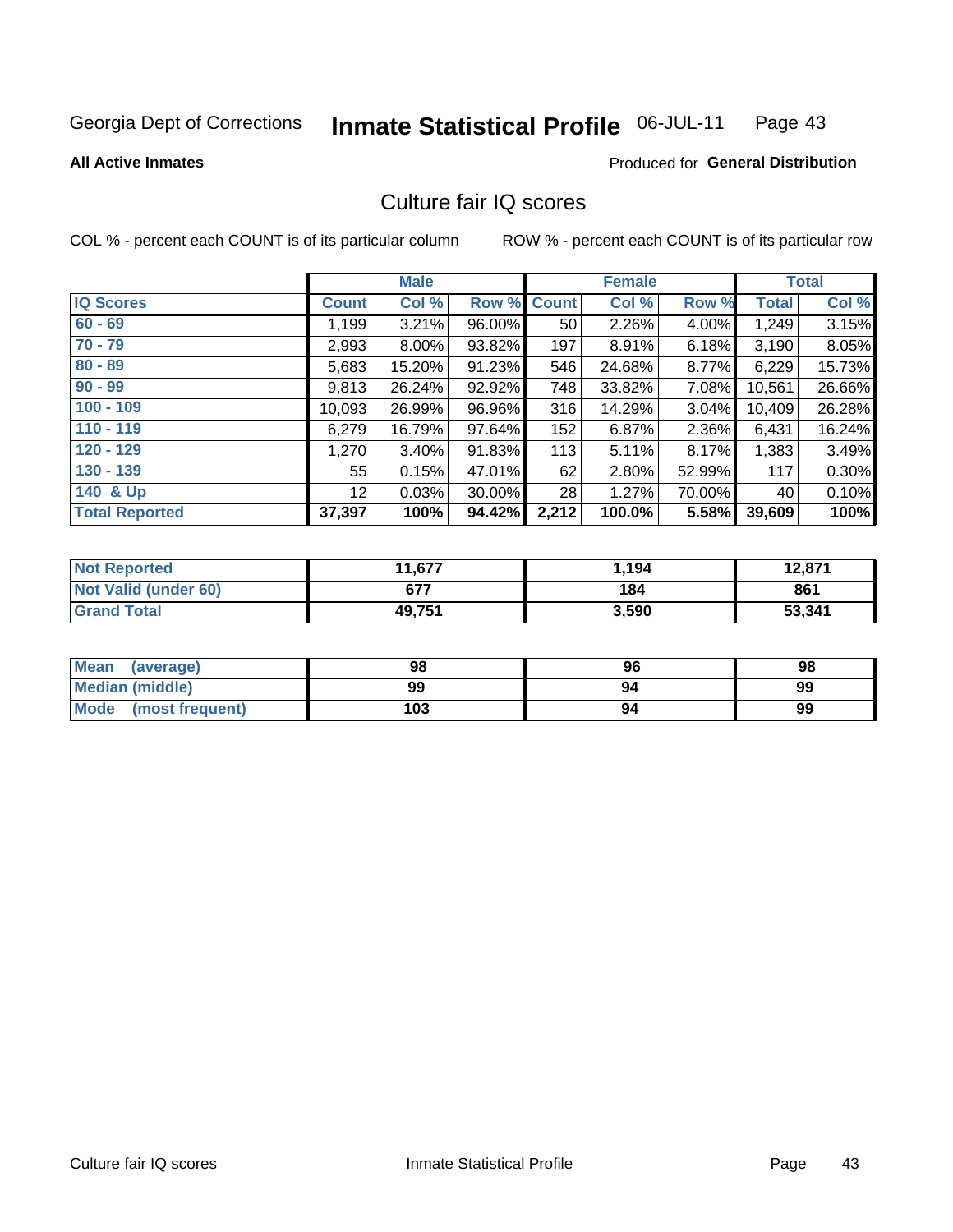#### Inmate Statistical Profile 06-JUL-11 Page 44

**All Active Inmates** 

## Produced for General Distribution

# Wide Range Achievement Test (WRAT) reading score

COL % - percent each COUNT is of its particular column ROW % - percent each COUNT is of its particular row

|                           |              | <b>Male</b> |        |              | <b>Female</b> |       |              | <b>Total</b> |
|---------------------------|--------------|-------------|--------|--------------|---------------|-------|--------------|--------------|
| <b>WRAT Reading Score</b> | <b>Count</b> | Col %       | Row %  | <b>Count</b> | Col %         | Row % | <b>Total</b> | Col %        |
| $0.1$ to $0.9$            | 800          | 2.10%       | 98.28% | 14           | 0.58%         | 1.72% | 814          | 2.01%        |
| 1.0 to 1.9                | 960          | 2.53%       | 97.76% | 22           | 0.92%         | 2.24% | 982          | 2.43%        |
| 2.0 to 2.9                | 1,685        | 4.43%       | 96.84% | 55           | 2.29%         | 3.16% | 1,740        | 4.31%        |
| 3.0 to 3.9                | 3,127        | 8.23%       | 95.83% | 136          | 5.67%         | 4.17% | 3,263        | 8.07%        |
| 4.0 to 4.9                | 3,640        | 9.58%       | 95.41% | 175          | 7.30%         | 4.59% | 3,815        | 9.44%        |
| 5.0 to 5.9                | 3,196        | 8.41%       | 95.75% | 142          | 5.92%         | 4.25% | 3,338        | 8.26%        |
| 6.0 to 6.9                | 3,307        | 8.70%       | 94.84% | 180          | 7.51%         | 5.16% | 3,487        | 8.63%        |
| 7.0 to 7.9                | 1,505        | 3.96%       | 94.83% | 82           | 3.42%         | 5.17% | 1,587        | 3.93%        |
| 8.0 to 8.9                | 2,980        | 7.84%       | 94.51% | 173          | 7.22%         | 5.49% | 3,153        | 7.80%        |
| 9.0 to 9.9                | 2,267        | 5.96%       | 95.57% | 105          | 4.38%         | 4.43% | 2,372        | 5.87%        |
| 10.0 to 10.9              | 2,183        | 5.74%       | 93.41% | 154          | 6.42%         | 6.59% | 2,337        | 5.78%        |
| 11.0 to 11.9              | 2,757        | 7.25%       | 92.70% | 217          | 9.05%         | 7.30% | 2,974        | 7.36%        |
| 12.0 to 12.9              | 8,088        | 21.28%      | 91.22% | 778          | 32.46%        | 8.78% | 8,866        | 21.94%       |
| 13                        | 1,520        | 4.00%       | 90.26% | 164          | 6.84%         | 9.74% | 1,684        | 4.17%        |
| <b>Total Reported</b>     | 38,015       | 100%        | 94.07% | 2,397        | 100%          | 5.93% | 40,412       | 100%         |
|                           |              |             |        |              |               |       |              |              |
| <b>Not Reported</b>       |              | 11,736      |        |              | 1,193         |       |              | 12,929       |
| <b>Crond Total</b>        |              | AOZFA       |        |              | 2.500         |       |              | 52.244       |

| . 15127<br>Grand Total           | .           | 3.5YU   | 541 |
|----------------------------------|-------------|---------|-----|
|                                  |             |         |     |
|                                  |             |         |     |
| <i>laverane)</i><br><b>IMASA</b> | 0.07<br>--- | $Q$ $A$ | .   |

| ∣Mean<br>(average)     | 8.07       | 9.43 | 8.15 |
|------------------------|------------|------|------|
| <b>Median (middle)</b> | ה ה<br>o.z | 10.8 | 0.Z  |
| Mode (most frequent)   | 12.9       | 12.9 | 12.9 |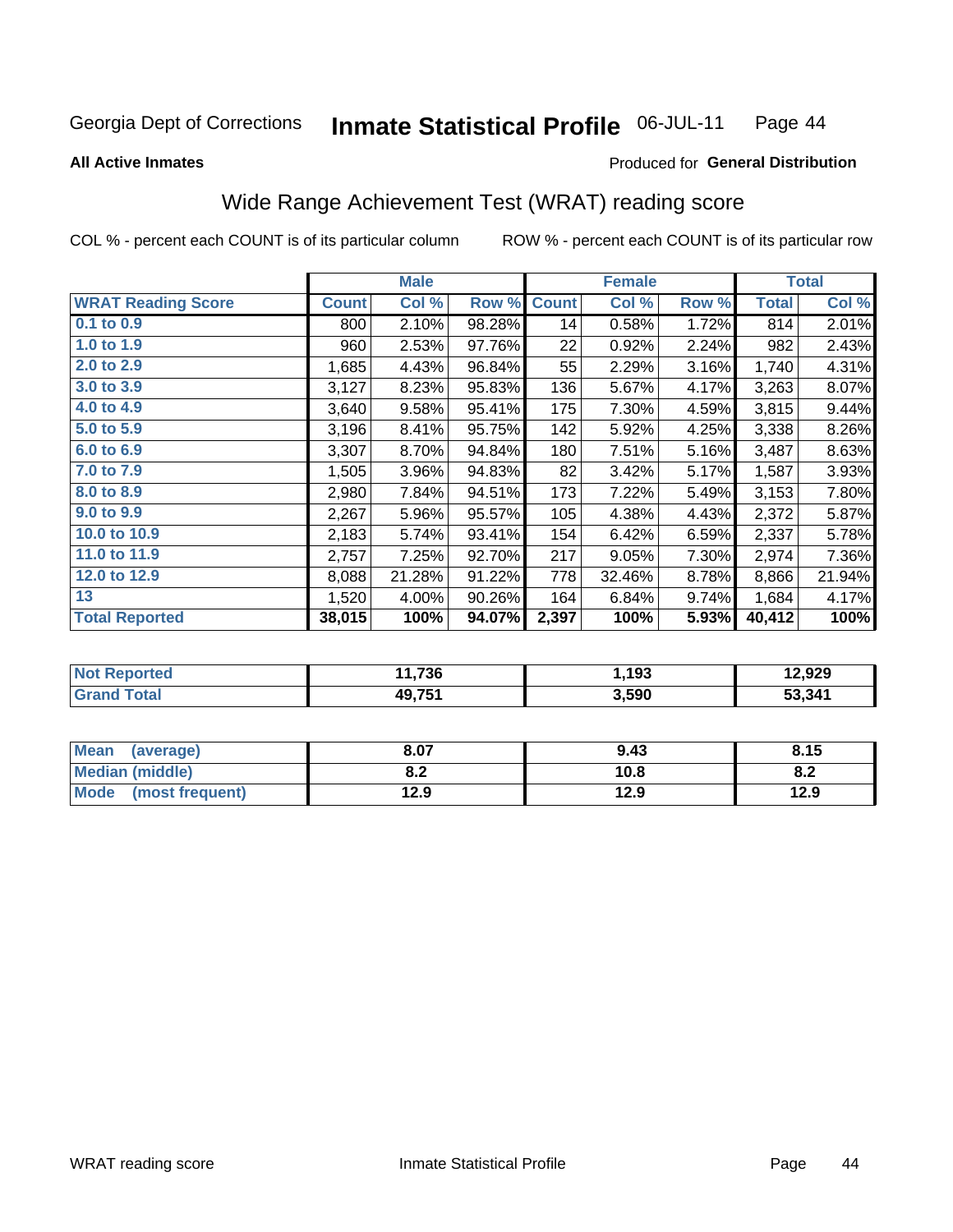#### Inmate Statistical Profile 06-JUL-11 Page 45

#### **All Active Inmates**

## **Produced for General Distribution**

# Wide Range Achievement Test (WRAT) math score

COL % - percent each COUNT is of its particular column

|                              |              | <b>Male</b> |        |                | <b>Female</b> |        |              | <b>Total</b> |
|------------------------------|--------------|-------------|--------|----------------|---------------|--------|--------------|--------------|
| <b>WRAT Mathematic Score</b> | <b>Count</b> | Col %       | Row %  | <b>Count</b>   | Col %         | Row %  | <b>Total</b> | Col %        |
| 0.1 to 0.9                   | 122          | 0.32%       | 98.39% | $\overline{2}$ | 0.08%         | 1.61%  | 124          | 0.31%        |
| 1.0 to 1.9                   | 275          | 0.72%       | 97.17% | 8              | 0.33%         | 2.83%  | 283          | 0.70%        |
| 2.0 to 2.9                   | 943          | 2.48%       | 95.64% | 43             | 1.79%         | 4.36%  | 986          | 2.44%        |
| 3.0 to 3.9                   | 2,220        | 5.84%       | 96.31% | 85             | 3.55%         | 3.69%  | 2,305        | 5.70%        |
| 4.0 to 4.9                   | 4,633        | 12.19%      | 95.58% | 214            | 8.93%         | 4.42%  | 4,847        | 11.99%       |
| 5.0 to 5.9                   | 5,591        | 14.71%      | 95.13% | 286            | 11.93%        | 4.87%  | 5,877        | 14.54%       |
| 6.0 to 6.9                   | 8,380        | 22.04%      | 94.59% | 479            | 19.98%        | 5.41%  | 8,859        | 21.92%       |
| 7.0 to 7.9                   | 4,117        | 10.83%      | 95.10% | 212            | 8.84%         | 4.90%  | 4,329        | 10.71%       |
| 8.0 to 8.9                   | 3,322        | 8.74%       | 92.23% | 280            | 11.68%        | 7.77%  | 3,602        | 8.91%        |
| 9.0 to 9.9                   | 2,481        | 6.53%       | 93.31% | 178            | 7.43%         | 6.69%  | 2,659        | 6.58%        |
| 10.0 to 10.9                 | 1,074        | 2.82%       | 96.67% | 37             | 1.54%         | 3.33%  | 1,111        | 2.75%        |
| 11.0 to 11.9                 | 1,384        | 3.64%       | 91.35% | 131            | 5.47%         | 8.65%  | 1,515        | 3.75%        |
| 12.0 to 12.9                 | 3,297        | 8.67%       | 88.82% | 415            | 17.31%        | 11.18% | 3,712        | 9.18%        |
| 13                           | 182          | 0.48%       | 87.08% | 27             | 1.13%         | 12.92% | 209          | 0.52%        |
| <b>Total Reported</b>        | 38,021       | 100%        | 94.07% | 2,397          | 100%          | 5.93%  | 40,418       | 100%         |
|                              |              |             |        |                |               |        |              |              |
| <b>Not Reported</b>          |              | 11,730      |        |                | 1,193         |        |              | 12,923       |
| <b>Grand Total</b>           |              | 49,751      |        |                | 3,590         |        |              | 53,341       |

| <b>Mean</b><br>(average)       | 719 | 8.02 |     |
|--------------------------------|-----|------|-----|
| Median (middle)                | ხ.ე |      | o.o |
| <b>Mode</b><br>(most frequent) | 6.9 | 12.9 | 6.9 |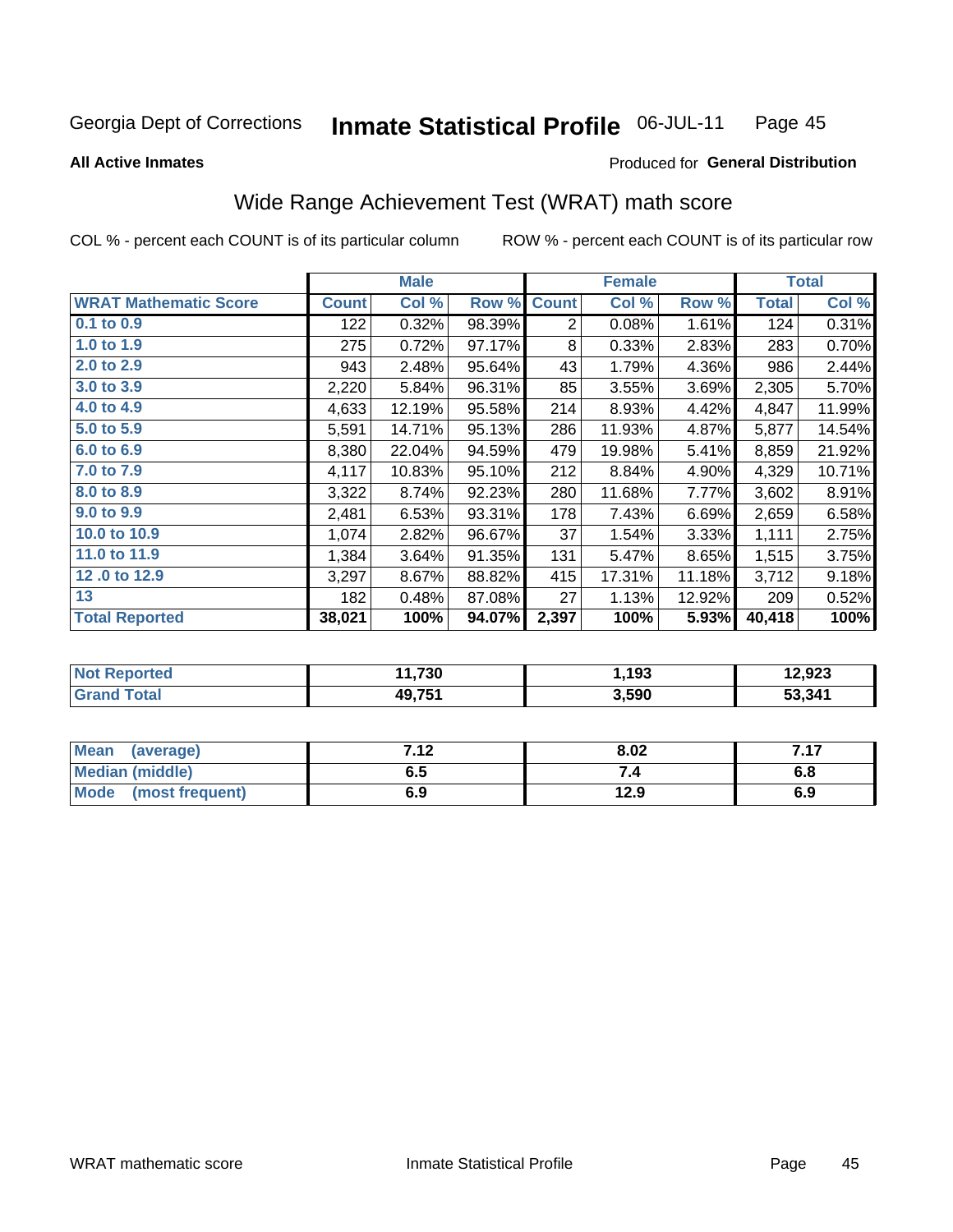#### **Inmate Statistical Profile 06-JUL-11** Page 46

#### **All Active Inmates**

### Produced for General Distribution

# Wide Range Achievement Test (WRAT) spelling score

COL % - percent each COUNT is of its particular column

|                            |              | <b>Male</b> |        |              | <b>Female</b> |        |              | <b>Total</b> |
|----------------------------|--------------|-------------|--------|--------------|---------------|--------|--------------|--------------|
| <b>WRAT Spelling Score</b> | <b>Count</b> | Col %       | Row %  | <b>Count</b> | Col %         | Row %  | <b>Total</b> | Col %        |
| $0.1$ to $0.9$             | 923          | 2.43%       | 98.61% | 13           | 0.54%         | 1.39%  | 936          | 2.32%        |
| 1.0 to 1.9                 | 1,455        | 3.83%       | 98.38% | 24           | 1.00%         | 1.62%  | 1,479        | 3.66%        |
| 2.0 to 2.9                 | 2,440        | 6.42%       | 97.99% | 50           | 2.08%         | 2.01%  | 2,490        | 6.16%        |
| 3.0 to 3.9                 | 3,099        | 8.15%       | 97.03% | 95           | 3.96%         | 2.97%  | 3,194        | 7.90%        |
| 4.0 to 4.9                 | 3,119        | 8.20%       | 96.86% | 101          | 4.21%         | 3.14%  | 3,220        | 7.97%        |
| 5.0 to 5.9                 | 4,458        | 11.73%      | 95.71% | 200          | 8.34%         | 4.29%  | 4,658        | 11.52%       |
| 6.0 to 6.9                 | 3,975        | 10.45%      | 95.14% | 203          | 8.46%         | 4.86%  | 4,178        | 10.34%       |
| 7.0 to 7.9                 | 3,249        | 8.55%       | 93.96% | 209          | 8.71%         | 6.04%  | 3,458        | 8.56%        |
| 8.0 to 8.9                 | 2,992        | 7.87%       | 93.53% | 207          | 8.63%         | 6.47%  | 3,199        | 7.91%        |
| 9.0 to 9.9                 | 2,208        | 5.81%       | 94.44% | 130          | 5.42%         | 5.56%  | 2,338        | 5.78%        |
| 10.0 to 10.9               | 2,067        | 5.44%       | 94.51% | 120          | 5.00%         | 5.49%  | 2,187        | 5.41%        |
| 11.0 to 11.9               | 2,181        | 5.74%       | 92.69% | 172          | 7.17%         | 7.31%  | 2,353        | 5.82%        |
| 12.0 to 12.9               | 5,161        | 13.57%      | 86.94% | 775          | 32.31%        | 13.06% | 5,936        | 14.69%       |
| 13                         | 694          | 1.83%       | 87.41% | 100          | 4.17%         | 12.59% | 794          | 1.96%        |
| <b>Total Reported</b>      | 38,021       | 100%        | 94.06% | 2,399        | 100%          | 5.94%  | 40,420       | 100%         |
|                            |              |             |        |              |               |        |              |              |

| <b>Not Reported</b>     | 11,730 | 1,191 | 12,921 |
|-------------------------|--------|-------|--------|
| Total<br><b>Grand 1</b> | 49,751 | 3,590 | 53,341 |

| <b>Mean</b><br>(average) | 7.24 | 9.31 | , , ,<br>، ن |
|--------------------------|------|------|--------------|
| Median (middle)          | ν.,  | 9.6  | .            |
| Mode<br>(most frequent)  | 12.9 | 12.9 | 12.9         |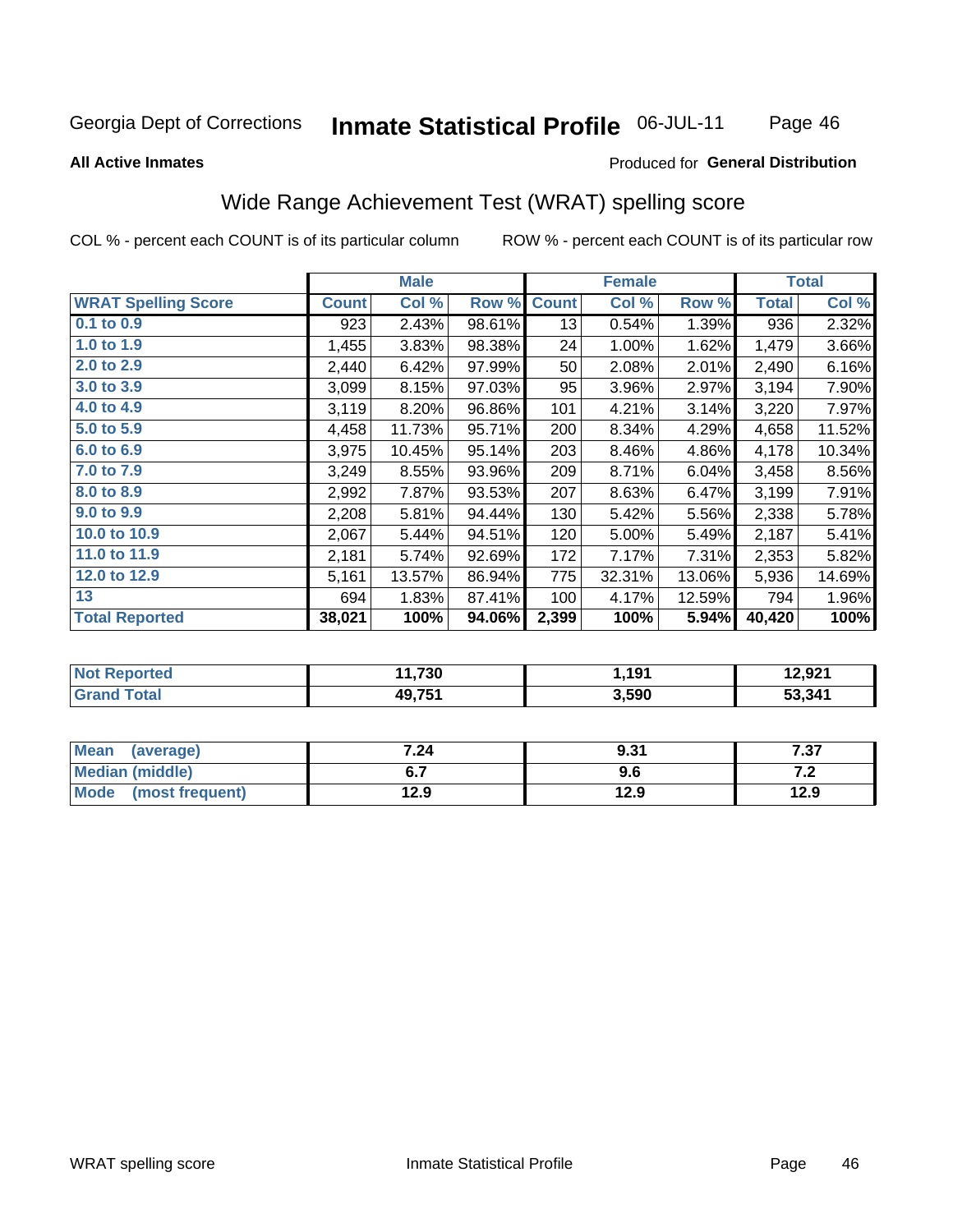### **All Active Inmates**

## Produced for General Distribution

# Scope of substance abuse - summary

COL % - percent each COUNT is of its particular column

|                        |              | <b>Male</b> |           |              | <b>Female</b> |          |        | <b>Total</b> |
|------------------------|--------------|-------------|-----------|--------------|---------------|----------|--------|--------------|
| <b>Substance Abuse</b> | <b>Count</b> | Col %       | Row %     | <b>Count</b> | Col %         | Row %    | Total  | Col %        |
| <b>None</b>            | 30,895       | $62.10\%$   | 91.82%    | 2,751        | 76.63%        | 8.18%    | 33,646 | 63.08%       |
| <b>Drugs only</b>      | 10,282       | 20.67%      | $94.06\%$ | 649          | 18.08%        | $5.94\%$ | 10,931 | 20.49%       |
| <b>Alcohol only</b>    | 2,126        | $4.27\%$    | 98.15%    | 40           | $1.11\%$      | 1.85%    | 2,166  | 4.06%        |
| Drugs and alcohol      | 6,448        | 12.96%      | 97.73%    | 150          | 4.18%         | 2.27%    | 6,598  | 12.37%       |
| <b>Total Reported</b>  | 49,751       | 100%        | $93.27\%$ | 3,590        | 100%          | 6.73%    | 53,341 | 100%         |

| <b>Not</b><br>Reported |              |       |        |
|------------------------|--------------|-------|--------|
| <b>Total</b>           | 10 7E1<br>ло | 3,590 | 53.341 |

| nuem | <b>Mo</b> | None | <b>None</b> | None |
|------|-----------|------|-------------|------|
|------|-----------|------|-------------|------|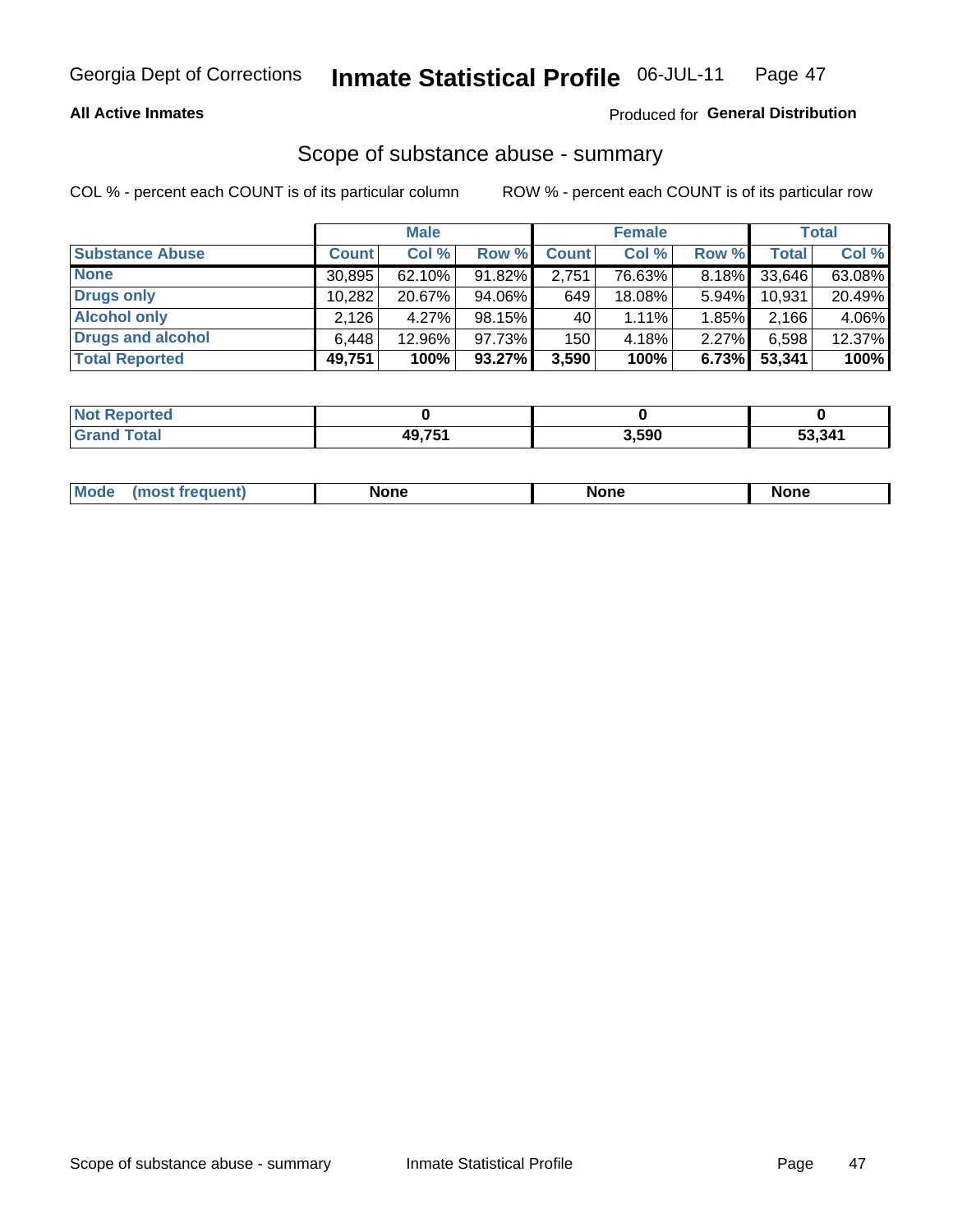## **All Active Inmates**

### Produced for General Distribution

## Scope of substance abuse - detail

COL % - percent each COUNT is of its particular column

|                                      |              | <b>Male</b> |        |                | <b>Female</b> |       |              | <b>Total</b> |
|--------------------------------------|--------------|-------------|--------|----------------|---------------|-------|--------------|--------------|
| <b>Substance Abuse</b>               | <b>Count</b> | Col %       | Row %  | <b>Count</b>   | Col %         | Row % | <b>Total</b> | Col %        |
| No drug or alcohol problems          | 30,895       | 62.10%      | 91.82% | 2,751          | 76.63%        | 8.18% | 33,646       | 63.08%       |
| <b>Drug addiction but no alcohol</b> | 181          | 0.36%       | 90.50% | 19             | 0.53%         | 9.50% | 200          | 0.37%        |
| <b>Drug addiction and alcohol</b>    | 79           | 0.16%       | 98.75% |                | 0.03%         | 1.25% | 80           | 0.15%        |
| abuse                                |              |             |        |                |               |       |              |              |
| <b>Drug addiction and alcoholism</b> | 60           | 0.12%       | 96.77% | $\overline{2}$ | 0.06%         | 3.23% | 62           | 0.12%        |
| No drug problem but alcohol          | 1,756        | 3.53%       | 99.04% | 17             | 0.47%         | 0.96% | 1,773        | 3.32%        |
| <b>labuse</b>                        |              |             |        |                |               |       |              |              |
| No drug problem but alcoholism       | 370          | 0.74%       | 94.15% | 23             | 0.64%         | 5.85% | 393          | 0.74%        |
| Drug experiment but no alcohol       | 5,036        | 10.12%      | 97.01% | 155            | 4.32%         | 2.99% | 5,191        | 9.73%        |
| <b>Drug experiment &amp; alcohol</b> | 992          | 1.99%       | 98.51% | 15             | 0.42%         | 1.49% | 1,007        | 1.89%        |
| <b>labuse</b>                        |              |             |        |                |               |       |              |              |
| Drug experiment & alcoholism         | 302          | 0.61%       | 95.57% | 14             | 0.39%         | 4.43% | 316          | 0.59%        |
| Drug abuse but no alcohol            | 5,065        | 10.18%      | 91.43% | 475            | 13.23%        | 8.57% | 5,540        | 10.39%       |
| Drug abuse and alcohol abuse         | 4,267        | 8.58%       | 98.73% | 55             | 1.53%         | 1.27% | 4,322        | 8.10%        |
| Drug abuse and alcoholism            | 748          | 1.50%       | 92.23% | 63             | 1.75%         | 7.77% | 811          | 1.52%        |
| <b>Total Reported</b>                | 49,751       | 100%        | 93.27% | 3,590          | 100%          | 6.73% | 53,341       | 100%         |

| ported<br><b>NOT</b> |                         |       |        |
|----------------------|-------------------------|-------|--------|
| 'otal                | <b>AQ 751</b><br>49.IJI | 3,590 | 53,341 |

| Mode (most frequent) | No drug or alcohol problems No drug or alcohol problems No drug or alcohol |          |
|----------------------|----------------------------------------------------------------------------|----------|
|                      |                                                                            | problems |
|                      |                                                                            |          |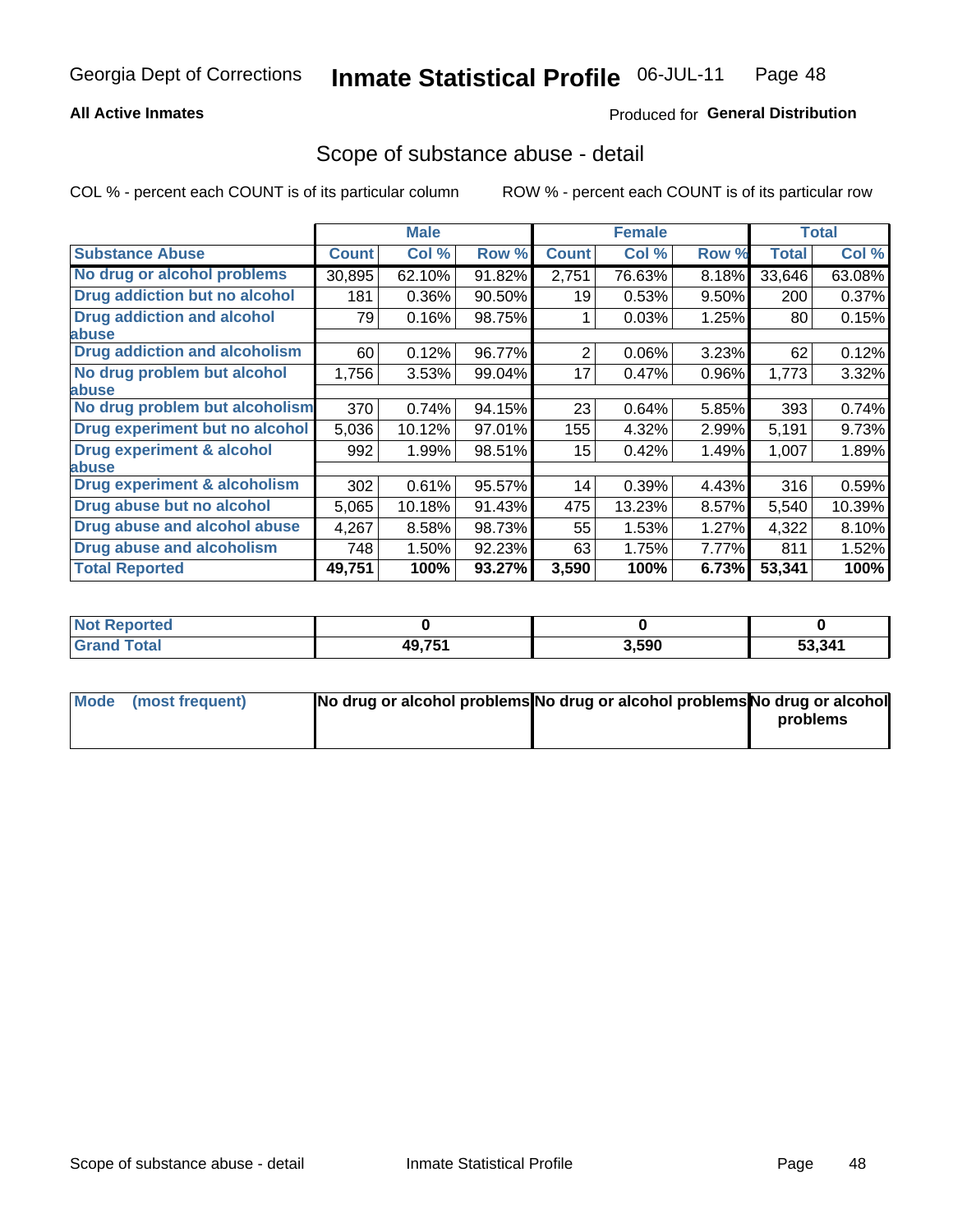#### Inmate Statistical Profile 06-JUL-11 Page 49

**All Active Inmates** 

## **Produced for General Distribution**

# Current / last mental health treatment level

COL % - percent each COUNT is of its particular column

|                                    |              | <b>Male</b> |         |              | <b>Female</b> |          |              | <b>Total</b> |
|------------------------------------|--------------|-------------|---------|--------------|---------------|----------|--------------|--------------|
| <b>Mental Health Treatment Lev</b> | <b>Count</b> | Col %       | Row %   | <b>Count</b> | Col %         | Row %    | <b>Total</b> | Col %        |
| 1 No problem at current time       | 1,950        | 18.11%      | 97.21%  | 56           | 3.15%         | 2.79%    | 2,006        | 15.99%       |
| 2 Receiving outpatient             | 7,026        | 65.24%      | 80.74%  | 1,676        | 94.32%        | 19.26%   | 8,702        | 69.36%       |
| <b>Treatment</b>                   |              |             |         |              |               |          |              |              |
| 3 Inpatient, moderate              | 1,374        | 12.76%      | 97.65%  | 33           | 1.86%         | 2.35%    | 1,407        | 11.21%       |
| <b>Treatment</b>                   |              |             |         |              |               |          |              |              |
| 4 Inpatient, intensive             | 388          | 3.60%       | 97.00%  | 12           | 0.68%         | $3.00\%$ | 400          | 3.19%        |
| <b>Treatment</b>                   |              |             |         |              |               |          |              |              |
| <b>5 Undergoing crisis</b>         | 26           | 0.24%       | 100.00% |              |               |          | 26           | 0.21%        |
| <b>stabilization</b>               |              |             |         |              |               |          |              |              |
| <b>6 Hospital for criminally</b>   | 6            | 0.06%       | 100.00% |              |               |          | 6            | 0.05%        |
| <b>Tinsane</b>                     |              |             |         |              |               |          |              |              |
| <b>Total Evaluated</b>             | 10,770       | 100%        | 85.84%  | 1,777        | 100%          | 14.16%   | 12,547       | 100.0%       |

| <b>Never had MH evaluation</b> | 38,981 | ,813  | 40,794 |
|--------------------------------|--------|-------|--------|
| $\tau$ otal                    | 49,751 | 3,590 | 53,341 |

| <b>Median (middle)</b>         | <b>Receiving outpatient</b><br>treatment | <b>Receiving outpatient</b><br>treatment | <b>Receiving</b><br>outpatient<br>treatment |  |
|--------------------------------|------------------------------------------|------------------------------------------|---------------------------------------------|--|
| <b>Mode</b><br>(most frequent) | <b>Receiving outpatient</b><br>treatment | <b>Receiving outpatient</b><br>treatment | Receiving<br>outpatient<br>treatment        |  |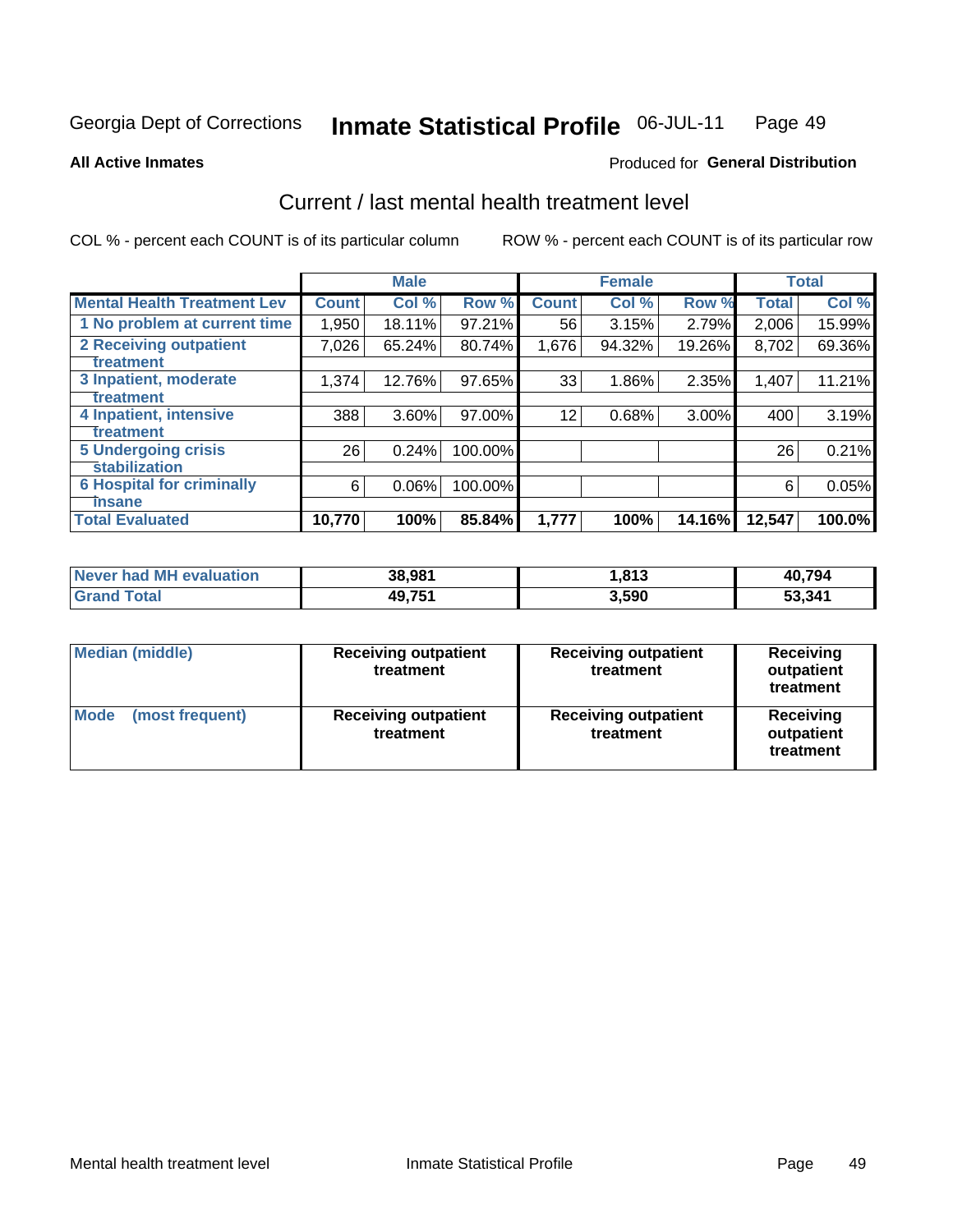## **All Active Inmates**

## Produced for General Distribution

# PULHESDWIT medical scale - 'P' overall condition ('P'hysical)

COL % - percent each COUNT is of its particular column

|                                  |                | <b>Male</b> |        |              | <b>Female</b> |         |              | <b>Total</b> |
|----------------------------------|----------------|-------------|--------|--------------|---------------|---------|--------------|--------------|
| <b>P' Overall Condition</b>      | <b>Count</b>   | Col %       | Row %  | <b>Count</b> | Col %         | Row %   | <b>Total</b> | Col %        |
| 1 No medical illness             | 34,367         | 75.02%      | 94.80% | 1,886        | 56.47%        | 5.20%   | 36,253       | 73.76%       |
| 2 Well-controlled chronic        | 10,036         | 21.91%      | 88.29% | 1,331        | 39.85%        | 11.71%  | 11,367       | 23.13%       |
| <b>lillness</b>                  |                |             |        |              |               |         |              |              |
| 3 Poorly-controlled chronic      | 1,287          | 2.81%       | 94.56% | 74           | 2.22%         | 5.44%   | 1,361        | 2.77%        |
| <b>illness</b>                   |                |             |        |              |               |         |              |              |
| 4 Significant problems requiring | 115            | 0.25%       | 92.74% | 9            | 0.27%         | 7.26%   | 124          | 0.25%        |
| special housing                  |                |             |        |              |               |         |              |              |
| 5 Terminal illness, < 6 months   | $\overline{7}$ | 0.02%       | 87.50% |              | 0.03%         | 12.50%  | 8            | 0.02%        |
| to live                          |                |             |        |              |               |         |              |              |
| 6 Inmate is pregnant             |                |             |        | 39           | 1.17%         | 100.00% | 39           | 0.08%        |
| <b>Total Reported</b>            | 45,812         | 100%        | 93.20% | 3,340        | 100%          | 6.80%   | 49,152       | 100.0%       |

| ueo | 3.939        | <b>OEO</b><br>∠ບບ | 189    |
|-----|--------------|-------------------|--------|
|     | 10 7E1<br>ДO | .590              | 53,341 |

| Mode | (most frequent) | 1 No medical illness | 1 No medical illness | 1 No medical<br>illness |
|------|-----------------|----------------------|----------------------|-------------------------|
|------|-----------------|----------------------|----------------------|-------------------------|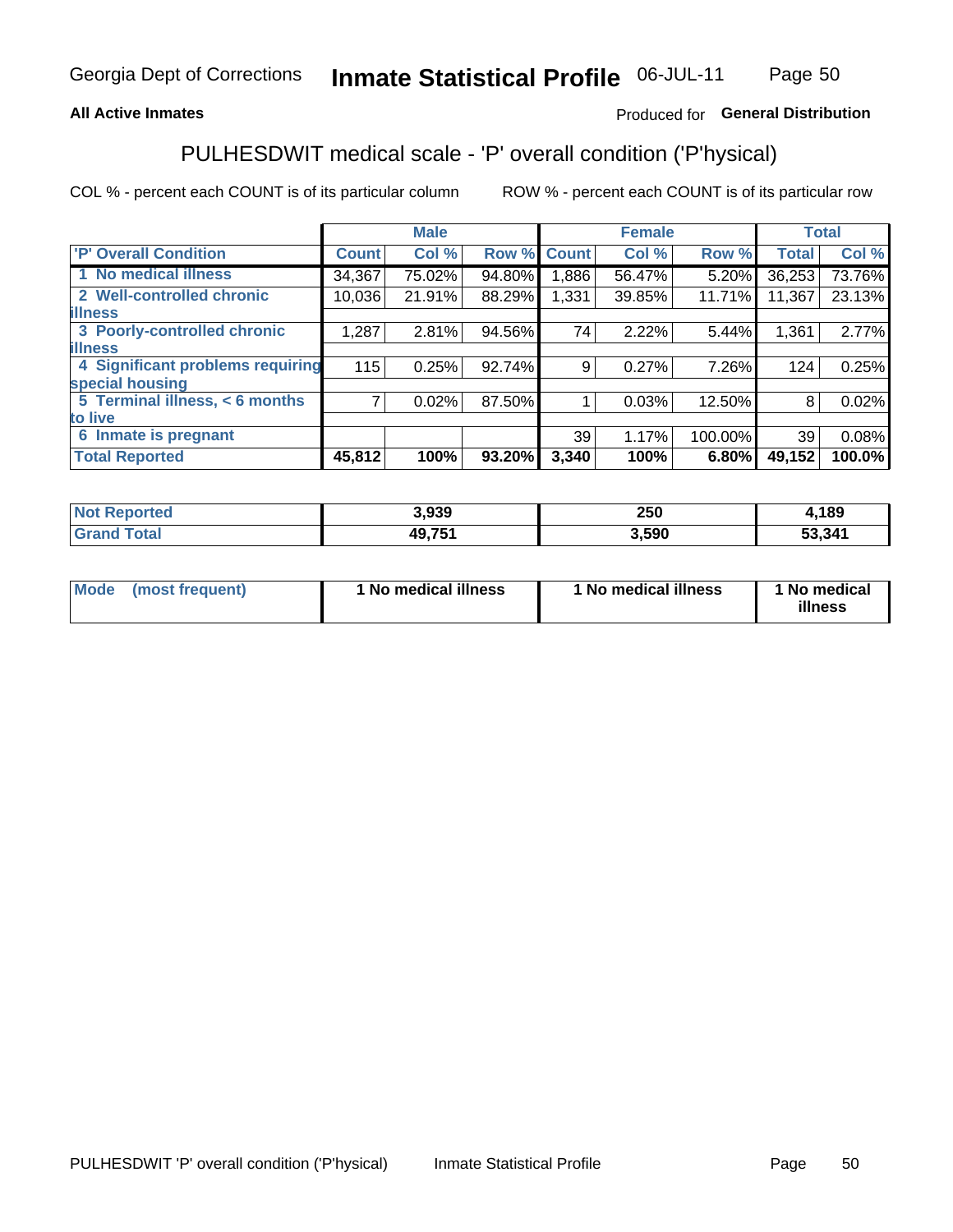### **All Active Inmates**

## Produced for General Distribution

# PULHESDWIT medical scale - 'U' upper body

COL % - percent each COUNT is of its particular column

|                              |                | <b>Male</b> |         |              | <b>Female</b> |        |              | <b>Total</b> |
|------------------------------|----------------|-------------|---------|--------------|---------------|--------|--------------|--------------|
| <b>U' Upper Body</b>         | <b>Count</b>   | Col %       | Row %   | <b>Count</b> | Col %         | Row %  | <b>Total</b> | Col %        |
| 1 Upper bones, joints,       | 43,823         | 95.87%      | 93.35%  | 3,122        | 93.33%        | 6.65%  | 46,945       | 95.69%       |
| muscles all OK               |                |             |         |              |               |        |              |              |
| 2 One or both arms minimally | 1,589          | 3.48%       | 88.67%  | 203          | 6.07%         | 11.33% | 1,792        | 3.65%        |
| limited                      |                |             |         |              |               |        |              |              |
| 3 One or both arms           | 256            | 0.56%       | 94.12%  | 16           | 0.48%         | 5.88%  | 272          | 0.55%        |
| <b>moderately limited</b>    |                |             |         |              |               |        |              |              |
| 4 One arm disabled,          | 43             | 0.09%       | 91.49%  | 4            | 0.12%         | 8.51%  | 47           | 0.10%        |
| paralyzed, or amputated      |                |             |         |              |               |        |              |              |
| 5 Both arms disabled,        | $\overline{2}$ | 0.01%       | 100.00% |              |               |        | 2            | 0.01%        |
| paralyzed, or amputated      |                |             |         |              |               |        |              |              |
| <b>Total Reported</b>        | 45,713         | 100%        | 93.18%  | 3,345        | 100%          | 6.82%  | 49,058       | 100%         |

| <b>Not Reported</b>          | 4,038  | 245   | 4,283  |
|------------------------------|--------|-------|--------|
| <b>Total</b><br><b>Grand</b> | 49,751 | 3,590 | 53,341 |

| Mode<br>(most frequent) | 1 Upper bones, joints,<br>muscles all OK | 1 Upper bones, joints,<br>muscles all OK | 1 Upper bones,<br>joints, muscles all<br>ΟK |
|-------------------------|------------------------------------------|------------------------------------------|---------------------------------------------|
|-------------------------|------------------------------------------|------------------------------------------|---------------------------------------------|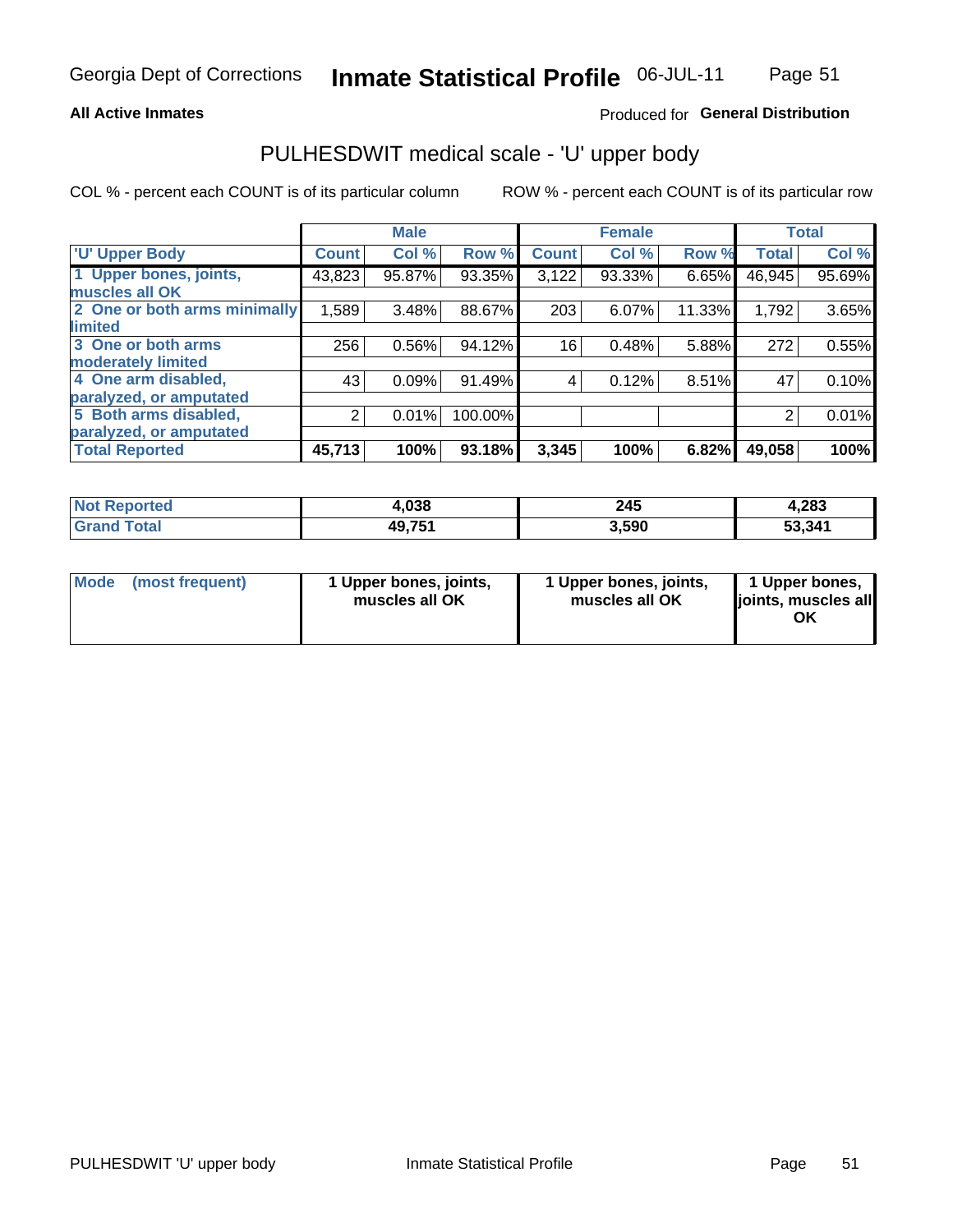### **All Active Inmates**

## Produced for General Distribution

# PULHESDWIT medical scale - 'L' lower body

COL % - percent each COUNT is of its particular column

|                                |              | <b>Male</b> |        |              | <b>Female</b> |        |              | <b>Total</b> |
|--------------------------------|--------------|-------------|--------|--------------|---------------|--------|--------------|--------------|
| 'L' Lower Body                 | <b>Count</b> | Col %       | Row %  | <b>Count</b> | Col %         | Row %  | <b>Total</b> | Col %        |
| 1 Lower bones, joints,         | 40,645       | 88.90%      | 93.92% | 2,631        | 78.65%        | 6.08%  | 43,276       | 88.20%       |
| muscles all OK                 |              |             |        |              |               |        |              |              |
| 2 One or both legs minimally   | 4,281        | 9.36%       | 86.35% | 677          | 20.24%        | 13.65% | 4,958        | 10.10%       |
| limited                        |              |             |        |              |               |        |              |              |
| 3 One or both legs             | 678          | 1.48%       | 95.90% | 29           | 0.87%         | 4.10%  | 707          | 1.44%        |
| moderately limited             |              |             |        |              |               |        |              |              |
| 4 One leg disabled, paralyzed, | 107          | 0.23%       | 94.69% | 6            | 0.18%         | 5.31%  | 113          | 0.23%        |
| or amputated                   |              |             |        |              |               |        |              |              |
| 5 Both legs disabled,          | 9            | 0.02%       | 81.82% | 2            | 0.06%         | 18.18% | 11           | 0.02%        |
| paralyzed, or amputated        |              |             |        |              |               |        |              |              |
| <b>Total Reported</b>          | 45,720       | 100%        | 93.18% | 3,345        | 100%          | 6.82%  | 49,065       | 100%         |

| <b>Not Reported</b>    | 4,031  | 245   | 4,276  |
|------------------------|--------|-------|--------|
| <b>Total</b><br>'Grano | 49,751 | 3,590 | 53,341 |

| Mode | (most frequent) | 1 Lower bones, joints,<br>muscles all OK | 1 Lower bones, joints,<br>muscles all OK | 1 Lower bones,<br>joints, muscles all<br>ΟK |
|------|-----------------|------------------------------------------|------------------------------------------|---------------------------------------------|
|------|-----------------|------------------------------------------|------------------------------------------|---------------------------------------------|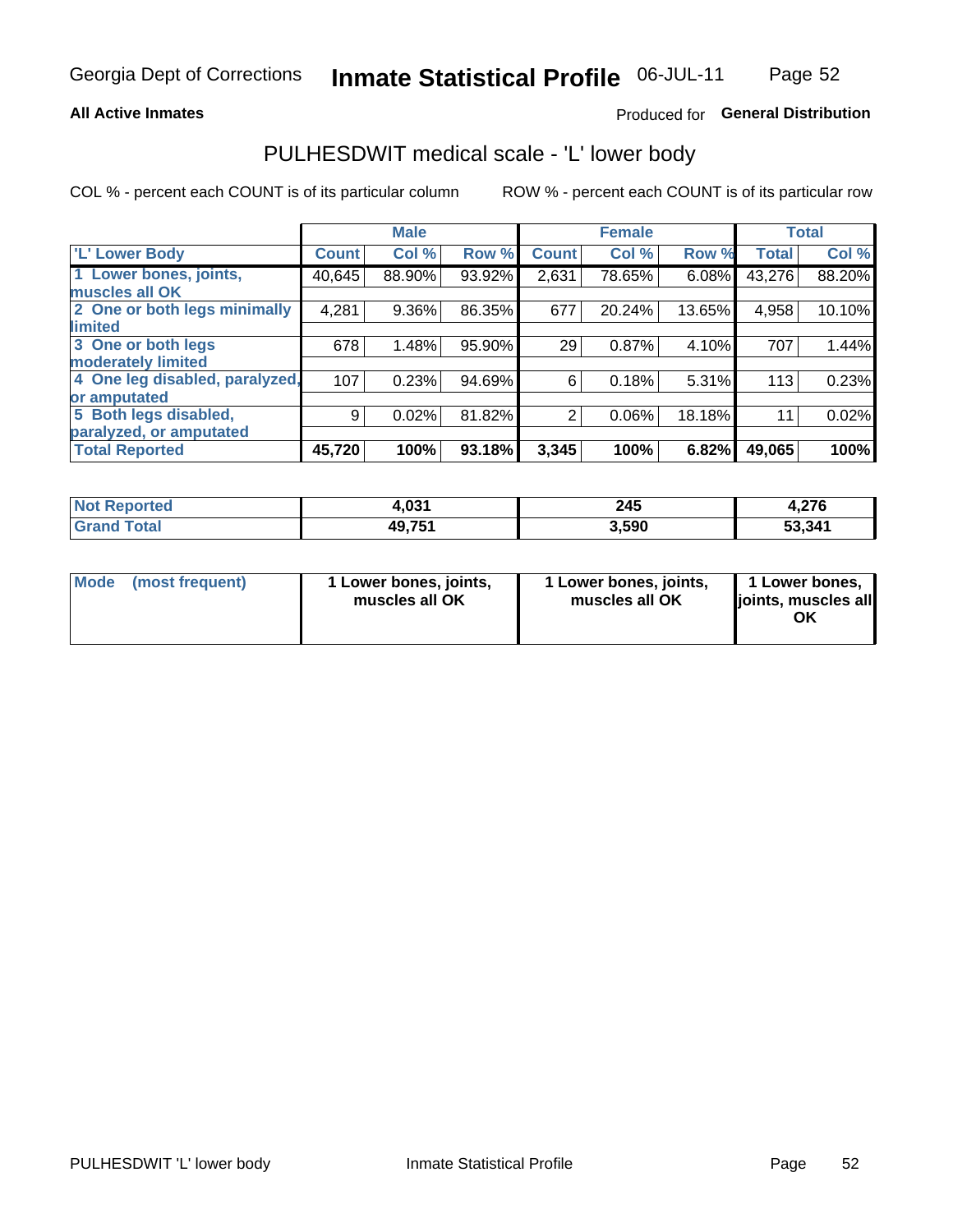### **All Active Inmates**

## Produced for General Distribution

# PULHESDWIT medical scale - 'H' hearing

COL % - percent each COUNT is of its particular column

|                                |              | <b>Male</b> |         |             | <b>Female</b> |       | <b>Total</b> |        |
|--------------------------------|--------------|-------------|---------|-------------|---------------|-------|--------------|--------|
| <b>H' Hearing</b>              | <b>Count</b> | Col %       |         | Row % Count | Col %         | Row % | <b>Total</b> | Col %  |
| 1 Normal hearing both ears     | 45,187       | 98.86%      | 93.18%  | 3,306       | 98.83%        | 6.82% | 48,493       | 98.86% |
| 2 Some loss in one ear with    | 408          | 0.89%       | 91.89%  | 36          | 1.08%         | 8.11% | 444          | 0.91%  |
| other OK, or mild loss in both |              |             |         |             |               |       |              |        |
| 3 Total loss in one ear with   | 81           | 0.18%       | 97.59%  | 2           | $0.06\%$      | 2.41% | 83           | 0.17%  |
| mild loss in other             |              |             |         |             |               |       |              |        |
| 4 Severe loss in both ears     | 17           | 0.04%       | 100.00% |             |               |       | 17           | 0.03%  |
| 5 Total loss in both ears,     | 14           | 0.03%       | 93.33%  |             | 0.03%         | 6.67% | 15           | 0.03%  |
| requiring special housing      |              |             |         |             |               |       |              |        |
| <b>Total Reported</b>          | 45,707       | 100%        | 93.18%  | 3,345       | 100%          | 6.82% | 49,052       | 100%   |

| <b>Not Reported</b> | .<br>)44          | 245   | 4,289  |
|---------------------|-------------------|-------|--------|
| Total               | <b>49754</b><br>. | 3,590 | 53,341 |

| Mode (most frequent) | 1 Normal hearing both ears 1 Normal hearing both ears 1 Normal hearing | both ears |
|----------------------|------------------------------------------------------------------------|-----------|
|                      |                                                                        |           |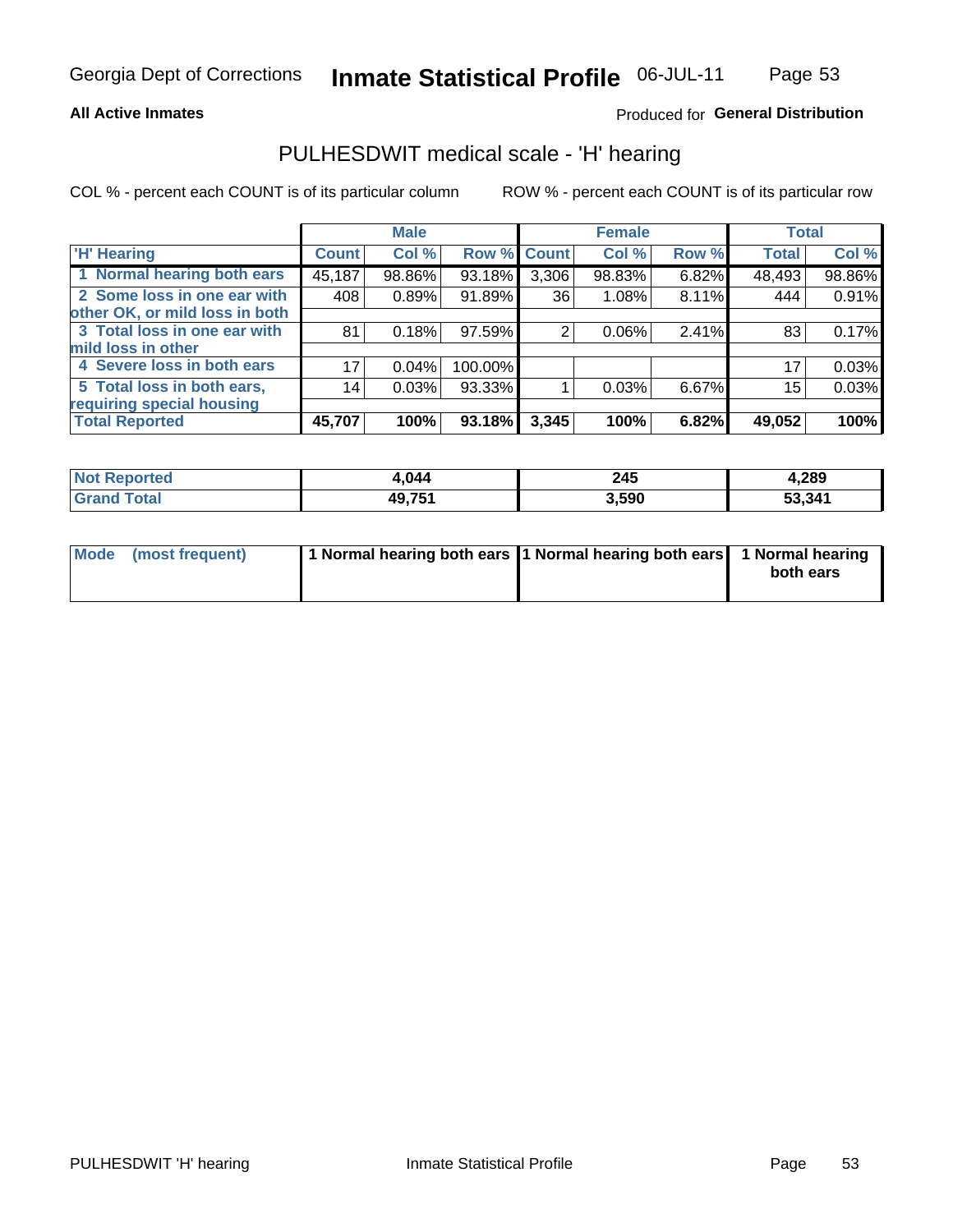### **All Active Inmates**

## Produced for General Distribution

## PULHESDWIT medical scale - 'E' vision

COL % - percent each COUNT is of its particular column

|                                 |              | <b>Male</b> |        |              | <b>Female</b> |        |              | <b>Total</b> |
|---------------------------------|--------------|-------------|--------|--------------|---------------|--------|--------------|--------------|
| <b>E' Vision</b>                | <b>Count</b> | Col %       | Row %  | <b>Count</b> | Col %         | Row %  | <b>Total</b> | Col %        |
| 1 Correctable to 20/40 in both  | 37,513       | 83.56%      | 95.12% | 1,924        | 57.54%        | 4.88%  | 39,437       | 81.76%       |
| eyes                            |              |             |        |              |               |        |              |              |
| 2 Correctable to 20/70 in one   | 6,519        | 14.52%      | 83.68% | 1,271        | 38.01%        | 16.32% | 7,790        | 16.15%       |
| eye, may be blind in other      |              |             |        |              |               |        |              |              |
| 3 Correctable to 20/200 in one  | 731          | 1.63%       | 84.12% | 138          | 4.13%         | 15.88% | 869          | 1.80%        |
| eye, may be blind in other      |              |             |        |              |               |        |              |              |
| 4 One eye not correctable to    | 117          | 0.26%       | 92.13% | 10           | 0.30%         | 7.87%  | 127          | 0.26%        |
| 20/200, other may be blind      |              |             |        |              |               |        |              |              |
| 5 Blind in both eyes, requiring | 13           | 0.03%       | 92.86% |              | 0.03%         | 7.14%  | 14           | 0.03%        |
| special housing                 |              |             |        |              |               |        |              |              |
| <b>Total Reported</b>           | 44,893       | 100%        | 93.07% | 3,344        | 100%          | 6.93%  | 48,237       | 100%         |

| <b>Not Reported</b> | 4,858  | 246   | 5,104  |
|---------------------|--------|-------|--------|
| <b>Total</b>        | 49,751 | 3,590 | 53,341 |

| Mode (most frequent) | 1 Correctable to 20/40 in both<br>eves | 1 Correctable to 20/40 in   1 Correctable to  <br>both eves | 20/40 in both eyes |  |
|----------------------|----------------------------------------|-------------------------------------------------------------|--------------------|--|
|                      |                                        |                                                             |                    |  |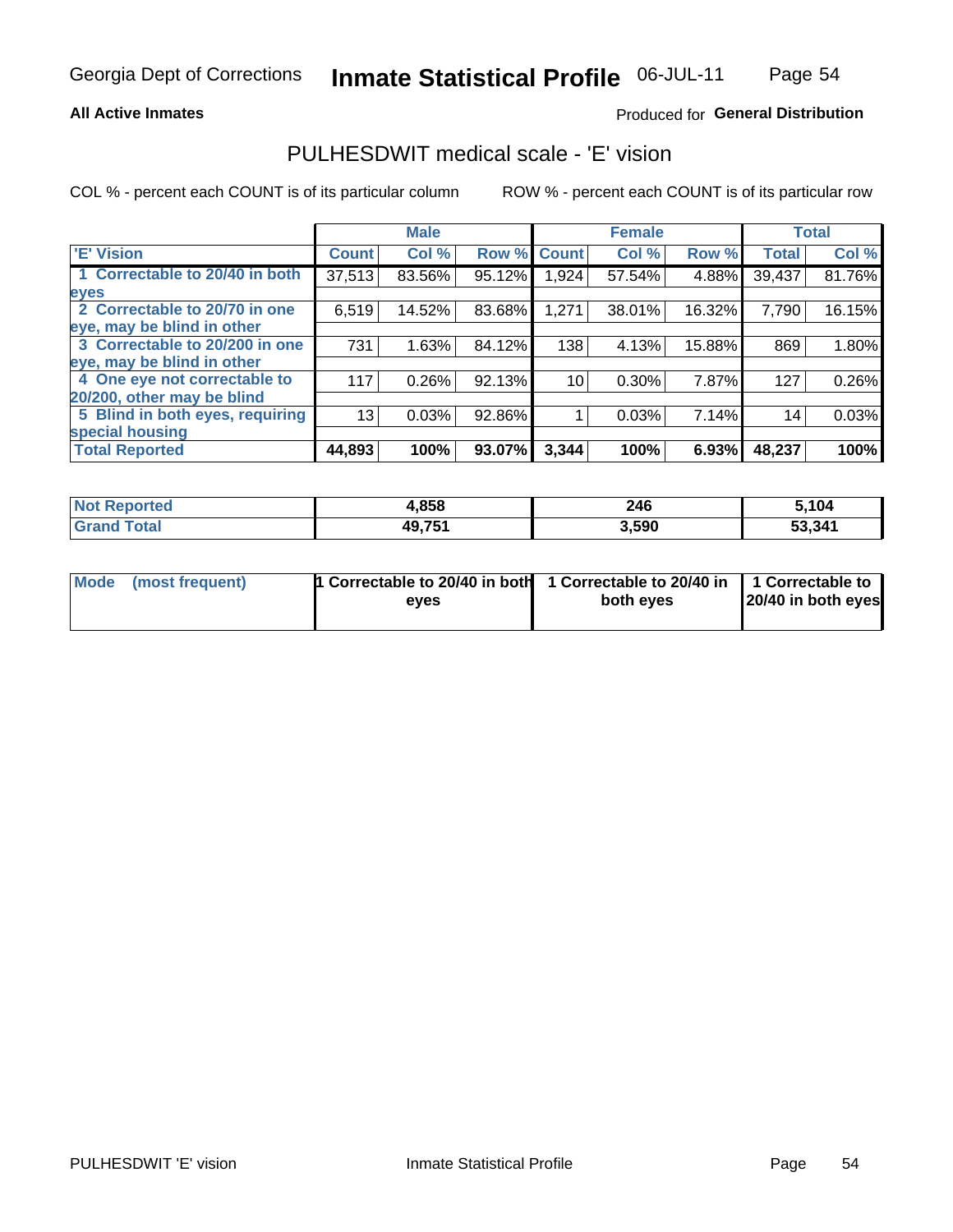### **All Active Inmates**

## Produced for General Distribution

# PULHESDWIT medical scale - 'S' pSychiatric

COL % - percent each COUNT is of its particular column

|                                        |              | <b>Male</b> |         |              | <b>Female</b> |        |              | <b>Total</b> |
|----------------------------------------|--------------|-------------|---------|--------------|---------------|--------|--------------|--------------|
| 'S' pSychiatric                        | <b>Count</b> | Col %       | Row %   | <b>Count</b> | Col %         | Row %  | <b>Total</b> | Col %        |
| 1 No impairment or disorders           | 39,102       | 86.01%      | 95.25%  | 949.         | 59.01%        | 4.75%  | 41,051       | 84.18%       |
| 2 Stable, or in remission, or          | 4,904        | 10.79%      | 78.69%  | 1,328        | 40.21%        | 21.31% | 6,232        | 12.78%       |
| mild impairment or retardation         |              |             |         |              |               |        |              |              |
| 3 Requires moderate inpatient          | 1,204        | 2.65%       | 98.53%  | 18           | 0.54%         | 1.47%  | 1,222        | 2.51%        |
| treatment                              |              |             |         |              |               |        |              |              |
| 4 Requires intensive inpatient         | 232          | 0.51%       | 96.67%  | 8            | 0.24%         | 3.33%  | 240          | 0.49%        |
| treatment                              |              |             |         |              |               |        |              |              |
| <b>5 Requires Crisis Stabilization</b> | 22           | 0.05%       | 100.00% |              |               |        | 22           | 0.05%        |
| Unit (CSU) inpatient care              |              |             |         |              |               |        |              |              |
| <b>Total Reported</b>                  | 45,464       | 100%        | 93.23%  | 3,303        | 100%          | 6.77%  | 48,767       | 100.0%       |

| <b>Not Reported</b>   | 4,287  | 287   | 4,574  |
|-----------------------|--------|-------|--------|
| <b>Total</b><br>Grand | 49,751 | 3,590 | 53,341 |

| Mode<br>1 No impairment or disorders<br>(most frequent) | 1 No impairment or<br>disorders | 1 No impairment or<br>disorders |
|---------------------------------------------------------|---------------------------------|---------------------------------|
|---------------------------------------------------------|---------------------------------|---------------------------------|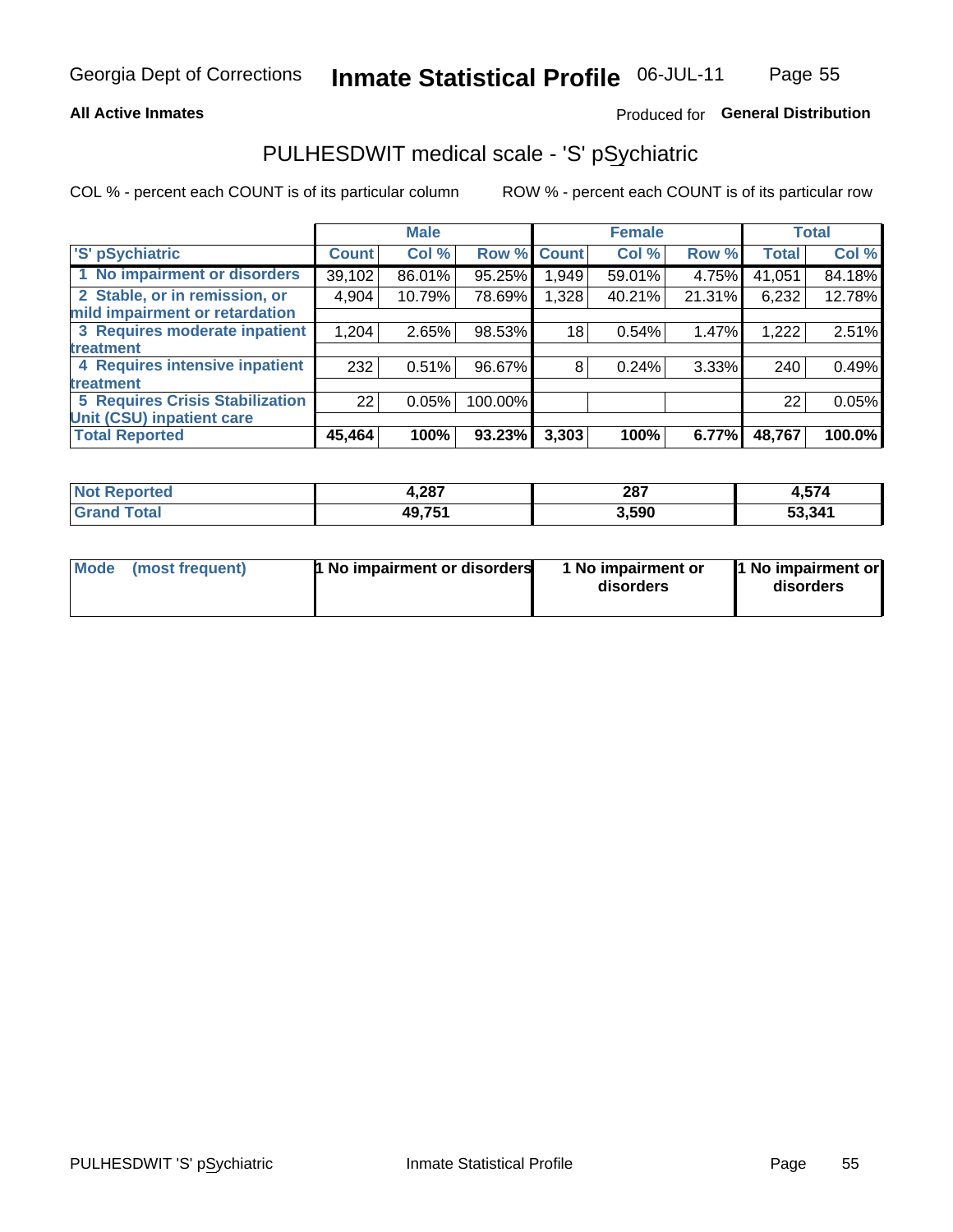### **All Active Inmates**

## Produced for General Distribution

# PULHESDWIT medical scale - 'D' dental

COL % - percent each COUNT is of its particular column

|                                 |                 | <b>Male</b> |         |              | <b>Female</b> |       |              | <b>Total</b> |
|---------------------------------|-----------------|-------------|---------|--------------|---------------|-------|--------------|--------------|
| <b>D'</b> Dental                | <b>Count</b>    | Col %       | Row %   | <b>Count</b> | Col %         | Row % | <b>Total</b> | Col %        |
| 1 Minimal routine dental health | 20,717          | 48.01%      | 91.31%  | 1.972        | 59.79%        | 8.69% | 22,689       | 48.85%       |
| <b>needs</b>                    |                 |             |         |              |               |       |              |              |
| 2 Moderate cavities and/or gum  | 15,277          | 35.41%      | 93.23%  | 1,110        | 33.66%        | 6.77% | 16,387       | 35.28%       |
| disease                         |                 |             |         |              |               |       |              |              |
| 3 Extensive gum disease         | 7,137           | 16.54%      | 97.08%  | 215          | 6.52%         | 2.92% | 7,352        | 15.83%       |
| and/or widespread decay         |                 |             |         |              |               |       |              |              |
| 4 Urgent need for dental        | 16 <sub>1</sub> | 0.04%       | 94.12%  |              | 0.03%         | 5.88% | 17           | 0.04%        |
| <b>services</b>                 |                 |             |         |              |               |       |              |              |
| 5 Life-threatening disease or   |                 | 0.01%       | 100.00% |              |               |       |              | 0.01%        |
| extreme pain or infection       |                 |             |         |              |               |       |              |              |
| <b>Total Reported</b>           | 43,148          | 100%        | 92.90%  | 3,298        | 100%          | 7.10% | 46,446       | 100.0%       |

| <b>Not Reported</b> | 6,603  | 292   | 6,895  |
|---------------------|--------|-------|--------|
| <b>Total</b>        | 49,751 | 3,590 | 53,341 |

| 1 Minimal routine dental<br>Mode<br>(most frequent)<br>health needs | 1 Minimal routine dental 1 Minimal routine<br>health needs | dental health<br>needs |
|---------------------------------------------------------------------|------------------------------------------------------------|------------------------|
|---------------------------------------------------------------------|------------------------------------------------------------|------------------------|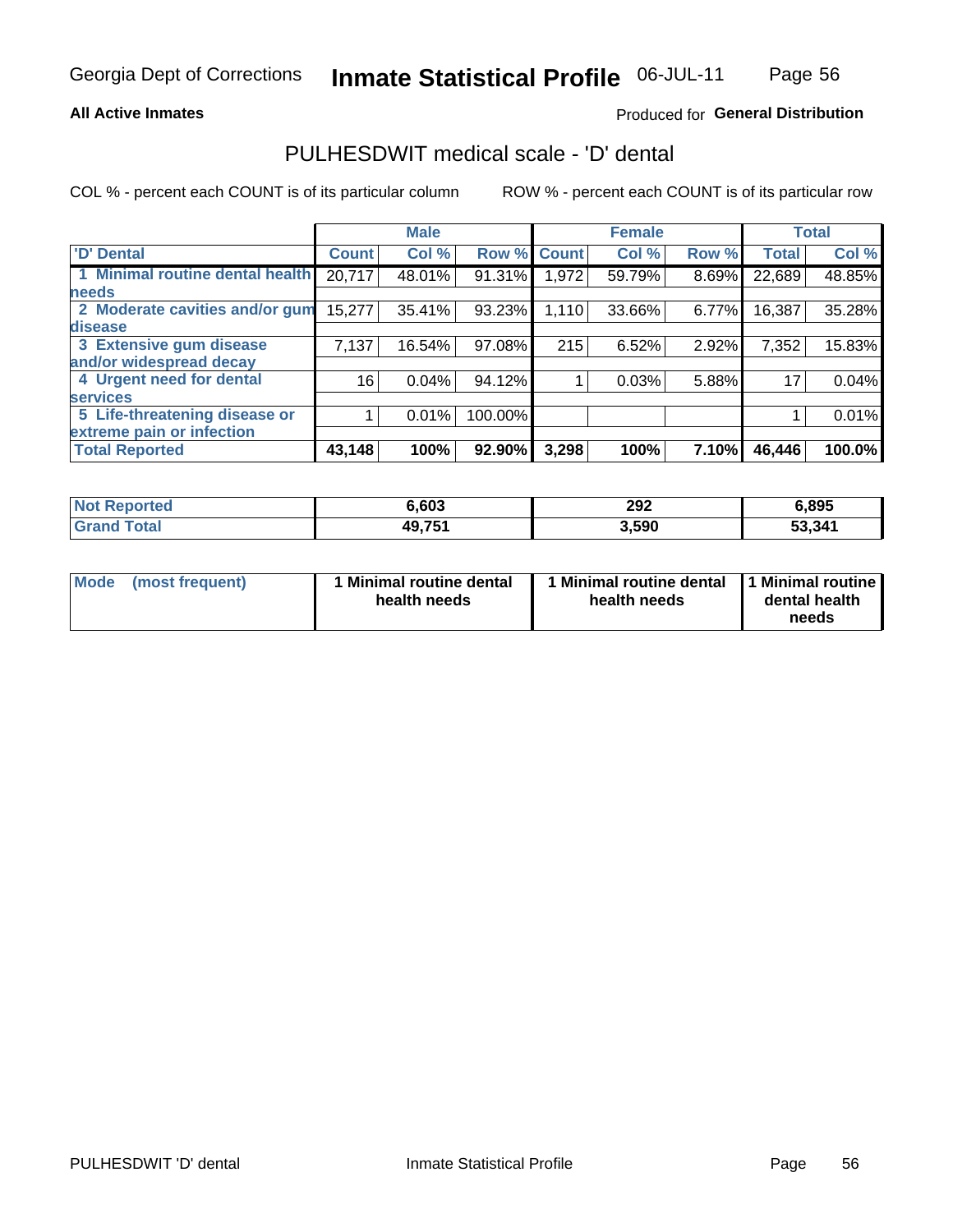### **All Active Inmates**

## Produced for General Distribution

# PULHESDWIT medical scale - 'W' work ability

COL % - percent each COUNT is of its particular column

|                                 |              | <b>Male</b> |        |              | <b>Female</b> |        |              | <b>Total</b> |
|---------------------------------|--------------|-------------|--------|--------------|---------------|--------|--------------|--------------|
| <b>W' work ability</b>          | <b>Count</b> | Col %       | Row %  | <b>Count</b> | Col %         | Row %  | <b>Total</b> | Col %        |
| 1 Unrestricted work or activity | 38,128       | 83.41%      | 93.77% | 2,534        | 75.75%        | 6.23%  | 40,662       | 82.89%       |
| 2 Minor restrictions on type of | 5,977        | 13.08%      | 89.64% | 691          | 20.66%        | 10.36% | 6,668        | 13.59%       |
| <b>work</b>                     |              |             |        |              |               |        |              |              |
| 3 Moderate restrictions on type | 1,114        | 2.44%       | 94.65% | 63           | 1.88%         | 5.35%  | 1,177        | 2.40%        |
| lof work                        |              |             |        |              |               |        |              |              |
| 4 Major restrictions on type of | 358          | 0.78%       | 87.32% | 52           | 1.55%         | 12.68% | 410          | 0.84%        |
| <b>work</b>                     |              |             |        |              |               |        |              |              |
| 5 Cannot work under any         | 133          | 0.29%       | 96.38% | 5            | 0.15%         | 3.62%  | 138          | 0.28%        |
| <b>circumstances</b>            |              |             |        |              |               |        |              |              |
| <b>Total Reported</b>           | 45,710       | 100%        | 93.18% | 3,345        | 100%          | 6.82%  | 49,055       | 100%         |

| <b>Not Reported</b>   | 4,041  | 245   | 4,286  |
|-----------------------|--------|-------|--------|
| Total<br><b>Grand</b> | 49,751 | 3,590 | 53,341 |

| Mode            | 1 Unrestricted work or | 1 Unrestricted work or | 1 Unrestricted   |
|-----------------|------------------------|------------------------|------------------|
| (most frequent) | activity               | activity               | work or activity |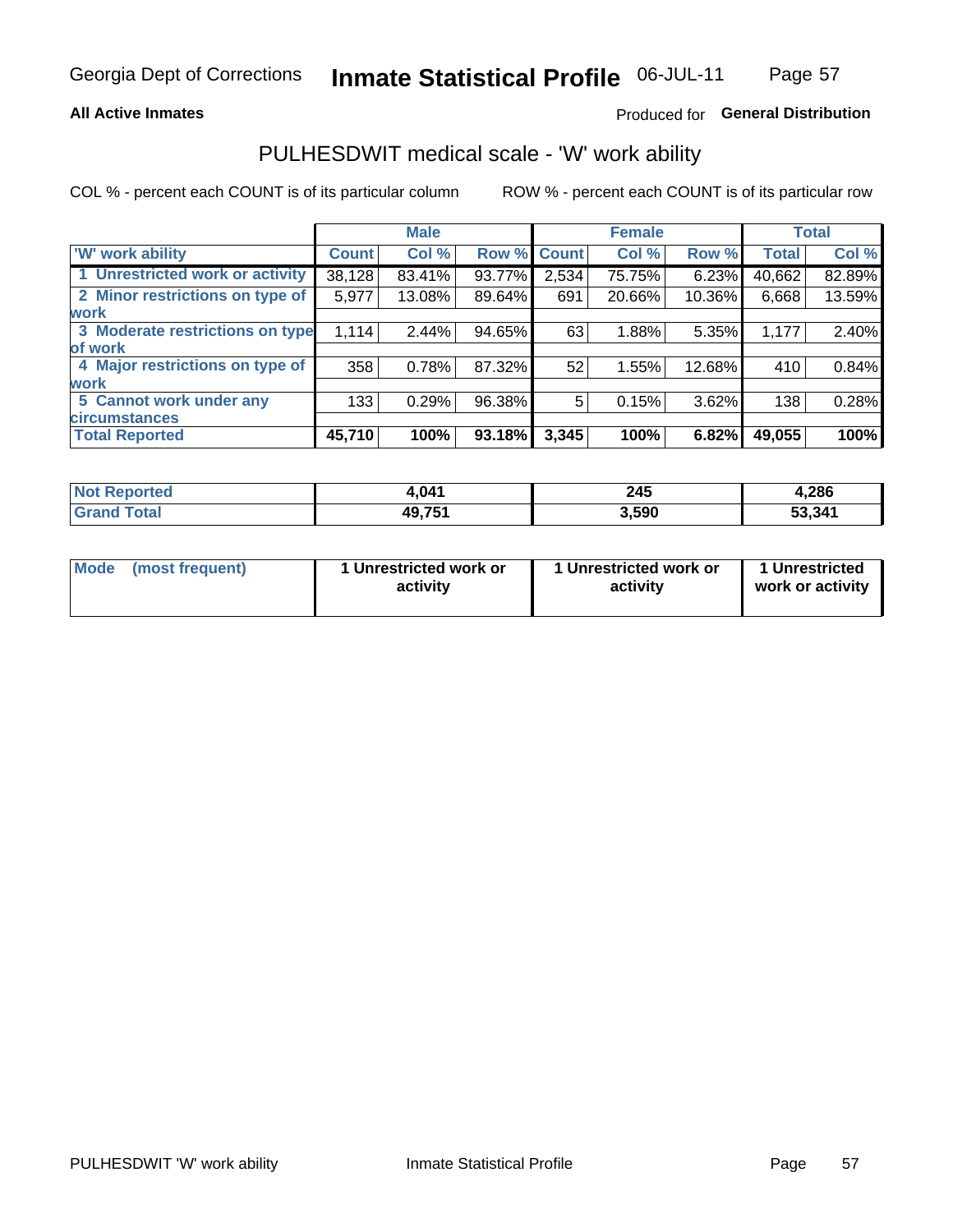### **All Active Inmates**

## Produced for General Distribution

# PULHESDWIT medical scale - 'I' impairment

COL % - percent each COUNT is of its particular column

|                                   |              | <b>Male</b> |         |             | <b>Female</b> |        |              | <b>Total</b> |
|-----------------------------------|--------------|-------------|---------|-------------|---------------|--------|--------------|--------------|
| 'l' Impairment                    | <b>Count</b> | Col %       |         | Row % Count | Col %         | Row %  | <b>Total</b> | Col %        |
| 1 No impairments or               | 45,419       | 99.43%      | 93.21%  | 3,308       | 98.95%        | 6.79%  | 48,727       | 99.40%       |
| disabilities                      |              |             |         |             |               |        |              |              |
| 2 Wheelchair-bound but            | 164          | $0.36\%$    | 85.42%  | 28          | 0.84%         | 14.58% | 192          | 0.39%        |
| otherwise OK                      |              |             |         |             |               |        |              |              |
| <b>3 Needs low-level Assisted</b> | 35           | 0.08%       | 89.74%  | 4           | 0.12%         | 10.26% | 39           | 0.08%        |
| Living (level I)                  |              |             |         |             |               |        |              |              |
| 4 Needs moderate Assisted         | 5            | 0.01%       | 100.00% |             |               |        | 5            | 0.01%        |
| Living (level II)                 |              |             |         |             |               |        |              |              |
| <b>5 Needs maximal Assisted</b>   | 55           | 0.12%       | 94.83%  | 3           | 0.09%         | 5.17%  | 58           | 0.12%        |
| <b>Living (level III)</b>         |              |             |         |             |               |        |              |              |
| <b>Total Reported</b>             | 45,678       | 100%        | 93.18%  | 3,343       | 100%          | 6.82%  | 49,021       | 100%         |

| <b>Not</b>           | 070     | 247   | 4,320  |
|----------------------|---------|-------|--------|
| Reported             | 7.U I J |       |        |
| <b>Total</b><br>Grai | 49,751  | 3,590 | 53,341 |

| Mode | (most frequent) | 1 No impairments or<br>disabilities | 1 No impairments or<br>disabilities | 1 No impairments<br>or disabilities |
|------|-----------------|-------------------------------------|-------------------------------------|-------------------------------------|
|------|-----------------|-------------------------------------|-------------------------------------|-------------------------------------|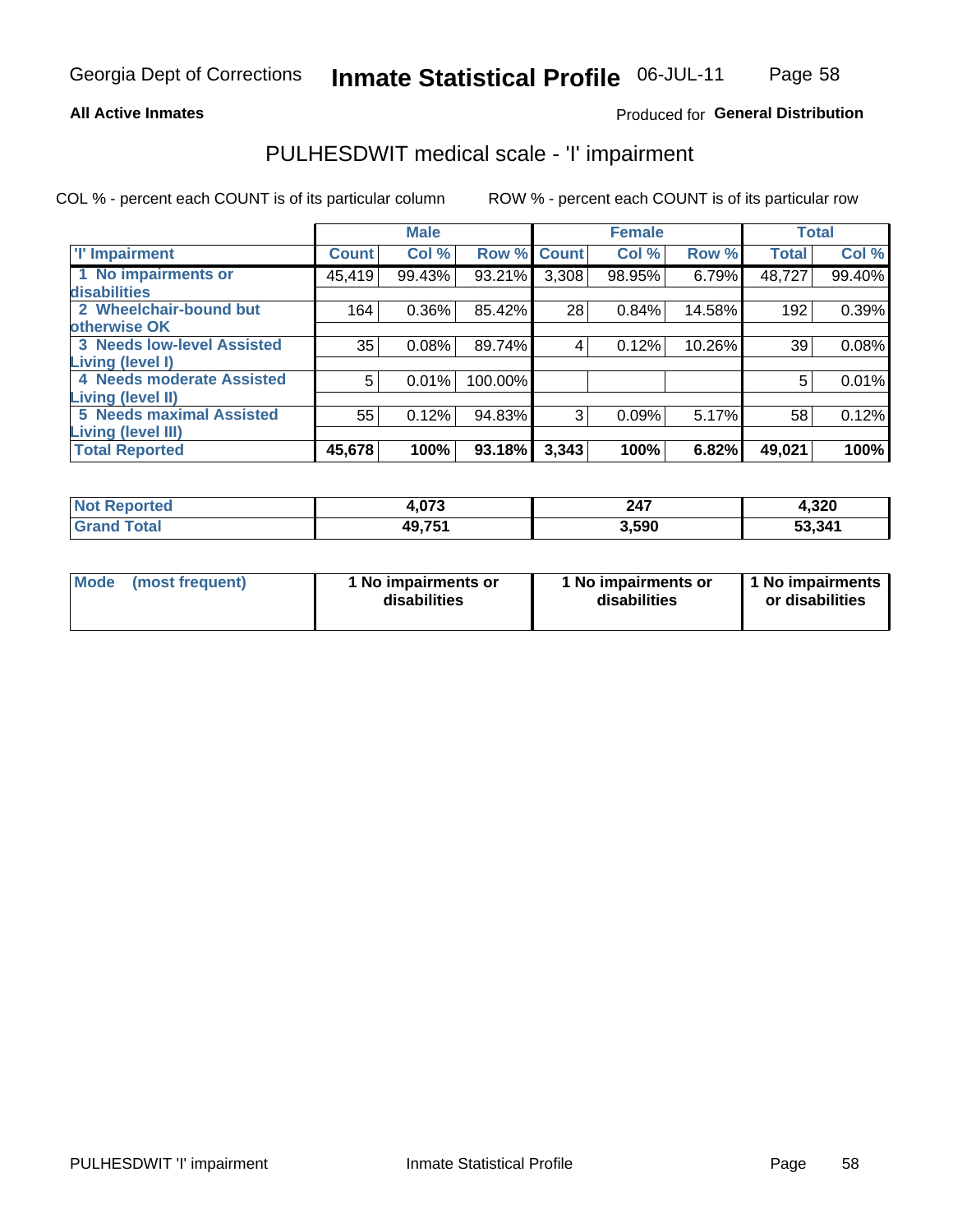### **All Active Inmates**

## Produced fo General Distribution

# PULHESDWIT medical scale - 'T' transportability

COL % - percent each COUNT is of its particular column

|                              |                    | <b>Male</b> |         |              | <b>Female</b> |        |              | <b>Total</b> |
|------------------------------|--------------------|-------------|---------|--------------|---------------|--------|--------------|--------------|
| <b>T' Transportability</b>   | Count <sup>!</sup> | Col %       | Row %   | <b>Count</b> | Col %         | Row %  | <b>Total</b> | Col %        |
| 1 Can be transported in any  | 45,522             | 99.64%      | 93.20%  | 3,319        | 99.58%        | 6.80%  | 48,841       | 99.64%       |
| ordinary approved vehicle    |                    |             |         |              |               |        |              |              |
| 2 Wheelchair-bound, not      | 65                 | 0.14%       | 87.84%  | 9            | 0.27%         | 12.16% | 74           | 0.15%        |
| needing special vehicle      |                    |             |         |              |               |        |              |              |
| 3 Wheelchair-bound, requires | 12                 | 0.03%       | 100.00% |              |               |        | 12           | 0.02%        |
| special vehicle              |                    |             |         |              |               |        |              |              |
| 4 Needs specially-equipped   | 3                  | 0.01%       | 100.00% |              |               |        |              | 0.01%        |
| medical vehicle              |                    |             |         |              |               |        |              |              |
| <b>5 Requires ambulance</b>  | 84                 | 0.18%       | 94.38%  | 5            | 0.15%         | 5.62%  | 89           | 0.18%        |
| transport                    |                    |             |         |              |               |        |              |              |
| <b>Total Reported</b>        | 45,686             | 100%        | 93.20%  | 3,333        | 100%          | 6.80%  | 49,019       | 100%         |

| orted | Ⅰ,065         | クロフ<br>29 I | רמי ו<br>4,JZZ |
|-------|---------------|-------------|----------------|
|       | <b>AQ 751</b> | 3.590       | 53,341         |

|  | Mode (most frequent) | 1 Can be transported in any 1 Can be transported in any<br>ordinary approved vehicle   ordinary approved vehicle   transported in any |  | 1 Can be<br>  ordinary approved  <br>vehicle |
|--|----------------------|---------------------------------------------------------------------------------------------------------------------------------------|--|----------------------------------------------|
|--|----------------------|---------------------------------------------------------------------------------------------------------------------------------------|--|----------------------------------------------|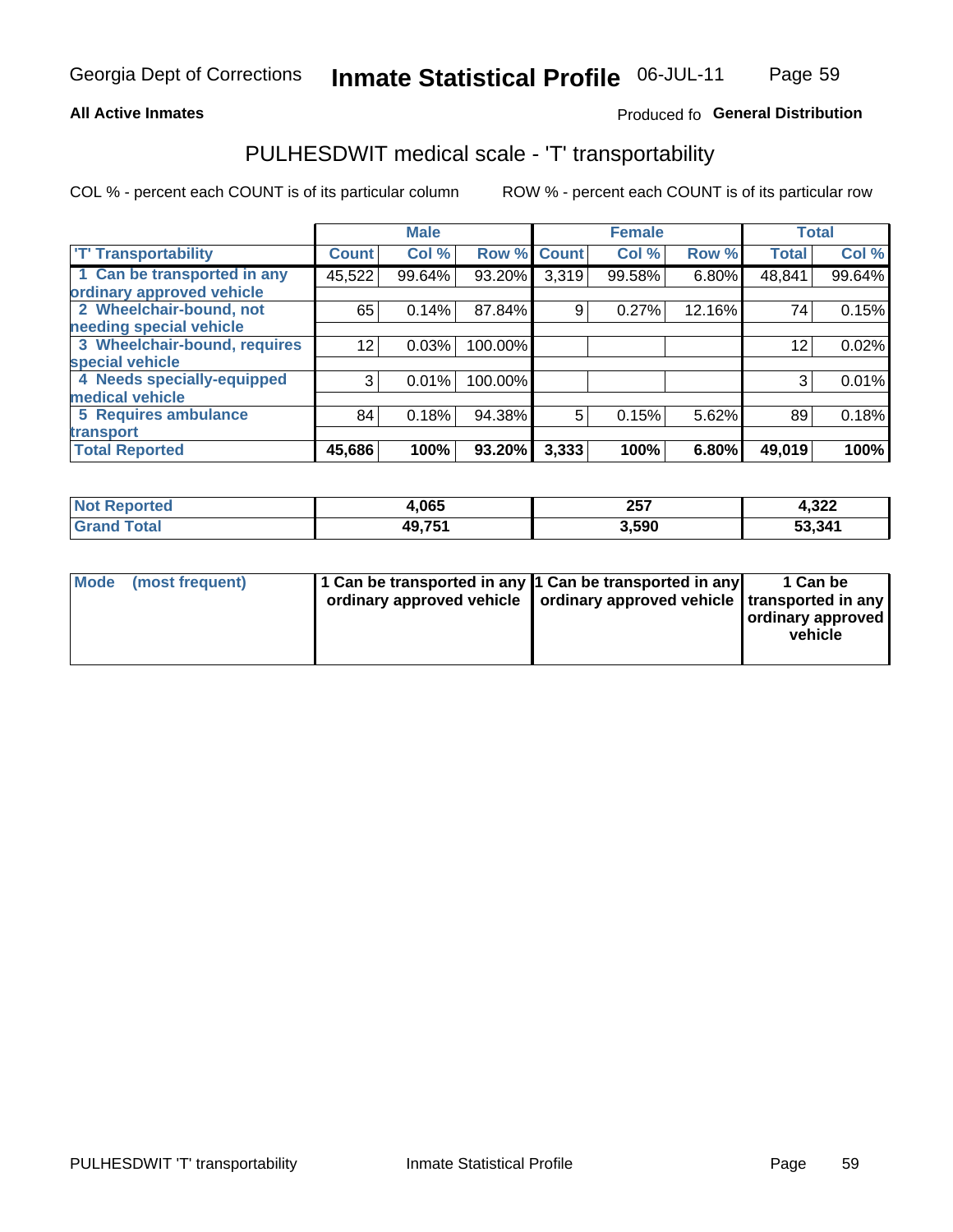### **All Active Inmates**

## Produced for General Distribution

## Criminality in family, self-reported

COL % - percent each COUNT is of its particular column

|                              | <b>Male</b>  |        | <b>Female</b> |              |        | Total    |              |        |
|------------------------------|--------------|--------|---------------|--------------|--------|----------|--------------|--------|
| <b>Criminality In Family</b> | <b>Count</b> | Col%   | Row %         | <b>Count</b> | Col %  | Row %    | <b>Total</b> | Col %  |
| Yes, criminality in family   | 6.780        | 22.73% | 92.57%        | 544          | 40.57% | $7.43\%$ | 7.324        | 23.49% |
| No criminality in family     | 23,054       | 77.27% | 96.66%        | 797          | 59.43% |          | 3.34% 23,851 | 76.51% |
| <b>Total Reported</b>        | 29,834       | 100%   | 95.70%        | 1,341        | 100%   |          | 4.30% 31,175 | 100%   |

| <b>Not Reported</b> | 19,917 | 2,249 | 22,166 |
|---------------------|--------|-------|--------|
| Tota                | 49,751 | 3,590 | 53,341 |

|  | Mode (most frequent) | No criminality in family | No criminality in family | No criminality in<br>family |
|--|----------------------|--------------------------|--------------------------|-----------------------------|
|--|----------------------|--------------------------|--------------------------|-----------------------------|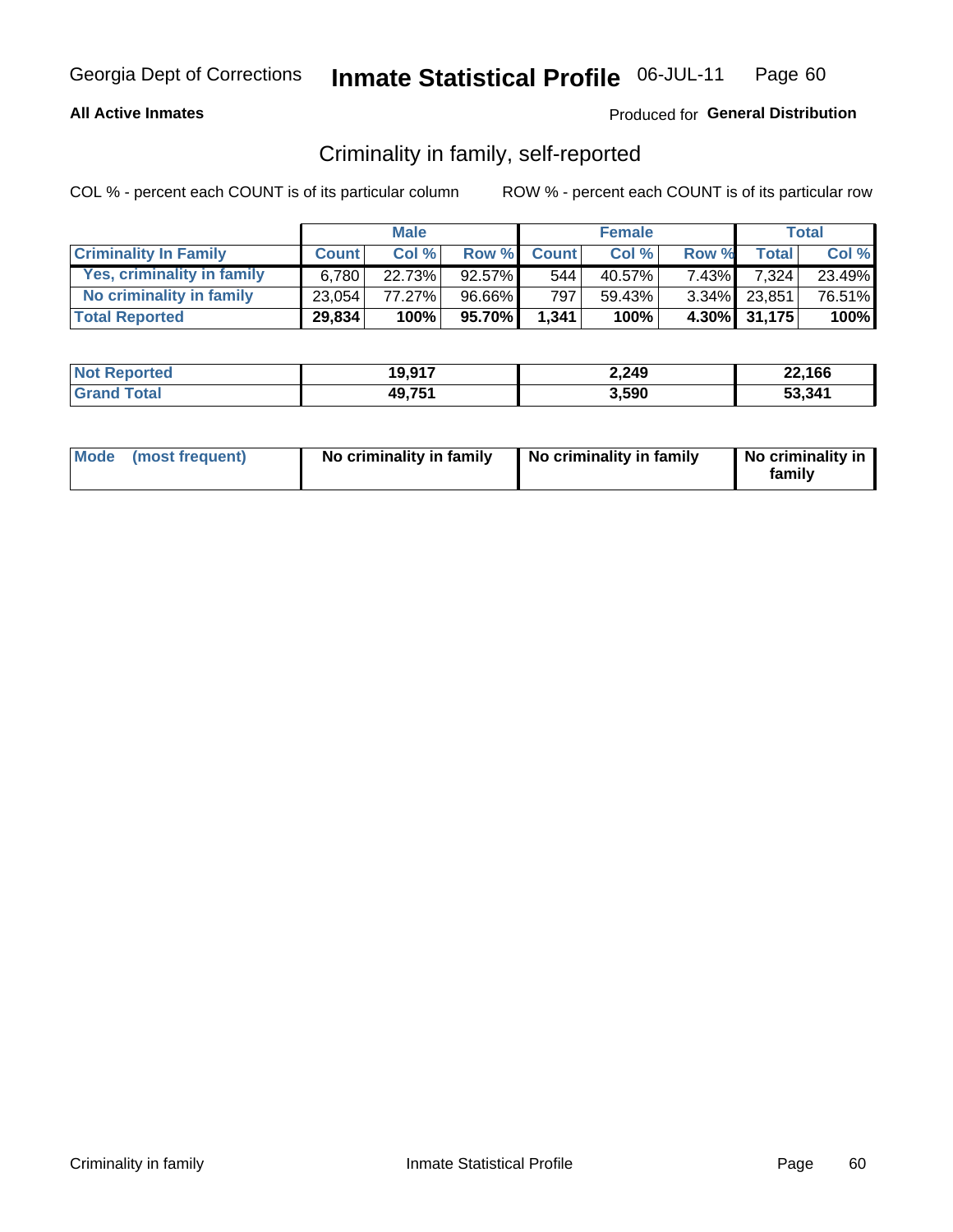## **All Active Inmates**

## Produced for General Distribution

## Alcoholism in family, self-reported

COL % - percent each COUNT is of its particular column

|                             | <b>Male</b>  |        | <b>Female</b> |              |        | Total    |              |         |
|-----------------------------|--------------|--------|---------------|--------------|--------|----------|--------------|---------|
| <b>Alcoholism In Family</b> | <b>Count</b> | Col %  | <b>Row %</b>  | <b>Count</b> | Col %  | Row %    | <b>Total</b> | Col %   |
| Yes, alcoholism in family   | 4,290        | 14.38% | $92.54\%$     | 346          | 25.80% | $7.46\%$ | 4.636        | 14.87%  |
| No alcoholism in family     | 25.544       | 85.62% | $96.25\%$     | 995          | 74.20% |          | 3.75% 26,539 | 85.13%  |
| <b>Total Reported</b>       | 29,834       | 100%   | 95.70%        | 1,341        | 100%   |          | 4.30% 31,175 | $100\%$ |

| <b>Not Reported</b> | 19,917 | 2,249 | 22,166 |
|---------------------|--------|-------|--------|
| <b>Tota</b>         | 49,751 | 3,590 | 53.341 |

|  | Mode (most frequent) | No alcoholism in family | No alcoholism in family | No alcoholism in<br>family |
|--|----------------------|-------------------------|-------------------------|----------------------------|
|--|----------------------|-------------------------|-------------------------|----------------------------|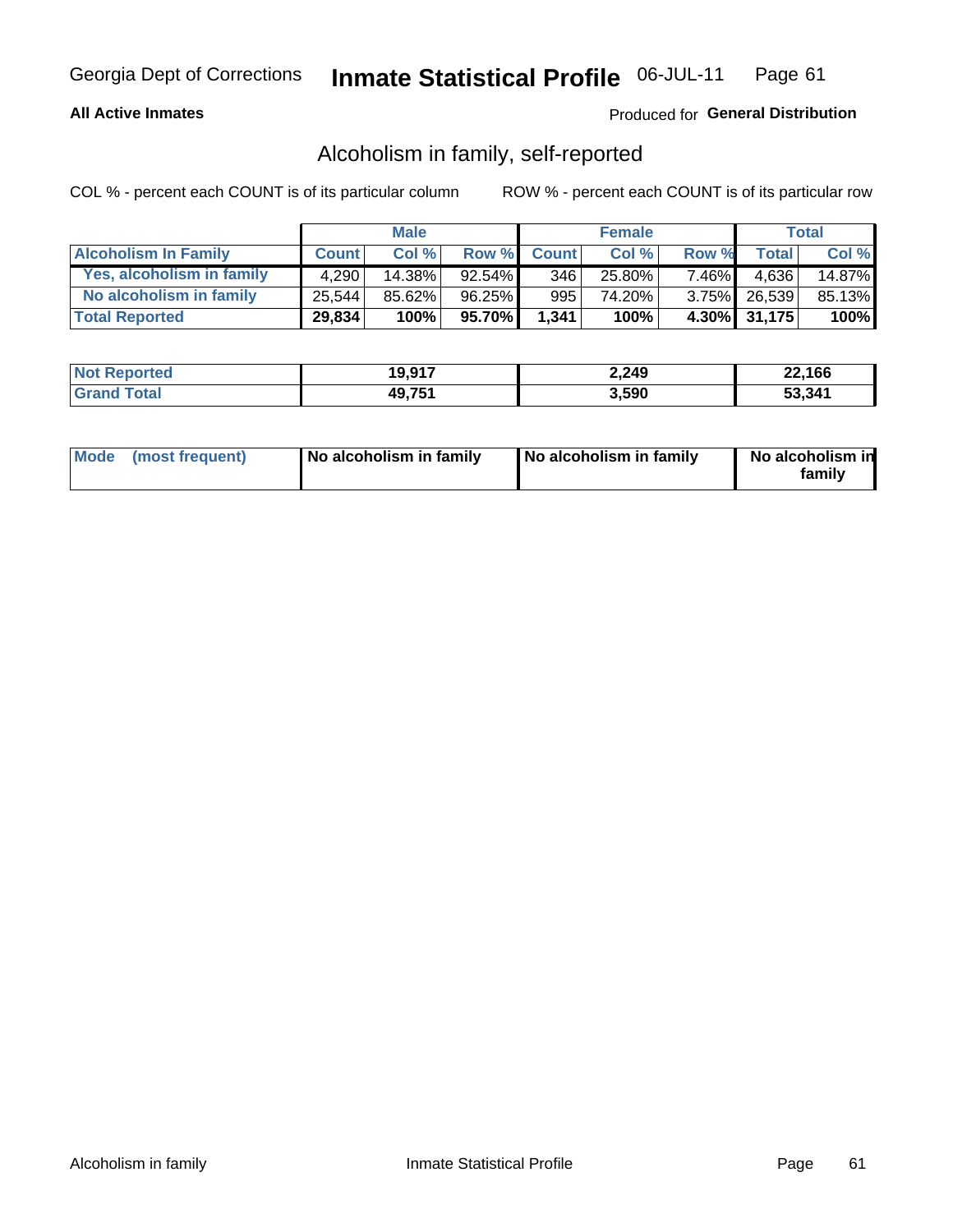## **All Active Inmates**

### Produced for General Distribution

## Drug abuse in family, self-reported

COL % - percent each COUNT is of its particular column

|                           | <b>Male</b>  |           | <b>Female</b> |              |        | Total     |              |          |
|---------------------------|--------------|-----------|---------------|--------------|--------|-----------|--------------|----------|
| Drug Abuse In Family      | <b>Count</b> | Col%      | Row %         | <b>Count</b> | Col %  | Row %     | Total        | Col %    |
| Yes, drug abuse in family | 2.409        | $8.07\%$  | $89.26\%$     | 290          | 21.63% | $10.74\%$ | 2,699        | $8.66\%$ |
| No drug abuse in family   | 27.425       | $91.93\%$ | 96.31%        | 1,051        | 78.37% |           | 3.69% 28,476 | 91.34%   |
| <b>Total Reported</b>     | 29,834       | 100%      | 95.70%        | 1,341        | 100%   |           | 4.30% 31,175 | $100\%$  |

| <b>Not Reported</b> | 19,917 | 2,249 | 22,166 |
|---------------------|--------|-------|--------|
| <b>Tota</b>         | 49,751 | 3,590 | 53,341 |

|  | Mode (most frequent) | No drug abuse in family | No drug abuse in family | No drug abuse in<br>familv |
|--|----------------------|-------------------------|-------------------------|----------------------------|
|--|----------------------|-------------------------|-------------------------|----------------------------|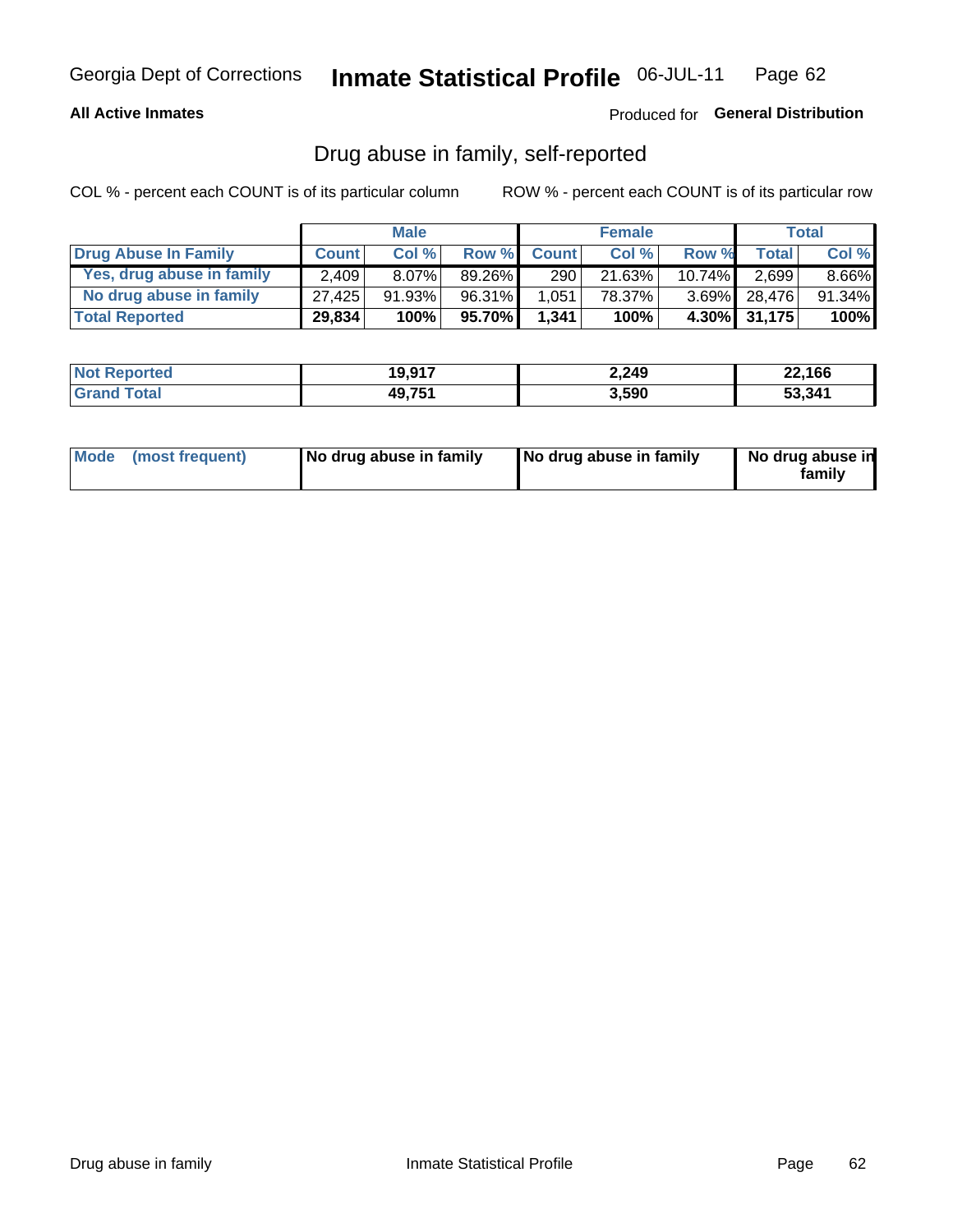### **All Active Inmates**

## Produced for General Distribution

## Subjected to frequent beatings, self-reported

COL % - percent each COUNT is of its particular column

|                            | <b>Male</b>  |        | <b>Female</b> |              |           | Total    |              |        |
|----------------------------|--------------|--------|---------------|--------------|-----------|----------|--------------|--------|
| <b>Frequent beatings</b>   | <b>Count</b> | Col %  | Row %         | <b>Count</b> | Col %     | Row %    | <b>Total</b> | Col %  |
| Yes, subjected to frequent | 1,315        | 4.41%  | 85.84%        | 217          | $16.18\%$ | 14.16%   | 1,532        | 4.91%  |
| beatings                   |              |        |               |              |           |          |              |        |
| Not subjected to frequent  | 28,519       | 95.59% | $96.21\%$     | 1.124        | 83.82%    | $3.79\%$ | 29.643       | 95.09% |
| beatings                   |              |        |               |              |           |          |              |        |
| <b>Total Reported</b>      | 29,834       | 100%   | 95.70%        | 1,341        | 100%      | $4.30\%$ | 31,175       | 100%   |

| <b>Not Reported</b> | 19,917 | 2,249 | 22,166 |
|---------------------|--------|-------|--------|
| <b>Grand Total</b>  | 49,751 | 3,590 | 53,341 |

| Mode (most frequent) | Not subjected to frequent<br>beatings | Not subjected to frequent<br>beatings | Not subjected to<br><b>frequent beatings</b> |
|----------------------|---------------------------------------|---------------------------------------|----------------------------------------------|
|                      |                                       |                                       |                                              |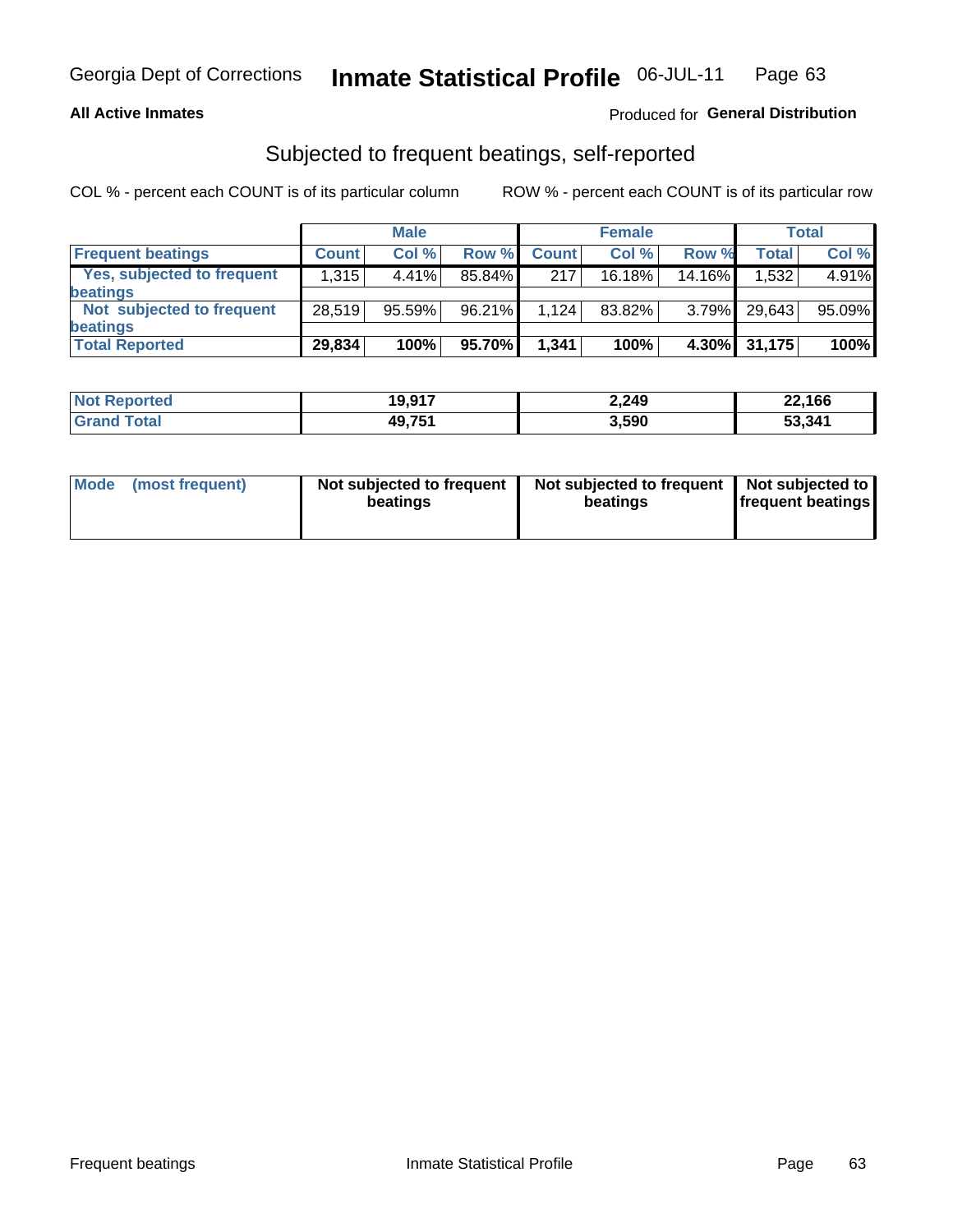### **All Active Inmates**

## Produced for General Distribution

## Father absent during inmate's childhood

COL % - percent each COUNT is of its particular column

|                           | <b>Male</b>  |        | <b>Female</b> |              |        | Total    |              |        |
|---------------------------|--------------|--------|---------------|--------------|--------|----------|--------------|--------|
| <b>Father Absent</b>      | <b>Count</b> | Col%   | Row %         | <b>Count</b> | Col %  | Row %    | <b>Total</b> | Col %  |
| Yes, father was absent    | 14.479       | 48.53% | 96.62%        | 506          | 37.73% | $3.38\%$ | 14,985       | 48.07% |
| No, father was not absent | 15.355       | 51.47% | 94.84%        | 835          | 62.27% | $5.16\%$ | 16.190       | 51.93% |
| <b>Total Reported</b>     | 29,834       | 100%   | 95.70%        | 1,341        | 100%   |          | 4.30% 31,175 | 100%   |

| <b>Not Reported</b> | 19,917 | 2,249 | 22,166 |
|---------------------|--------|-------|--------|
| <b>Srand Total</b>  | 49,751 | 3,590 | 53,341 |

|  | Mode (most frequent) | No, father was not absent No, father was not absent |  | No, father was not<br>absent |
|--|----------------------|-----------------------------------------------------|--|------------------------------|
|--|----------------------|-----------------------------------------------------|--|------------------------------|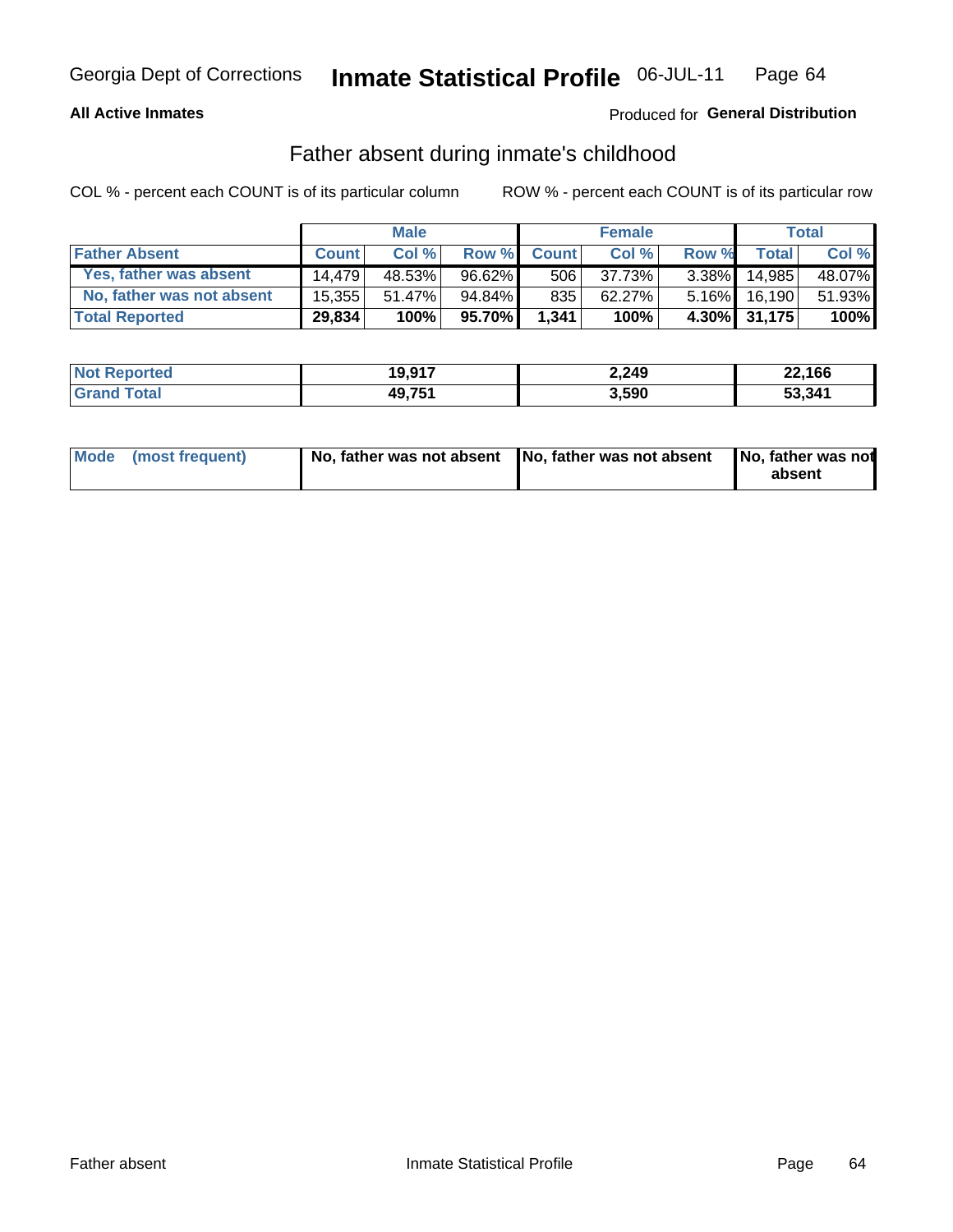## **All Active Inmates**

## Produced for General Distribution

## Mother absent during inmate's childhood

COL % - percent each COUNT is of its particular column

|                           | <b>Male</b>  |        |        | <b>Female</b>    |        |       | <b>Total</b> |        |
|---------------------------|--------------|--------|--------|------------------|--------|-------|--------------|--------|
| <b>Mother Absent</b>      | <b>Count</b> | Col%   | Row %  | <b>Count</b>     | Col %  | Row % | <b>Total</b> | Col %  |
| Yes, mother was absent    | 3.829        | 12.83% | 95.68% | 173 <sup>1</sup> | 12.90% | 4.32% | 4,002        | 12.84% |
| No, mother was not absent | 26,005       | 87.17% | 95.70% | 1,168            | 87.10% |       | 4.30% 27,173 | 87.16% |
| <b>Total Reported</b>     | 29,834       | 100%   | 95.70% | 1,341            | 100%   |       | 4.30% 31,175 | 100%   |

| <b>Not Reported</b> | 19,917 | 2,249 | 22,166 |
|---------------------|--------|-------|--------|
| <b>Tota</b>         | 49,751 | 3,590 | 53.341 |

| Mode (most frequent) | No, mother was not absent   No, mother was not absent   No, mother was | not absent |
|----------------------|------------------------------------------------------------------------|------------|
|                      |                                                                        |            |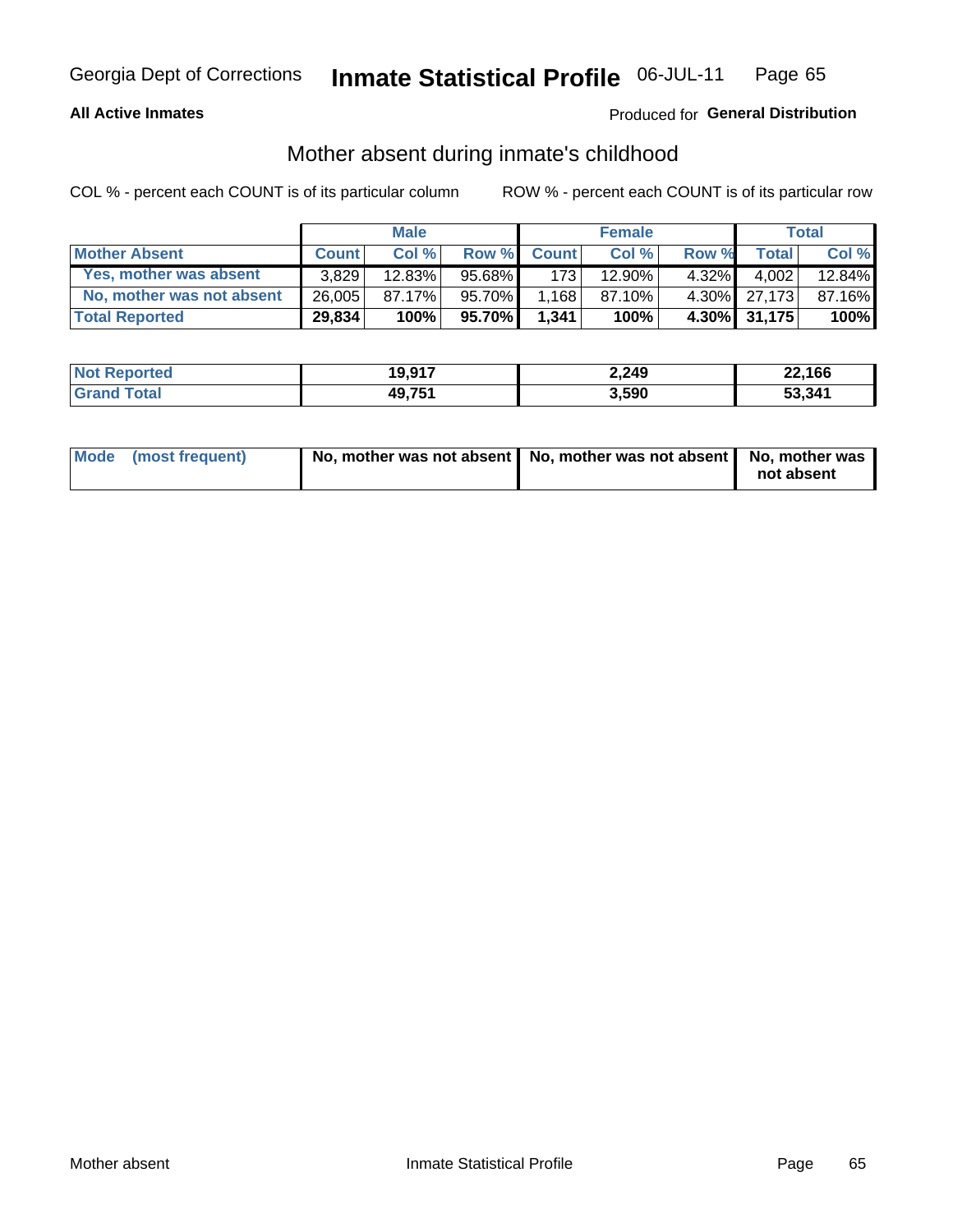## **All Active Inmates**

## Produced for General Distribution

## Inmate diagnosed as manipulative

COL % - percent each COUNT is of its particular column

|                          | <b>Male</b>  |           |        | <b>Female</b> |        |          | Total        |        |
|--------------------------|--------------|-----------|--------|---------------|--------|----------|--------------|--------|
| <b>Manipulative</b>      | <b>Count</b> | Col %     | Row %  | <b>Count</b>  | Col%   | Row %    | <b>Total</b> | Col %  |
| <b>Yes, manipulative</b> | 5.728        | $20.37\%$ | 99.53% | 27            | 2.02%  | $0.47\%$ | 5.755        | 19.54% |
| No, not manipulative     | 22,385       | 79.63%    | 94.47% | 1.311         | 97.98% |          | 5.53% 23,696 | 80.46% |
| <b>Total Reported</b>    | 28,113       | 100%      | 95.46% | 1,338         | 100%   |          | 4.54% 29.451 | 100%   |

| <b>Not</b><br>Reported | $-1,638$ | 2,252 | 23,890 |
|------------------------|----------|-------|--------|
| n <sub>tan</sub>       | 49,751   | 3,590 | 53.341 |

| Mode | (most frequent) | No, not manipulative | No, not manipulative | No. not<br><b>I</b> manipulative |
|------|-----------------|----------------------|----------------------|----------------------------------|
|------|-----------------|----------------------|----------------------|----------------------------------|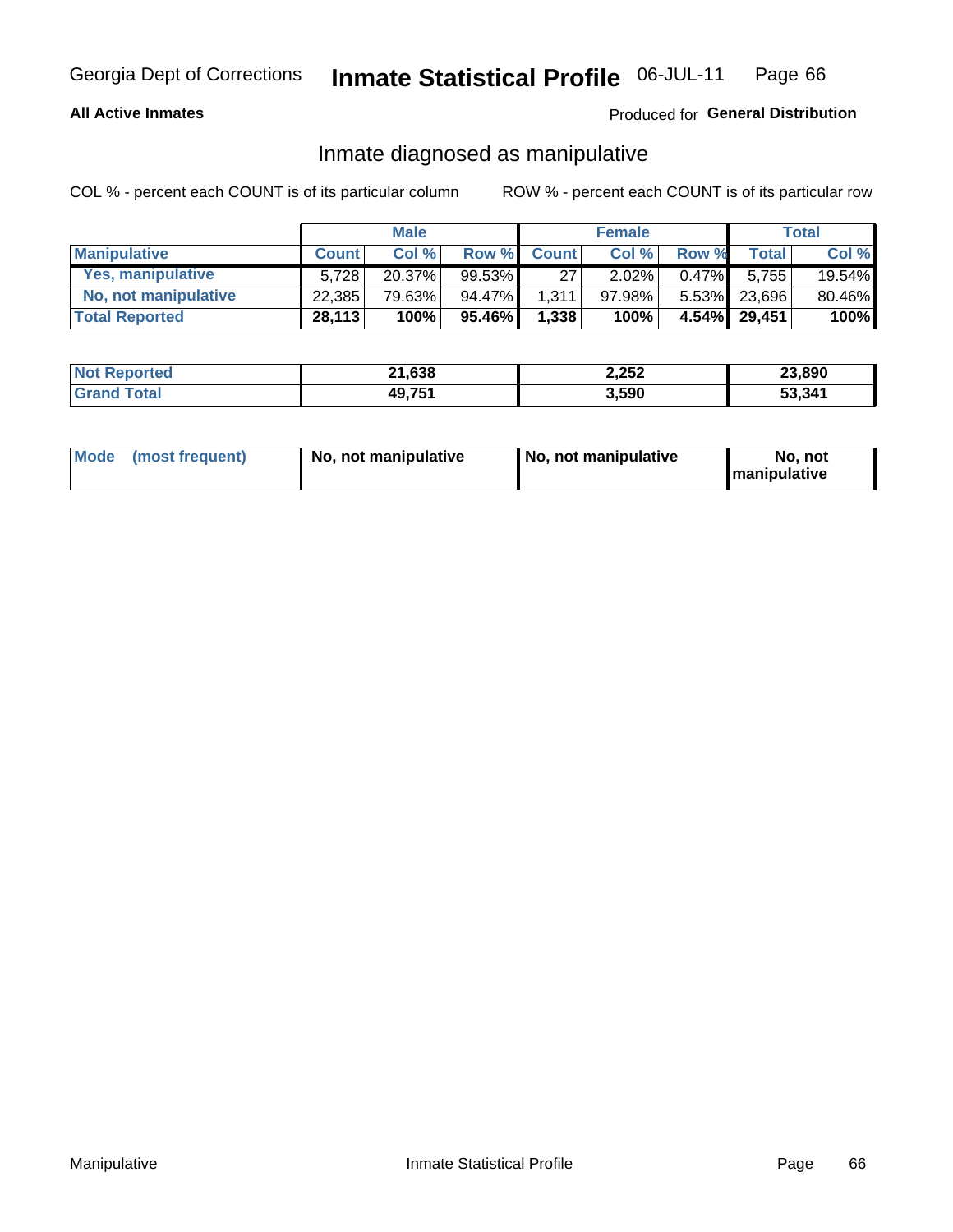## **All Active Inmates**

Produced for General Distribution

## Inmate diagnosed as assaultive

COL % - percent each COUNT is of its particular column

|                       | <b>Male</b>  |        | <b>Female</b> |              |        | Total    |              |        |
|-----------------------|--------------|--------|---------------|--------------|--------|----------|--------------|--------|
| <b>Assaultive</b>     | <b>Count</b> | Col%   | Row %         | <b>Count</b> | Col %  | Row %    | <b>Total</b> | Col %  |
| Yes, assaultive       | 15.026       | 53.45% | 95.68%        | 678          | 50.67% | $4.32\%$ | 15,704       | 53.32% |
| No, not assaultive    | 13.087       | 46.55% | 95.20%        | 660          | 49.33% | $4.80\%$ | 13.747       | 46.68% |
| <b>Total Reported</b> | 28,113       | 100%   | 95.46%        | 1,338        | 100%   |          | 4.54% 29,451 | 100%   |

| <b>Not</b><br>Reported | $-1,638$ | 2,252 | 23.890 |
|------------------------|----------|-------|--------|
| `ota                   | 49,751   | 3,590 | 53.341 |

| Mode (most frequent)<br>Yes, assaultive | Yes, assaultive | <b>Yes, assaultive</b> |
|-----------------------------------------|-----------------|------------------------|
|-----------------------------------------|-----------------|------------------------|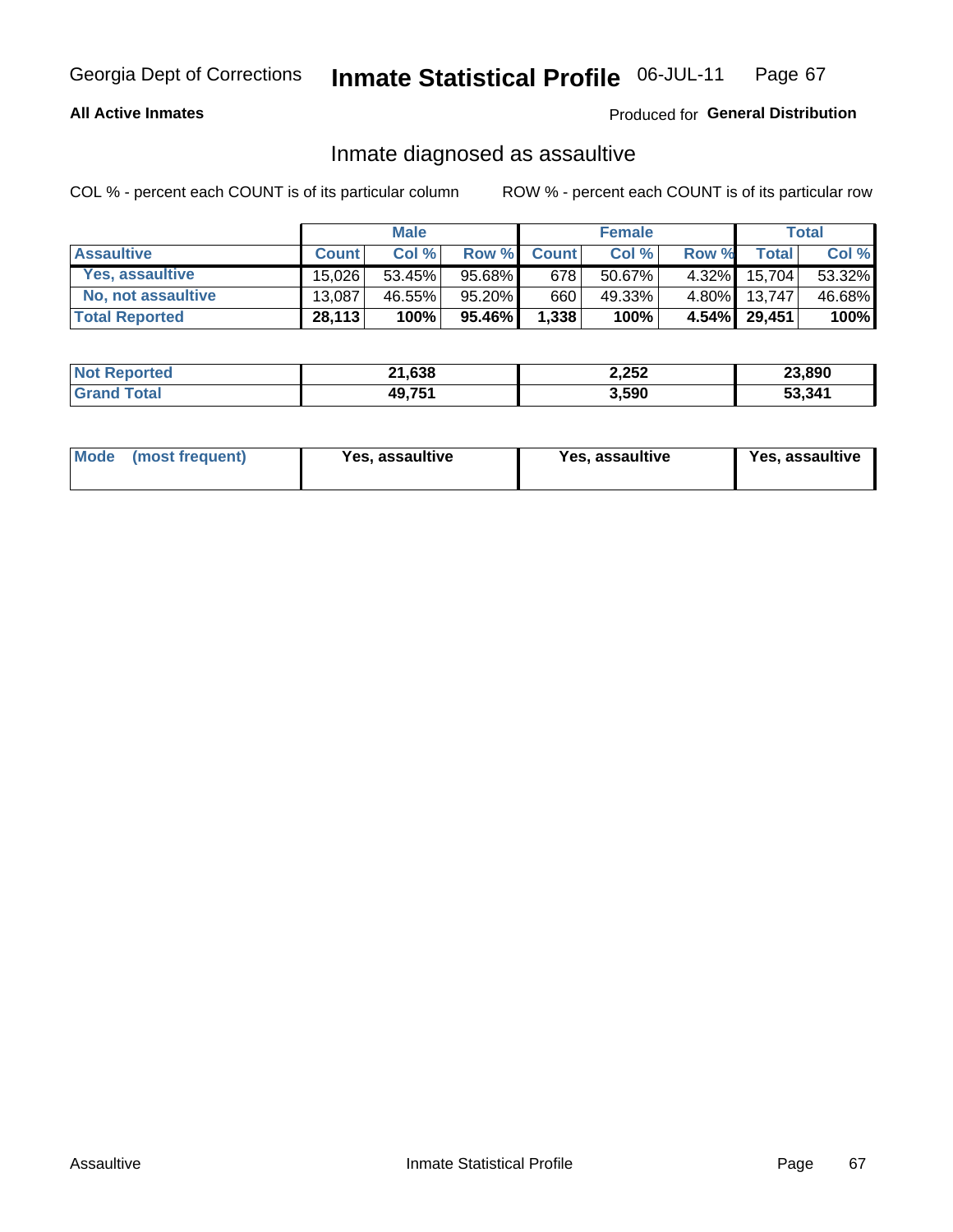#### Inmate Statistical Profile 06-JUL-11 Page 68

### **All Active Inmates**

## Produced for General Distribution

# Number of prior Georgia incarcerations

COL % - percent each COUNT is of its particular column

|                                       |              | <b>Male</b> |             |       | <b>Female</b> |       |        | <b>Total</b> |  |
|---------------------------------------|--------------|-------------|-------------|-------|---------------|-------|--------|--------------|--|
| <b>Num of Prior GA Incarcerations</b> | <b>Count</b> | Col %       | Row % Count |       | Col %         | Row % | Total  | Col %        |  |
| $\bf{0}$                              | 28,996       | 58.28%      | 91.86%      | 2,568 | 71.53%        | 8.14% | 31,564 | 59.17%       |  |
|                                       | 8,628        | 17.34%      | 95.08%      | 446   | 12.42%        | 4.92% | 9,074  | 17.01%       |  |
|                                       | 4,881        | 9.81%       | 94.94%      | 260   | 7.24%         | 5.06% | 5,141  | 9.64%        |  |
| 3                                     | 2,914        | 5.86%       | 96.01%      | 121   | 3.37%         | 3.99% | 3,035  | 5.69%        |  |
| 4                                     | 1,802        | 3.62%       | 95.70%      | 81    | 2.26%         | 4.30% | 1,883  | 3.53%        |  |
| 5                                     | 1,099        | 2.21%       | 95.98%      | 46    | 1.28%         | 4.02% | 1.145  | 2.15%        |  |
| <b>More Than 5</b>                    | 1,431        | 2.88%       | 95.46%      | 68    | 1.89%         | 4.54% | 1,499  | 2.81%        |  |
| <b>Total Reported</b>                 | 49,751       | 100%        | 93.27%      | 3,590 | 100%          | 6.73% | 53,341 | 100%         |  |

| orted<br>NO.      |               |       |        |
|-------------------|---------------|-------|--------|
| <b>otal</b><br>Gr | <b>AQ 754</b> | 3,590 | 53,341 |

| Mean (average)       | .00 | .00 | .98 |
|----------------------|-----|-----|-----|
| Median (middle)      |     |     |     |
| Mode (most frequent) |     |     |     |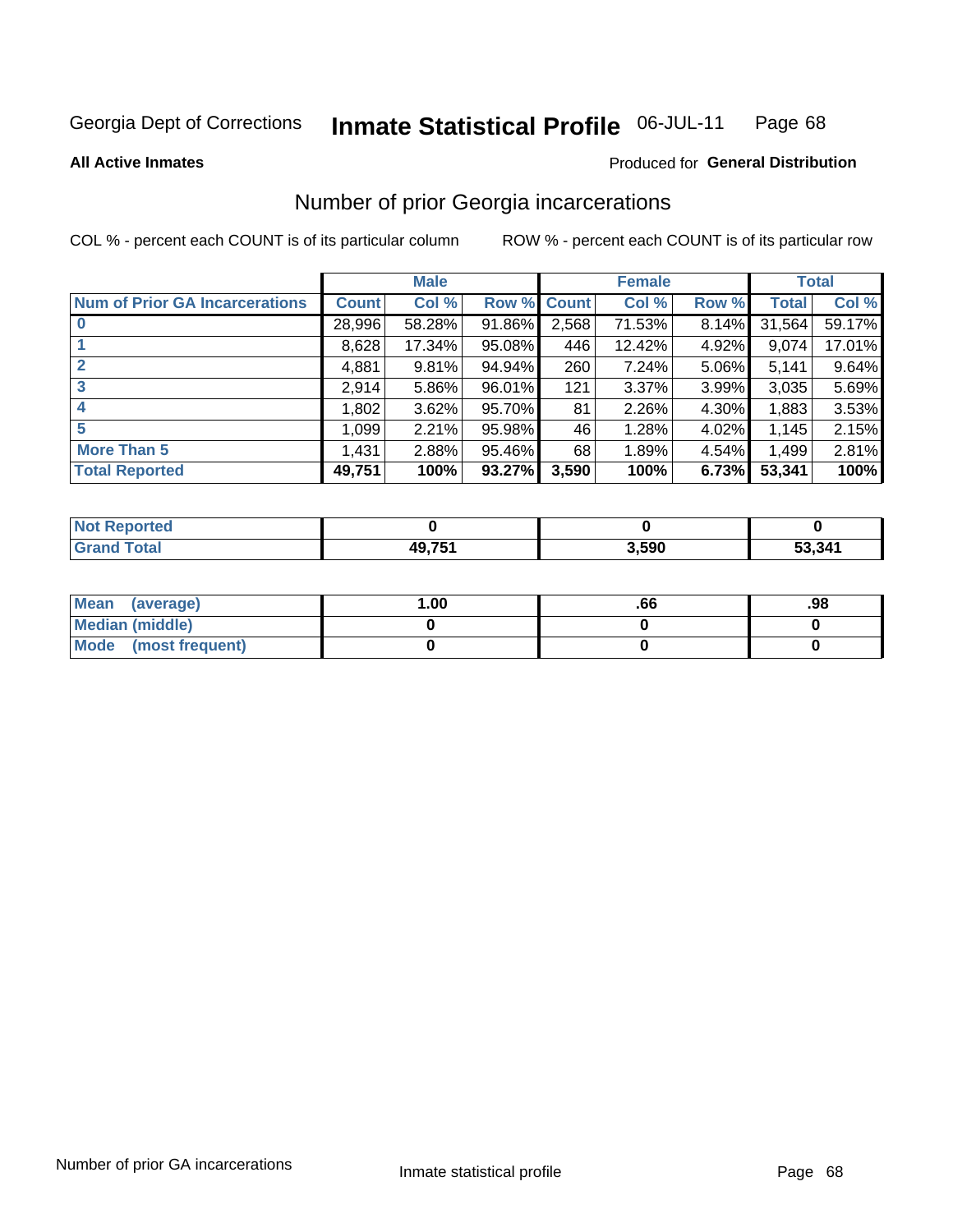#### Inmate Statistical Profile 06-JUL-11 Page 69

**All Active Inmates** 

### Produced for General Distribution

## Prison sentence in years

COL % - percent each COUNT is of its particular column

ROW % - percent each COUNT is of its particular row

|                                 |              | <b>Male</b> |         |              | <b>Female</b> |        |              | <b>Total</b> |
|---------------------------------|--------------|-------------|---------|--------------|---------------|--------|--------------|--------------|
| <b>Prison Sentence In Years</b> | <b>Count</b> | Col %       | Row %   | <b>Count</b> | Col %         | Row %  | <b>Total</b> | Col %        |
| $0 - 1$                         | 1,916        | 3.85%       | 90.72%  | 196          | 5.46%         | 9.28%  | 2,112        | 3.96%        |
| $1.1 - 2$                       | 3,537        | 7.11%       | 88.29%  | 469          | 13.06%        | 11.71% | 4,006        | 7.51%        |
| $2.1 - 3$                       | 3,910        | 7.86%       | 87.67%  | 550          | 15.32%        | 12.33% | 4,460        | 8.36%        |
| $3.1 - 4$                       | 2,803        | 5.63%       | 90.48%  | 295          | 8.22%         | 9.52%  | 3,098        | 5.81%        |
| $4.1 - 5$                       | 4,962        | 9.97%       | 91.23%  | 477          | 13.29%        | 8.77%  | 5,439        | 10.20%       |
| $5.1 - 6$                       | 1,962        | 3.94%       | 91.94%  | 172          | 4.79%         | 8.06%  | 2,134        | 4.00%        |
| $6.1 - 7$                       | 1,888        | 3.79%       | 93.14%  | 139          | 3.87%         | 6.86%  | 2,027        | 3.80%        |
| $7.1 - 8$                       | 1,790        | 3.60%       | 94.21%  | 110          | 3.06%         | 5.79%  | 1,900        | 3.56%        |
| $8.1 - 9$                       | 894          | 1.80%       | 95.41%  | 43           | 1.20%         | 4.59%  | 937          | 1.76%        |
| $9.1 - 10$                      | 5,781        | 11.62%      | 94.66%  | 326          | 9.08%         | 5.34%  | 6,107        | 11.45%       |
| $10.1 - 12$                     | 2,377        | 4.78%       | 95.58%  | 110          | 3.06%         | 4.42%  | 2,487        | 4.66%        |
| $12.1 - 15$                     | 3,768        | 7.57%       | 96.42%  | 140          | 3.90%         | 3.58%  | 3,908        | 7.33%        |
| $15.1 - 20$                     | 3,688        | 7.41%       | 96.22%  | 145          | 4.04%         | 3.78%  | 3,833        | 7.19%        |
| 20.1 - Over                     | 3,093        | 6.22%       | 97.08%  | 93           | 2.59%         | 2.92%  | 3,186        | 5.97%        |
| <b>Life</b>                     | 6,651        | 13.37%      | 95.52%  | 312          | 8.69%         | 4.48%  | 6,963        | 13.05%       |
| <b>Life Without Parole</b>      | 632          | 1.27%       | 98.14%  | 12           | 0.33%         | 1.86%  | 644          | 1.21%        |
| <b>Death</b>                    | 96           | 0.19%       | 98.97%  |              | 0.03%         | 1.03%  | 97           | 0.18%        |
| <b>Youthful Offenders</b>       | 3            | 0.01%       | 100.00% |              |               |        | 3            | 0.01%        |
| <b>Total Reported</b>           | 49,751       | 100%        | 93.27%  | 3,590        | 100%          | 6.73%  | 53,341       | 100.0%       |

| I NOT<br><b>PROOFTEQ</b> |   |       |        |
|--------------------------|---|-------|--------|
|                          | . | 3,590 | 53,341 |

#### **Determinate (numeric) sentences only**

| <b>Mean</b> | ממו | הה הו<br>13.94 | 1.86<br>. . | 3.83 |
|-------------|-----|----------------|-------------|------|
|             |     |                |             |      |

All sentences (including determinate), with life, life without parole, and death sentences figured at 45 years

| M | $\rightarrow$<br>. .<br>______ | <br>20.ZV<br>____ | <b>04.70</b> |
|---|--------------------------------|-------------------|--------------|
|   |                                |                   |              |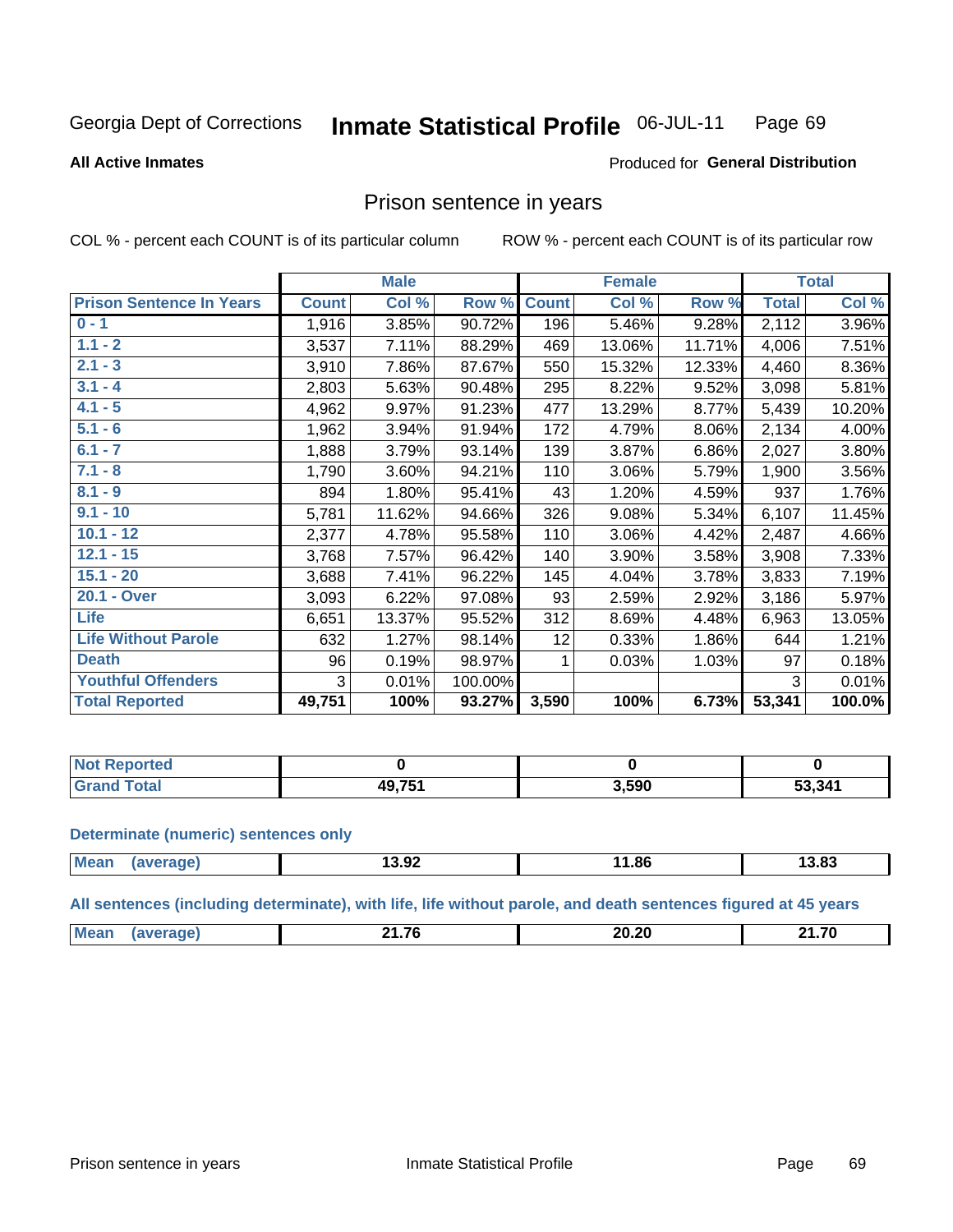#### Inmate Statistical Profile 06-JUL-11 Page 70

### **All Active Inmates**

### Produced for General Distribution

# Primary offense, broken out into felonies vs misdemeanors

COL % - percent each COUNT is of its particular column

|                                  |              | <b>Male</b> |                 |             | <b>Female</b> |        | Total  |         |
|----------------------------------|--------------|-------------|-----------------|-------------|---------------|--------|--------|---------|
| <b>Felonies and Misdemeanors</b> | <b>Count</b> | Col%        |                 | Row % Count | Col%          | Row %  | Total  | Col %   |
| <b>Felonies</b>                  | 48,742       | 99.98%      | 93.42% 3.435    |             | 99.91%        | 6.58%  | 52,177 | 99.98%  |
| <b>Misdemeanors</b>              |              | .02%        | 72.73%          | C.          | .09%          | 27.27% | 11     | $.02\%$ |
| <b>Total Reported</b>            | 48,750       | 100%        | $93.41\%$ 3.438 |             | 100%          | 6.59%  | 52,188 | 100%    |

| <b>Not</b><br>rted<br>.      | 1001               | 4 F A<br>IJL. | 1153   |
|------------------------------|--------------------|---------------|--------|
| <b>'Grano</b><br><b>otal</b> | 49 75 <sup>-</sup> | רחה פו        | 53,341 |

| Mo | ____ | 11 C.S<br>. | onies<br>. |
|----|------|-------------|------------|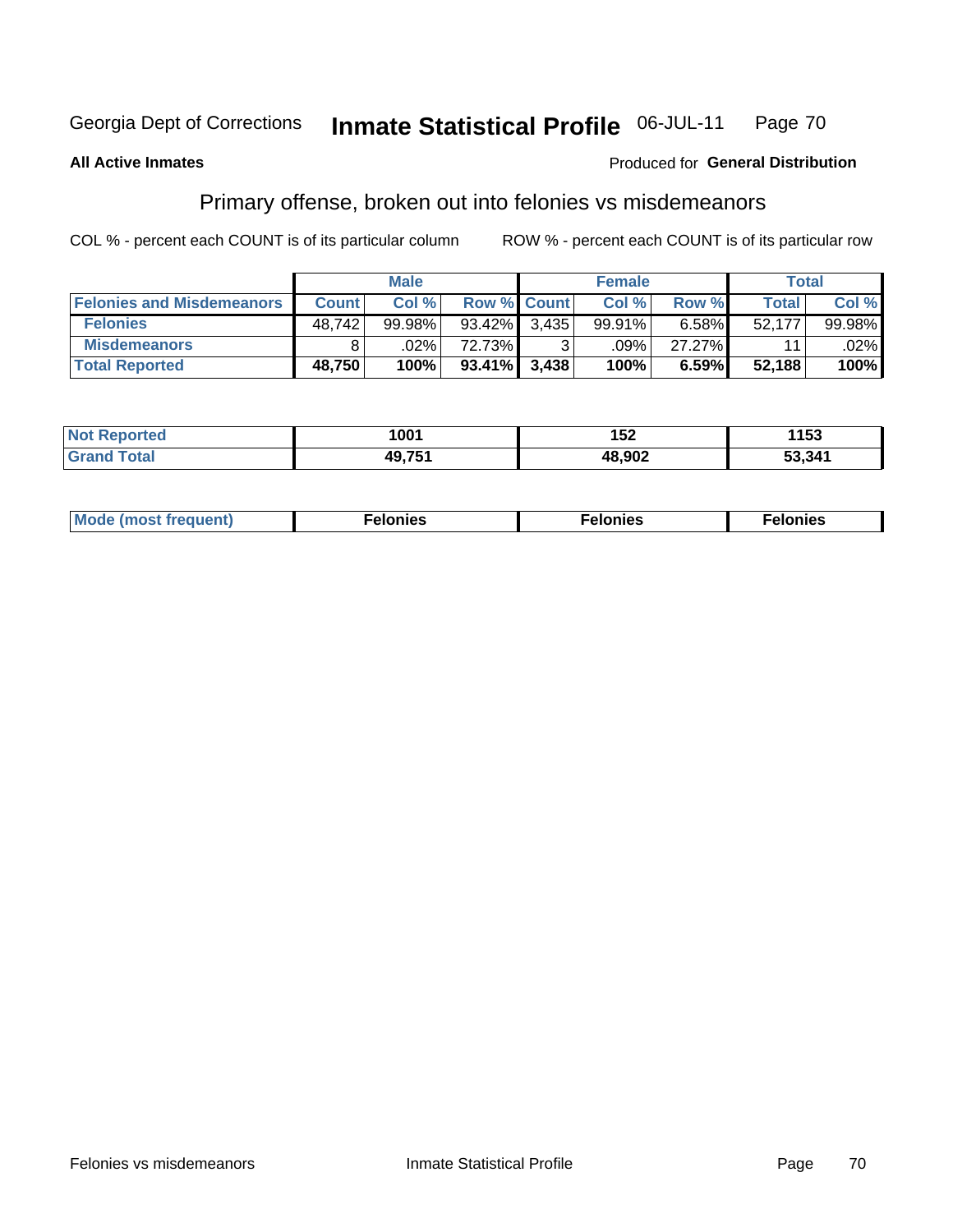#### Inmate Statistical Profile 06-JUL-11 Page 71

### **All Active Inmates**

### Produced for General Distribution

## Primary offense, broken out into six broad crime categories

COL % - percent each COUNT is of its particular column

|                         |              | <b>Male</b> |           |             | <b>Female</b> |        |              | <b>Total</b> |
|-------------------------|--------------|-------------|-----------|-------------|---------------|--------|--------------|--------------|
| <b>Crime Categories</b> | <b>Count</b> | Col %       |           | Row % Count | Col %         | Row %  | <b>Total</b> | Col %        |
| <b>Violent</b>          | 23,232       | 47.66%      | 94.45%    | 1,366       | 39.73%        | 5.55%  | 24,598       | 47.13%       |
| <b>Sex Crime</b><br>2   | 7,651        | 15.69%      | 98.60%    | 109         | 3.17%         | 1.40%  | 7,760        | 14.87%       |
| <b>Property</b><br>3    | 9,022        | 18.51%      | 88.97%    | 1,118       | 32.52%        | 11.03% | 10,140       | 19.43%       |
| <b>Drug</b><br>4        | 6,784        | 13.92%      | 90.34%    | 725         | 21.09%        | 9.66%  | 7,509        | 14.39%       |
| <b>Habit/DUI</b><br>5   | 119          | .24%        | 94.44%    |             | .20%          | 5.56%  | 126          | .24%         |
| <b>Other</b><br>6       | 1,942        | 3.98%       | $94.50\%$ | 113         | 3.29%         | 5.50%  | 2,055        | 3.94%        |
| <b>Total Reported</b>   | 48,750       | 100%        | 93.41%    | 3,438       | 100%          | 6.59%  | 52,188       | 100%         |

| rtea           | 1001         | . רמ  | 4 E 9  |
|----------------|--------------|-------|--------|
| NO             |              | 4 J L | 153    |
| $\sim$<br>. Gr | 754<br>49,75 | 3.590 | 53,341 |

| Mo<br>quent. | .<br>olent | /iolent<br>____ | - --<br><b>Tolent</b><br>-------- |
|--------------|------------|-----------------|-----------------------------------|
|              |            |                 |                                   |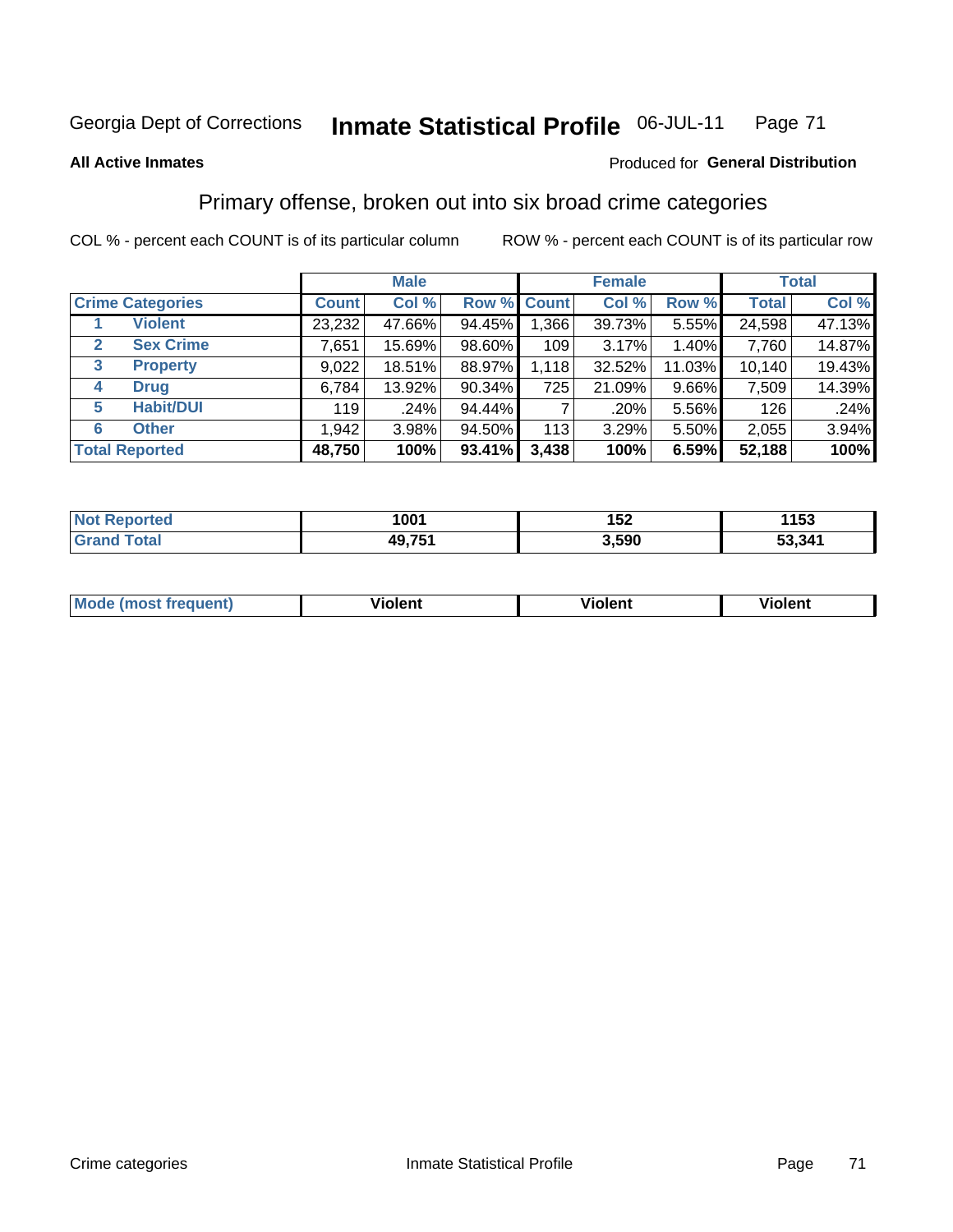#### Inmate Statistical Profile 06-JUL-11 Page 72

### **All Active Inmates**

### **Produced for General Distribution**

## Primary offense, detailed offense code

COL % - percent each COUNT is of its particular column

|                                |                                                                                                                                                                                                                                                                                                                                                                                                                                                                                                                                                                                                                                                                                                                                                                                         | <b>Male</b>                                                                                                                                                                                                              |                                                                                                                                                               |                                                                                                                        | <b>Female</b>                                                                                                                                                          |                                                                                                  |                                                                                                              | <b>Total</b>                                                                                                                                                                     |
|--------------------------------|-----------------------------------------------------------------------------------------------------------------------------------------------------------------------------------------------------------------------------------------------------------------------------------------------------------------------------------------------------------------------------------------------------------------------------------------------------------------------------------------------------------------------------------------------------------------------------------------------------------------------------------------------------------------------------------------------------------------------------------------------------------------------------------------|--------------------------------------------------------------------------------------------------------------------------------------------------------------------------------------------------------------------------|---------------------------------------------------------------------------------------------------------------------------------------------------------------|------------------------------------------------------------------------------------------------------------------------|------------------------------------------------------------------------------------------------------------------------------------------------------------------------|--------------------------------------------------------------------------------------------------|--------------------------------------------------------------------------------------------------------------|----------------------------------------------------------------------------------------------------------------------------------------------------------------------------------|
| <b>Primary Offense</b>         | <b>Count</b>                                                                                                                                                                                                                                                                                                                                                                                                                                                                                                                                                                                                                                                                                                                                                                            | Col %                                                                                                                                                                                                                    |                                                                                                                                                               | <b>Count</b>                                                                                                           | Col %                                                                                                                                                                  | Row %                                                                                            | <b>Total</b>                                                                                                 | Col %                                                                                                                                                                            |
|                                | $\overline{2}$                                                                                                                                                                                                                                                                                                                                                                                                                                                                                                                                                                                                                                                                                                                                                                          | .01%                                                                                                                                                                                                                     | 100.00%                                                                                                                                                       |                                                                                                                        |                                                                                                                                                                        |                                                                                                  | $\overline{2}$                                                                                               | .01%                                                                                                                                                                             |
| <b>Cruelty To Children</b>     |                                                                                                                                                                                                                                                                                                                                                                                                                                                                                                                                                                                                                                                                                                                                                                                         |                                                                                                                                                                                                                          |                                                                                                                                                               | 1                                                                                                                      | .03%                                                                                                                                                                   | 100.00%                                                                                          | $\mathbf{1}$                                                                                                 | .01%                                                                                                                                                                             |
| <b>Theft By Taking</b>         | 1                                                                                                                                                                                                                                                                                                                                                                                                                                                                                                                                                                                                                                                                                                                                                                                       | .01%                                                                                                                                                                                                                     | 100.00%                                                                                                                                                       |                                                                                                                        |                                                                                                                                                                        |                                                                                                  | 1                                                                                                            | .01%                                                                                                                                                                             |
| <b>Burglary</b>                | 1                                                                                                                                                                                                                                                                                                                                                                                                                                                                                                                                                                                                                                                                                                                                                                                       | .01%                                                                                                                                                                                                                     | 100.00%                                                                                                                                                       |                                                                                                                        |                                                                                                                                                                        |                                                                                                  | 1                                                                                                            | .01%                                                                                                                                                                             |
| <b>Bad Checks</b>              |                                                                                                                                                                                                                                                                                                                                                                                                                                                                                                                                                                                                                                                                                                                                                                                         |                                                                                                                                                                                                                          |                                                                                                                                                               | 1                                                                                                                      | .03%                                                                                                                                                                   | 100.00%                                                                                          | $\mathbf{1}$                                                                                                 | .01%                                                                                                                                                                             |
| <b>Dui</b>                     | 1                                                                                                                                                                                                                                                                                                                                                                                                                                                                                                                                                                                                                                                                                                                                                                                       | .01%                                                                                                                                                                                                                     | 50.00%                                                                                                                                                        | 1                                                                                                                      | .03%                                                                                                                                                                   | 50.00%                                                                                           | $\overline{2}$                                                                                               | .01%                                                                                                                                                                             |
| <b>Family Violence Battery</b> | 1                                                                                                                                                                                                                                                                                                                                                                                                                                                                                                                                                                                                                                                                                                                                                                                       | .01%                                                                                                                                                                                                                     | 100.00%                                                                                                                                                       |                                                                                                                        |                                                                                                                                                                        |                                                                                                  | $\mathbf{1}$                                                                                                 | .01%                                                                                                                                                                             |
|                                | 1                                                                                                                                                                                                                                                                                                                                                                                                                                                                                                                                                                                                                                                                                                                                                                                       | .01%                                                                                                                                                                                                                     | 100.00%                                                                                                                                                       |                                                                                                                        |                                                                                                                                                                        |                                                                                                  | 1                                                                                                            | .01%                                                                                                                                                                             |
|                                | 1                                                                                                                                                                                                                                                                                                                                                                                                                                                                                                                                                                                                                                                                                                                                                                                       | .01%                                                                                                                                                                                                                     | 100.00%                                                                                                                                                       |                                                                                                                        |                                                                                                                                                                        |                                                                                                  | 1                                                                                                            | .01%                                                                                                                                                                             |
|                                | 12                                                                                                                                                                                                                                                                                                                                                                                                                                                                                                                                                                                                                                                                                                                                                                                      | .02%                                                                                                                                                                                                                     | 85.71%                                                                                                                                                        | $\overline{2}$                                                                                                         | .06%                                                                                                                                                                   | 14.29%                                                                                           | 14                                                                                                           | .03%                                                                                                                                                                             |
| <b>Murder</b>                  | 4,990                                                                                                                                                                                                                                                                                                                                                                                                                                                                                                                                                                                                                                                                                                                                                                                   | 10.24%                                                                                                                                                                                                                   | 94.35%                                                                                                                                                        | 299                                                                                                                    | 8.70%                                                                                                                                                                  | 5.65%                                                                                            | 5,289                                                                                                        | 10.13%                                                                                                                                                                           |
|                                | 1,031                                                                                                                                                                                                                                                                                                                                                                                                                                                                                                                                                                                                                                                                                                                                                                                   | 2.11%                                                                                                                                                                                                                    | 89.11%                                                                                                                                                        | 126                                                                                                                    | 3.66%                                                                                                                                                                  | 10.89%                                                                                           | 1,157                                                                                                        | 2.22%                                                                                                                                                                            |
|                                | 122                                                                                                                                                                                                                                                                                                                                                                                                                                                                                                                                                                                                                                                                                                                                                                                     | .25%                                                                                                                                                                                                                     | 84.72%                                                                                                                                                        | 22                                                                                                                     | .64%                                                                                                                                                                   | 15.28%                                                                                           | 144                                                                                                          | .28%                                                                                                                                                                             |
|                                | $\overline{2}$                                                                                                                                                                                                                                                                                                                                                                                                                                                                                                                                                                                                                                                                                                                                                                          | .01%                                                                                                                                                                                                                     | 40.00%                                                                                                                                                        | 3                                                                                                                      | .09%                                                                                                                                                                   | 60.00%                                                                                           | 5                                                                                                            | .01%                                                                                                                                                                             |
|                                |                                                                                                                                                                                                                                                                                                                                                                                                                                                                                                                                                                                                                                                                                                                                                                                         | .01%                                                                                                                                                                                                                     | 100.00%                                                                                                                                                       |                                                                                                                        |                                                                                                                                                                        |                                                                                                  |                                                                                                              | .01%                                                                                                                                                                             |
|                                |                                                                                                                                                                                                                                                                                                                                                                                                                                                                                                                                                                                                                                                                                                                                                                                         |                                                                                                                                                                                                                          |                                                                                                                                                               |                                                                                                                        |                                                                                                                                                                        |                                                                                                  |                                                                                                              |                                                                                                                                                                                  |
|                                |                                                                                                                                                                                                                                                                                                                                                                                                                                                                                                                                                                                                                                                                                                                                                                                         |                                                                                                                                                                                                                          |                                                                                                                                                               |                                                                                                                        |                                                                                                                                                                        |                                                                                                  |                                                                                                              | .01%                                                                                                                                                                             |
|                                |                                                                                                                                                                                                                                                                                                                                                                                                                                                                                                                                                                                                                                                                                                                                                                                         |                                                                                                                                                                                                                          |                                                                                                                                                               |                                                                                                                        |                                                                                                                                                                        |                                                                                                  |                                                                                                              | .01%                                                                                                                                                                             |
|                                |                                                                                                                                                                                                                                                                                                                                                                                                                                                                                                                                                                                                                                                                                                                                                                                         |                                                                                                                                                                                                                          |                                                                                                                                                               |                                                                                                                        |                                                                                                                                                                        |                                                                                                  |                                                                                                              | .71%                                                                                                                                                                             |
|                                |                                                                                                                                                                                                                                                                                                                                                                                                                                                                                                                                                                                                                                                                                                                                                                                         |                                                                                                                                                                                                                          |                                                                                                                                                               |                                                                                                                        |                                                                                                                                                                        |                                                                                                  |                                                                                                              | .04%                                                                                                                                                                             |
|                                |                                                                                                                                                                                                                                                                                                                                                                                                                                                                                                                                                                                                                                                                                                                                                                                         |                                                                                                                                                                                                                          |                                                                                                                                                               |                                                                                                                        |                                                                                                                                                                        |                                                                                                  |                                                                                                              | .02%                                                                                                                                                                             |
| <b>Atmpt Murder</b>            | 25                                                                                                                                                                                                                                                                                                                                                                                                                                                                                                                                                                                                                                                                                                                                                                                      |                                                                                                                                                                                                                          | 96.15%                                                                                                                                                        | 1                                                                                                                      | .03%                                                                                                                                                                   | 3.85%                                                                                            | 26                                                                                                           | .05%                                                                                                                                                                             |
| <b>Murder, Conspire To</b>     | 6                                                                                                                                                                                                                                                                                                                                                                                                                                                                                                                                                                                                                                                                                                                                                                                       | .01%                                                                                                                                                                                                                     |                                                                                                                                                               | $\overline{2}$                                                                                                         | .06%                                                                                                                                                                   | 25.00%                                                                                           | 8                                                                                                            | .02%                                                                                                                                                                             |
| <b>Commit</b>                  |                                                                                                                                                                                                                                                                                                                                                                                                                                                                                                                                                                                                                                                                                                                                                                                         |                                                                                                                                                                                                                          |                                                                                                                                                               |                                                                                                                        |                                                                                                                                                                        |                                                                                                  |                                                                                                              |                                                                                                                                                                                  |
|                                |                                                                                                                                                                                                                                                                                                                                                                                                                                                                                                                                                                                                                                                                                                                                                                                         |                                                                                                                                                                                                                          |                                                                                                                                                               | 1                                                                                                                      |                                                                                                                                                                        |                                                                                                  |                                                                                                              | .02%                                                                                                                                                                             |
|                                |                                                                                                                                                                                                                                                                                                                                                                                                                                                                                                                                                                                                                                                                                                                                                                                         |                                                                                                                                                                                                                          |                                                                                                                                                               |                                                                                                                        |                                                                                                                                                                        |                                                                                                  |                                                                                                              | .21%                                                                                                                                                                             |
|                                |                                                                                                                                                                                                                                                                                                                                                                                                                                                                                                                                                                                                                                                                                                                                                                                         |                                                                                                                                                                                                                          |                                                                                                                                                               |                                                                                                                        |                                                                                                                                                                        |                                                                                                  |                                                                                                              | 9.12%                                                                                                                                                                            |
|                                |                                                                                                                                                                                                                                                                                                                                                                                                                                                                                                                                                                                                                                                                                                                                                                                         |                                                                                                                                                                                                                          |                                                                                                                                                               |                                                                                                                        |                                                                                                                                                                        |                                                                                                  |                                                                                                              | .02%                                                                                                                                                                             |
|                                |                                                                                                                                                                                                                                                                                                                                                                                                                                                                                                                                                                                                                                                                                                                                                                                         |                                                                                                                                                                                                                          |                                                                                                                                                               |                                                                                                                        |                                                                                                                                                                        |                                                                                                  | 4                                                                                                            | .01%                                                                                                                                                                             |
|                                |                                                                                                                                                                                                                                                                                                                                                                                                                                                                                                                                                                                                                                                                                                                                                                                         |                                                                                                                                                                                                                          |                                                                                                                                                               |                                                                                                                        |                                                                                                                                                                        |                                                                                                  |                                                                                                              | 1.80%                                                                                                                                                                            |
|                                |                                                                                                                                                                                                                                                                                                                                                                                                                                                                                                                                                                                                                                                                                                                                                                                         |                                                                                                                                                                                                                          |                                                                                                                                                               |                                                                                                                        |                                                                                                                                                                        |                                                                                                  |                                                                                                              | .01%                                                                                                                                                                             |
|                                |                                                                                                                                                                                                                                                                                                                                                                                                                                                                                                                                                                                                                                                                                                                                                                                         |                                                                                                                                                                                                                          |                                                                                                                                                               |                                                                                                                        |                                                                                                                                                                        |                                                                                                  |                                                                                                              | .75%                                                                                                                                                                             |
|                                |                                                                                                                                                                                                                                                                                                                                                                                                                                                                                                                                                                                                                                                                                                                                                                                         |                                                                                                                                                                                                                          |                                                                                                                                                               |                                                                                                                        |                                                                                                                                                                        |                                                                                                  |                                                                                                              | .38%                                                                                                                                                                             |
|                                |                                                                                                                                                                                                                                                                                                                                                                                                                                                                                                                                                                                                                                                                                                                                                                                         |                                                                                                                                                                                                                          |                                                                                                                                                               |                                                                                                                        |                                                                                                                                                                        |                                                                                                  |                                                                                                              | .01%                                                                                                                                                                             |
|                                |                                                                                                                                                                                                                                                                                                                                                                                                                                                                                                                                                                                                                                                                                                                                                                                         |                                                                                                                                                                                                                          |                                                                                                                                                               |                                                                                                                        |                                                                                                                                                                        |                                                                                                  |                                                                                                              | 3.08%                                                                                                                                                                            |
|                                |                                                                                                                                                                                                                                                                                                                                                                                                                                                                                                                                                                                                                                                                                                                                                                                         |                                                                                                                                                                                                                          |                                                                                                                                                               |                                                                                                                        |                                                                                                                                                                        |                                                                                                  |                                                                                                              | .02%                                                                                                                                                                             |
|                                |                                                                                                                                                                                                                                                                                                                                                                                                                                                                                                                                                                                                                                                                                                                                                                                         |                                                                                                                                                                                                                          |                                                                                                                                                               |                                                                                                                        |                                                                                                                                                                        |                                                                                                  |                                                                                                              |                                                                                                                                                                                  |
| <b>Aggrav Assault Peace</b>    | 291                                                                                                                                                                                                                                                                                                                                                                                                                                                                                                                                                                                                                                                                                                                                                                                     | .60%                                                                                                                                                                                                                     | 94.79%                                                                                                                                                        | 16                                                                                                                     | .47%                                                                                                                                                                   | 5.21%                                                                                            | 307                                                                                                          | .59%                                                                                                                                                                             |
|                                | <b>Simple Battery</b><br><b>Reckless Driving</b><br><b>Viol Motor Veh License/P</b><br><b>Misc Homicide Offense</b><br><b>Voluntary Manslaughter</b><br><b>Feticide By Vehicle</b><br><b>Vol Manslaughter Of</b><br><b>Fetus</b><br><b>Reckless Abandonment</b><br><b>Feticide</b><br><b>Vehicular Homicide</b><br><b>Homicide By Vessel</b><br><b>Conceal Death Of</b><br><b>Another</b><br><b>Misc Assault/Battery</b><br><b>Family Violence Battery</b><br><b>Aggrav Assault</b><br><b>Atmpt Aggrav Assault</b><br><b>Aggravated Assault On</b><br>$65+$<br><b>Aggrav Battery</b><br><b>Misc Family Violence</b><br>1307 Terrorist Threats & Acts<br><b>False Imprisonment</b><br><b>False Impris Color Legal</b><br><b>Kidnapping</b><br><b>Interference With</b><br><b>Custody</b> | <b>Involuntary Manslaughter</b><br>$\overline{2}$<br>$\overline{2}$<br>$\overline{2}$<br>329<br>18<br>7<br>12<br>106<br>4,507<br>6<br>4<br>878<br>$\mathbf{3}$<br>377<br>194<br>$\mathbf{1}$<br>1,558<br>10 <sup>1</sup> | .01%<br>.01%<br>.67%<br>.04%<br>.01%<br>.05%<br>.02%<br>$\overline{.}22\%$<br>9.25%<br>.01%<br>.01%<br>1.80%<br>.01%<br>.77%<br>.40%<br>.01%<br>3.20%<br>.02% | 88.44%<br>81.82%<br>70.00%<br>75.00%<br>92.31%<br>99.07%<br>94.70%<br>100.00%<br>93.60%<br>100.00%<br>97.00%<br>96.95% | Row %<br>100.00%<br>100.00%<br>43<br>4<br>3<br>$\mathbf{1}$<br>252<br>75.00%<br>$\overline{2}$<br>60<br>12<br>96.92%<br>6<br>100.00%<br>49<br>$\overline{2}$<br>83.33% | 1.25%<br>.12%<br>.09%<br>.03%<br>.03%<br>7.33%<br>.06%<br>1.75%<br>.35%<br>.17%<br>1.43%<br>.06% | 11.56%<br>18.18%<br>30.00%<br>7.69%<br>.93%<br>5.30%<br>25.00%<br>6.40%<br>3.08%<br>3.00%<br>3.05%<br>16.67% | $\overline{2}$<br>$\overline{2}$<br>$\overline{2}$<br>372<br>22<br>10<br>13<br>107<br>4,759<br>8<br>938<br>$\ensuremath{\mathsf{3}}$<br>389<br>200<br>$\mathbf 1$<br>1,607<br>12 |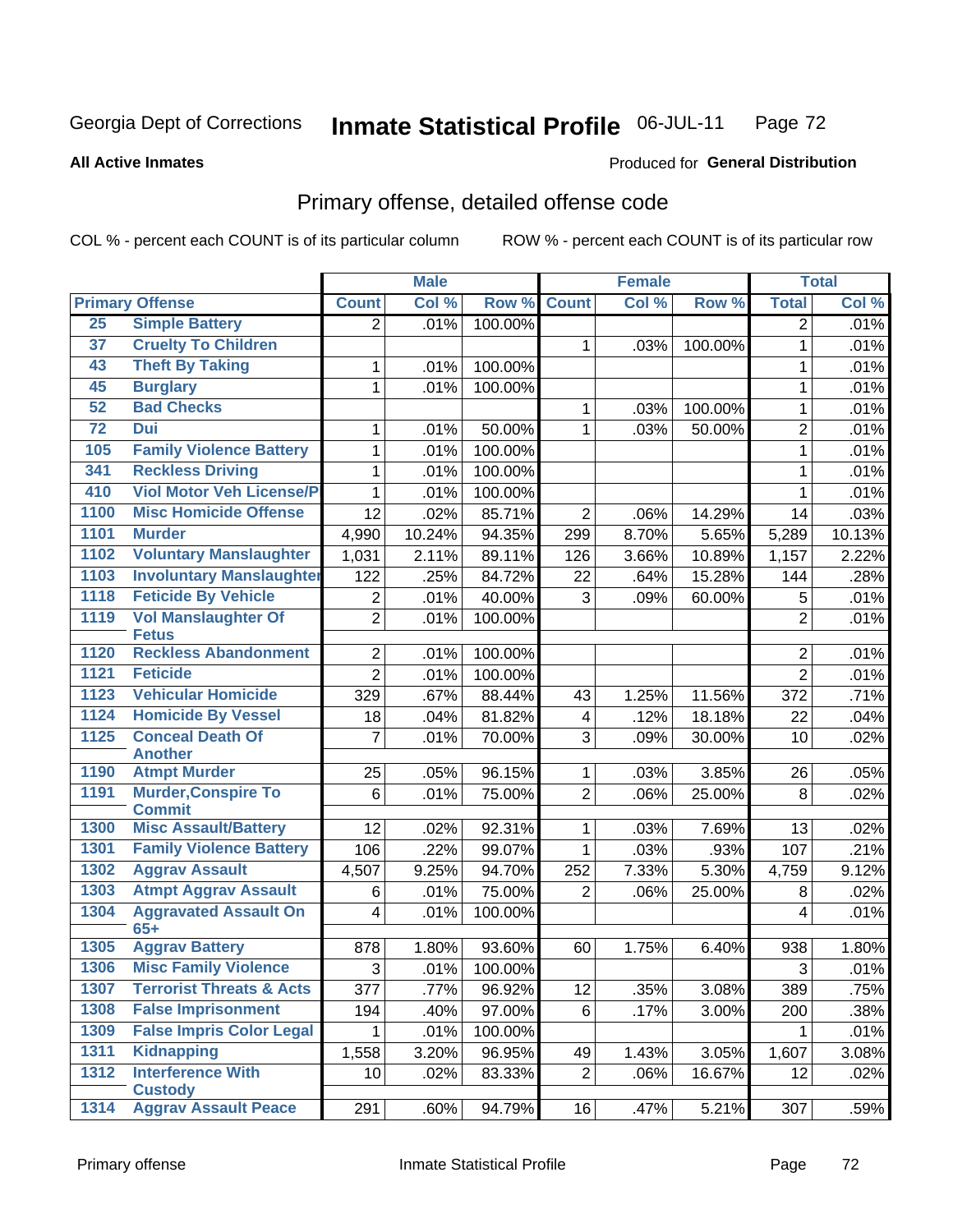#### Inmate Statistical Profile 06-JUL-11 Page 73

**Produced for General Distribution** 

### **All Active Inmates**

# Primary offense, detailed offense code

COL % - percent each COUNT is of its particular column

|      |                                             | <b>Male</b>             |        |         |                | <b>Female</b> |         | <b>Total</b>   |         |
|------|---------------------------------------------|-------------------------|--------|---------|----------------|---------------|---------|----------------|---------|
|      | <b>Primary Offense</b>                      | <b>Count</b>            | Col %  | Row %   | <b>Count</b>   | Col %         | Row %   | <b>Total</b>   | Col %   |
|      | <b>Ofcr</b>                                 |                         |        |         |                |               |         |                |         |
| 1315 | <b>Aggrav Battery Peace</b><br><b>Ofcr</b>  | 17                      | .03%   | 89.47%  | $\overline{2}$ | .06%          | 10.53%  | 19             | .04%    |
| 1316 | <b>Simple Battery</b>                       | 20                      | .04%   | 100.00% |                |               |         | 20             | .04%    |
| 1317 | <b>Reck Cond Infected</b><br><b>Person</b>  | 11                      | .02%   | 91.67%  | 1              | .03%          | 8.33%   | 12             | .02%    |
| 1318 | <b>Injury By Vehicle</b>                    | 107                     | .22%   | 91.45%  | 10             | .29%          | 8.55%   | 117            | .22%    |
| 1320 | <b>Stalking</b>                             | $\overline{4}$          | .01%   | 100.00% |                |               |         | 4              | .01%    |
| 1321 | <b>Aggrav Stalking</b>                      | 251                     | .51%   | 97.67%  | 6              | .17%          | 2.33%   | 257            | .49%    |
| 1390 | <b>Atmpt Kidnap</b>                         | $\overline{\mathbf{4}}$ | .01%   | 100.00% |                |               |         | 4              | .01%    |
| 1400 | <b>Arson Misc</b>                           | 1                       | .01%   | 100.00% |                |               |         | 1              | .01%    |
| 1401 | <b>Arson 1st Degree</b>                     | 89                      | .18%   | 81.65%  | 20             | .58%          | 18.35%  | 109            | .21%    |
| 1402 | <b>Arson 2nd Degree</b>                     | 16                      | .03%   | 94.12%  | 1              | .03%          | 5.88%   | 17             | .03%    |
| 1501 | <b>Crmnl Damage 1st</b><br><b>Degree</b>    | 26                      | .05%   | 92.86%  | $\overline{2}$ | .06%          | 7.14%   | 28             | .05%    |
| 1502 | <b>Crmnl Damage 2nd</b><br><b>Degree</b>    | 94                      | .19%   | 95.92%  | $\overline{4}$ | .12%          | 4.08%   | 98             | .19%    |
| 1504 | <b>Damage, Destroy Secr</b><br><b>Prop</b>  | $\overline{2}$          | .01%   | 100.00% |                |               |         | $\overline{2}$ | .01%    |
| 1506 | <b>Alter Id</b>                             | $\mathbf{1}$            | .01%   | 100.00% |                |               |         | 1              | .01%    |
| 1601 | <b>Burglary</b>                             | 5,140                   | 10.54% | 96.40%  | 192            | 5.58%         | 3.60%   | 5,332          | 10.22%  |
| 1602 | <b>Poss Tools Commit</b>                    | 37                      | .08%   | 97.37%  | 1              | .03%          | 2.63%   | 38             | $.07\%$ |
|      | <b>Crime</b>                                |                         |        |         |                |               |         |                |         |
| 1690 | <b>Atmpt Burglary</b>                       | 30                      | .06%   | 96.77%  | 1              | .03%          | 3.23%   | 31             | .06%    |
| 1700 | <b>Misc Forgery</b>                         | 1                       | .01%   | 100.00% |                |               |         | $\mathbf 1$    | .01%    |
| 1701 | <b>Forgery 1st Degree</b>                   | 1,046                   | 2.15%  | 73.35%  | 380            | 11.05%        | 26.65%  | 1,426          | 2.73%   |
| 1702 | <b>Forgery 2nd Degree</b>                   | 28                      | .06%   | 80.00%  | 7              | .20%          | 20.00%  | 35             | .07%    |
| 1704 | <b>Bad Checks</b>                           | 6                       | .01%   | 60.00%  | 4              | .12%          | 40.00%  | 10             | .02%    |
| 1750 | <b>Fraudulent Checks</b>                    | 5                       | .01%   | 83.33%  | 1              | .03%          | 16.67%  | 6              | .01%    |
| 1751 | <b>Theft Credit Card</b>                    | 16                      | .03%   | 76.19%  | 5              | .15%          | 23.81%  | 21             | .04%    |
| 1752 | <b>Forgery Credit Card</b>                  |                         |        |         | 1              | .03%          | 100.00% | $\mathbf 1$    | .01%    |
| 1753 | <b>Fraudulent Credit Card</b>               | 68                      | .14%   | 68.00%  | 32             | .93%          | 32.00%  | 100            | .19%    |
| 1755 | <b>Recv Gds, Srvs Fraud</b><br><b>Obtnd</b> |                         |        |         | 1              | .03%          | 100.00% | 1              | .01%    |
| 1756 | <b>Financial Identity Fraud</b>             | 47                      | .10%   | 58.75%  | 33             | .96%          | 41.25%  | 80             | .15%    |
| 1759 | <b>Telecommunications</b><br><b>Fraud</b>   | $\mathbf{1}$            | .01%   | 100.00% |                |               |         | 1              | .01%    |
| 1760 | <b>Computer Pornography</b>                 | 40                      | .08%   | 100.00% |                |               |         | 40             | .08%    |
| 1761 | <b>Computer Theft</b>                       | 3                       | .01%   | 20.00%  | 12             | .35%          | 80.00%  | 15             | .03%    |
| 1762 | <b>Computer Trespass</b>                    | $\mathbf{1}$            | .01%   | 100.00% |                |               |         | 1              | .01%    |
| 1796 | <b>Fraudulent Access</b>                    | $\overline{2}$          | .01%   | 100.00% |                |               |         | $\overline{2}$ | .01%    |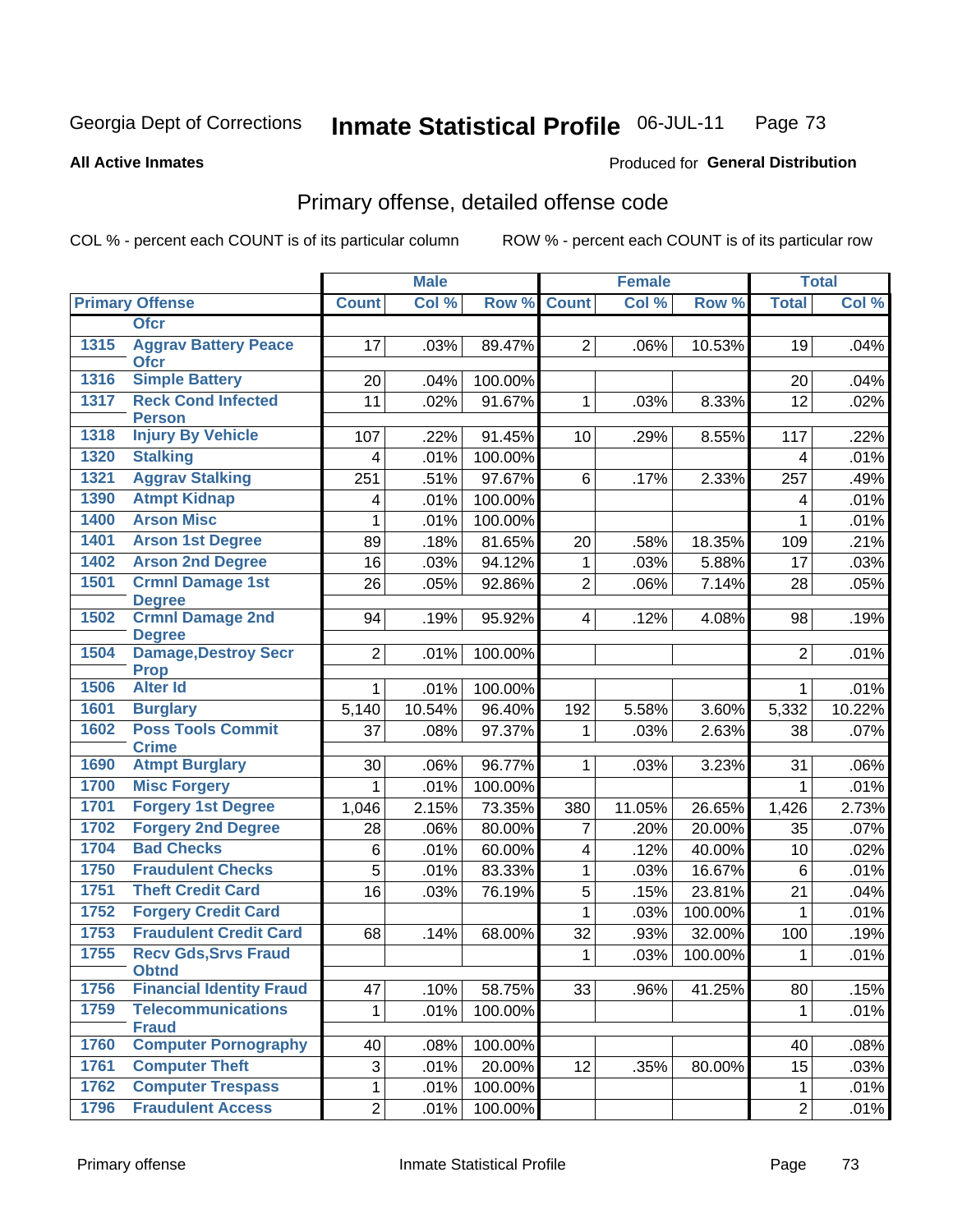#### Inmate Statistical Profile 06-JUL-11 Page 74

### **All Active Inmates**

### **Produced for General Distribution**

## Primary offense, detailed offense code

COL % - percent each COUNT is of its particular column

|      |                                            |                | <b>Male</b> |         |                         | <b>Female</b> |         |                | <b>Total</b> |
|------|--------------------------------------------|----------------|-------------|---------|-------------------------|---------------|---------|----------------|--------------|
|      | <b>Primary Offense</b>                     | <b>Count</b>   | Col %       | Row %   | <b>Count</b>            | Col %         | Row %   | <b>Total</b>   | Col %        |
|      | <b>Compute</b>                             |                |             |         |                         |               |         |                |              |
| 1799 | <b>Misc Fraud</b>                          | 8              | .02%        | 66.67%  | 4                       | .12%          | 33.33%  | 12             | .02%         |
| 1802 | <b>Theft By Taking</b>                     | 839            | 1.72%       | 84.32%  | 156                     | 4.54%         | 15.68%  | 995            | 1.91%        |
| 1803 | <b>Theft By Deception</b>                  | 47             | .10%        | 81.03%  | 11                      | .32%          | 18.97%  | 58             | .11%         |
| 1804 | <b>Theft By Extortion</b>                  | $\overline{2}$ | .01%        | 100.00% |                         |               |         | $\overline{2}$ | .01%         |
| 1806 | <b>Theft By Rec Stolen Prop</b>            | 786            | 1.61%       | 93.79%  | 52                      | 1.51%         | 6.21%   | 838            | 1.61%        |
| 1807 | <b>Theft Of Services</b>                   | 3              | .01%        | 75.00%  | 1                       | .03%          | 25.00%  | 4              | .01%         |
| 1808 | <b>Theft By Conversion</b>                 | 28             | .06%        | 80.00%  | $\overline{7}$          | .20%          | 20.00%  | 35             | .07%         |
| 1811 | <b>Convsn Paymnts Real</b>                 | 1              | .01%        | 100.00% |                         |               |         | 1              | .01%         |
|      | <b>Propy</b>                               |                |             |         |                         |               |         |                |              |
| 1812 | <b>Atmpt Theft By Taking</b>               | 7              | .01%        | 100.00% |                         |               |         | $\overline{7}$ | .01%         |
| 1813 | <b>Theft Motorveh Or Part</b>              | 74             | .15%        | 93.67%  | 5                       | .15%          | 6.33%   | 79             | .15%         |
| 1815 | <b>Theft Bring Prop In State</b>           | 8              | .02%        | 100.00% |                         |               |         | 8              | .02%         |
| 1816 | <b>Theft Recv Prop Out</b><br><b>State</b> |                |             |         | 1                       | .03%          | 100.00% | 1              | .01%         |
| 1821 | <b>Theft By Shoplifting</b>                | 372            | .76%        | 69.02%  | 167                     | 4.86%         | 30.98%  | 539            | 1.03%        |
| 1880 | <b>Entering Vehicle</b>                    | 135            | .28%        | 100.00% |                         |               |         | 135            | .26%         |
| 1901 | <b>Robbery</b>                             | 1,653          | 3.39%       | 94.03%  | 105                     | 3.05%         | 5.97%   | 1,758          | 3.37%        |
| 1902 | <b>Armed Robbery</b>                       | 5,253          | 10.78%      | 96.90%  | 168                     | 4.89%         | 3.10%   | 5,421          | 10.39%       |
| 1903 | <b>Robbery By Force</b>                    | 259            | .53%        | 91.84%  | 23                      | .67%          | 8.16%   | 282            | .54%         |
| 1904 | <b>Robbery By Intimidation</b>             | 282            | .58%        | 93.07%  | 21                      | .61%          | 6.93%   | 303            | .58%         |
| 1905 | <b>Robbery By Sudden</b>                   | 118            | .24%        | 91.47%  | 11                      | .32%          | 8.53%   | 129            | .25%         |
|      | <b>Snatch</b>                              |                |             |         |                         |               |         |                |              |
| 1911 | <b>Hijacking Motor Vehicle</b>             | 39             | .08%        | 100.00% |                         |               |         | 39             | .07%         |
| 1991 | <b>Atmpt Robbery</b>                       | 32             | .07%        | 100.00% |                         |               |         | 32             | .06%         |
| 1992 | <b>Atmpt Armed Robbery</b>                 | 73             | .15%        | 93.59%  | 5                       | .15%          | 6.41%   | 78             | .15%         |
| 2000 | <b>Misc Sexual Offense</b>                 | 17             | .03%        | 100.00% |                         |               |         | 17             | .03%         |
| 2001 | <b>Rape</b>                                | 1,761          | 3.61%       | 99.77%  | $\overline{\mathbf{4}}$ | .12%          | .23%    | 1,765          | 3.38%        |
| 2002 | <b>Sodomy</b>                              | 19             | .04%        | 95.00%  | 1                       | .03%          | 5.00%   | 20             | .04%         |
| 2003 | <b>Aggrav Sodomy</b>                       | 210            | .43%        | 99.53%  | $\mathbf{1}$            | .03%          | .47%    | 211            | .40%         |
| 2004 | <b>Bestiality</b>                          | 3              | .01%        | 100.00% |                         |               |         | 3              | .01%         |
| 2006 | <b>Incest</b>                              | 170            | .35%        | 97.70%  | $\overline{\mathbf{4}}$ | .12%          | 2.30%   | 174            | .33%         |
| 2007 | <b>Bigamy</b>                              |                |             |         | 1                       | .03%          | 100.00% | 1              | .01%         |
| 2009 | <b>Aggrav Sexual Battery</b>               | 182            | .37%        | 99.45%  | $\mathbf{1}$            | .03%          | .55%    | 183            | .35%         |
| 2011 | <b>Sexual Battery</b>                      | 125            | .26%        | 100.00% |                         |               |         | 125            | .24%         |
| 2016 | <b>Pimping A Minor Under</b>               | 5              | .01%        | 83.33%  | $\mathbf{1}$            | .03%          | 16.67%  | 6              | .01%         |
|      | 18                                         |                |             |         |                         |               |         |                |              |
| 2017 | <b>Pandering By</b><br><b>Compulsion</b>   | $\mathbf{1}$   | .01%        | 100.00% |                         |               |         | $\mathbf{1}$   | .01%         |
| 2018 | <b>Statutory Rape</b>                      | 737            | 1.51%       | 99.06%  | 7                       | .20%          | .94%    | 744            | 1.43%        |
|      |                                            |                |             |         |                         |               |         |                |              |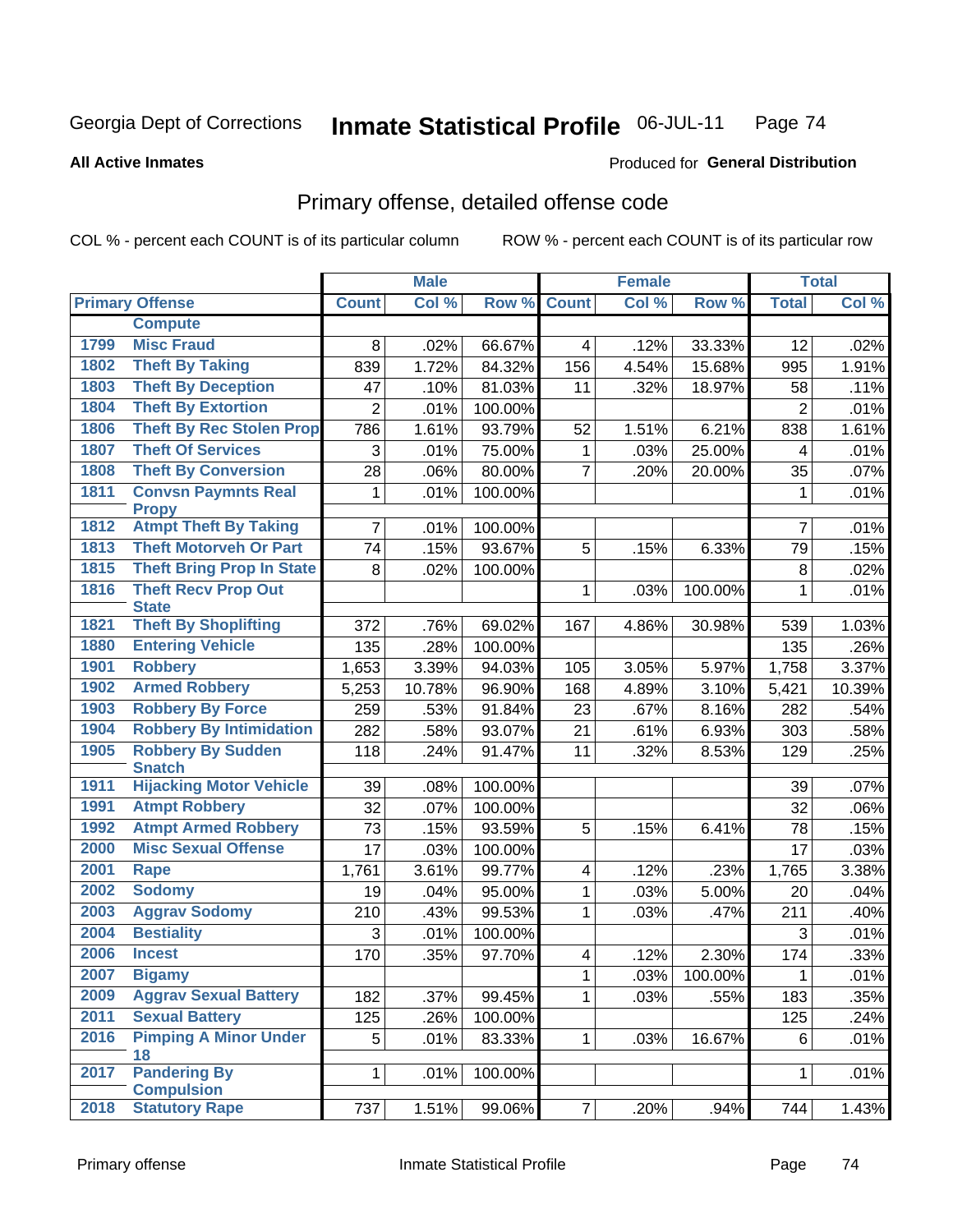### Inmate Statistical Profile 06-JUL-11 Page 75

### **All Active Inmates**

### **Produced for General Distribution**

## Primary offense, detailed offense code

COL % - percent each COUNT is of its particular column

|      |                                            |                         | <b>Male</b> |         |                 | <b>Female</b> |         |                  | <b>Total</b> |
|------|--------------------------------------------|-------------------------|-------------|---------|-----------------|---------------|---------|------------------|--------------|
|      | <b>Primary Offense</b>                     | <b>Count</b>            | Col %       | Row %   | <b>Count</b>    | Col %         | Row %   | <b>Total</b>     | Col %        |
| 2019 | <b>Child Molestation</b>                   | 2,428                   | 4.98%       | 97.78%  | $\overline{55}$ | 1.60%         | 2.22%   | 2,483            | 4.76%        |
| 2020 | <b>Enticing Child-Indec</b><br><b>Purp</b> | 84                      | .17%        | 96.55%  | 3               | .09%          | 3.45%   | 87               | .17%         |
| 2021 | <b>Aggrav Child Molestation</b>            | 1,282                   | 2.63%       | 98.46%  | 20              | .58%          | 1.54%   | 1,302            | 2.49%        |
| 2022 | <b>Necrophilia</b>                         | 1                       | .01%        | 100.00% |                 |               |         | 1                | .01%         |
| 2023 | Sexl/AssIt/Agn/Pers/Cstdy                  | 6                       | .01%        | 100.00% |                 |               |         | 6                | .01%         |
| 2025 | <b>Solicit Sodomy From</b><br><b>Minor</b> | $\overline{4}$          | .01%        | 100.00% |                 |               |         | 4                | .01%         |
| 2026 | <b>Sex Offender Fail Registr</b>           | 318                     | .65%        | 97.25%  | 9               | .26%          | 2.75%   | 327              | .63%         |
| 2028 | <b>Sex Offender Fail To</b><br><b>Move</b> | $\overline{7}$          | .01%        | 100.00% |                 |               |         | $\overline{7}$   | .01%         |
| 2090 | <b>Entice Child, Attempted</b>             | 5                       | .01%        | 100.00% |                 |               |         | 5                | .01%         |
| 2091 | <b>Atmpt Rape</b>                          | 23                      | .05%        | 95.83%  | 1               | .03%          | 4.17%   | 24               | .05%         |
| 2092 | <b>Atmpt Sodomy</b>                        | $\overline{c}$          | .01%        | 100.00% |                 |               |         | $\overline{2}$   | .01%         |
| 2093 | <b>Atmpt Aggrav Sodomy</b>                 | $\overline{3}$          | .01%        | 100.00% |                 |               |         | 3                | .01%         |
| 2094 | <b>Atmpt Child Molestation</b>             | $\overline{23}$         | .05%        | 100.00% |                 |               |         | 23               | .04%         |
| 2095 | <b>Agg Aslt W Intnt To Rape</b>            | 43                      | .09%        | 100.00% |                 |               |         | 43               | .08%         |
| 2096 | <b>Aggrav Ch Molest, Atmpt</b>             | 3                       | .01%        | 100.00% |                 |               |         | 3                | .01%         |
| 2097 | <b>Statutory Rape, Atmpt</b>               | $\overline{2}$          | .01%        | 100.00% |                 |               |         | $\overline{c}$   | .01%         |
| 2098 | <b>Incest, Atmpt</b>                       | $\mathbf 1$             | .01%        | 100.00% |                 |               |         | $\mathbf{1}$     | .01%         |
| 2099 | <b>Agg Sex Battery Atmpt</b>               | $\overline{c}$          | .01%        | 100.00% |                 |               |         | $\overline{2}$   | .01%         |
| 2100 | <b>Misc Obscenity</b>                      | 3                       | .01%        | 100.00% |                 |               |         | 3                | .01%         |
| 2200 | <b>Misc Public Order</b>                   | $\mathbf{1}$            | .01%        | 100.00% |                 |               |         | $\mathbf{1}$     | .01%         |
| 2202 | <b>Insurrection</b>                        | $\mathbf{1}$            | .01%        | 100.00% |                 |               |         | $\mathbf 1$      | .01%         |
| 2205 | <b>False Swearng Writtn</b><br><b>Stmt</b> | 9                       | .02%        | 75.00%  | 3               | .09%          | 25.00%  | 12               | .02%         |
| 2302 | <b>Viol Oath Public Offcr</b>              | $\overline{c}$          | .01%        | 100.00% |                 |               |         | $\overline{2}$   | .01%         |
| 2307 | <b>Defrauding State</b>                    | $\mathbf{1}$            | .01%        | 50.00%  | 1               | .03%          | 50.00%  | $\overline{2}$   | .01%         |
| 2311 | <b>False Certificates</b>                  |                         |             |         | 1               | .03%          | 100.00% | $\mathbf{1}$     | .01%         |
| 2313 | <b>Influencing Witness</b>                 | $\overline{\mathbf{4}}$ | .01%        | 66.67%  | $\overline{2}$  | .06%          | 33.33%  | 6                | .01%         |
| 2314 | <b>Obstr Of Law Enf Officer</b>            | 514                     | 1.05%       | 93.97%  | 33              | .96%          | 6.03%   | 547              | 1.05%        |
| 2315 | <b>Tampering With</b><br><b>Evidence</b>   | 6                       | .01%        | 75.00%  | $\overline{2}$  | .06%          | 25.00%  | 8                | .02%         |
| 2316 | <b>Fleeing/Eluding Police</b>              | 169                     | .35%        | 95.48%  | 8               | .23%          | 4.52%   | 177              | .34%         |
| 2401 | <b>Perjury</b>                             | 1                       | .01%        | 100.00% |                 |               |         | 1                | .01%         |
| 2402 | <b>False Swearing</b>                      | 8                       | .02%        | 88.89%  | 1               | .03%          | 11.11%  | $\boldsymbol{9}$ | .02%         |
| 2404 | <b>Impersonation</b>                       | $\overline{\mathbf{4}}$ | .01%        | 100.00% |                 |               |         | 4                | .01%         |
| 2405 | <b>Impersonating Officer</b>               | 3                       | .01%        | 75.00%  | $\mathbf 1$     | .03%          | 25.00%  | 4                | .01%         |
| 2406 | <b>Barratry</b>                            | $\mathbf{1}$            | .01%        | 100.00% |                 |               |         | 1                | .01%         |
| 2408 | <b>False Statements Govt</b>               | 26                      | .05%        | 78.79%  | $\overline{7}$  | .20%          | 21.21%  | 33               | .06%         |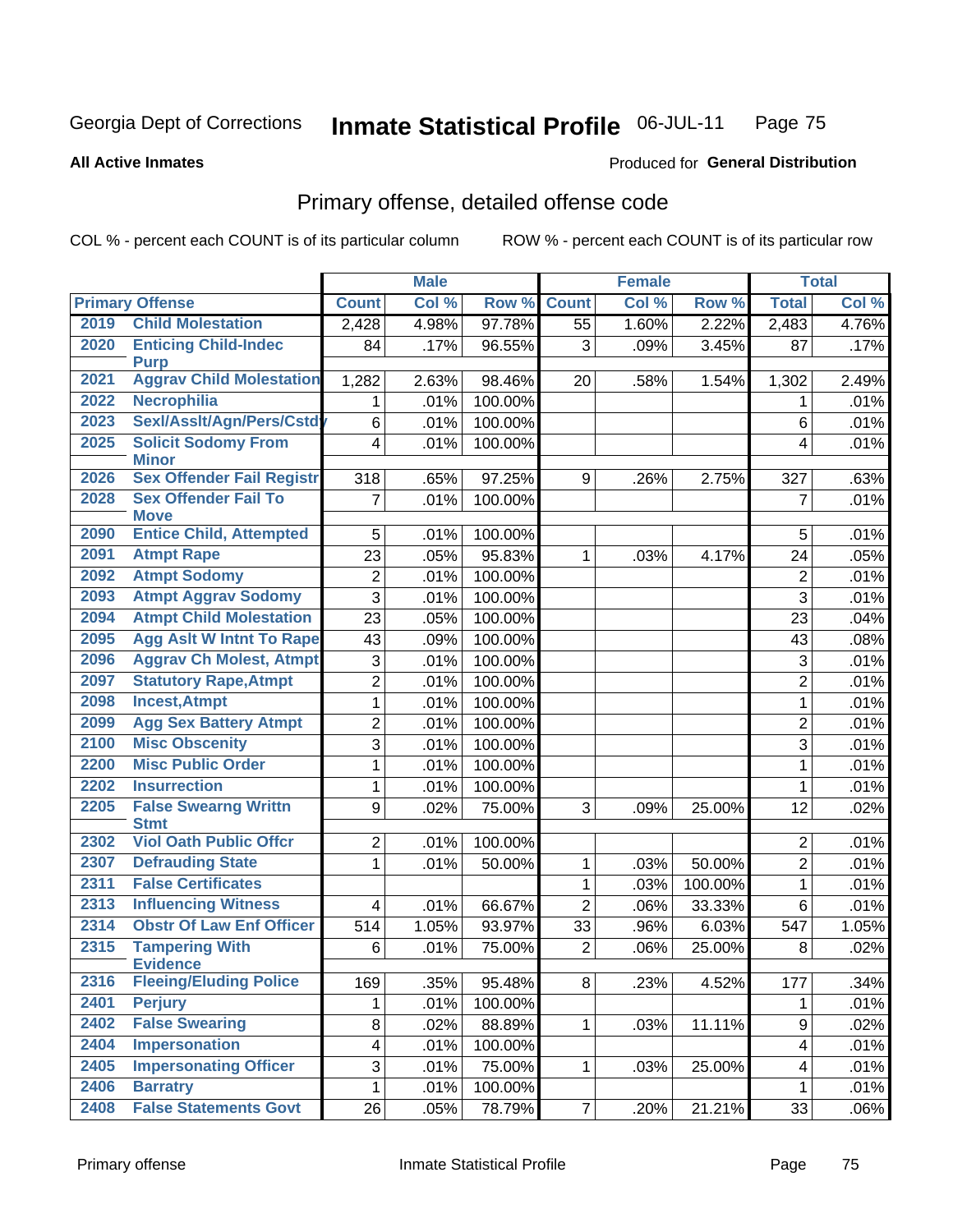#### Inmate Statistical Profile 06-JUL-11 Page 76

### **All Active Inmates**

### **Produced for General Distribution**

## Primary offense, detailed offense code

COL % - percent each COUNT is of its particular column

|      |                                               |                         | <b>Male</b> |         |                | <b>Female</b> |         |                | <b>Total</b> |
|------|-----------------------------------------------|-------------------------|-------------|---------|----------------|---------------|---------|----------------|--------------|
|      | <b>Primary Offense</b>                        | <b>Count</b>            | Col %       | Row %   | <b>Count</b>   | Col %         | Row %   | <b>Total</b>   | Col %        |
| 2409 | <b>Unauth Represtn Peace</b>                  | 1 <sup>1</sup>          | .01%        | 100.00% |                |               |         | 1              | .01%         |
| 2411 | <b>Impersntng In Legal</b><br><b>Procd</b>    | 1                       | .01%        | 100.00% |                |               |         | 1              | .01%         |
| 2501 | <b>Escape</b>                                 | 50                      | .10%        | 87.72%  | $\overline{7}$ | .20%          | 12.28%  | 57             | .11%         |
| 2503 | <b>Hindering Appreh Or Pun</b>                | $\overline{2}$          | .01%        | 66.67%  | $\mathbf{1}$   | .03%          | 33.33%  | 3              | .01%         |
| 2507 | <b>Mutiny In Penal Inst</b>                   | $\overline{2}$          | .01%        | 100.00% |                |               |         | $\overline{2}$ | .01%         |
| 2511 | <b>Bail Jumping</b>                           | $\overline{3}$          | .01%        | 60.00%  | $\overline{2}$ | .06%          | 40.00%  | 5              | .01%         |
| 2609 | <b>False Public Alarm</b>                     | $\mathbf{1}$            | .01%        | 100.00% |                |               |         | $\mathbf{1}$   | .01%         |
| 2613 | <b>Crmnl Interfere Govt</b><br><b>Prop</b>    | 24                      | .05%        | 92.31%  | $\overline{2}$ | .06%          | 7.69%   | 26             | .05%         |
| 2761 | <b>Removal Baggage, Cargo</b><br><b>Etc</b>   |                         |             |         | $\mathbf{1}$   | .03%          | 100.00% | 1              | .01%         |
| 2801 | <b>Cruelty To Children</b>                    | 221                     | .45%        | 71.52%  | 88             | 2.56%         | 28.48%  | 309            | .59%         |
| 2802 | <b>Atmpt Cruelty To</b><br><b>Children</b>    | $\mathbf 1$             | .01%        | 100.00% |                |               |         | 1              | .01%         |
| 2803 | <b>Manufact Meth Near</b><br><b>Child</b>     | 13                      | .03%        | 72.22%  | 5              | .15%          | 27.78%  | 18             | .03%         |
| 2811 | <b>Cruelty To Elder Person</b>                | 15                      | .03%        | 65.22%  | 8              | .23%          | 34.78%  | 23             | .04%         |
| 2843 | <b>Sex Exploitation Child</b>                 | 123                     | .25%        | 98.40%  | $\overline{2}$ | .06%          | 1.60%   | 125            | .24%         |
| 2901 | <b>Carry Concealed Weapon</b>                 | 6                       | .01%        | 100.00% |                |               |         | 6              | .01%         |
| 2903 | <b>Carry Pistl Without Licns</b>              | 1                       | .01%        | 100.00% |                |               |         | 1              | .01%         |
| 2910 | <b>Poss Of Firearm Dur</b><br><b>Crime</b>    | 357                     | .73%        | 96.75%  | 12             | .35%          | 3.25%   | 369            | .71%         |
| 2911 | <b>Poss Knife During Crime</b>                | $\overline{\mathbf{4}}$ | .01%        | 80.00%  | 1.             | .03%          | 20.00%  | 5              | .01%         |
| 2912 | <b>Poss Of Certain</b><br><b>Weapons</b>      | $\overline{22}$         | .05%        | 100.00% |                |               |         | 22             | .04%         |
| 2913 | <b>Poss Firearm 1st</b><br><b>Offender</b>    | 88                      | .18%        | 95.65%  | $\overline{4}$ | .12%          | 4.35%   | 92             | .18%         |
| 2914 | <b>Poss Firearm Convct</b><br><b>Felon</b>    | 817                     | 1.68%       | 98.32%  | 14             | .41%          | 1.68%   | 831            | 1.59%        |
| 2915 | <b>Carry Weapon At School</b>                 | 5                       | .01%        | 100.00% |                |               |         | 5              | .01%         |
| 2963 | <b>Guard Line</b><br><b>W/Weapon/Drugs</b>    | $\overline{7}$          | .01%        | 58.33%  | 5              | .15%          | 41.67%  | 12             | .02%         |
| 2965 | <b>Poss Wpn, Drugs By</b><br><b>Prisnr</b>    | 30                      | .06%        | 96.77%  | $\mathbf{1}$   | .03%          | 3.23%   | 31             | .06%         |
| 2971 | <b>Cruelty To Animals</b>                     | $\overline{7}$          | .01%        | 100.00% |                |               |         | $\overline{7}$ | .01%         |
| 2972 | <b>Aggrav Cruelty To</b><br><b>Animals</b>    | 12                      | .02%        | 100.00% |                |               |         | 12             | .02%         |
| 3000 | <b>Misc Invasion Of Privacy</b>               | $\overline{2}$          | .01%        | 100.00% |                |               |         | $\overline{2}$ | .01%         |
| 3001 | <b>Eavesdrop &amp;</b><br><b>Surveillance</b> | $\overline{2}$          | .01%        | 100.00% |                |               |         | $\overline{2}$ | .01%         |
| 3002 | <b>Peeping Tom</b>                            | 18                      | .04%        | 100.00% |                |               |         | 18             | .03%         |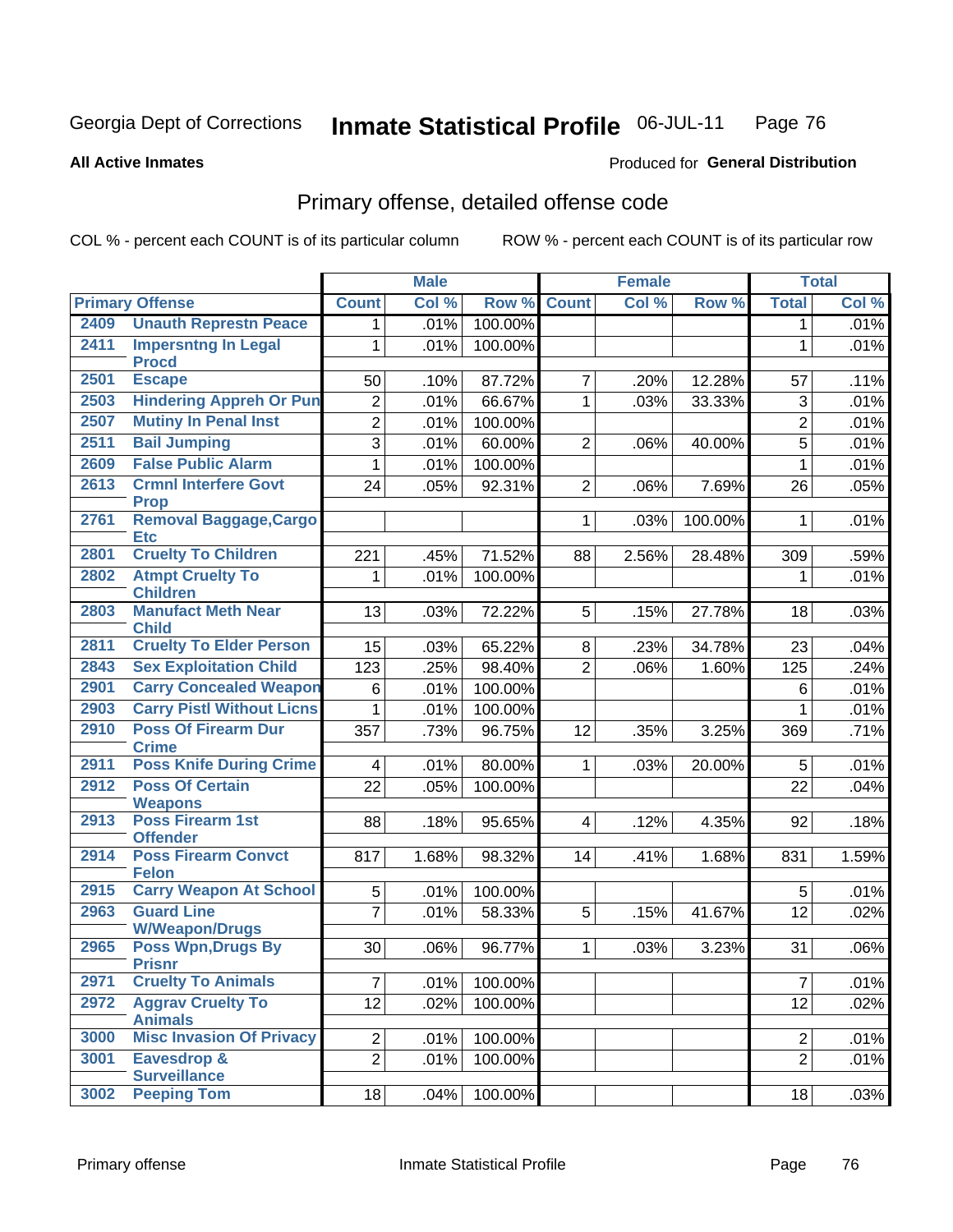### Inmate Statistical Profile 06-JUL-11 Page 77

**All Active Inmates** 

### **Produced for General Distribution**

## Primary offense, detailed offense code

COL % - percent each COUNT is of its particular column

|      |                                            | <b>Male</b>      |       | <b>Female</b> |                |       | <b>Total</b> |              |         |
|------|--------------------------------------------|------------------|-------|---------------|----------------|-------|--------------|--------------|---------|
|      | <b>Primary Offense</b>                     | <b>Count</b>     | Col % | Row %         | <b>Count</b>   | Col % | Row %        | <b>Total</b> | Col %   |
| 3404 | <b>Racketeering</b>                        | 36               | .07%  | 73.47%        | 13             | .38%  | 26.53%       | 49           | .09%    |
| 4001 | <b>S/D Narcotics Opiates</b>               | 31               | .06%  | 88.57%        | 4              | .12%  | 11.43%       | 35           | .07%    |
| 4002 | <b>S/D Dep Stim Cntrf Drugs</b>            | 53               | .11%  | 72.60%        | 20             | .58%  | 27.40%       | 73           | .14%    |
| 4004 | <b>S/D Of Marijuana</b>                    | $\overline{3}17$ | .65%  | 96.06%        | 13             | .38%  | 3.94%        | 330          | .63%    |
| 4005 | <b>S/D Of Alcoholic Intox</b>              | 1                | .01%  | 100.00%       |                |       |              | 1            | .01%    |
| 4006 | <b>Poss Narcotics Opiates</b>              | 47               | .10%  | 73.44%        | 17             | .49%  | 26.56%       | 64           | .12%    |
| 4007 | <b>Poss Dep Stim Cntrf</b><br><b>Drugs</b> | 82               | .17%  | 76.64%        | 25             | .73%  | 23.36%       | 107          | .21%    |
| 4009 | <b>Poss Of Marijuana</b>                   | 99               | .20%  | 90.83%        | 10             | .29%  | 9.17%        | 109          | .21%    |
| 4011 | <b>Illegal Attm To Obt Drugs</b>           | 4                | .01%  | 36.36%        | 7              | .20%  | 63.64%       | 11           | .02%    |
| 4012 | <b>Viol Ga Cntrl Sbst Act</b>              | 51               | .10%  | 89.47%        | 6              | .17%  | 10.53%       | 57           | .11%    |
| 4013 | <b>Viol Dngrous Drgs Act</b>               | 72               | .15%  | 82.76%        | 15             | .44%  | 17.24%       | 87           | .17%    |
| 4014 | <b>Uniwfl Mfg/Del/Dist N-C S</b>           | 26               | .05%  | 100.00%       |                |       |              | 26           | .05%    |
| 4016 | <b>Poss Drug Related Matri</b>             | 9                | .02%  | 75.00%        | 3              | .09%  | 25.00%       | 12           | .02%    |
| 4017 | <b>S/D Cont Sub Public</b>                 | 50               | .10%  | 94.34%        | 3              | .09%  | 5.66%        | 53           | .10%    |
| 4018 | <b>S/D Cont Sub School</b>                 | 36               | .07%  | 94.74%        | $\overline{2}$ | .06%  | 5.26%        | 38           | .07%    |
| 4021 | <b>S/D Cocaine</b>                         | 980              | 2.01% | 94.69%        | 55             | 1.60% | 5.31%        | 1,035        | 1.98%   |
| 4022 | <b>Poss Of Cocaine</b>                     | 933              | 1.91% | 87.61%        | 132            | 3.84% | 12.39%       | 1,065        | 2.04%   |
| 4030 | <b>Poss Ephedrine</b>                      | 11               | .02%  | 61.11%        | $\overline{7}$ | .20%  | 38.89%       | 18           | .03%    |
| 4031 | <b>Poss Methamphetamine</b>                | 472              | .97%  | 82.66%        | 99             | 2.88% | 17.34%       | 571          | 1.09%   |
| 4032 | <b>Sale Methamphetamine</b>                | 100              | .21%  | 76.92%        | 30             | .87%  | 23.08%       | 130          | .25%    |
| 4033 | <b>Poss Mda/Extsy</b>                      | 20               | .04%  | 90.91%        | $\overline{2}$ | .06%  | 9.09%        | 22           | .04%    |
| 4034 | <b>Sale Mda/Extsy</b>                      | 8                | .02%  | 100.00%       |                |       |              | 8            | .02%    |
| 4050 | <b>Poss W Int Dist Cocaine</b>             | 547              | 1.12% | 95.13%        | 28             | .81%  | 4.87%        | 575          | 1.10%   |
| 4051 | <b>Poss W Int Dist</b><br><b>Marijuana</b> | 716              | 1.47% | 96.63%        | 25             | .73%  | 3.37%        | 741          | 1.42%   |
| 4052 | <b>Poss W Int Dist Meth</b>                | 259              | .53%  | 85.76%        | 43             | 1.25% | 14.24%       | 302          | .58%    |
| 4053 | <b>Poss W Int Dis Other</b><br><b>Drug</b> | 96               | .20%  | 86.49%        | 15             | .44%  | 13.51%       | 111          | .21%    |
| 4090 | <b>Atmpt Viol Substance</b><br><b>Act</b>  | 31               | .06%  | 86.11%        | 5              | .15%  | 13.89%       | 36           | .07%    |
| 4100 | <b>Misc Drugs Trafficking</b>              | 33               | .07%  | 100.00%       |                |       |              | 33           | .06%    |
| 4101 | <b>Traf Cocaine Less 200</b>               | 488              | 1.00% | 96.83%        | 16             | .47%  | 3.17%        | 504          | .97%    |
|      | Gm                                         |                  |       |               |                |       |              |              |         |
| 4102 | <b>Traf Cocaine 201-400</b><br>Gm          | 206              | .42%  | 93.64%        | 14             | .41%  | 6.36%        | 220          | .42%    |
| 4103 | <b>Traf Cocaine 401+ Gm</b>                | 147              | .30%  | 95.45%        | $\overline{7}$ | .20%  | 4.55%        | 154          | $.30\%$ |
| 4111 | <b>Traf Narcotic Less 14 Gm</b>            | 10               | .02%  | 100.00%       |                |       |              | 10           | .02%    |
| 4112 | <b>Traf Narcotic 15-28 Gm</b>              | 6                | .01%  | 100.00%       |                |       |              | 6            | .01%    |
| 4113 | <b>Traf Narcotic 29+ Gm</b>                | 5                | .01%  | 100.00%       |                |       |              | 5            | .01%    |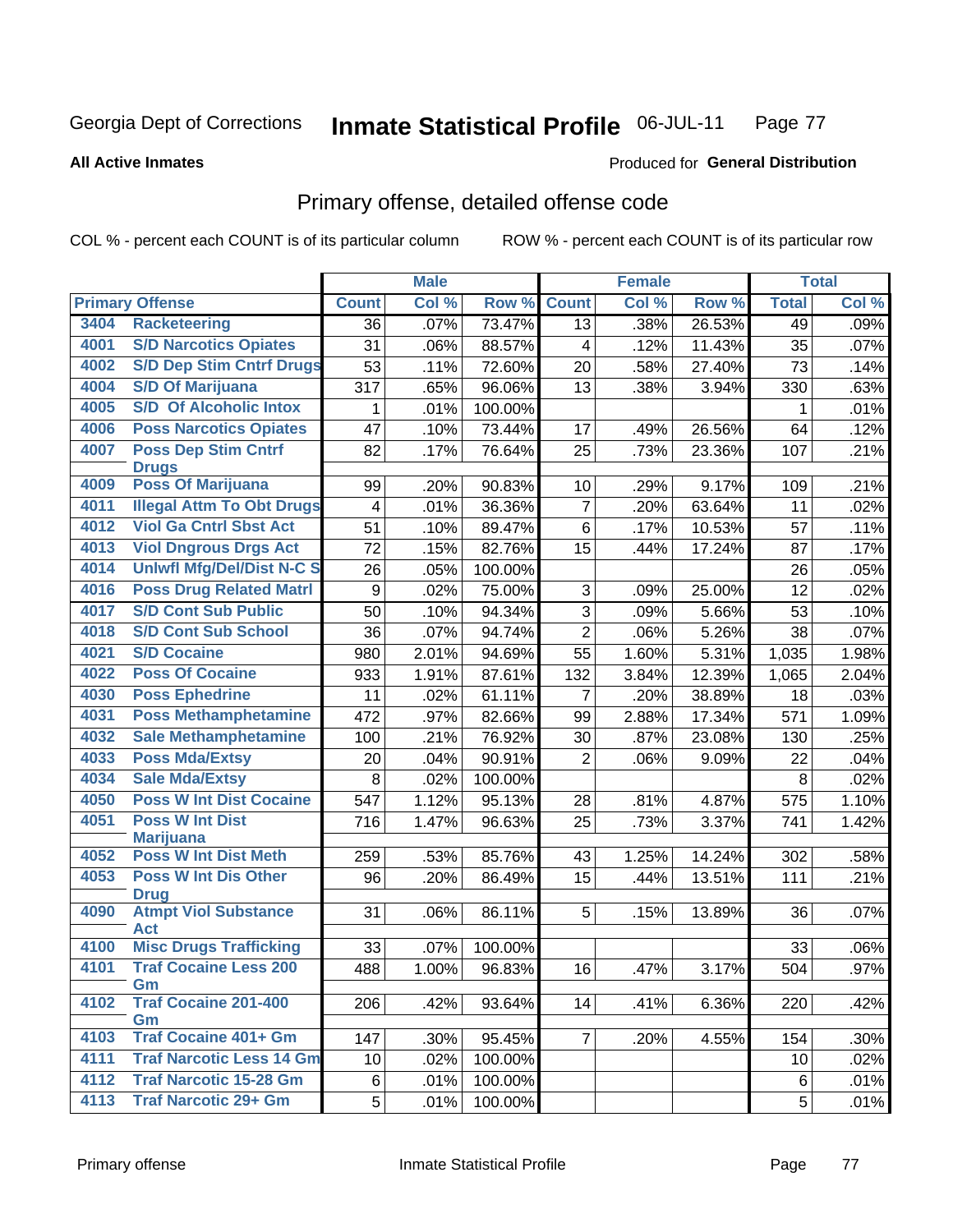#### Inmate Statistical Profile 06-JUL-11 Page 78

**All Active Inmates** 

### Produced for General Distribution

## Primary offense, detailed offense code

COL % - percent each COUNT is of its particular column

|      |                                                |                         | <b>Male</b> |         |                 | <b>Female</b> |        |                         | <b>Total</b> |
|------|------------------------------------------------|-------------------------|-------------|---------|-----------------|---------------|--------|-------------------------|--------------|
|      | <b>Primary Offense</b>                         | <b>Count</b>            | Col %       | Row %   | <b>Count</b>    | Col %         | Row %  | <b>Total</b>            | Col%         |
| 4121 | Traf Marijna 10-2000 Lb                        | 101                     | .21%        | 94.39%  | 6               | .17%          | 5.61%  | 107                     | .21%         |
| 4122 | Traf Marijna 2001-10k Lb                       | 3                       | .01%        | 100.00% |                 |               |        | 3                       | .01%         |
| 4123 | Traf Marijna 10001+ Lb                         | $\overline{5}$          | .01%        | 100.00% |                 |               |        | 5                       | .01%         |
| 4126 | <b>Traf Amphtmine 28-199</b>                   | 5                       | .01%        | 83.33%  | $\mathbf{1}$    | .03%          | 16.67% | 6                       | .01%         |
|      | Gm                                             |                         |             |         |                 |               |        |                         |              |
| 4127 | <b>Traf Amphtmine 200-399</b><br>Gm            | 2                       | .01%        | 100.00% |                 |               |        | $\overline{2}$          | .01%         |
| 4128 | <b>Traf Amphtmine 400+ Gm</b>                  | 4 <sup>1</sup>          | .01%        | 100.00% |                 |               |        | $\overline{\mathbf{4}}$ | .01%         |
| 4130 | <b>Cnspire Traffic Cntrl Sub</b>               | 14                      | .03%        | 82.35%  | 3               | .09%          | 17.65% | 17                      | .03%         |
| 4131 | <b>Transactions Drug</b>                       | $\mathbf{1}$            | .01%        | 100.00% |                 |               |        | 1                       | .01%         |
| 4133 | <b>Objects</b><br><b>Use Comm Facity Vio C</b> | 3 <sup>1</sup>          | .01%        | 100.00% |                 |               |        | 3                       | .01%         |
|      | <b>Sub</b>                                     |                         |             |         |                 |               |        |                         |              |
| 4134 | <b>Att/Consprcy Commt</b><br>C/S/Of            | 49                      | .10%        | 83.05%  | 10 <sup>1</sup> | .29%          | 16.95% | 59                      | .11%         |
| 4135 | <b>Unauth Dist Contrild Sub</b>                | 1                       | .01%        | 50.00%  | $\mathbf{1}$    | .03%          | 50.00% | $\overline{2}$          | .01%         |
| 4136 | <b>Illgl Dist Contrild Subst</b>               | $\mathbf{1}$            | .01%        | 100.00% |                 |               |        | $\mathbf{1}$            | .01%         |
| 4140 | <b>Traf Methamph 28-199</b><br>Gm              | 211                     | .43%        | 82.75%  | 44              | 1.28%         | 17.25% | 255                     | .49%         |
| 4141 | <b>Traf Methamph 200-399</b><br>Gm             | 73                      | .15%        | 90.12%  | 8               | .23%          | 9.88%  | 81                      | .16%         |
| 4142 | Traf Methamph 400+ Gm                          | 58                      | .12%        | 95.08%  | 3 <sup>1</sup>  | .09%          | 4.92%  | 61                      | .12%         |
| 4143 | <b>Manf Methamph 28-199</b>                    | 20                      | .04%        | 71.43%  | 8               | .23%          | 28.57% | 28                      | .05%         |
|      | Gm                                             |                         |             |         |                 |               |        |                         |              |
| 4144 | <b>Manf Methamph 200-399</b><br>Gm             | 8 <sup>1</sup>          | .02%        | 100.00% |                 |               |        | 8                       | .02%         |
| 4146 | <b>Traf Methamph Unspec</b>                    | 62                      | .13%        | 92.54%  | 5               | .15%          | 7.46%  | 67                      | .13%         |
|      | Amt                                            |                         |             |         |                 |               |        |                         |              |
| 4147 | <b>Manf Methamph Unspec</b><br>Amt             | 174                     | .36%        | 87.88%  | 24              | .70%          | 12.12% | 198                     | .38%         |
| 4150 | <b>Traf Mda/Extsy 28-199gm</b>                 | 19                      | .04%        | 90.48%  | $\overline{2}$  | .06%          | 9.52%  | 21                      | .04%         |
| 4151 | <b>Traf Mda/Extsy 200-</b>                     | 8                       | .02%        | 80.00%  | $\overline{2}$  | .06%          | 20.00% | 10                      | .02%         |
|      | 399gm                                          |                         |             |         |                 |               |        |                         |              |
| 4152 | Traf Mda/Extsy 400+Gm                          | $\overline{\mathbf{4}}$ | .01%        | 100.00% |                 |               |        | $\overline{4}$          | .01%         |
| 5001 | <b>Viol Motor Vehicle Laws</b>                 | 47                      | .10%        | 94.00%  | 3               | .09%          | 6.00%  | 50                      | .10%         |
| 5003 | <b>Chop Shop Violation</b>                     | $\mathbf 1$             | .01%        | 100.00% |                 |               |        | 1                       | .01%         |
| 5004 | <b>Drvng Habtl Violator</b>                    | 13                      | .03%        | 100.00% |                 |               |        | 13                      | .02%         |
| 5005 | <b>Habit Traf Viol/Impaired</b>                | 25                      | .05%        | 96.15%  | $\mathbf{1}$    | .03%          | 3.85%  | 26                      | .05%         |
| 5006 | <b>Habit Traf Viol/Other</b>                   | 25                      | .05%        | 100.00% |                 |               |        | 25                      | .05%         |
| 5007 | <b>Hit-Run W/Injury/Fatality</b>               | $\overline{7}$          | .01%        | 77.78%  | $\overline{2}$  | .06%          | 22.22% | 9                       | .02%         |
| 5171 | <b>Poss Contraband</b><br><b>Articles</b>      | $\mathbf 1$             | .01%        | 100.00% |                 |               |        | 1                       | .01%         |
|      |                                                |                         |             |         |                 |               |        |                         |              |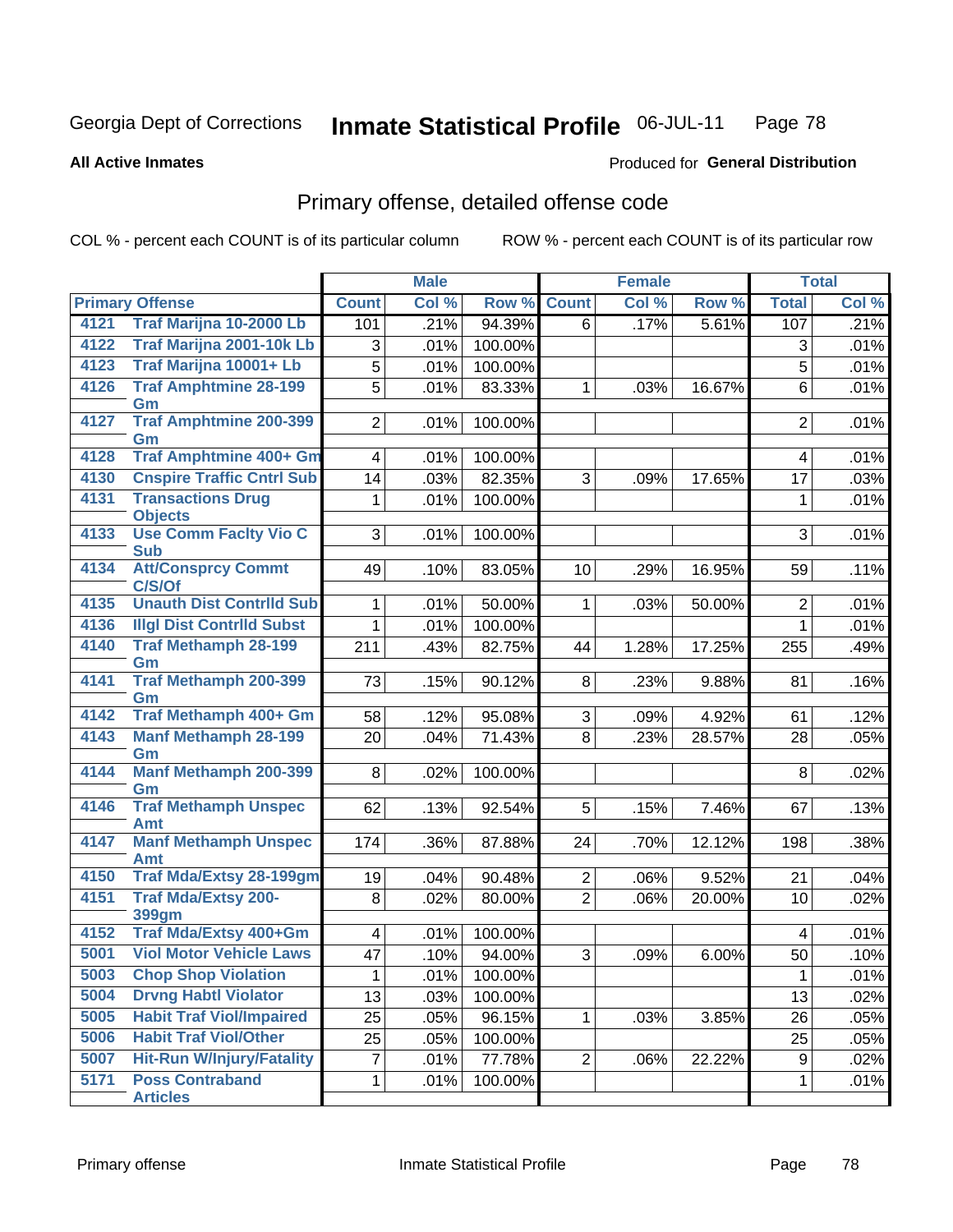### Inmate Statistical Profile 06-JUL-11 Page 79

**All Active Inmates** 

### Produced for General Distribution

## Primary offense, detailed offense code

COL % - percent each COUNT is of its particular column

|                      |                                  |                | <b>Male</b> |             |       | <b>Female</b> |        |              | <b>Total</b> |
|----------------------|----------------------------------|----------------|-------------|-------------|-------|---------------|--------|--------------|--------------|
|                      | <b>Primary Offense</b>           | <b>Count</b>   | Col %       | Row % Count |       | Col %         | Row %  | <b>Total</b> | Col %        |
| 6000                 | <b>Misc Mrals/Pblic H/Safty</b>  | 12             | .02%        | 85.71%      | 2     | $.06\%$       | 14.29% | 14           | .03%         |
| 6200                 | <b>Misc CorrectionI Inst Off</b> | 4              | .01%        | 100.00%     |       |               |        | 4            | .01%         |
| 8001                 | <b>Violatn Othr States Law</b>   | 2              | .01%        | 100.00%     |       |               |        | 2            | .01%         |
| 9901                 | <b>Conspiracy</b>                | 50             | .10%        | 86.21%      | 8     | .23%          | 13.79% | 58           | .11%         |
| 9905                 | <b>Crmnl Atmpt</b>               |                | .01%        | 100.00%     |       |               |        |              | .01%         |
| 9906                 | <b>Aircraft Hijacking</b>        | 2              | .01%        | 100.00%     |       |               |        | 2            | .01%         |
| 9907                 | <b>Unauth Dist Recrd</b>         | 9              | .02%        | 100.00%     |       |               |        | 9            | .02%         |
|                      | <b>Devices</b>                   |                |             |             |       |               |        |              |              |
| 9910                 | <b>Crmnl Solicitation</b>        | 3 <sub>l</sub> | .01%        | 100.00%     |       |               |        | 3            | .01%         |
| 9912                 | <b>Crmnl Trespassing</b>         |                | .01%        | 100.00%     |       |               |        |              | .01%         |
| 9914                 | <b>Gang Participation</b>        | 21             | .04%        | 100.00%     |       |               |        | 21           | .04%         |
| 9999                 | <b>Unknown Offense</b>           | 27             | .06%        | 79.41%      | 7     | .20%          | 20.59% | 34           | $.07\%$      |
| <b>Total Rported</b> |                                  | 48,750         | 100%        | 93.41%      | 3,438 | 100%          | 6.59%  | 52,188       | 101%         |

| eported<br>NO | ,001               | 152   | ,153   |
|---------------|--------------------|-------|--------|
| <b>otal</b>   | <b>AQ 751</b><br>. | 3,590 | 53,341 |

| Mode (most frequent) | 1902 Armed Robbery | 1701 Forgery 1st Degree | 1902 Armed<br><b>Robbery</b> |
|----------------------|--------------------|-------------------------|------------------------------|
|----------------------|--------------------|-------------------------|------------------------------|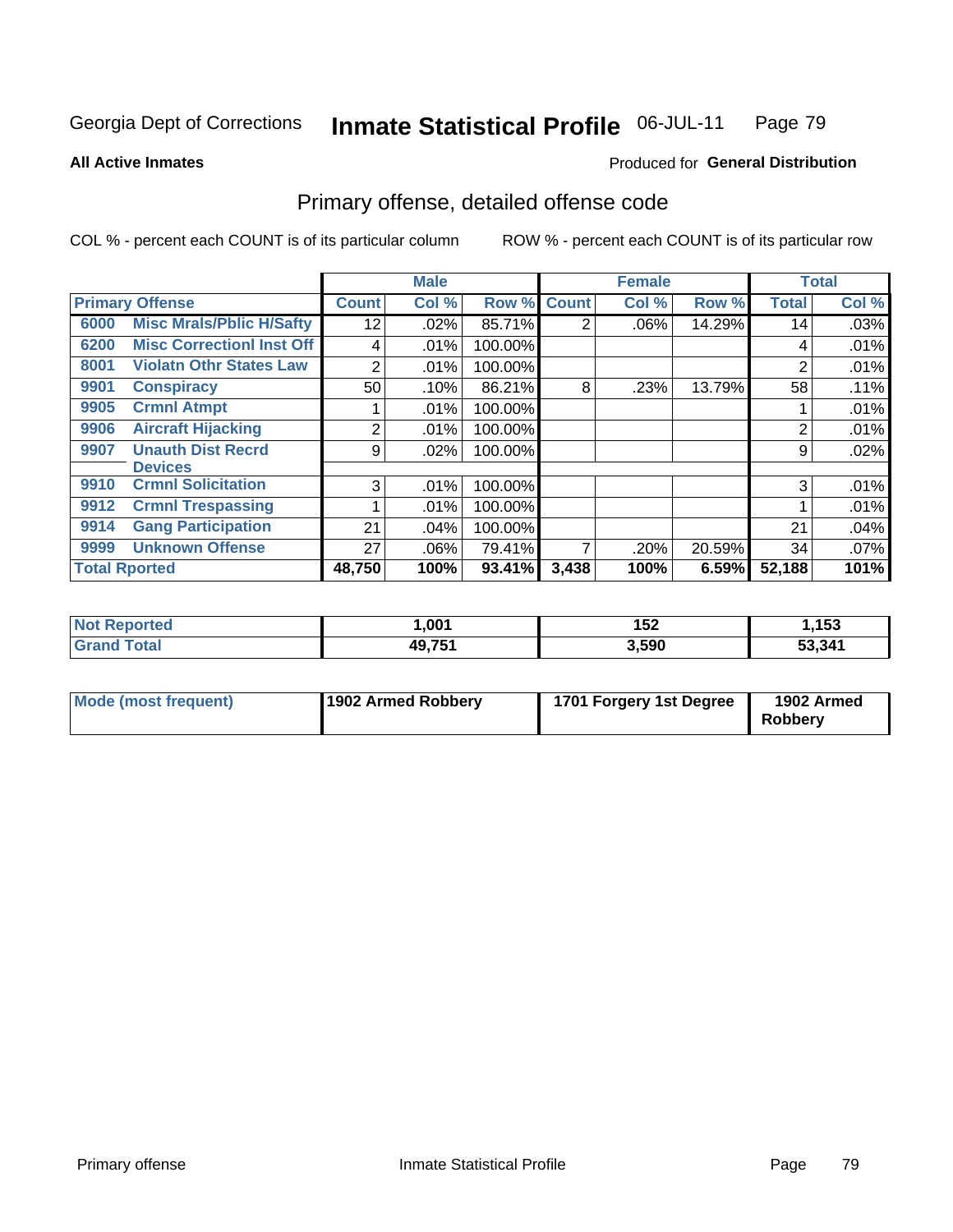#### Inmate Statistical Profile 06-JUL-11 Page 80

### **All Active Inmates**

## **Produced for General Distribution**

## County of conviction of primary offense

COL % - percent each COUNT is of its particular column

|                 |                             |              | <b>Male</b> |         |                  | Female |        |                 | <b>Total</b>        |
|-----------------|-----------------------------|--------------|-------------|---------|------------------|--------|--------|-----------------|---------------------|
|                 | <b>County of Conviction</b> | <b>Count</b> | Col %       | Row %   | <b>Count</b>     | Col %  | Row %  | <b>Total</b>    | Col %               |
| $\overline{1}$  | <b>Appling</b>              | 91           | .19%        | 96.81%  | 3                | .09%   | 3.19%  | $\overline{94}$ | .18%                |
| $\overline{2}$  | <b>Atkinson</b>             | 42           | .09%        | 89.36%  | 5                | .15%   | 10.64% | 47              | .09%                |
| 3               | <b>Bacon</b>                | 47           | .10%        | 97.92%  | 1                | .03%   | 2.08%  | 48              | .09%                |
| 4               | <b>Baker</b>                | 13           | .03%        | 100.00% |                  |        |        | 13              | .02%                |
| $\overline{5}$  | <b>Baldwin</b>              | 258          | .53%        | 93.48%  | 18               | .52%   | 6.52%  | 276             | .53%                |
| $6\phantom{a}$  | <b>Banks</b>                | 61           | .13%        | 92.42%  | 5                | .15%   | 7.58%  | 66              | .13%                |
| 7               | <b>Barrow</b>               | 246          | .50%        | 93.54%  | 17               | .49%   | 6.46%  | 263             | .50%                |
| 8               | <b>Bartow</b>               | 551          | 1.13%       | 90.92%  | 55               | 1.60%  | 9.08%  | 606             | 1.16%               |
| $\overline{9}$  | <b>Ben Hill</b>             | 214          | .44%        | 94.69%  | 12               | .35%   | 5.31%  | 226             | .43%                |
| 10              | <b>Berrien</b>              | 78           | .16%        | 95.12%  | 4                | .12%   | 4.88%  | 82              | .16%                |
| $\overline{11}$ | <b>Bibb</b>                 | 1,029        | 2.11%       | 95.19%  | 52               | 1.51%  | 4.81%  | 1,081           | 2.07%               |
| 12              | <b>Bleckley</b>             | 77           | .16%        | 95.06%  | 4                | .12%   | 4.94%  | 81              | .16%                |
| 13              | <b>Brantley</b>             | 66           | .14%        | 95.65%  | 3                | .09%   | 4.35%  | 69              | .13%                |
| $\overline{14}$ | <b>Brooks</b>               | 62           | .13%        | 93.94%  | 4                | .12%   | 6.06%  | 66              | .13%                |
| $\overline{15}$ | <b>Bryan</b>                | 87           | .18%        | 96.67%  | 3                | .09%   | 3.33%  | 90              | .17%                |
| 16              | <b>Bulloch</b>              | 483          | .99%        | 93.24%  | 35               | 1.02%  | 6.76%  | 518             | .99%                |
| $\overline{17}$ | <b>Burke</b>                | 216          | .44%        | 96.86%  | $\overline{7}$   | .20%   | 3.14%  | 223             | .43%                |
| 18              | <b>Butts</b>                | 164          | .34%        | 96.47%  | 6                | .17%   | 3.53%  | 170             | .33%                |
| 19              | <b>Calhoun</b>              | 34           | .07%        | 91.89%  | 3                | .09%   | 8.11%  | 37              | .07%                |
| 20              | <b>Camden</b>               | 165          | .34%        | 94.83%  | $\boldsymbol{9}$ | .26%   | 5.17%  | 174             | .33%                |
| $\overline{21}$ | <b>Candler</b>              | 97           | .20%        | 92.38%  | 8                | .23%   | 7.62%  | 105             | .20%                |
| $\overline{22}$ | <b>Carroll</b>              | 593          | 1.22%       | 90.26%  | 64               | 1.86%  | 9.74%  | 657             | 1.26%               |
| 23              | <b>Catoosa</b>              | 315          | .65%        | 90.52%  | 33               | .96%   | 9.48%  | 348             | .67%                |
| 24              | <b>Charlton</b>             | 50           | .10%        | 90.91%  | $\overline{5}$   | .15%   | 9.09%  | 55              | .11%                |
| $\overline{25}$ | <b>Chatham</b>              | 2,446        | 5.02%       | 95.62%  | 112              | 3.26%  | 4.38%  | 2,558           | 4.90%               |
| 26              | <b>Chattahoochee</b>        | 23           | .05%        | 95.83%  | 1                | .03%   | 4.17%  | 24              | .05%                |
| $\overline{27}$ | <b>Chattooga</b>            | 259          | .53%        | 89.62%  | 30               | .87%   | 10.38% | 289             | .55%                |
| 28              | <b>Cherokee</b>             | 591          | 1.21%       | 91.77%  | 53               | 1.54%  | 8.23%  | 644             | 1.23%               |
| 29              | <b>Clarke</b>               | 473          | .97%        | 94.04%  | 30               | .87%   | 5.96%  | 503             | .96%                |
| 30              | <b>Clay</b>                 | 28           | .06%        | 90.32%  | 3                | .09%   | 9.68%  | 31              | .06%                |
| $\overline{31}$ | <b>Clayton</b>              | 1,470        | 3.02%       | 93.33%  | 105              | 3.05%  | 6.67%  | 1,575           | 3.02%               |
| 32              | <b>Clinch</b>               | 63           | .13%        | 94.03%  | 4                | .12%   | 5.97%  | 67              | .13%                |
| 33              | <b>Cobb</b>                 | 2,606        | 5.35%       | 91.21%  | 251              | 7.30%  | 8.79%  | 2,857           | $\overline{5.47\%}$ |
| 34              | <b>Coffee</b>               | 247          | .51%        | 93.92%  | 16               | .47%   | 6.08%  | 263             | .50%                |
| 35              | <b>Colquitt</b>             | 257          | .53%        | 96.62%  | 9                | .26%   | 3.38%  | 266             | .51%                |
| 36              | <b>Columbia</b>             | 294          | .60%        | 91.30%  | 28               | .81%   | 8.70%  | 322             | .62%                |
| 37              | <b>Cook</b>                 | 119          | .24%        | 94.44%  | $\overline{7}$   | .20%   | 5.56%  | 126             | .24%                |
| 38              | <b>Coweta</b>               | 509          | 1.04%       | 91.88%  | 45               | 1.31%  | 8.12%  | 554             | 1.06%               |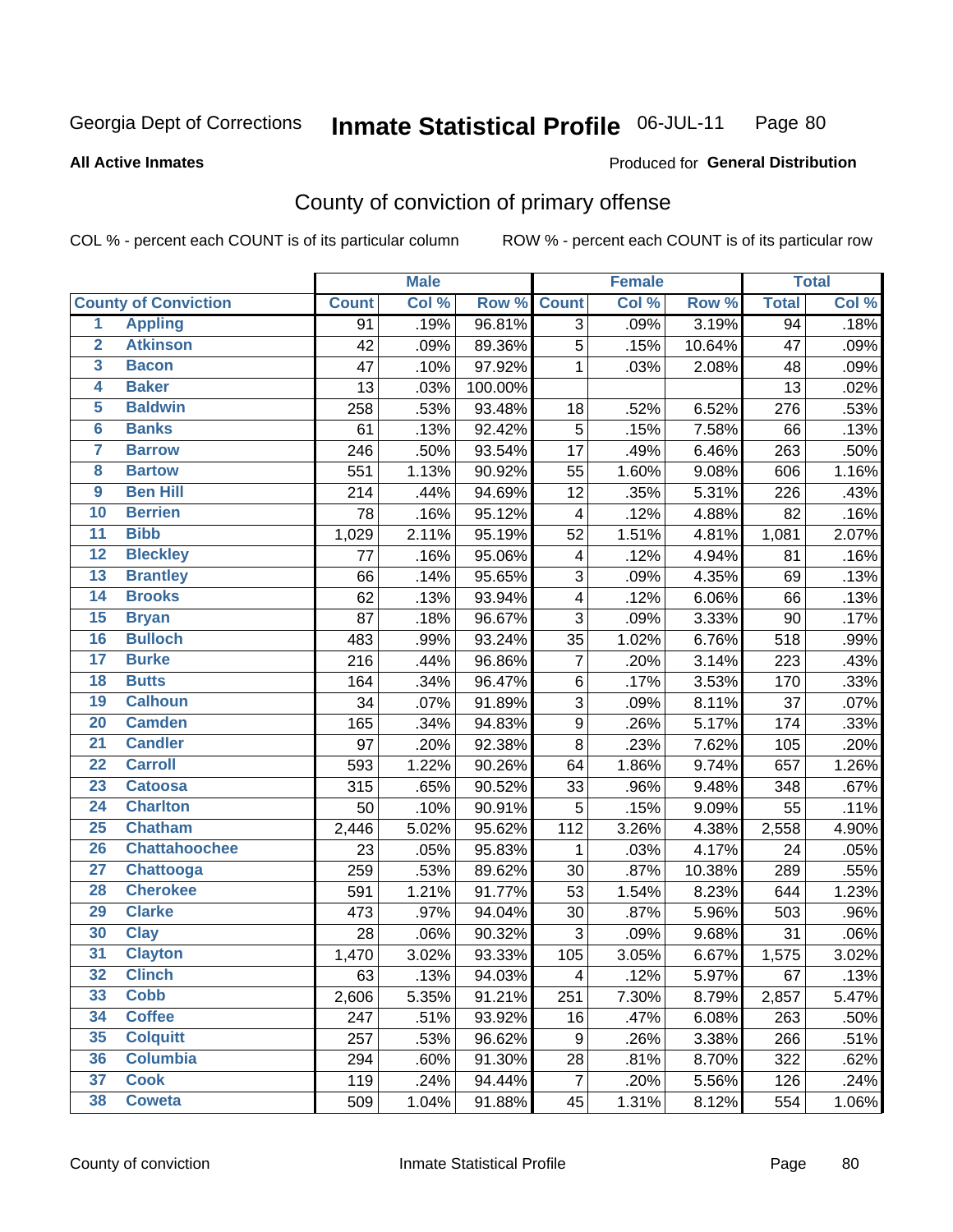#### Inmate Statistical Profile 06-JUL-11 Page 81

### **All Active Inmates**

### Produced for General Distribution

## County of conviction of primary offense

COL % - percent each COUNT is of its particular column

|    |                             |                 | <b>Male</b> |         |                          | <b>Female</b> |        |                 | <b>Total</b> |
|----|-----------------------------|-----------------|-------------|---------|--------------------------|---------------|--------|-----------------|--------------|
|    | <b>County of Conviction</b> | <b>Count</b>    | Col %       | Row %   | <b>Count</b>             | Col %         | Row %  | <b>Total</b>    | Col %        |
| 39 | <b>Crawford</b>             | $\overline{17}$ | .03%        | 94.44%  | 1                        | .03%          | 5.56%  | $\overline{18}$ | .03%         |
| 40 | <b>Crisp</b>                | 264             | .54%        | 93.62%  | 18                       | .52%          | 6.38%  | 282             | .54%         |
| 41 | <b>Dade</b>                 | 134             | .27%        | 95.04%  | $\overline{7}$           | .20%          | 4.96%  | 141             | .27%         |
| 42 | <b>Dawson</b>               | 128             | .26%        | 93.43%  | 9                        | .26%          | 6.57%  | 137             | .26%         |
| 43 | <b>Decatur</b>              | 286             | .59%        | 91.96%  | 25                       | .73%          | 8.04%  | 311             | .60%         |
| 44 | <b>Dekalb</b>               | 2,829           | 5.80%       | 94.58%  | 162                      | 4.71%         | 5.42%  | 2,991           | 5.73%        |
| 45 | <b>Dodge</b>                | 135             | .28%        | 92.47%  | 11                       | .32%          | 7.53%  | 146             | .28%         |
| 46 | <b>Dooly</b>                | 87              | .18%        | 95.60%  | 4                        | .12%          | 4.40%  | 91              | .17%         |
| 47 | <b>Dougherty</b>            | 938             | 1.92%       | 94.46%  | 55                       | 1.60%         | 5.54%  | 993             | 1.90%        |
| 48 | <b>Douglas</b>              | 1,184           | 2.43%       | 89.90%  | 133                      | 3.87%         | 10.10% | 1,317           | 2.52%        |
| 49 | <b>Early</b>                | 90              | .18%        | 94.74%  | 5                        | .15%          | 5.26%  | 95              | .18%         |
| 50 | <b>Echols</b>               | 10              | .02%        | 100.00% |                          |               |        | 10              | .02%         |
| 51 | <b>Effingham</b>            | 145             | .30%        | 91.19%  | 14                       | .41%          | 8.81%  | 159             | .30%         |
| 52 | <b>Elbert</b>               | 121             | .25%        | 93.80%  | 8                        | .23%          | 6.20%  | 129             | .25%         |
| 53 | <b>Emanuel</b>              | 178             | .37%        | 94.68%  | 10                       | .29%          | 5.32%  | 188             | .36%         |
| 54 | <b>Evans</b>                | 102             | .21%        | 96.23%  | $\overline{\mathcal{A}}$ | .12%          | 3.77%  | 106             | .20%         |
| 55 | <b>Fannin</b>               | 101             | .21%        | 96.19%  | $\overline{\mathbf{4}}$  | .12%          | 3.81%  | 105             | .20%         |
| 56 | <b>Fayette</b>              | 364             | .75%        | 93.09%  | 27                       | .79%          | 6.91%  | 391             | .75%         |
| 57 | <b>Floyd</b>                | 726             | 1.49%       | 90.75%  | 74                       | 2.15%         | 9.25%  | 800             | 1.53%        |
| 58 | <b>Forsyth</b>              | 285             | .58%        | 86.36%  | 45                       | 1.31%         | 13.64% | 330             | .63%         |
| 59 | <b>Franklin</b>             | 117             | .24%        | 92.13%  | 10                       | .29%          | 7.87%  | 127             | .24%         |
| 60 | <b>Fulton</b>               | 4,782           | 9.81%       | 96.45%  | 176                      | 5.12%         | 3.55%  | 4,958           | 9.50%        |
| 61 | <b>Gilmer</b>               | 127             | .26%        | 89.44%  | 15                       | .44%          | 10.56% | 142             | .27%         |
| 62 | <b>Glascock</b>             | 7               | .01%        | 87.50%  | $\mathbf{1}$             | .03%          | 12.50% | 8               | .02%         |
| 63 | <b>Glynn</b>                | 372             | .76%        | 93.23%  | 27                       | .79%          | 6.77%  | 399             | .76%         |
| 64 | <b>Gordon</b>               | 303             | .62%        | 90.45%  | 32                       | .93%          | 9.55%  | 335             | .64%         |
| 65 | <b>Grady</b>                | 201             | .41%        | 93.49%  | 14                       | .41%          | 6.51%  | 215             | .41%         |
| 66 | <b>Greene</b>               | 149             | .31%        | 93.71%  | 10                       | .29%          | 6.29%  | 159             | .30%         |
| 67 | <b>Gwinnett</b>             | 2,233           | 4.58%       | 92.43%  | 183                      | 5.32%         | 7.57%  | 2,416           | 4.63%        |
| 68 | <b>Habersham</b>            | 104             | .21%        | 93.69%  | $\overline{7}$           | .20%          | 6.31%  | 111             | .21%         |
| 69 | <b>Hall</b>                 | 673             | 1.38%       | 91.81%  | 60                       | 1.75%         | 8.19%  | 733             | 1.40%        |
| 70 | <b>Hancock</b>              | 38              | .08%        | 97.44%  | 1                        | .03%          | 2.56%  | 39              | $.07\%$      |
| 71 | <b>Haralson</b>             | 91              | .19%        | 95.79%  | $\overline{\mathbf{4}}$  | .12%          | 4.21%  | 95              | .18%         |
| 72 | <b>Harris</b>               | 116             | .24%        | 95.08%  | 6                        | .17%          | 4.92%  | 122             | .23%         |
| 73 | <b>Hart</b>                 | 122             | .25%        | 96.83%  | $\overline{\mathbf{4}}$  | .12%          | 3.17%  | 126             | .24%         |
| 74 | <b>Heard</b>                | 70              | .14%        | 95.89%  | 3                        | .09%          | 4.11%  | 73              | .14%         |
| 75 | <b>Henry</b>                | 552             | 1.13%       | 88.75%  | 70                       | 2.04%         | 11.25% | 622             | 1.19%        |
| 76 | <b>Houston</b>              | 618             | 1.27%       | 94.35%  | 37                       | 1.08%         | 5.65%  | 655             | 1.26%        |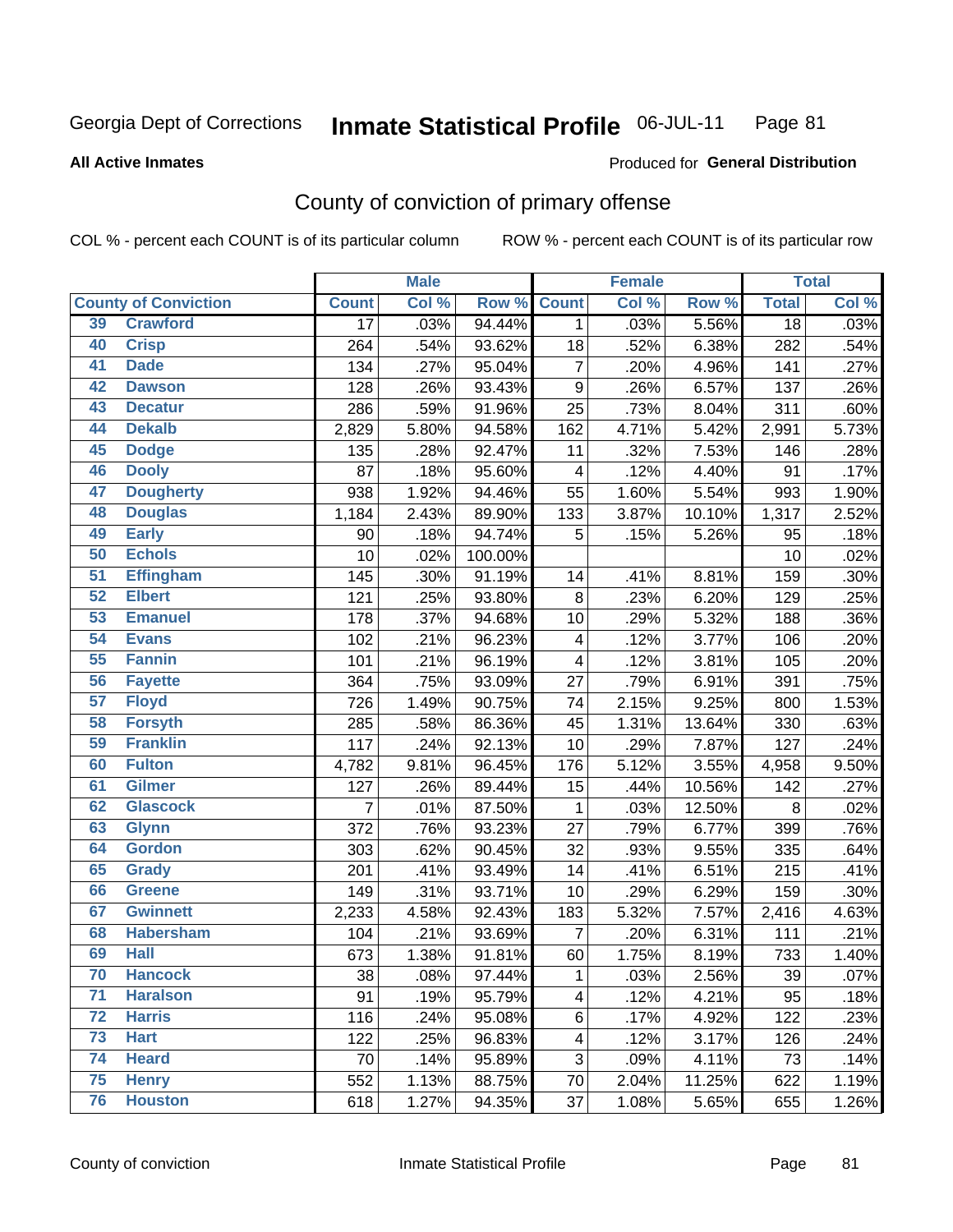#### Inmate Statistical Profile 06-JUL-11 Page 82

### **All Active Inmates**

## Produced for General Distribution

## County of conviction of primary offense

COL % - percent each COUNT is of its particular column

|                  |                             |              | <b>Male</b> |         |                         | <b>Female</b> |        |              | <b>Total</b> |
|------------------|-----------------------------|--------------|-------------|---------|-------------------------|---------------|--------|--------------|--------------|
|                  | <b>County of Conviction</b> | <b>Count</b> | Col %       | Row %   | <b>Count</b>            | Col %         | Row %  | <b>Total</b> | Col %        |
| 77               | <b>Irwin</b>                | 67           | .14%        | 98.53%  | 1                       | .03%          | 1.47%  | 68           | .13%         |
| 78               | <b>Jackson</b>              | 202          | .41%        | 93.52%  | 14                      | .41%          | 6.48%  | 216          | .41%         |
| 79               | <b>Jasper</b>               | 62           | .13%        | 96.88%  | $\overline{2}$          | .06%          | 3.13%  | 64           | .12%         |
| 80               | <b>Jeff Davis</b>           | 57           | .12%        | 82.61%  | 12                      | .35%          | 17.39% | 69           | .13%         |
| 81               | <b>Jefferson</b>            | 131          | .27%        | 95.62%  | 6                       | .17%          | 4.38%  | 137          | .26%         |
| 82               | <b>Jenkins</b>              | 52           | .11%        | 94.55%  | 3                       | .09%          | 5.45%  | 55           | .11%         |
| 83               | <b>Johnson</b>              | 54           | .11%        | 90.00%  | $6\phantom{1}$          | .17%          | 10.00% | 60           | .11%         |
| 84               | <b>Jones</b>                | 184          | .38%        | 89.76%  | 21                      | .61%          | 10.24% | 205          | .39%         |
| 85               | Lamar                       | 69           | .14%        | 92.00%  | 6                       | .17%          | 8.00%  | 75           | .14%         |
| 86               | <b>Lanier</b>               | 41           | .08%        | 97.62%  | 1                       | .03%          | 2.38%  | 42           | .08%         |
| 87               | <b>Laurens</b>              | 293          | .60%        | 93.91%  | 19                      | .55%          | 6.09%  | 312          | .60%         |
| 88               | Lee                         | 65           | .13%        | 95.59%  | 3                       | .09%          | 4.41%  | 68           | .13%         |
| 89               | <b>Liberty</b>              | 296          | .61%        | 92.79%  | 23                      | .67%          | 7.21%  | 319          | .61%         |
| 90               | <b>Lincoln</b>              | 22           | .05%        | 100.00% |                         |               |        | 22           | .04%         |
| 91               | Long                        | 70           | .14%        | 95.89%  | 3                       | .09%          | 4.11%  | 73           | .14%         |
| 92               | <b>Lowndes</b>              | 520          | 1.07%       | 94.20%  | 32                      | .93%          | 5.80%  | 552          | 1.06%        |
| 93               | <b>Lumpkin</b>              | 103          | .21%        | 91.15%  | 10                      | .29%          | 8.85%  | 113          | .22%         |
| 94               | <b>Macon</b>                | 72           | .15%        | 97.30%  | 2                       | .06%          | 2.70%  | 74           | .14%         |
| 95               | <b>Madison</b>              | 117          | .24%        | 93.60%  | 8                       | .23%          | 6.40%  | 125          | .24%         |
| 96               | <b>Marion</b>               | 40           | .08%        | 97.56%  | 1                       | .03%          | 2.44%  | 41           | .08%         |
| 97               | <b>Mcduffie</b>             | 177          | .36%        | 95.16%  | 9                       | .26%          | 4.84%  | 186          | .36%         |
| 98               | <b>Mcintosh</b>             | 68           | .14%        | 100.00% |                         |               |        | 68           | .13%         |
| 99               | <b>Meriwether</b>           | 223          | .46%        | 97.38%  | 6                       | .17%          | 2.62%  | 229          | .44%         |
| 100              | <b>Miller</b>               | 28           | .06%        | 96.55%  | $\mathbf 1$             | .03%          | 3.45%  | 29           | .06%         |
| 101              | <b>Mitchell</b>             | 199          | .41%        | 93.87%  | 13                      | .38%          | 6.13%  | 212          | .41%         |
| 102              | <b>Monroe</b>               | 143          | .29%        | 88.82%  | 18                      | .52%          | 11.18% | 161          | .31%         |
| 103              | <b>Montgomery</b>           | 50           | .10%        | 92.59%  | $\overline{\mathbf{4}}$ | .12%          | 7.41%  | 54           | .10%         |
| 104              | <b>Morgan</b>               | 155          | .32%        | 92.26%  | 13                      | .38%          | 7.74%  | 168          | .32%         |
| 105              | <b>Murray</b>               | 188          | .39%        | 92.61%  | 15                      | .44%          | 7.39%  | 203          | .39%         |
| 106              | <b>Muscogee</b>             | 1,542        | 3.16%       | 95.48%  | 73                      | 2.12%         | 4.52%  | 1,615        | 3.09%        |
| 107              | <b>Newton</b>               | 624          | 1.28%       | 92.04%  | 54                      | 1.57%         | 7.96%  | 678          | 1.30%        |
| 108              | <b>Oconee</b>               | 56           | .11%        | 94.92%  | 3                       | .09%          | 5.08%  | 59           | .11%         |
| 109              | <b>Oglethorpe</b>           | 51           | .10%        | 98.08%  | 1                       | .03%          | 1.92%  | 52           | .10%         |
| 110              | <b>Paulding</b>             | 264          | .54%        | 92.96%  | 20                      | .58%          | 7.04%  | 284          | .54%         |
| 111              | <b>Peach</b>                | 79           | .16%        | 97.53%  | 2                       | .06%          | 2.47%  | 81           | .16%         |
| 112              | <b>Pickens</b>              | 100          | .21%        | 89.29%  | 12                      | .35%          | 10.71% | 112          | .21%         |
| $\overline{113}$ | <b>Pierce</b>               | 64           | .13%        | 91.43%  | 6                       | .17%          | 8.57%  | 70           | .13%         |
| $\overline{114}$ | <b>Pike</b>                 | 49           | .10%        | 90.74%  | 5                       | .15%          | 9.26%  | 54           | .10%         |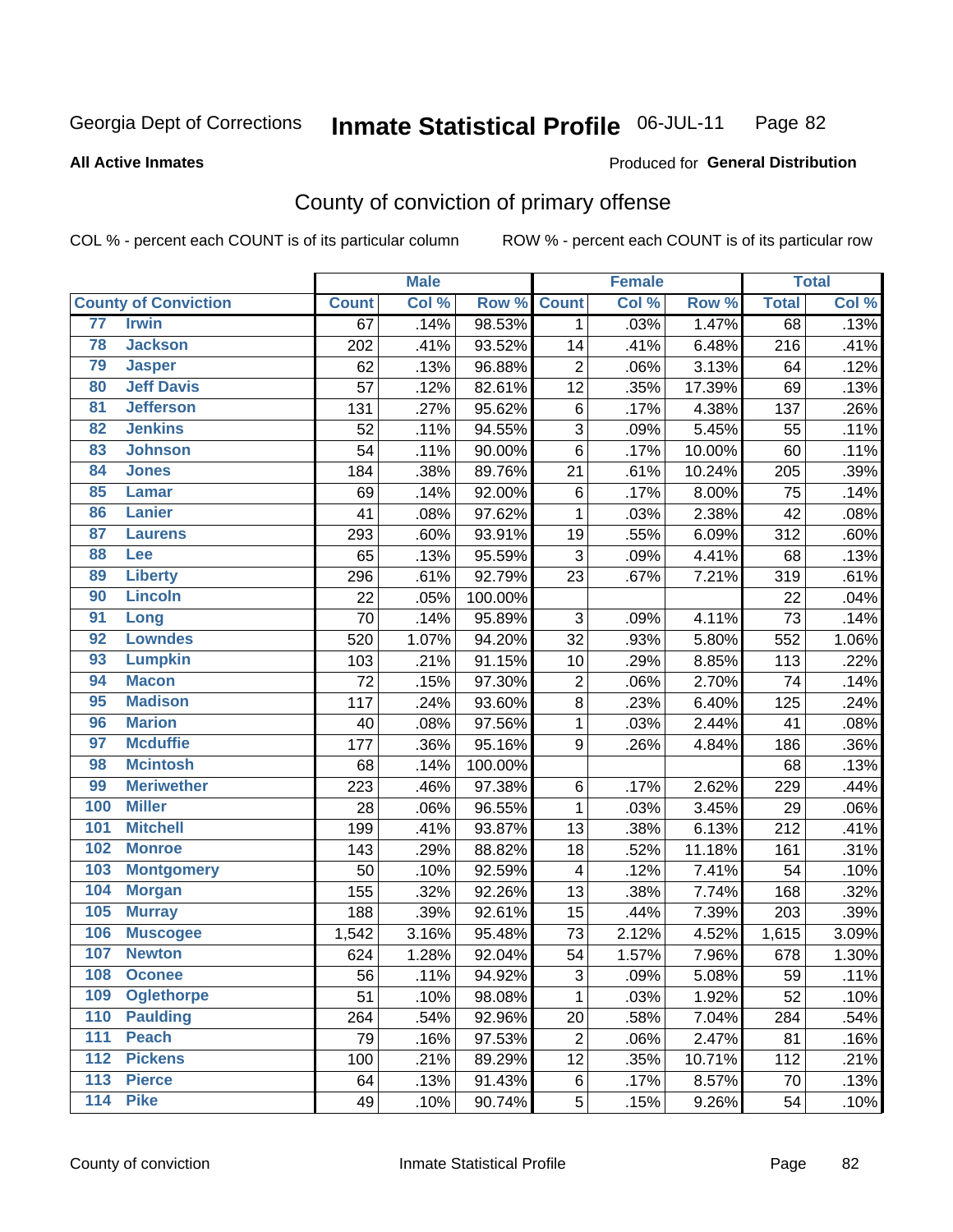#### Inmate Statistical Profile 06-JUL-11 Page 83

### **All Active Inmates**

## Produced for General Distribution

## County of conviction of primary offense

COL % - percent each COUNT is of its particular column

|                                     |              | <b>Male</b> |         |                         | <b>Female</b> |        |              | <b>Total</b> |
|-------------------------------------|--------------|-------------|---------|-------------------------|---------------|--------|--------------|--------------|
| <b>County of Conviction</b>         | <b>Count</b> | Col %       | Row %   | <b>Count</b>            | Col %         | Row %  | <b>Total</b> | Col %        |
| 115 Polk                            | 155          | .32%        | 92.81%  | 12                      | .35%          | 7.19%  | 167          | .32%         |
| 116<br><b>Pulaski</b>               | 77           | .16%        | 95.06%  | 4                       | .12%          | 4.94%  | 81           | .16%         |
| 117<br><b>Putnam</b>                | 150          | .31%        | 94.34%  | 9                       | .26%          | 5.66%  | 159          | .30%         |
| 118<br>Quitman                      | 19           | .04%        | 95.00%  | 1                       | .03%          | 5.00%  | 20           | .04%         |
| 119<br><b>Rabun</b>                 | 42           | .09%        | 91.30%  | 4                       | .12%          | 8.70%  | 46           | .09%         |
| 120<br><b>Randolph</b>              | 68           | .14%        | 95.77%  | 3                       | .09%          | 4.23%  | 71           | .14%         |
| 121<br><b>Richmond</b>              | 1,754        | 3.60%       | 94.81%  | 96                      | 2.79%         | 5.19%  | 1,850        | 3.54%        |
| 122<br><b>Rockdale</b>              | 450          | .92%        | 92.40%  | 37                      | 1.08%         | 7.60%  | 487          | .93%         |
| 123<br><b>Schley</b>                | 15           | .03%        | 93.75%  | 1                       | .03%          | 6.25%  | 16           | .03%         |
| 124<br><b>Screven</b>               | 123          | .25%        | 97.62%  | 3                       | .09%          | 2.38%  | 126          | .24%         |
| 125<br><b>Seminole</b>              | 54           | .11%        | 87.10%  | 8                       | .23%          | 12.90% | 62           | .12%         |
| <b>Spalding</b><br>126              | 548          | 1.12%       | 91.03%  | 54                      | 1.57%         | 8.97%  | 602          | 1.15%        |
| 127<br><b>Stephens</b>              | 180          | .37%        | 93.26%  | 13                      | .38%          | 6.74%  | 193          | .37%         |
| 128<br><b>Stewart</b>               | 27           | .06%        | 93.10%  | $\overline{2}$          | .06%          | 6.90%  | 29           | .06%         |
| <b>Sumter</b><br>129                | 208          | .43%        | 95.85%  | $\boldsymbol{9}$        | .26%          | 4.15%  | 217          | .42%         |
| <b>Talbot</b><br>130                | 64           | .13%        | 98.46%  | $\mathbf 1$             | .03%          | 1.54%  | 65           | .12%         |
| 131<br><b>Taliaferro</b>            | 22           | .05%        | 88.00%  | 3                       | .09%          | 12.00% | 25           | .05%         |
| $\overline{132}$<br><b>Tattnall</b> | 192          | .39%        | 94.12%  | 12                      | .35%          | 5.88%  | 204          | .39%         |
| 133<br><b>Taylor</b>                | 88           | .18%        | 90.72%  | 9                       | .26%          | 9.28%  | 97           | .19%         |
| <b>Telfair</b><br>134               | 102          | .21%        | 87.18%  | 15                      | .44%          | 12.82% | 117          | .22%         |
| 135<br><b>Terrell</b>               | 79           | .16%        | 97.53%  | $\overline{2}$          | .06%          | 2.47%  | 81           | .16%         |
| 136<br><b>Thomas</b>                | 241          | .49%        | 94.88%  | 13                      | .38%          | 5.12%  | 254          | .49%         |
| 137<br><b>Tift</b>                  | 282          | .58%        | 95.59%  | 13                      | .38%          | 4.41%  | 295          | .57%         |
| <b>Toombs</b><br>138                | 350          | .72%        | 92.84%  | 27                      | .79%          | 7.16%  | 377          | .72%         |
| 139<br><b>Towns</b>                 | 46           | .09%        | 80.70%  | 11                      | .32%          | 19.30% | 57           | .11%         |
| 140<br><b>Treutlen</b>              | 68           | .14%        | 95.77%  | 3                       | .09%          | 4.23%  | 71           | .14%         |
| <b>Troup</b><br>141                 | 653          | 1.34%       | 93.29%  | 47                      | 1.37%         | 6.71%  | 700          | 1.34%        |
| 142<br><b>Turner</b>                | 69           | .14%        | 94.52%  | $\overline{\mathbf{4}}$ | .12%          | 5.48%  | 73           | .14%         |
| 143<br><b>Twiggs</b>                | 60           | .12%        | 93.75%  | 4                       | .12%          | 6.25%  | 64           | .12%         |
| 144<br><b>Union</b>                 | 82           | .17%        | 88.17%  | 11                      | .32%          | 11.83% | 93           | .18%         |
| 145<br><b>Upson</b>                 | 174          | .36%        | 93.05%  | 13                      | .38%          | 6.95%  | 187          | .36%         |
| 146<br><b>Walker</b>                | 433          | .89%        | 93.52%  | 30                      | .87%          | 6.48%  | 463          | .89%         |
| 147<br><b>Walton</b>                | 437          | .90%        | 91.61%  | 40                      | 1.16%         | 8.39%  | 477          | .91%         |
| 148<br><b>Ware</b>                  | 296          | .61%        | 93.38%  | 21                      | .61%          | 6.62%  | 317          | .61%         |
| <b>Warren</b><br>149                | 37           | .08%        | 94.87%  | $\overline{2}$          | .06%          | 5.13%  | 39           | .07%         |
| <b>Washington</b><br>150            | 138          | .28%        | 89.61%  | 16                      | .47%          | 10.39% | 154          | .30%         |
| 151<br><b>Wayne</b>                 | 129          | .26%        | 88.97%  | 16                      | .47%          | 11.03% | 145          | .28%         |
| 152<br><b>Webster</b>               | 5            | .01%        | 100.00% |                         |               |        | 5            | .01%         |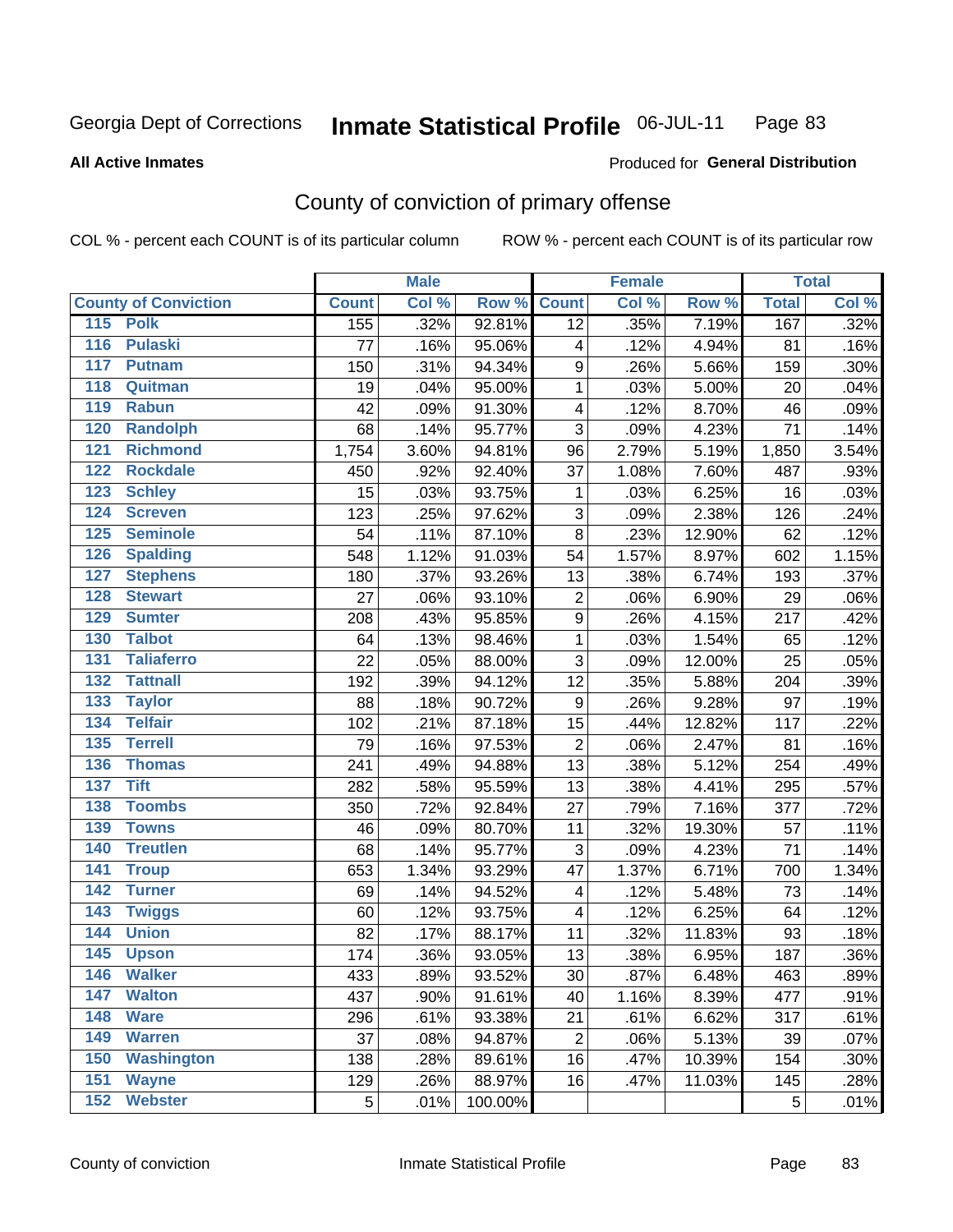### Inmate Statistical Profile 06-JUL-11 Page 84

### **All Active Inmates**

## **Produced for General Distribution**

## County of conviction of primary offense

COL % - percent each COUNT is of its particular column

|                             |                 | <b>Male</b> |                    |       | <b>Female</b> |        |              | <b>Total</b> |
|-----------------------------|-----------------|-------------|--------------------|-------|---------------|--------|--------------|--------------|
| <b>County of Conviction</b> | <b>Count</b>    | Col %       | <b>Row % Count</b> |       | Col %         | Row %  | <b>Total</b> | Col %        |
| <b>Wheeler</b><br>153       | 30 <sup>1</sup> | $.06\%$     | 88.24%             | 4     | .12%          | 11.76% | 34           | $.07\%$      |
| <b>White</b><br>154         | 114             | .23%        | 90.48%             | 12    | .35%          | 9.52%  | 126          | .24%         |
| <b>Whitfield</b><br>155     | 622             | 1.28%       | 89.11%             | 76    | 2.21%         | 10.89% | 698          | 1.34%        |
| <b>Wilcox</b><br>156        | 48              | .10%        | 84.21%             | 9     | .26%          | 15.79% | 57           | .11%         |
| <b>Wilkes</b><br>157        | 78              | .16%        | 93.98%             | 5     | .15%          | 6.02%  | 83           | .16%         |
| <b>Wilkinson</b><br>158     | 35              | $.07\%$     | 94.59%             | 2     | .06%          | 5.41%  | 37           | $.07\%$      |
| <b>Worth</b><br>159         | 106             | .22%        | 93.81%             |       | .20%          | 6.19%  | 113          | .22%         |
| <b>Total Rported</b>        | 48,750          | 100%        | 93.41%             | 3,438 | 100%          | 6.59%  | 52,188       | 100%         |

| teo:<br>'N ( | .00 <sup>4</sup> | 152   | <b>AE2</b><br> |
|--------------|------------------|-------|----------------|
| <b>otal</b>  | 49,751           | 3,590 | 53.341         |

| <b>Mode</b><br>---<br>luent)<br>nost tren | ™ulton | ;obb | Fulto |
|-------------------------------------------|--------|------|-------|
|                                           |        |      |       |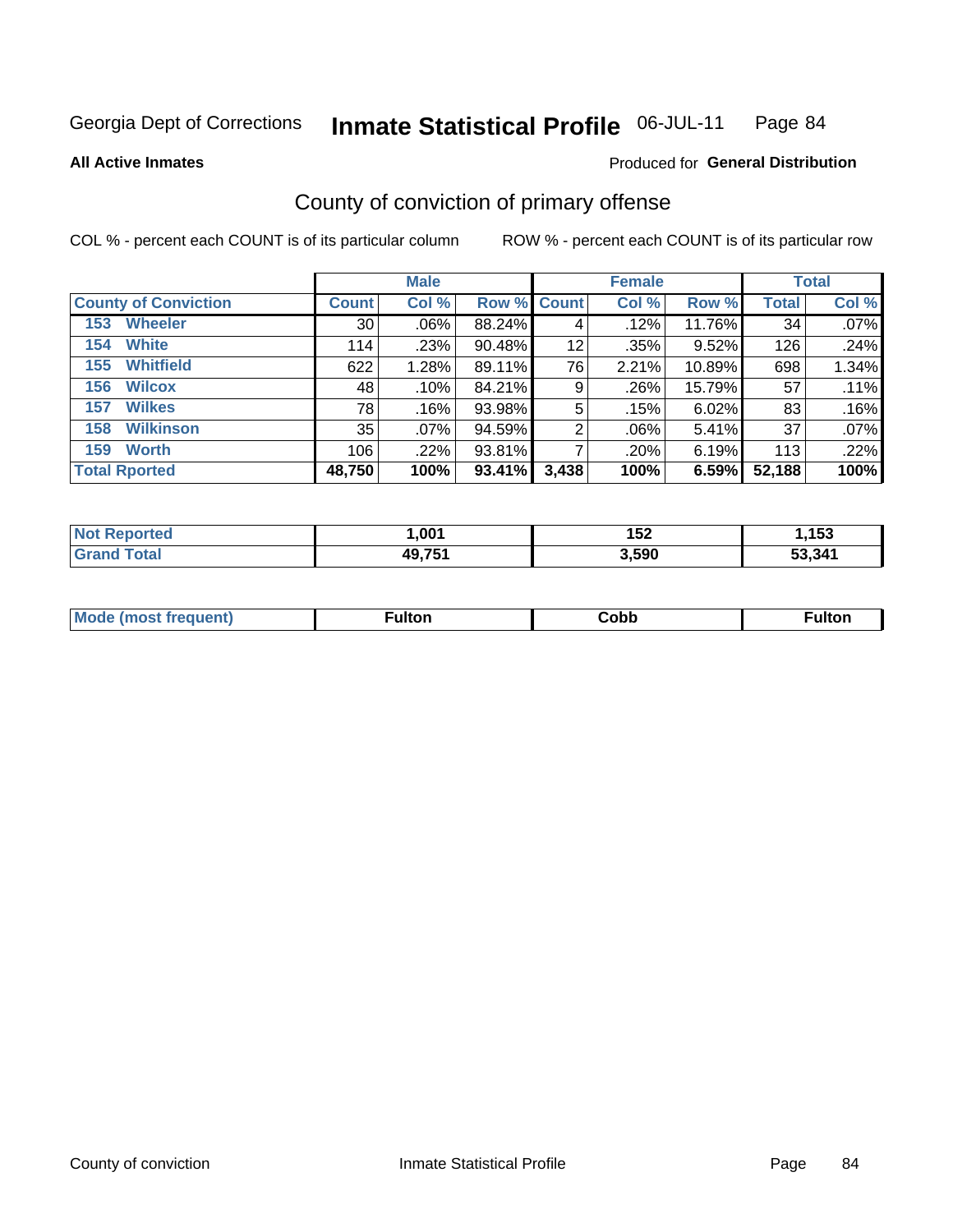### Inmate Statistical Profile 06-JUL-11 Page 85

### **All Active Inmates**

## **Produced for General Distribution**

## Circuit of conviction of primary offense

COL % - percent each COUNT is of its particular column

|                         |                                 |                  | <b>Male</b> |        |              | <b>Female</b> |        |              | <b>Total</b> |
|-------------------------|---------------------------------|------------------|-------------|--------|--------------|---------------|--------|--------------|--------------|
|                         | <b>Circuit of Conviction</b>    | <b>Count</b>     | Col %       | Row %  | <b>Count</b> | Col %         | Row %  | <b>Total</b> | Col %        |
| 1                       | <b>Alapaha Circuit</b>          | $\overline{343}$ | .70%        | 94.23% | 21           | .61%          | 5.77%  | 364          | .70%         |
| $\overline{2}$          | <b>Alcovy Circuit</b>           | 1,061            | 2.18%       | 91.86% | 94           | 2.73%         | 8.14%  | 1,155        | 2.21%        |
| $\overline{\mathbf{3}}$ | <b>Atlanta Circuit</b>          | 4,782            | 9.81%       | 96.45% | 176          | 5.12%         | 3.55%  | 4,958        | 9.50%        |
| 4                       | <b>Atlantic Circuit</b>         | 815              | 1.67%       | 94.77% | 45           | 1.31%         | 5.23%  | 860          | 1.65%        |
| 5                       | <b>Augusta Circuit</b>          | 2,264            | 4.64%       | 94.53% | 131          | 3.81%         | 5.47%  | 2,395        | 4.59%        |
| $\overline{6}$          | <b>Blue Ridge Circuit</b>       | 591              | 1.21%       | 91.77% | 53           | 1.54%         | 8.23%  | 644          | 1.23%        |
| $\overline{\mathbf{7}}$ | <b>Brunswick Circuit</b>        | 814              | 1.67%       | 92.40% | 67           | 1.95%         | 7.60%  | 881          | 1.69%        |
| 8                       | <b>Chattahoochee Circuit</b>    | 1,873            | 3.84%       | 95.37% | 91           | 2.65%         | 4.63%  | 1,964        | 3.76%        |
| $\overline{9}$          | <b>Cherokee Circuit</b>         | 854              | 1.75%       | 90.75% | 87           | 2.53%         | 9.25%  | 941          | 1.80%        |
| 10                      | <b>Clayton Circuit</b>          | 1,470            | 3.02%       | 93.33% | 105          | 3.05%         | 6.67%  | 1,575        | 3.02%        |
| $\overline{11}$         | <b>Cobb Circuit</b>             | 2,606            | 5.35%       | 91.21% | 251          | 7.30%         | 8.79%  | 2,857        | 5.47%        |
| $\overline{12}$         | <b>Conasauga Circuit</b>        | 810              | 1.66%       | 89.90% | 91           | 2.65%         | 10.10% | 901          | 1.73%        |
| 13                      | <b>Cordele Circuit</b>          | 613              | 1.26%       | 93.45% | 43           | 1.25%         | 6.55%  | 656          | 1.26%        |
| 14                      | <b>Coweta Circuit</b>           | 2,048            | 4.20%       | 92.54% | 165          | 4.80%         | 7.46%  | 2,213        | 4.24%        |
| 15                      | <b>Dougherty Circuit</b>        | 938              | 1.92%       | 94.46% | 55           | 1.60%         | 5.54%  | 993          | 1.90%        |
| 16                      | <b>Dublin Circuit</b>           | 475              | .97%        | 93.69% | 32           | .93%          | 6.31%  | 507          | .97%         |
| 17                      | <b>Eastern Circuit</b>          | 2,446            | 5.02%       | 95.62% | 112          | 3.26%         | 4.38%  | 2,558        | 4.90%        |
| 18                      | <b>Flint Circuit</b>            | 552              | 1.13%       | 88.75% | 70           | 2.04%         | 11.25% | 622          | 1.19%        |
| 19                      | <b>Griffin Circuit</b>          | 1,135            | 2.33%       | 91.98% | 99           | 2.88%         | 8.02%  | 1,234        | 2.36%        |
| 20                      | <b>Gwinnett Circuit</b>         | 2,233            | 4.58%       | 92.43% | 183          | 5.32%         | 7.57%  | 2,416        | 4.63%        |
| $\overline{21}$         | <b>Houston Circuit</b>          | 618              | 1.27%       | 94.35% | 37           | 1.08%         | 5.65%  | 655          | 1.26%        |
| $\overline{22}$         | <b>Lookout Mountain Circuit</b> | 1,141            | 2.34%       | 91.94% | 100          | 2.91%         | 8.06%  | 1,241        | 2.38%        |
| 23                      | <b>Macon Circuit</b>            | 1,125            | 2.31%       | 95.34% | 55           | 1.60%         | 4.66%  | 1,180        | 2.26%        |
| $\overline{24}$         | <b>Middle Circuit</b>           | 894              | 1.83%       | 93.03% | 67           | 1.95%         | 6.97%  | 961          | 1.84%        |
| 25                      | <b>Mountain Circuit</b>         | 326              | .67%        | 93.14% | 24           | .70%          | 6.86%  | 350          | .67%         |
| 26                      | <b>Northeastern Circuit</b>     | 801              | 1.64%       | 92.07% | 69           | 2.01%         | 7.93%  | 870          | 1.67%        |
| $\overline{27}$         | <b>Northern Circuit</b>         | 528              | 1.08%       | 94.45% | 31           | .90%          | 5.55%  | 559          | 1.07%        |
| 28                      | <b>Ocmulgee Circuit</b>         | 1,031            | 2.11%       | 93.13% | 76           | 2.21%         | 6.87%  | 1,107        | 2.12%        |
| 29                      | <b>Oconee Circuit</b>           | 471              | .97%        | 91.81% | 42           | 1.22%         | 8.19%  | 513          | .98%         |
| 30                      | <b>Ogeechee Circuit</b>         | 803              | 1.65%       | 93.59% | 55           | 1.60%         | 6.41%  | 858          | 1.64%        |
| $\overline{31}$         | <b>Pataula Circuit</b>          | 366              | .75%        | 94.09% | 23           | .67%          | 5.91%  | 389          | .75%         |
| 32                      | <b>Piedmont Circuit</b>         | 509              | 1.04%       | 93.39% | 36           | 1.05%         | 6.61%  | 545          | 1.04%        |
| 33                      | <b>Rome Circuit</b>             | 726              | 1.49%       | 90.75% | 74           | 2.15%         | 9.25%  | 800          | 1.53%        |
| 34                      | <b>South Georgia Circuit</b>    | 733              | 1.50%       | 93.02% | 55           | 1.60%         | 6.98%  | 788          | 1.51%        |
| 35                      | <b>Southern Circuit</b>         | 1,090            | 2.24%       | 94.95% | 58           | 1.69%         | 5.05%  | 1,148        | 2.20%        |
| 36                      | <b>Southwestern Circuit</b>     | 392              | .80%        | 95.84% | 17           | .49%          | 4.16%  | 409          | .78%         |
| 37                      | <b>Stone Mountain Circuit</b>   | 2,829            | 5.80%       | 94.58% | 162          | 4.71%         | 5.42%  | 2,991        | 5.73%        |
| 38                      | <b>Tallapoosa Circuit</b>       | 246              | .50%        | 93.89% | 16           | .47%          | 6.11%  | 262          | .50%         |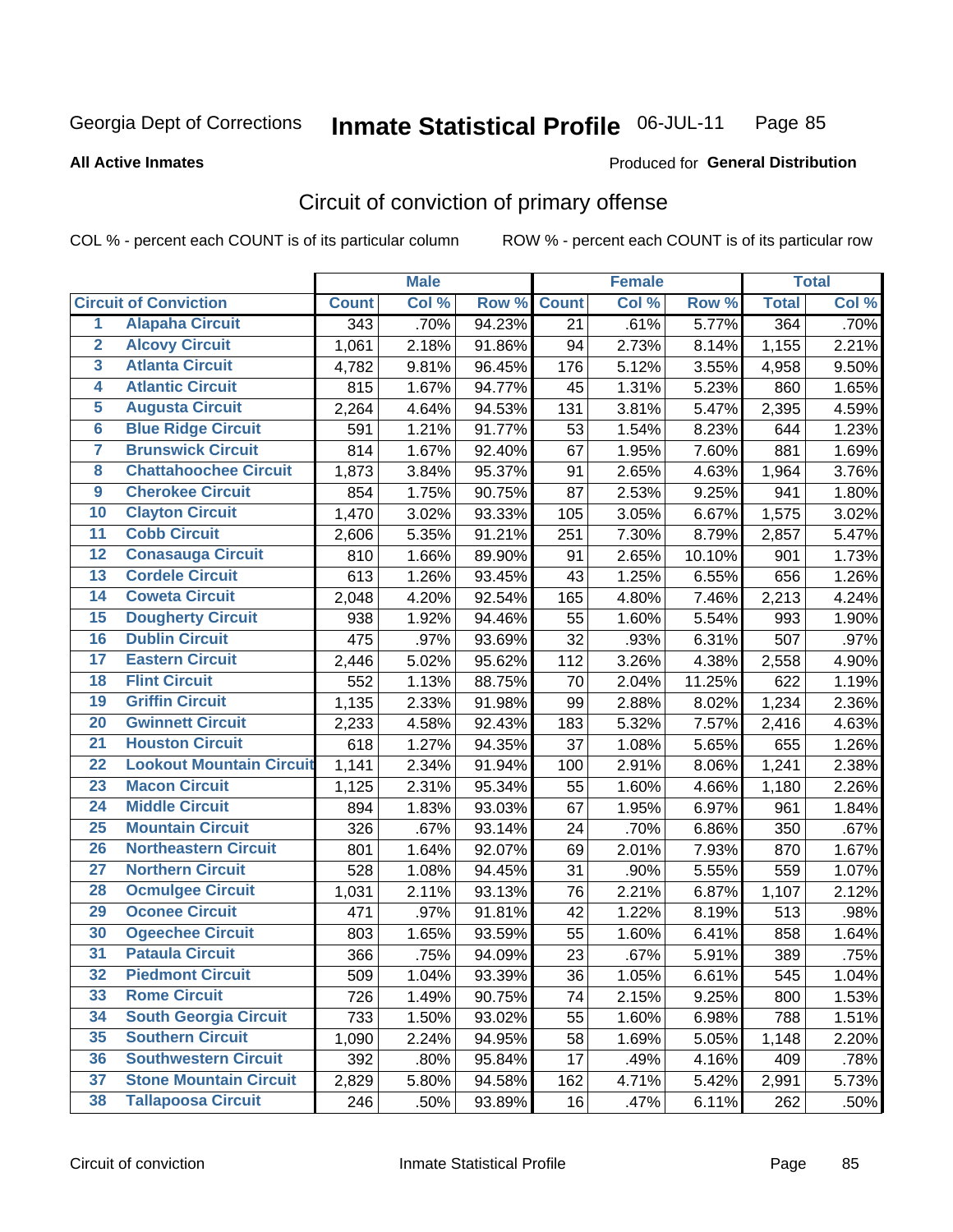### Inmate Statistical Profile 06-JUL-11 Page 86

Produced for General Distribution

### **All Active Inmates**

## Circuit of conviction of primary offense

COL % - percent each COUNT is of its particular column

|                                   |              | <b>Male</b> |        |              | <b>Female</b> |        |              | <b>Total</b> |
|-----------------------------------|--------------|-------------|--------|--------------|---------------|--------|--------------|--------------|
| <b>Circuit of Conviction</b>      | <b>Count</b> | Col %       | Row %  | <b>Count</b> | Col %         | Row %  | <b>Total</b> | Col %        |
| <b>Tifton Circuit</b><br>39       | 524          | 1.07%       | 95.45% | 25           | .73%          | 4.55%  | 549          | 1.05%        |
| <b>Toombs Circuit</b><br>40       | 343          | .70%        | 94.49% | 20           | .58%          | 5.51%  | 363          | .70%         |
| <b>Waycross Circuit</b><br>41     | 770          | 1.58%       | 93.67% | 52           | 1.51%         | 6.33%  | 822          | 1.58%        |
| <b>Western Circuit</b><br>42      | 529          | 1.09%       | 94.13% | 33           | .96%          | 5.87%  | 562          | 1.08%        |
| <b>Rockdale Circuit</b><br>43     | 450          | .92%        | 92.40% | 37           | 1.08%         | 7.60%  | 487          | .93%         |
| <b>Douglas Circuit</b><br>44      | 1,184        | 2.43%       | 89.90% | 133          | 3.87%         | 10.10% | 1,317        | 2.52%        |
| 45<br><b>Appalachian Circuit</b>  | 328          | .67%        | 91.36% | 31           | .90%          | 8.64%  | 359          | .69%         |
| <b>Enotah Circuit</b><br>46       | 345          | .71%        | 88.69% | 44           | 1.28%         | 11.31% | 389          | .75%         |
| <b>Bell-Forsyth Circuit</b><br>47 | 285          | .58%        | 86.36% | 45           | 1.31%         | 13.64% | 330          | .63%         |
| <b>Towaliga Circuit</b><br>48     | 376          | .77%        | 92.61% | 30           | .87%          | 7.39%  | 406          | .78%         |
| <b>Paulding Circuit</b><br>49     | 264          | .54%        | 92.96% | 20           | .58%          | 7.04%  | 284          | .54%         |
| <b>Total Rported</b>              | 48,750       | 100%        | 93.41% | 3,438        | 100%          | 6.59%  | 52,188       | 100%         |

| тес | ,001   | 152   | 152<br>טטו |
|-----|--------|-------|------------|
|     | 49,75* | 3,590 | 53.341     |

| M<br>- - -<br>.<br>.<br>⊂opp<br>нс |
|------------------------------------|
|------------------------------------|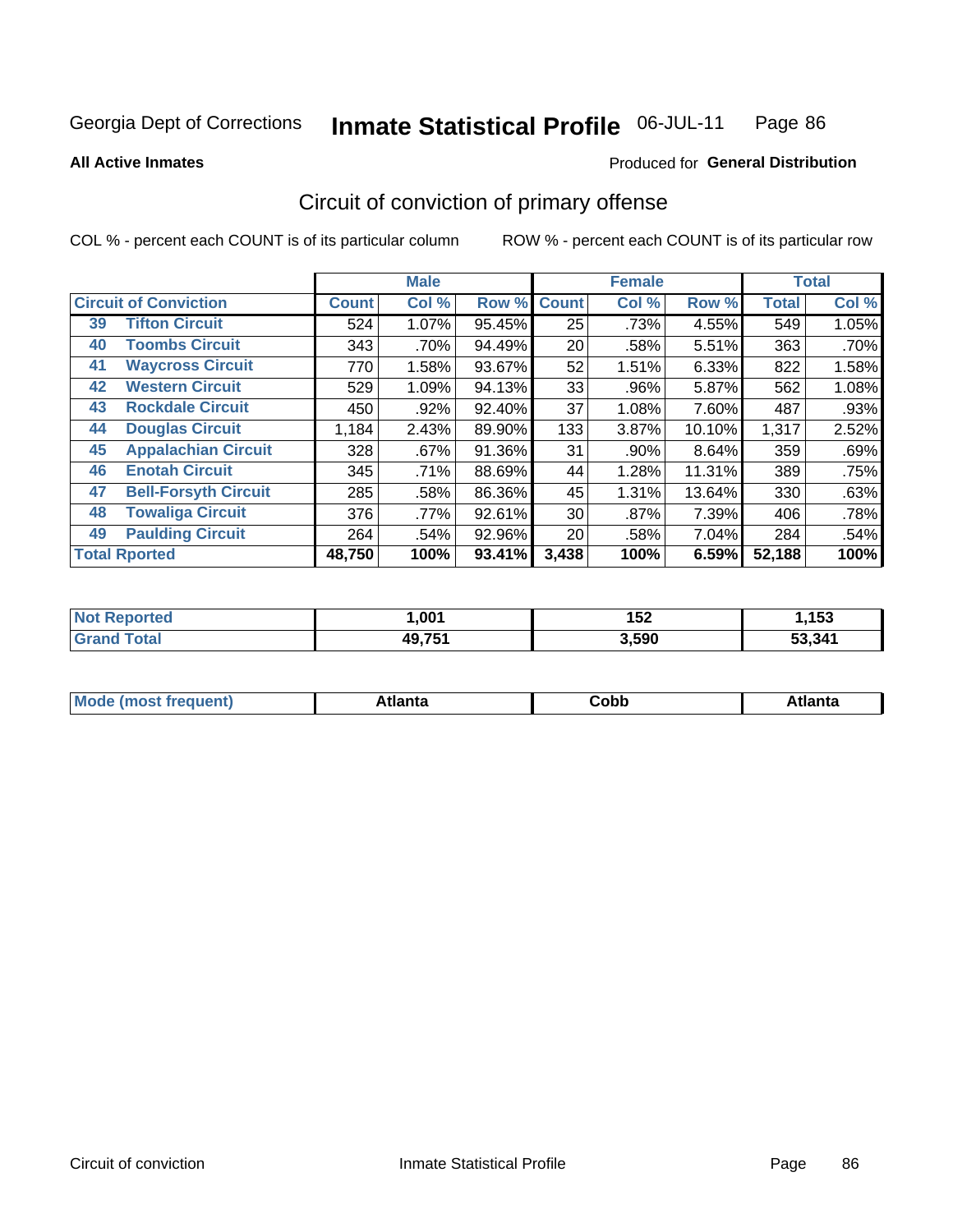### **All Active Inmates**

### Produced for General Distribution

## Years served (jail + prison) in this incarceration

COL % - percent each COUNT is of its particular column

|                                           |              | <b>Male</b> |         |                  | <b>Female</b> |        |              | <b>Total</b> |
|-------------------------------------------|--------------|-------------|---------|------------------|---------------|--------|--------------|--------------|
| <b>Years Served</b>                       | <b>Count</b> | Col %       | Row %   | <b>Count</b>     | Col %         | Row %  | <b>Total</b> | Col %        |
| Less than one year                        | 9,811        | 19.88%      | 89.57%  | 1,142            | 31.94%        | 10.43% | 10,953       | 20.69%       |
| 1 to 1.99 years                           | 9,281        | 18.80%      | 89.96%  | 1,036            | 28.98%        | 10.04% | 10,317       | 19.49%       |
| 2 to 2.99 years                           | 6,121        | 12.40%      | 93.54%  | 423              | 11.83%        | 6.46%  | 6,544        | 12.36%       |
| 3 to 3.99 years                           | 4,416        | 8.95%       | 95.61%  | 203              | 5.68%         | 4.39%  | 4,619        | 8.73%        |
| $\overline{4}$ to 4.99 years              | 3,210        | 6.50%       | 95.31%  | 158              | 4.42%         | 4.69%  | 3,368        | 6.36%        |
| $\overline{5}$ to $\overline{5.99}$ years | 2,176        | 4.41%       | 96.07%  | 89               | 2.49%         | 3.93%  | 2,265        | 4.28%        |
| $6$ to $6.99$ years                       | 1,683        | 3.41%       | 96.12%  | 68               | 1.90%         | 3.88%  | 1,751        | 3.31%        |
| 7 to 7.99 years                           | 1,474        | 2.99%       | 95.47%  | 70               | 1.96%         | 4.53%  | 1,544        | 2.92%        |
| 8 to 8.99 years                           | 1,492        | 3.02%       | 96.20%  | 59               | 1.65%         | 3.80%  | 1,551        | 2.93%        |
| 9 to 9.99 years                           | 1,292        | 2.62%       | 95.99%  | 54               | 1.51%         | 4.01%  | 1,346        | 2.54%        |
| 10 to 10.99 years                         | 973          | 1.97%       | 96.72%  | 33               | 0.92%         | 3.28%  | 1,006        | 1.90%        |
| 11 to 11.99 years                         | 872          | 1.77%       | 95.51%  | 41               | 1.15%         | 4.49%  | 913          | 1.72%        |
| 12 to 12.99 years                         | 786          | 1.59%       | 96.21%  | 31               | 0.87%         | 3.79%  | 817          | 1.54%        |
| 13 to 13.99 years                         | 836          | 1.69%       | 96.65%  | 29               | 0.81%         | 3.35%  | 865          | 1.63%        |
| 14 to 14.99 years                         | 813          | 1.65%       | 97.02%  | 25               | 0.70%         | 2.98%  | 838          | 1.58%        |
| 15 to 15.99 years                         | 596          | 1.21%       | 97.23%  | 17               | 0.48%         | 2.77%  | 613          | 1.16%        |
| 16 to 16.99 years                         | 543          | 1.10%       | 97.14%  | 16               | 0.45%         | 2.86%  | 559          | 1.06%        |
| 17 to 17.99 years                         | 508          | 1.03%       | 95.67%  | 23               | 0.64%         | 4.33%  | 531          | 1.00%        |
| 18 to 18.99 years                         | 405          | 0.82%       | 97.36%  | 11               | 0.31%         | 2.64%  | 416          | 0.79%        |
| 19 to 19.99 years                         | 365          | 0.74%       | 97.33%  | 10               | 0.28%         | 2.67%  | 375          | 0.71%        |
| 20 to 20.99 years                         | 302          | 0.61%       | 97.11%  | $\boldsymbol{9}$ | 0.25%         | 2.89%  | 311          | 0.59%        |
| 21 to 21.99 years                         | 216          | 0.44%       | 96.00%  | 9                | 0.25%         | 4.00%  | 225          | 0.43%        |
| 22 to 22.99 years                         | 200          | 0.41%       | 98.52%  | 3                | 0.08%         | 1.48%  | 203          | 0.38%        |
| 23 to 23.99 years                         | 186          | 0.38%       | 95.88%  | 8                | 0.22%         | 4.12%  | 194          | 0.37%        |
| 24 to 24.99 years                         | 145          | 0.29%       | 100.00% |                  |               |        | 145          | 0.27%        |
| 25 to 25.99 years                         | 128          | 0.26%       | 97.71%  | 3                | 0.08%         | 2.29%  | 131          | 0.25%        |
| 26 to 26.99 years                         | 99           | 0.20%       | 99.00%  | $\mathbf{1}$     | 0.03%         | 1.00%  | 100          | 0.19%        |
| 27 to 27.99 years                         | 86           | 0.17%       | 98.85%  | 1                | 0.03%         | 1.15%  | 87           | 0.16%        |
| 28 to 28.99 years                         | 56           | 0.11%       | 98.25%  | $\mathbf{1}$     | 0.03%         | 1.75%  | 57           | 0.11%        |
| 29 to 29.99 years                         | 53           | 0.11%       | 100.00% |                  |               |        | 53           | 0.10%        |
| Thirty + years                            | 237          | 0.48%       | 99.16%  | $\overline{2}$   | 0.06%         | 0.84%  | 239          | 0.45%        |
| <b>Total Reported</b>                     | 49,361       | 100%        | 93.25%  | 3,575            | 100%          | 6.75%  | 52,936       | 100%         |

| 390    | יי    | 405    |
|--------|-------|--------|
| 49,751 | 3.590 | 53.341 |
|        |       |        |

| Mean<br>(average)    | 5.27               | 3.14               | 5.13          |
|----------------------|--------------------|--------------------|---------------|
| Median (middle)      | 2.89               | 1.59               | 2.76          |
| Mode (most frequent) | Less than one year | Less than one year | Less than one |
|                      |                    |                    | vear          |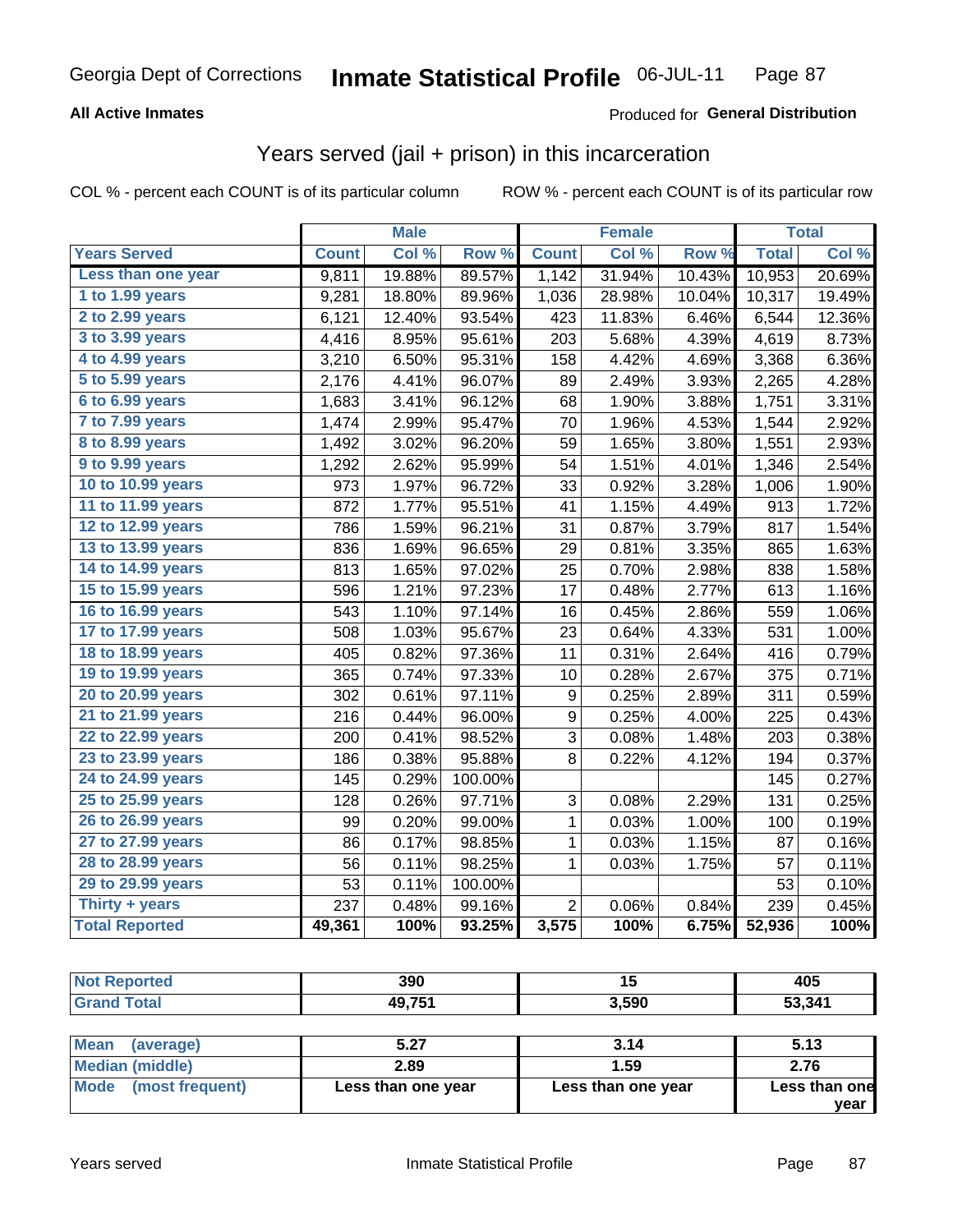### **All Active Inmates**

Produced for General Distribution

## Results of most recent HIV tests

COL % - percent each COUNT is of its particular column

|                         | <b>Male</b>  |           |           | <b>Female</b> |        |          | Total  |        |
|-------------------------|--------------|-----------|-----------|---------------|--------|----------|--------|--------|
| <b>HIV Test Results</b> | <b>Count</b> | Col%      | Row %     | <b>Count</b>  | Col %  | Row %    | Total  | Col %  |
| <b>Positive</b>         | 818          | 1.74%     | $91.29\%$ | 78            | 2.29%  | $8.71\%$ | 896    | 1.77%  |
| <b>Negative</b>         | 46,284       | $98.25\%$ | 93.28%    | 3,334         | 97.71% | 6.72%    | 49,618 | 98.21% |
| <b>Indeterminate</b>    |              | 0.01%     | 100.00%   |               |        |          |        | 0.01%  |
| <b>Total Reported</b>   | 47,109       | 100%      | 93.25%    | 3,412         | 100%   | 6.75%    | 50,521 | 100%   |

| <b>Not Reported</b>     | 2,642  | 170   | 2,820  |
|-------------------------|--------|-------|--------|
| <b>Total</b><br>' Grand | 49,751 | 3,590 | 53,341 |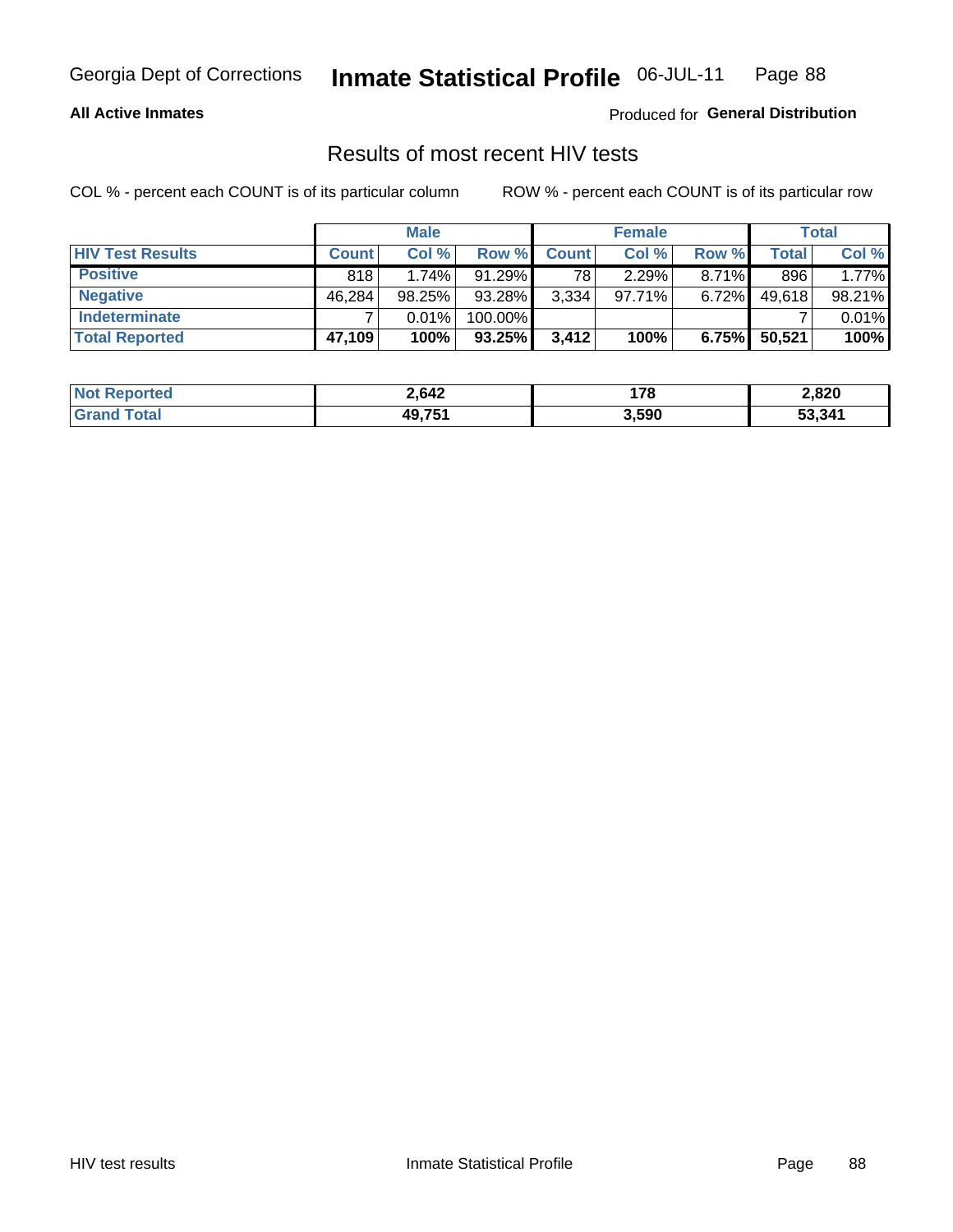### **All Active Inmates**

### Produced for General Distribution

## Results of most recent tuberculosis test

COL % - percent each COUNT is of its particular column

|                                  | <b>Male</b>  |        |           | <b>Female</b> |           |          | Total  |        |
|----------------------------------|--------------|--------|-----------|---------------|-----------|----------|--------|--------|
| <b>Tuberculosis Test Results</b> | <b>Count</b> | Col %  | Row %     | <b>Count</b>  | Col %     | Row %    | Total  | Col %  |
| <b>Positive on current test</b>  | 9.020        | 18.92% | $97.50\%$ | 231           | 6.84%     | $2.50\%$ | 9,251  | 18.12% |
| <b>Positive on previous test</b> | 105          | 0.22%  | 100.00%   |               |           |          | 105    | 0.21%  |
| <b>Negative</b>                  | 38.551       | 80.86% | $92.46\%$ | 3.145         | $93.16\%$ | $7.54\%$ | 41.696 | 81.67% |
| <b>Total Reported</b>            | 47,676       | 100%   | 93.39%    | 3,376         | 100%      | $6.61\%$ | 51,052 | 100%   |

| <b>Not Reported</b> | 2,075  | ີ<br>4 I 4 | 2,289  |
|---------------------|--------|------------|--------|
| <b>Total</b>        | 49,751 | 3,590      | 53,341 |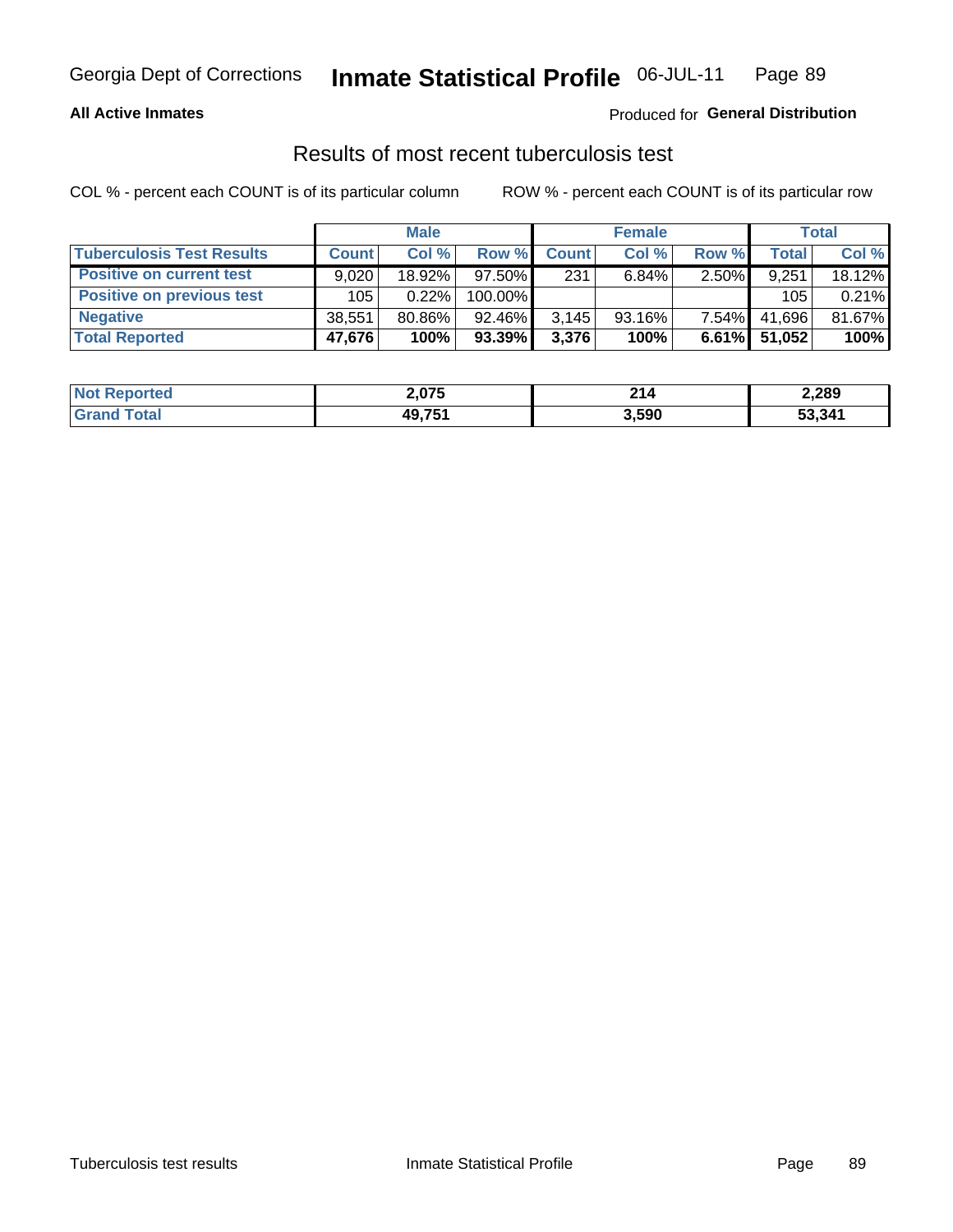### **All Active Inmates**

Produced for General Distribution

## Results of most recent syphilis test

COL % - percent each COUNT is of its particular column

|                                 | <b>Male</b>  |        |           | <b>Female</b> |           |          | Total   |        |
|---------------------------------|--------------|--------|-----------|---------------|-----------|----------|---------|--------|
| <b>Syphilis Test Results</b>    | <b>Count</b> | Col%   | Row %     | <b>Count</b>  | Col %     | Row %    | Total I | Col %  |
| <b>Positive on current test</b> | 555          | 1.43%  | $91.28\%$ | 53            | $2.06\%$  | $8.72\%$ | 608     | 1.47%  |
| <b>Negative</b>                 | 38.376       | 98.57% | 93.85%    | 2.514         | $97.94\%$ | $6.15\%$ | 40,890  | 98.53% |
| <b>Total Reported</b>           | 38,931       | 100%   | $93.81\%$ | 2,567         | 100%      | 6.19%    | 41,498  | 100%   |

| <b>Not Reported</b> | 10,820 | 1,023 | 11,843 |
|---------------------|--------|-------|--------|
| <b>Grand Total</b>  | 49,751 | 3,590 | 53,341 |